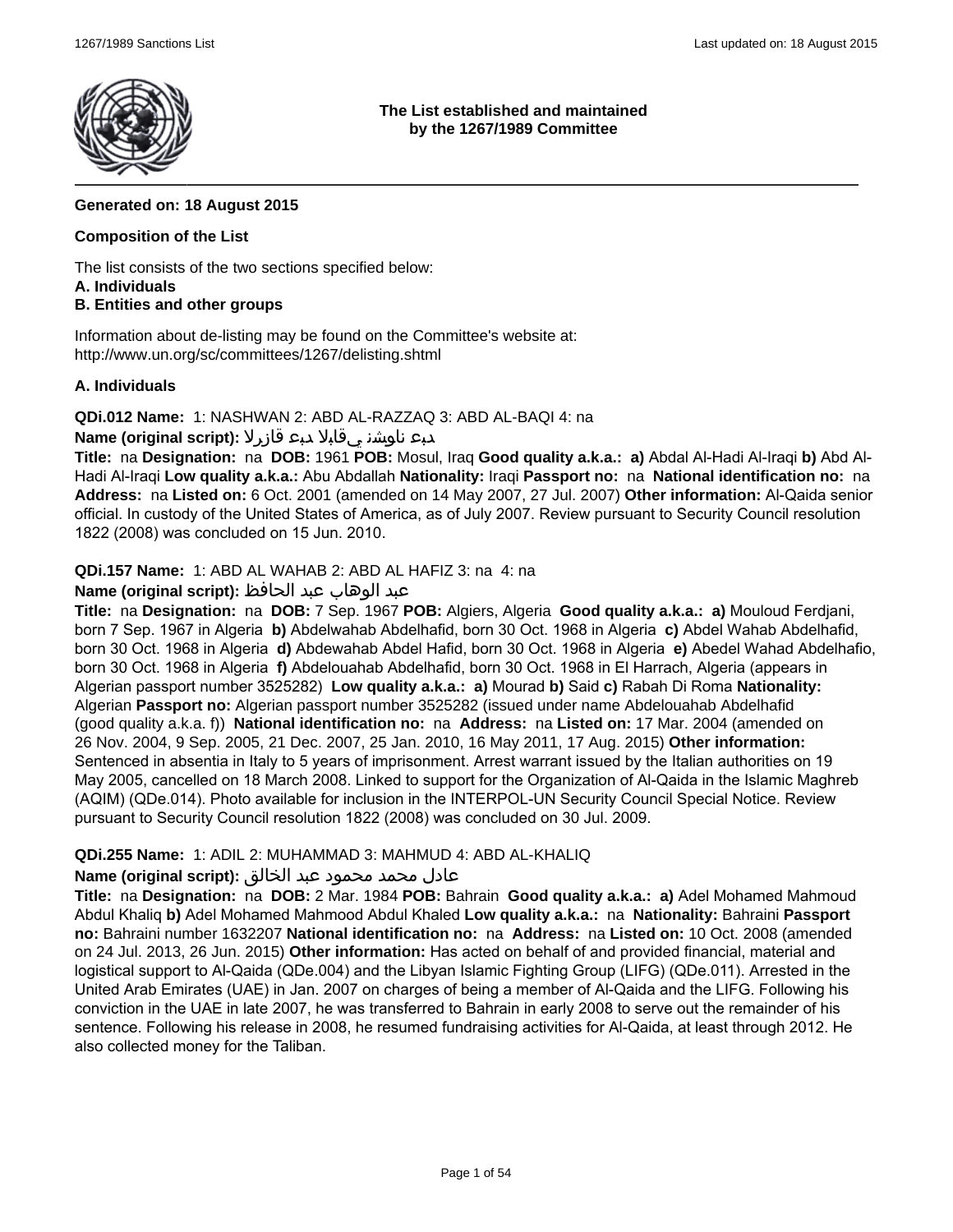## **QDi.289 Name:** 1: SAID JAN 2: 'ABD AL-SALAM 3: na 4: na

#### سعید جان عبد السلام **:(script original (Name**

**Title:** na **Designation:** na **DOB: a)** 5 Feb. 1981 **b)** 1 Jan. 1972 **POB:** na **Good quality a.k.a.: a)** Sa'id Jan 'Abdal-Salam **b)** Dilawar Khan Zain Khan, born 1 Jan. 1972 **Low quality a.k.a.: a)** Qazi 'Abdallah **b)** Qazi Abdullah **c)** Ibrahim Walid **d)** Qasi Sa'id Jan **e)** Said Jhan **f)** Farhan Khan **g)** Aziz Cairo **h)** Nangiali **Nationality:** Afghan **Passport no: a)** Afghan number OR801168, issued on 28 Feb. 2006 (expires 27 Feb. 2011, under name Said Jan 'Abd al-Salam) **b)** Pakistani number 4117921, issued on 9 Sep. 2008 (expires 9 Sep. 2013, issued under name Dilawar Khan Zain Khan) **National identification no:** (Kuwaiti Civil Identification number 281020505755, under name Said Jan 'Abd al-Salam) na **Address:** na **Listed on:** 9 Feb. 2011 **Other information:** In approximately 2005, ran a "basic training" camp for Al-Qaida (QDe.004) in Pakistan.

### **QDi.192 Name:** 1: ABD ALLAH 2: MOHAMED 3: RAGAB 4: ABDEL RAHMAN

## عبد الله محمد رجب عبد الرحمن **:(script original (Name**

**Title:** na **Designation:** na **DOB:** 3 Nov. 1957 **POB:** Kafr Al-Shaykh, Egypt **Good quality a.k.a.: a)** Abu Al-Khayr **b)** Ahmad Hasan **c)** Abu Jihad **Low quality a.k.a.:** na **Nationality:** Egyptian **Passport no:** na **National identification no:** na **Address:** (Believed to be in Pakistan or Afghanistan) **Listed on:** 29 Sep. 2005 (amended on 13 Dec. 2011) **Other information:** Member of Egyptian Islamic Jihad (QDe.003). Review pursuant to Security Council resolution 1822 (2008) was concluded on 1 Jun. 2010.

#### **QDi.054 Name:** 1: MAJEED 2: ABDUL CHAUDHRY 3: na 4: na

**Title:** na **Designation:** na **DOB: a)** 15 Apr. 1939 **b)** 1938 **POB:** na **Good quality a.k.a.: a)** Majeed, Abdul **b)** Majeed Chaudhry Abdul **c)** Majid, Abdul **Low quality a.k.a.:** na **Nationality:** Pakistani **Passport no:** na **National identification no:** na **Address:** na **Listed on:** 24 Dec. 2001 **Other information:** Review pursuant to Security Council resolution 1822 (2008) was concluded on 1 Jun. 2010.

#### **QDi.109 Name:** 1: ZULKIFLI 2: ABDUL HIR 3: na 4: na

**Title:** na **Designation:** na **DOB: a)** 5 Jan. 1966 **b)** 5 Oct. 1966 **POB:** Muar Johor, Malaysia **Good quality a.k.a.: a)** Musa Abdul Hir **b)** Muslimin Abdulmotalib **c)** Salim Alombra **d)** Armand Escalante **e)** Normina Hashim **f)** Henri Lawi **g)** Hendri Lawi **h)** Norhana Mohamad **i)** Omar Salem **j)** Ahmad Shobirin **k)** Bin Abdul Hir Zulkifli **Low quality a.k.a.: a)** Abdulhir Bin Hir **b)** Hassan **c)** Hogalu **d)** Hugalu **e)** Lagu **f)** Marwan (prominently known as) **Nationality:** Malaysian **Passport no:** A 11263265 **National identification no: a)** 660105-01-5297 **b)** driver license D2161572, issued in California, USA **Address: a)** Seksyen 17, Shah Alam, Selangor, Malaysia (previous location) **b)** Maguindanao, the Philippines (as at Jan. 2015) **Listed on:** 9 Sep. 2003 (amended on 25 Jan. 2010, 6 Aug. 2015) **Other information:** The Court for the Northern District of California, USA, issued a warrant of arrest for him on 1 Aug. 2007. Confirmed to have died in Maguindanao, the Philippines in January 2015. Mother's name is Minah Binto Aogist Abd Aziz. Review pursuant to Security Council resolution 1822 (2008) was concluded on 19 Jun. 2009.

## **QDi.200 Name:** 1: DIEMAN 2: ABDULKADIR IZZAT 3: na 4: na

## ديمان عبد القادر عزت **:(script original (Name**

**Title:** na **Designation:** na **DOB:** 4 Jul. 1965 **POB:** Kirkuk, Iraq **Good quality a.k.a.:** Deiman Alhasenben Ali Aljabbari, born 4 Jul. 1965 **Low quality a.k.a.:** na **Nationality:** Iraqi **Passport no:** (German travel document ("Reiseausweis") A 0141062 (revoked as at Sep. 2012)) **National identification no:** na **Address:** Bavaria, Germany **Listed on:** 6 Dec. 2005 (amended on 25 Jan. 2010, 13 Dec. 2011, 15 Nov. 2012) **Other information:** Review pursuant to Security Council resolution 1822 (2008) was concluded on 30 Jul. 2009.

## **QDi.019 Name:** 1: ABDULLAH 2: AHMED 3: ABDULLAH 4: EL ALFI

## عبد الله احمد عبدالله الالفي **:(script original (Name**

**Title:** na **Designation:** na **DOB:** 6 Jun. 1963 **POB:** Gharbia, Egypt **Good quality a.k.a.:** na **Low quality a.k.a.: a)** Abu Mariam **b)** Al-Masri, Abu Mohamed **c)** Saleh **Nationality:** Egyptian **Passport no:** na **National identification no:** na **Address:** na **Listed on:** 17 Oct. 2001 (amended on 26 Nov. 2004) **Other information:** Afghanistan. Review pursuant to Security Council resolution 1822 (2008) was concluded on 21 Jun. 2010.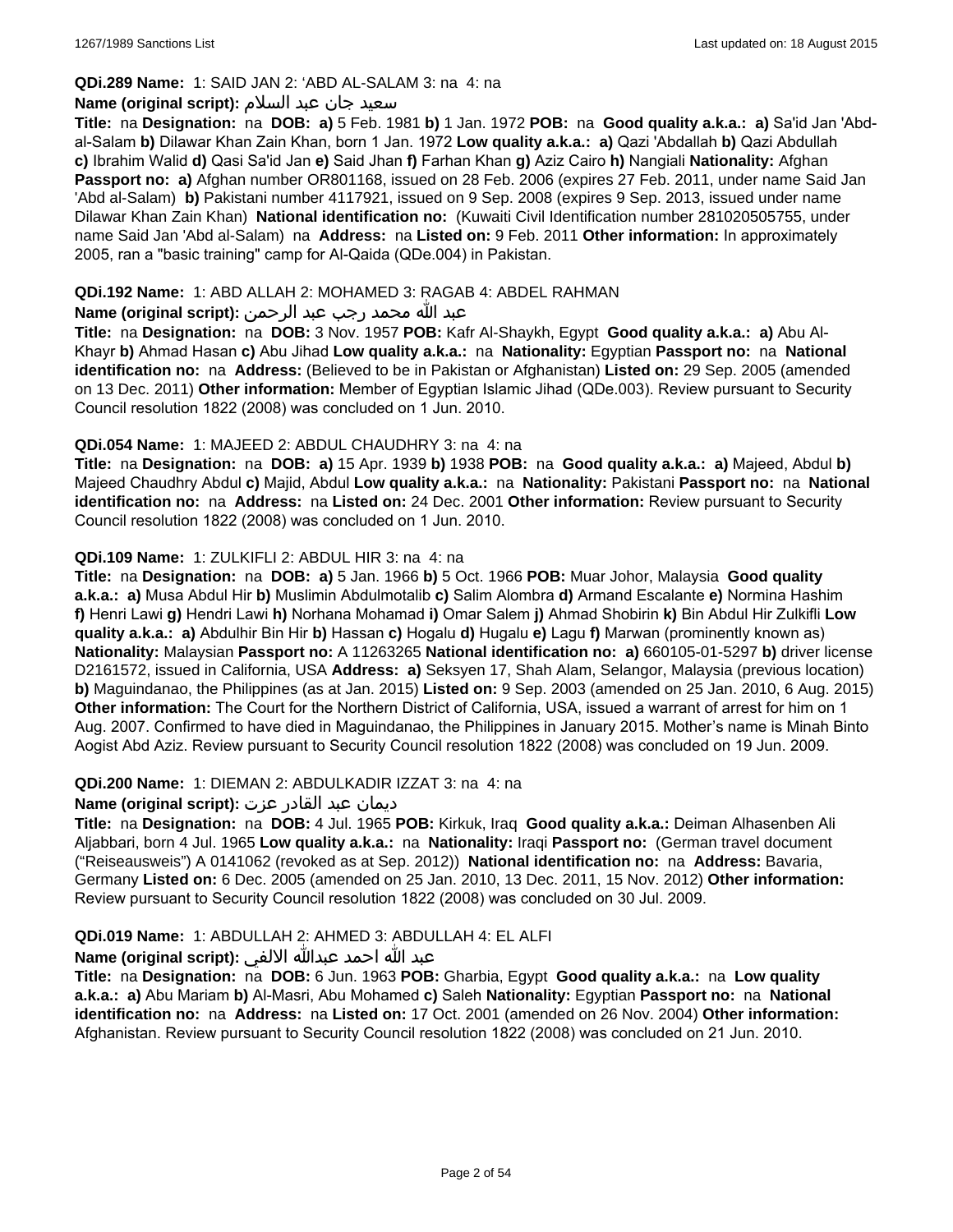## **QDi.018 Name:** 1: ABDUL MANAN AGHA 2: na 3: na 4: na

#### عبد المنان آغا **:(script original (Name**

**Title:** Haji **Designation:** na **DOB:** na **POB:** na **Good quality a.k.a.:** Abdul Manan **Low quality a.k.a.: a)** Abdul Man'am Saiyid **b)** Saiyid Abd al-Man (formerly listed as) **Nationality:** na **Passport no:** na **National identification no:** na **Address:** na **Listed on:** 17 Oct. 2001 (amended on 26 Jun. 2013) **Other information:** Pakistan. Review pursuant to Security Council resolution 1822 (2008) was concluded on 15 Jun. 2010.

#### **QDi.295 Name:** 1: MUHAMMAD 2: JIBRIL 3: ABDUL RAHMAN 4: na

**Title:** na **Designation:** na **DOB: a)** 28 May 1984 **b)** 3 Dec. 1979 **c)** 3 Mar. 1979 (from false passport) **POB:** East Lombok, West Nusa Tenggara, Indonesia **Good quality a.k.a.: a)** Mohammad Jibril Abdurrahman **b)** Muhammad Jibriel Abdul Rahman **c)** Mohammad Jibriel Abdurrahman **d)** Muhamad Ricky Ardhan, born 8 Aug. 1980 (appears in false Indonesian passport number S335026) **e)** Muhammad Ricky Ardhan bin Muhammad Iqbal **f)** Muhammad Ricky Ardhan bin Abu Jibril **Low quality a.k.a.: a)** Muhammad Yunus **b)** Heris Syah **Nationality:** Indonesian **Passport no:** na **National identification no: a)** Indonesian national identity card number 3219222002.2181558 **b)** Identification number 2181558 **Address: a)** Jalan M. Saidi RT 010 RW 001 Pesanggrahan, South Petukangan, South Jakarta, Indonesia **b)** Jalan Nakula of Witana Harja Complex Block C, Pamulang, Banten, Indonesia **Listed on:** 12 Aug. 2011 **Other information:** Senior member of Jemaah Islamiyah (QDe.092) directly involved in obtaining funding for terrorist attacks. Sentenced in Indonesia to five years in prison on 29 Jun. 2010. Father's name is Mohamad Iqbal Abdurrahman (QDi.086).

#### **QDi.229 Name:** 1: ALY 2: SOLIMAN 3: MASSOUD 4: ABDUL SAYED

**Title:** na **Designation:** na **DOB:** 1969 **POB:** Tripoli, Libyan Arab Jamahiriya **Good quality a.k.a.: a)** Ibn El Qaim **b)** Mohamed Osman **Low quality a.k.a.:** Adam **Nationality:** Libyan **Passport no:** Libyan Passport No. 96/184442 **National identification no:** na **Address:** Ghout El Shamal, Tripoli, Libyan Arab Jamahiriya **Listed on:** 8 Jun. 2007 (amended on 13 Dec. 2011) **Other information:** Member of Libyan Islamic Fighting Group (QDe.011). Review pursuant to Security Council resolution 1822 (2008) was concluded on 24 Nov. 2009.

#### **QDi.086 Name:** 1: MOHAMAD 2: IQBAL 3: ABDURRAHMAN 4: na

**Title:** na **Designation:** na **DOB: a)** 17 Aug. 1957 **b)** 17 Aug. 1958 **POB: a)** Korleko-Lombok Timur, Indonesia **b)** Tirpas-Selong Village, East Lombok, Indonesia **Good quality a.k.a.: a)** Rahman, Mohamad Iqbal **b)** A Rahman, Mohamad Iqbal **c)** Abu Jibril Abdurrahman **d)** Fikiruddin Muqti **e)** Fihiruddin Muqti **f)** Abdul Rahman, Mohamad Iqbal **Low quality a.k.a.:** na **Nationality:** Indonesian **Passport no:** na **National identification no:** 3603251708570001 **Address:** Jalan Nakula, Komplek Witana Harja III Blok C 106-107, Tangerang, Indonesia **Listed on:** 28 Jan. 2003 (amended on 26 Nov. 2004, 16 May 2011, 10 Jun. 2011) **Other information:** Review pursuant to Security Council resolution 1822 (2008) was concluded on 8 Jun. 2010.

#### **QDi.309 Name:** 1: ABDUR REHMAN 2: na 3: na 4: na

## **Name (original script):** الرحمن عبد

**Title:** na **Designation:** na **DOB:** 3 Oct. 1965 **POB:** Mirpur Khas, Pakistan **Good quality a.k.a.: a)** Abdul Rehman; Abd Ur-Rehman; Abdur Rahman **b)** السيندي الرحمن عبد) Abdul Rehman Sindhi; Abdul Rehman al-Sindhi; Abdur Rahman al-Sindhi; Abdur Rehman Sindhi; Abdurahman Sindhi) **c)** السندي عبدالله) Abdullah Sindhi) **Low quality a.k.a.:** Abdur Rehman Muhammad Yamin **Nationality:** Pakistani **Passport no:** (Pakistani passport number CV9157521, issued on 8 Sep. 2008, expires on 7 Sep. 2013) **National identification no:** (Pakistani national identity card number 44103-5251752-5) na **Address:** Karachi, Pakistan **Listed on:** 14 Mar. 2012 **Other information:** Has provided facilitation and financial services to Al-Qaida (QDe.004). Associated with Harakatul Jihad Islami (QDe.130), Jaish-I-Mohammed (QDe.019), and Al-Akhtar Trust International (QDe.121).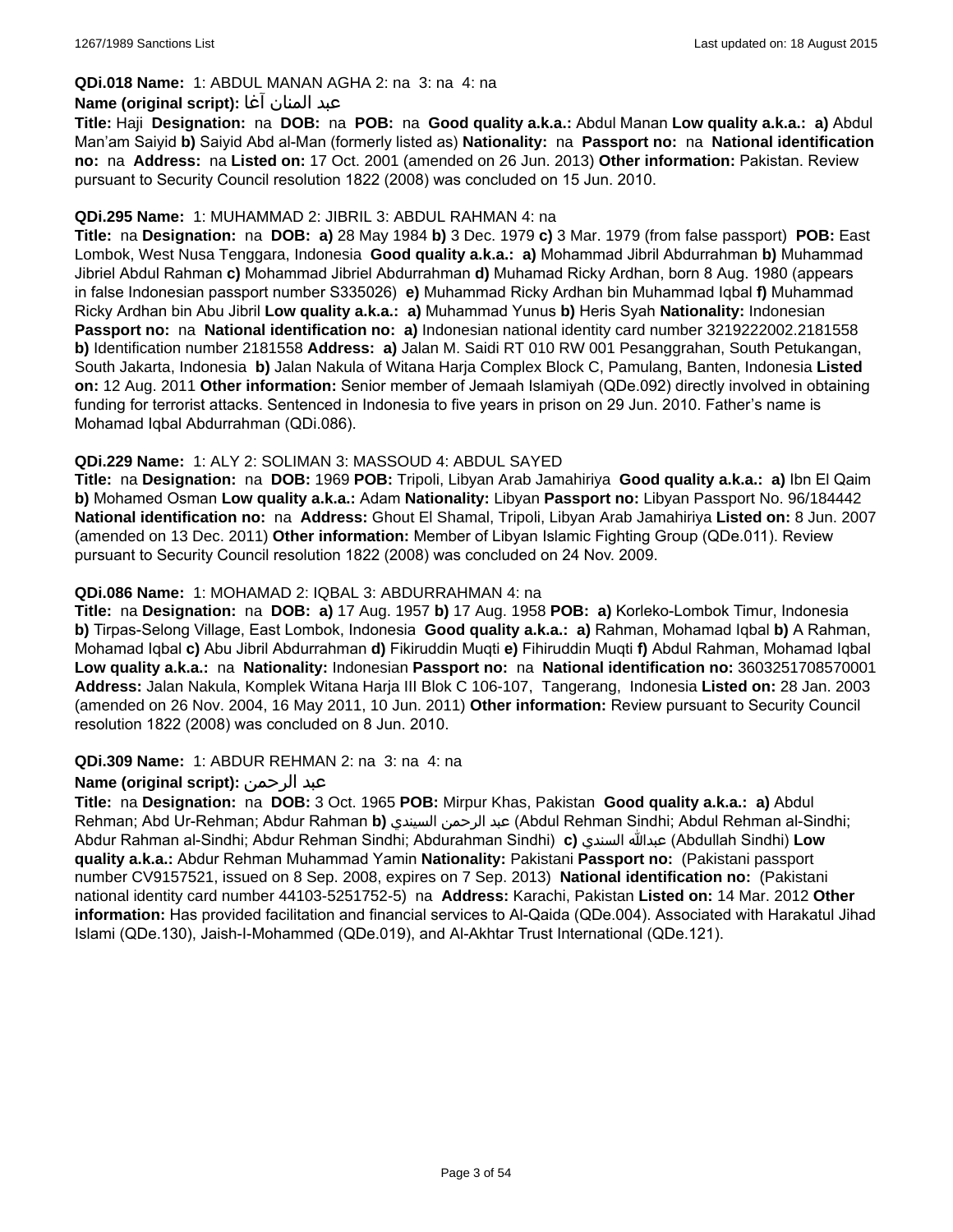#### **QDi.285 Name:** 1: MUHAMMAD 2: ABDALLAH 3: HASAN 4: ABU-AL-KHAYR

#### محمد عبدالله حسن أبو الخير **:Name (original script**)

**Title:** na **Designation:** na **DOB: a)** 19 Jun. 1975 **b)** 18 Jun. 1975 **POB:** Al-Madinah al-Munawwarah, Saudi Arabia **Good quality a.k.a.: a)** Mohammed Abdullah Hassan Abul-Khair **b)** Muhammad Abdallah Hasan Abu-al-Khayr **c)** Muhammad Bin- 'Abdullah Bin-Hamd Abu-al-Khayr **d)** Abdallah al-Halabi **e)** 'Abdallah al-Halabi al-Madani **f)** Abdallah al-Makki **g)** Abdallah el-Halabi **h)** Abdullah al-Halabi **i)** Abu 'Abdallah al-Halabi **Low quality a.k.a.: a)** Abu Abdallah al-Madani **b)** Muhannad al-Jaddawi **Nationality:** Saudi Arabian **Passport no:** Saudi Arabian number A741097, issued on 14 Nov. 1995 (and expired on 19 Sep. 2000.) **National identification no:** Saudi Arabian 1006010555 **Address:** na **Listed on:** 24 Aug. 2010 **Other information:** Appears on a 2009 list of 85 persons wanted by the government of Saudi Arabia.

### **QDi.130 Name:** 1: MOHAMED 2: GHASSAN 3: ALI 4: ABU DHESS

## محمد غسان علي أبو دهيس **:Name (original script**)

**Title:** na **Designation:** na **DOB:** 22 Jun. 1966 **POB:** Irbid, Jordan **Good quality a.k.a.: a)** Yaser Hassan, born 1 Feb. 1966 in Hasmija **b)** Abu Ali Abu Mohamed Dhees, born 1 Feb. 1966 in Hasmija **c)** Mohamed Abu Dhess, born 1 Feb. 1966 in Hashmija, Iraq **Low quality a.k.a.:** na **Nationality:** Jordanian **Passport no: a)** German International Travel Document 0695982 (expired) **b)** German International Travel Document 0785146 (valid until 8 Apr. 2004) **National identification no:** na **Address:** Germany **Listed on:** 23 Sep. 2003 (amended on 23 Dec. 2008, 11 Mar. 2010, 10 Jun. 2011) **Other information:** Father's name is Mouhemad Saleh Hassan. Mother's name is Mariam Hassan, neé Chalabia. Associated with Ismail Abdallah Sbaitan Shalabi (QDi.128), Djamel Moustfa (QDi.129) and Aschraf Al-Dagma (QDi.132). Review pursuant to Security Council resolution 1822 (2008) was concluded on 19 Jan. 2010.

## **QDi.201 Name:** 1: YASSER 2: MOHAMED 3: ISMAIL 4: ABU SHAWEESH

# ياسر محمد اسماعيل أبوشاويش :Name (original script)

**Title:** na **Designation:** na **DOB:** 20 Nov. 1973 **POB:** Benghazi, Libyan Arab Jamahiriya **Good quality a.k.a.:** Yasser Mohamed Abou Shaweesh **Low quality a.k.a.:** na **Nationality:** Stateless Palestinian **Passport no: a)**  (Passport substitute C00071659 issued by the Federal Republic of Germany) **b)** (Egyptian passport 0003213) **c)** (Egyptian travel document 939254) **d)** (Egyptian passport 981358) **National identification no:** na **Address:** Germany (In prison ) **Listed on:** 6 Dec. 2005 (amended on 7 Sep. 2007, 11 Mar. 2010, 28 Sep. 2010, 13 Dec. 2011, 15 Jun. 2015) **Other information:** Sentenced to 5 years and 6 months imprisonment in Germany on 6 Dec. 2007. Review pursuant to Security Council resolution 1822 (2008) was concluded on 24 Nov. 2009.

#### **QDi.304 Name:** 1: MOCHAMMAD 2: ACHWAN 3: na 4: na

**Title:** na **Designation:** na **DOB: a)** 4 May 1948 **b)** 4 May 1946 **POB:** Tulungagung, Indonesia **Good quality a.k.a.: a)** Muhammad Achwan **b)** Muhammad Akhwan **c)** Mochtar Achwan **d)** Mochtar Akhwan **e)** Mochtar Akwan **Low quality a.k.a.:** na **Nationality:** Indonesian **Passport no:** na **National identification no:** (Indonesian National Identity Card Number 3573010405480001 under name Mochammad Achwan) na **Address:** Jalan Ir. H. Juanda 8/10, RT/RW 002/001, Jodipan, Blimbing, Malang, Indonesia **Listed on:** 12 Mar. 2012 **Other information:** Acting emir of Jemmah Anshorut Tauhid (JAT) (QDe.133). Associated with Abu Bakar Ba'asyir (QDi.217), Abdul Rahim Ba'aysir (QDi.293) and Jemaah Islamiyah (QDe.092).

#### **QDi.316 Name:** 1: IYAD 2: AG GHALI 3: na 4: na

#### اياد اغ غالي **:(script original (Name**

**Title:** na **Designation:** na **DOB:** 1958 **POB:** Abeibara, Kidal Region, Mali **Good quality a.k.a.:** Sidi Mohamed Arhali, born 1 Jan. 1958 in Bouressa, Bourem Region, Mali **Low quality a.k.a.:** na **Nationality:** Malian **Passport no:** Malian passport number A1037434 (issued on 10 Aug. 2001, expires on 31 Dec. 2014) **National identification no:** Malian birth certificate number 012546 **Address:** Mali **Listed on:** 25 Feb. 2013 (amended on 23 Sep. 2014) **Other information:** Founder and leader of Ansar Eddine (QDe.135). Member of the Tuareg Ifogas tribe. Linked to the Organization of Al-Qaida in the Islamic Maghreb (QDe.014) and Mouvement pour l'Unification et le Jihad en Afrique de l'Ouest (MUJAO) (QDe.134). Name of father is Ag Bobacer Arhali, name of mother is Rhiachatou Wallet Sidi.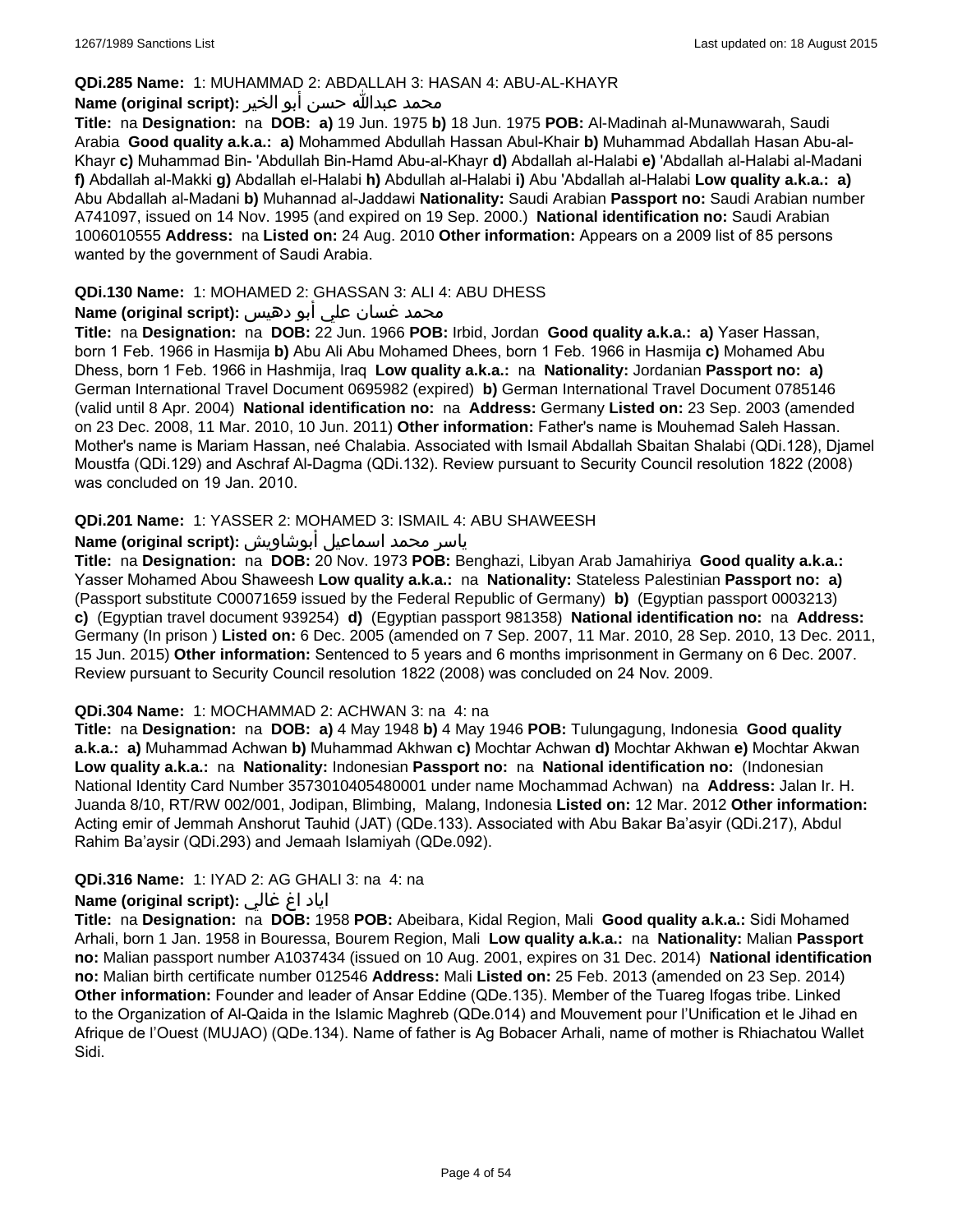## **QDi.203 Name:** 1: FARHAD 2: KANABI 3: AHMAD 4: na

## فرهاد كنابي أحمد **:Name (original script)**

**Title:** na **Designation:** na **DOB:** 1 Jul. 1971 **POB:** Arbil, Iraq **Good quality a.k.a.: a)** Kaua Omar Achmed **b)** Kawa Hamawandi (previously listed as) **Low quality a.k.a.:** na **Nationality:** Iraqi **Passport no:** (German travel document ("Reiseausweis") A 0139243 (revoked as at Sep. 2012)) **National identification no:** na **Address:** Iraq **Listed on:** 6 Dec. 2005 (amended on 31 Jul. 2006, 25 Jan. 2010, 13 Dec. 2011, 15 Nov. 2012) **Other information:** Released from custody in Germany on 10 Dec. 2010 and relocated to Iraq on 6 Dec. 2011. Review pursuant to Security Council resolution 1822 (2008) was concluded on 5 Oct. 2009.

#### **QDi.226 Name:** 1: NAJMUDDIN 2: FARAJ 3: AHMAD 4: na

**Title:** na **Designation:** na **DOB: a)** 7 Jul. 1956 **b)** 17 Jun. 1963 **POB:** Olaqloo Sharbajer, Al-Sulaymaniyah Governorate, Iraq **Good quality a.k.a.: a)** Mullah Krekar **b)** Fateh Najm Eddine Farraj **c)** Faraj Ahmad Najmuddin **Low quality a.k.a.:** na **Nationality:** Iraqi **Passport no:** na **National identification no:** na **Address:** Heimdalsgate 36-V, Oslo, 0578, Norway **Listed on:** 7 Dec. 2006 **Other information:** Review pursuant to Security Council resolution 1822 (2008) was concluded on 20 May 2010.

#### **QDi.237 Name:** 1: JABER 2: ABDALLAH 3: JABER 4: AHMAD AL-JALAHMAH

جابر عبد الله جابر أحمد الجلاهمة **:(script original (Name**

**Title:** na **Designation:** na **DOB:** 24 Sep. 1959 **POB:** Al-Khitan area, Kuwait **Good quality a.k.a.: a)** Jaber Al-Jalamah **b)** Abu Muhammad Al-Jalahmah **c)** Jabir Abdallah Jabir Ahmad Jalahmah **d)** Jabir 'Abdallah Jabir Ahmad Al-Jalamah **e)** Jabir Al-Jalhami **Low quality a.k.a.: a)** Abdul-Ghani **b)** Abu Muhammad **Nationality:** Kuwaiti **Passport no: a)** 101423404 **b)** Kuwaiti number 2541451 (valid until 16 Feb. 2017) **c)** Kuwaiti number 002327881 **National identification no:** Kuwaiti 259092401188 **Address:** Kuwait (residence as at March 2009 and at December 2013) **Listed on:** 3 Jan. 2014 **Other information:** Previously listed between 16 Jan. 2008 and 3 Jan. 2014 (amended on 1 Jul. 2008, 23 Jul. 2008, 25 Jan. 2010). Review pursuant to Security Council resolution 1822 (2008) was concluded on 14 Sep. 2009.

## **QDi.193 Name:** 1: ZAKI 2: EZAT 3: ZAKI 4: AHMED

## زكي عزت زكي احمد **:(script original (Name**

**Title:** na **Designation:** na **DOB:** 21 Apr. 1960 **POB: a)** Sharqiyah, Egypt **b)** Zaqaziq, Egypt **Good quality a.k.a.: a)** Rif'at Salim **b)** Abu Usama **Low quality a.k.a.:** na **Nationality:** Egyptian **Passport no:** na **National identification no:** na **Address:** (May be on the Pakistani-Afghan border) **Listed on:** 29 Sep. 2005 (amended on 13 Dec. 2011) **Other information:** Father's name is Ahmed Ezat Zaki. Member of Egyptian Islamic Jihad (QDe.003). Review pursuant to Security Council resolution 1822 (2008) was concluded on 1 Jun. 2010.

## **QDi.014 Name:** 1: TARIQ 2: ANWAR 3: EL SAYED 4: AHMED

## طاريق أنور السيد احمد **:Name (original script**)

**Title:** na **Designation:** na **DOB:** 15 Mar. 1963 **POB:** Alexandria, Egypt **Good quality a.k.a.: a)** Hamdi Ahmad Farag **b)** Amr Al-Fatih Fathi **c)** Tarek Anwar El Sayed Ahmad **Low quality a.k.a.:** na **Nationality:** Egyptian **Passport no:** na **National identification no:** na **Address:** na **Listed on:** 6 Oct. 2001 (amended on 26 Nov. 2004, 18 Jul. 2007, 16 May 2011) **Other information:** Reportedly deceased in October 2001. Review pursuant to Security Council resolution 1822 (2008) was concluded on 29 Jul. 2010.

## **QDi.161 Name:** 1: FARID 2: AIDER 3: na 4: na

#### **Name (original script):** عيدر فريد

**Title:** na **Designation:** na **DOB:** 12 Oct. 1964 **POB:** Algiers, Algeria **Good quality a.k.a.: a)** Achour Ali **b)** Terfi Farid **Low quality a.k.a.:** Abdallah **Nationality:** Algerian **Passport no:** na **National identification no:**  na **Address:** na **Listed on:** 17 Mar. 2004 (amended on 26 Nov. 2004, 25 Jan. 2010, 16 May 2011) **Other information:** Italian Fiscal Code DRAFRD64R12Z301C. Sentenced in Italy in Mar. 2002 to 8 years of imprisonment. Arrest warrant issued by the Italian authorities on 16 Nov. 2007. Considered a fugitive from justice by the Italian authorities as of 14 Dec. 2007. Review pursuant to Security Council resolution 1822 (2008) was concluded on 30 Jul. 2009.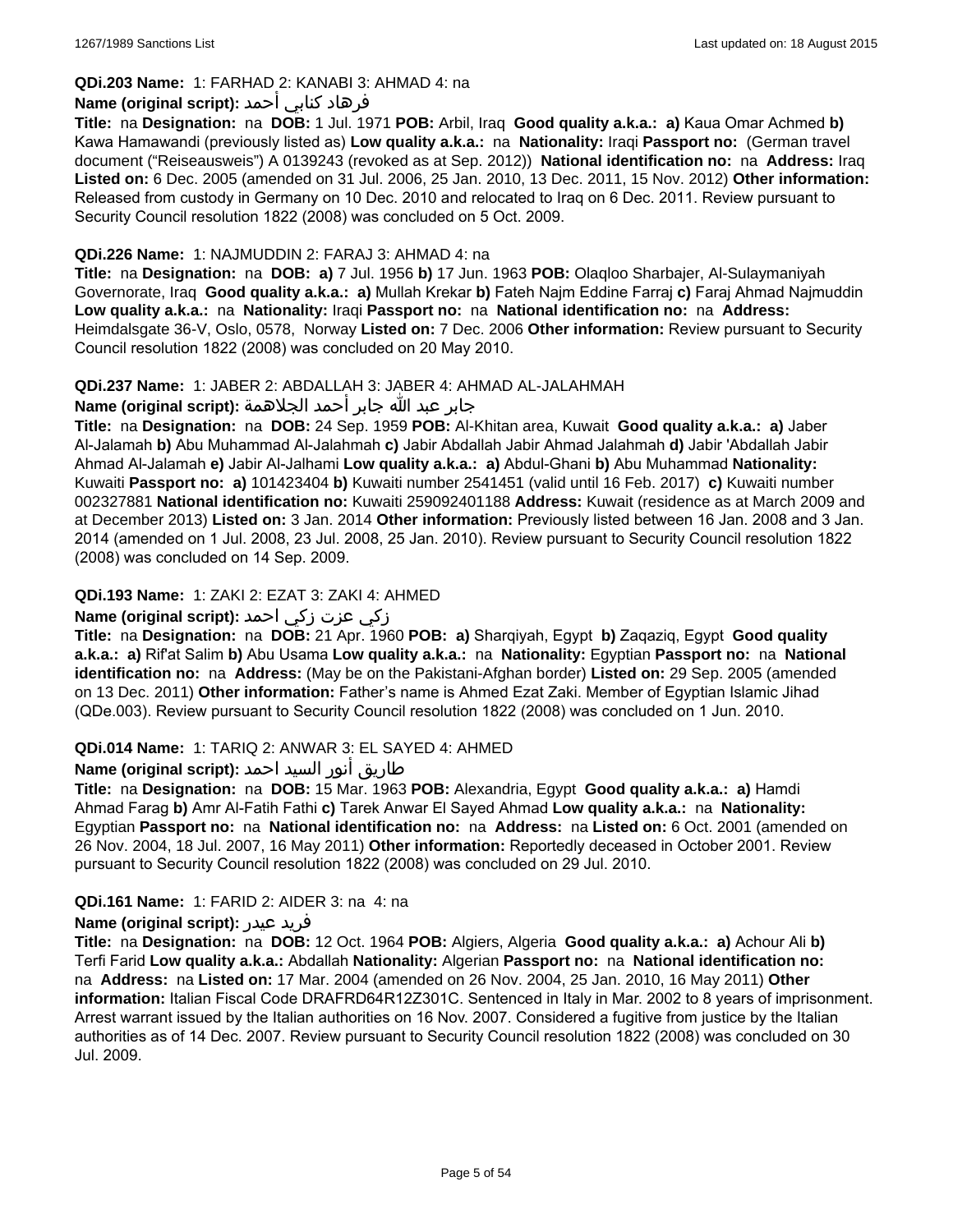#### **QDi.313 Name:** 1: DJAMEL 2: AKKACHA 3: na 4: na

#### **Name (original script):** جمال عكاشة

**Title:** na **Designation:** na **DOB:** 9 May 1978 **POB:** Rouiba, Algiers, Algeria **Good quality a.k.a.: a)** Yahia Abou el Hoummam **b)** Yahia Abou el Hammam **Low quality a.k.a.:** na **Nationality:** Algerian **Passport no:** na **National identification no:** na **Address:** Mali **Listed on:** 5 Feb. 2013 **Other information:** Father's name is Slimane. Mother's name is Akrouf Khadidja. Coordinator of groups associated with The Organisation of Al-Qaida in the Islamic Maghreb (QDe.014) in northern Mali.

### **QDi.091 Name:** 1: MOHAMED 2: AMINE 3: AKLI 4: na

## محمد أمين اكلي **:Name (original script)**

**Title:** na **Designation:** na **DOB:** 30 Mar. 1972 **POB:** Bordj el Kiffane, Algeria **Good quality a.k.a.: a)** Akli Amine Mohamed **b)** Killech Shamir **c)** Kali Sami **Low quality a.k.a.:** Elias **Nationality:** Algerian **Passport no:**  na **National identification no:** na **Address:** Algeria **Listed on:** 25 Jun. 2003 (amended on 12 Apr. 2006, 17 Oct. 2007, 16 May 2011) **Other information:** Father's name is Lounes. Mother's name is Kadidja. Inadmissible to the Schengen area. Deported from Spain to Algeria in Aug. 2009. Review pursuant to Security Council resolution 1822 (2008) was concluded on 15 Jun. 2010.

#### **QDi.325 Name:** 1: ABOU 2: MOHAMED 3: AL ADNANI 4:

**Title:** na **Designation:** na **DOB:** Approximately 1977 **POB:** Binnish, Syrian Arab Republic **Good quality a.k.a.: a)** Yaser Khalaf Nazzal Alrawi **b)** Jaber Taha Falah **c)** Abou Khattab **d)** Abou Sadeq Alrawi **e)** Tah al Binchi **f)** Abu Mohammed al-Adnani **g)** Taha Sobhi Falaha **h)** Yasser Khalaf Hussein Nazal al-Rawi **i)** Abu Baker al-Khatab **j)** Abu Sadek al-Rawi **k)** Taha al-Banshi **l)** Abu Mohamed al-Adnani **m)** Abu-Mohammad al-Adnani al-Shami **n)** Hajj Ibrahim **Low quality a.k.a.:** na **Nationality:** Iraqi **Passport no:** na **National identification no:** na **Address:**  na **Listed on:** 15 Aug. 2014 **Other information:** Official spokesman of Islamic State in Iraq and the Levant (ISIL), listed as Al-Qaida in Iraq (QDe.115), and emir of ISIL in Syria, closely associated with Abu Mohammed al-Jawlani (QDi.317) and Abu Bakr al-Baghdadi, listed as Ibrahim Awwad Ibrahim Ali al-Badri al-Samarrai (QDi.299).

#### **QDi.328 Name:** 1: HAJJAJ 2: BIN 3: FAHD 4: AL AJMI

**Title:** na **Designation:** na **DOB:** 10 Aug. 1987 **POB:** Kuwait **Good quality a.k.a.: a)** Hijaj Fahid Hijaj Muhammad Sahib al-Ajmi **b)** Hicac Fehid Hicac Muhammed Sebib al-Acmi **c)** Hajjaj bin-Fahad al-Ajmi **d)** Sheikh Hajaj al-Ajami **e)** Hajaj al-Ajami **f)** Ajaj Ajami **Low quality a.k.a.:** na **Nationality:** Kuwaiti **Passport no:** na **National identification no:** na **Address:** na **Listed on:** 15 Aug. 2014 **Other information:** A Kuwait-based facilitator in charge of the 'committee of zakat' and financier for Al-Nusrah Front for the People of the Levant (QDe.137).

#### **QDi.324 Name:** 1: ABDUL MOHSEN 2: ABDALLAH 3: IBRAHIM 4: AL CHAREKH

**Title:** na **Designation:** na **DOB:** 13 Jul. 1985 **POB:** Saqra, Saudi Arabia **Good quality a.k.a.: a)** Abdul Mohsen Abdullah Ibrahim Al-Sharikh **b)** Sanafi al Nasr **Low quality a.k.a.:** na **Nationality:** Saudi Arabian **Passport no:** na **National identification no:** na **Address:** na **Listed on:** 15 Aug. 2014 **Other information:** A long time facilitator and financier for Al-Qaida (QDe.004), appointed as a regional leader of Jabhat al-Nusrah, listed as Al-Nusrah Front for the People of the Levant (QDe.137).

#### **QDi.327 Name:** 1: ABDELRAHMAN 2: MOUHAMAD ZAFIR 3: AL DABIDI 4: AL JAHANI

**Title:** na **Designation:** na **DOB: a)** 4 Dec. 1971 **b)** 1977 **POB:** Kharj, Saudi Arabia **Good quality a.k.a.: a)** Abd Al-Rahman Muhammad Zafir Al-Dubaysi Al-Juhni **b)** Abd Al-Rahman Muhammad Zafir al-Dubaysi al-Jahni **c)** Abd Al-Rahman Muhammad Zafir al-Dubaysi al-Jahani **d)** Abd Al-Rahman Muhammad Zafir al-Dubaysi al-Juhani **e)** Abdulrhman Mohammed D. Aljahani **f)** Abu al-Wafa' **g)** Abu Anas **h)** Abd al-Rahman Muhammad Zafir al-Dabisi al-Jahani **i)** Abu Wafa al-Saudi **j)** Abu al-Wafa **k)** Abd al-Rahman Muhammad Thafir al-Jahni **l)** Abd al-Rahman Muhammad al-Juhani **m)** ) Abdelrahman Mouhamad Zafir al Dabissi Juhan **n)** Abdelrahman Mouhamad Zafir al Dabissi Juhani **Low quality a.k.a.:** Abou Wafa al Saoudi **Nationality:** Saudi Arabian **Passport no:** F508591 **National identification no:** Saudi Arabian national identification number 1027508157 **Address:** na **Listed on:** 15 Aug. 2014 **Other information:** A member and regional commander of Jabhat al-Nusrah, listed as Al-Nusrah Front for the People of the Levant (QDe.137)and a facilitator of foreign recruits for that group.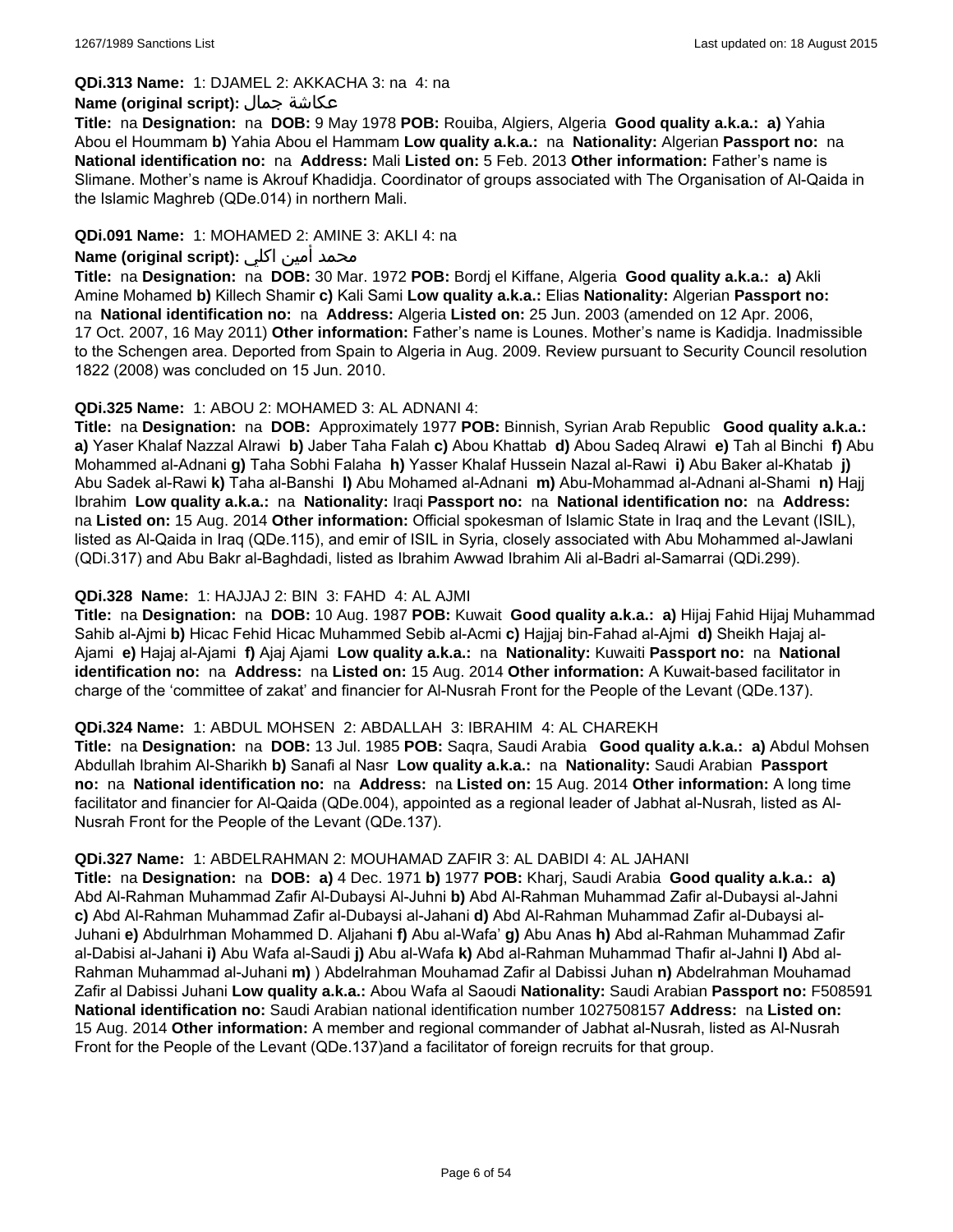#### **QDi.338 Name:** 1: SHAFI 2: SULTAN 3: MOHAMMED 4: AL-AJMI

**Title:** Doctor **Designation:** na **DOB:** 1 Jan. 1973 **POB:** Warah, Kuwait **Good quality a.k.a.: a)** Shafi al-Ajmi **b)** Sheikh Shafi al-Ajmi **Low quality a.k.a.:** Shaykh Abu-Sultan **Nationality:** Kuwaiti **Passport no:** 0216155930 **National identification no:** na **Address:** Area 3, Street 327, Building 41, Al-Uqaylah, Kuwait **Listed on:** 23 Sep. 2014 **Other information:** Fundraiser for Al-Nusrah Front for the People of the Levant (QDe.137).

#### **QDi.344. Name:** 1: IBRAHIM 2: 'ISA HAJJI 3: MUHAMMAD 4: AL-BAKR

## ابراهیم عیسی حاجي محمد البکر **:(script original (Name**

**Title:** na **Designation:** na **DOB:** 12 Jul. 1977 **POB:** Qatar **Good quality a.k.a.: a)** Ibrahim 'Issa Haji Muhammad al-Bakar **b)** Ibrahim 'Isa Haji al-Bakr **c)** Ibrahim Issa Hijji Mohd Albaker **d)** Ibrahim Issa Hijji Muhammad al-Baker **e)** Ibrahim 'Issa al-Bakar **f)** Ibrahim al-Bakr **Low quality a.k.a.:** Abu-Khalil **Nationality:** Qatari **Passport no:** 01016646, issued in Qatar **National identification no:** na **Address:** na **Listed on:** 23 Jan. 2015 **Other information:** Facilitator who provides financial support for and financial services to and in support of Al-Qaida (QDe.004).

#### **QDi.332 Name:** 1: IBRAHIM 2: SULEIMAN 3: HAMAD 4: AL-HABLAIN

**Title:** na **Designation:** na **DOB:** 17 Dec. 1984 **POB:** Buraidah, Saudi Arabia **Good quality a.k.a.:** Barahim Suliman H. al Hblian **Low quality a.k.a.: a)** Abu Jabal **b)** Abu-Jabal **Nationality:** Saudi Arabian **Passport no:** Saudi Arabian passport number F800691 **National identification no:** na **Address:** na **Listed on:** 23 Sep. 2014 **Other information:** Explosives expert and operative for the Abdallah Azzam Brigades (AAB) (QDe.144). Wanted by the Saudi Arabian Government for terrorism. Physical description: eye colour: dark; hair colour: dark; complexion: olive. Speaks Arabic. Photo available for inclusion in the INTERPOL-UN Security Council Special Notice.

#### **QDi.337 Name:** 1: MAYSAR ALI 2: MUSA 3: ABDALLAH 4: AL-JUBURI

**Title:** Amir **Designation:** na **DOB:** 1 Jun. 1976 **POB: a)** Harara, Ninawa Province, Iraq **b)** Al-Shura, Mosul, Iraq **Good quality a.k.a.: a)** Muyassir al-Jiburi **b)** Muyassir Harara **c)** Muyassir al-Shammari **d)** Muhammad Khalid Hassan **Low quality a.k.a.: a)** Al-Shammari **b)** Mus'ab al-Qahtani **c)** Abu Maria al-Qatani **Nationality:** Iraqi **Passport no:** na **National identification no:** na **Address:** na **Listed on:** 23 Sep. 2014 **Other information:** Sharia amir of Al-Nusrah Front for the People of the Levant (QDe.137) as of early 2014.

## **QDi.330 Name:** 1: AZZAM 2: ABDULLAH 3: ZUREIK 4: AL-MAULID AL-SUBHI

**Title:** na **Designation:** na **DOB:** 12 Apr. 1976 **POB:** Al Baraka, Saudi Arabia **Good quality a.k.a.: a)** Mansur al-Harbi **b)** Azzam al-Subhi **c)** Azam Abdallah Razeeq al Mouled Alsbhua **d)** Abu Muslem al-Maky **e)** Abu Suliman al-Harbi **f)** Abu Abdalla al-Harbi **g)** Azam A.R. Alsbhua **Low quality a.k.a.:** na **Nationality:** Saudi Arabian **Passport no:** na **National identification no:** na **Address:** na **Listed on:** 23 Sep. 2014 **Other information:** Has ties to numerous senior Al-Qaida (QDe.004) leaders. Wanted by the Saudi Arabian Government for terrorism. Father's name is Abdullah Razeeq al Mouled al Sbhua. Physical description: eye colour: dark; hair colour: dark; complexion: dark. Speaks Arabic. Photo available for inclusion in the INTERPOL-UN Security Council Special Notice.

## **QDi.334 Name:** 1: 'ABD AL-RAHMAN 2: BIN 'UMAYR 3: AL-NU'AYMI 4:

**Title:** na **Designation:** na **DOB:** 1954 **POB:** na **Good quality a.k.a.: a)** Abd al-Rahman bin 'Amir al-Na'imi **b)** 'Abd al-Rahman al-Nu'aimi **c)** 'Abd al-Rahman bin 'Amir al-Nu'imi **d)** 'Abd al-Rahman bin 'Amir al-Nu'aymi **e)** 'Abdallah Muhammad al-Nu'aymi **f)** 'Abd al-Rahman al-Nua'ymi **g)** A. Rahman al-Naimi **h)** Abdelrahman Imer al Jaber al Naimeh **i)** A. Rahman Omair J Alnaimi **j)** Abdulrahman Omair al Neaimi **Low quality a.k.a.:**  na **Nationality:** na **Passport no:** Qatari passport number 00868774 (expired on 27 Apr. 2014) **National identification no:** Qatari identification number 25463401784 (expires on 6 Dec. 2019) **Address:** na **Listed on:** 23 Sep. 2014 **Other information:** Financier and facilitator for Al-Qaida (QDe.004) and Al-Qaida in Iraq (QDe.115).

#### **QDi.339 Name:** 1: 'ABD AL-RAHMAN 2: MUHAMMAD 3: MUSTAFA 4: AL-QADULI

**Title:** na **Designation:** na **DOB: a)** 1959 **b)** 1957 **POB:** Mosul, Ninawa Province, Iraq **Good quality a.k.a.: a)** 'Abd al-Rahman Muhammad Mustafa Shaykhlari **b)** Umar Muhammad Khalil Mustafa **c)** Abdul Rahman Muhammad al-Bayati **d)** Tahir Muhammad Khalil Mustafa al-Bayati **e)** Aliazra Ra'ad Ahmad **Low quality a.k.a.: a)** Abu-Shuayb **b)** Hajji Iman **c)** Abu Iman **d)** Abu Ala **e)** Abu Hasan **f)** Abu Muhammad **g)** Abu Zayna **Nationality:** Iraqi **Passport no:** na **National identification no:** na **Address:** na **Listed on:** 23 Sep. 2014 **Other information:** Senior Islamic State in Iraq and the Levant (ISIL), listed as Al-Qaida in Iraq (AQI) (QDe.115), official. Previously served as a representative of AQI to Al-Qaida (QDe.004) senior leadership in Pakistan.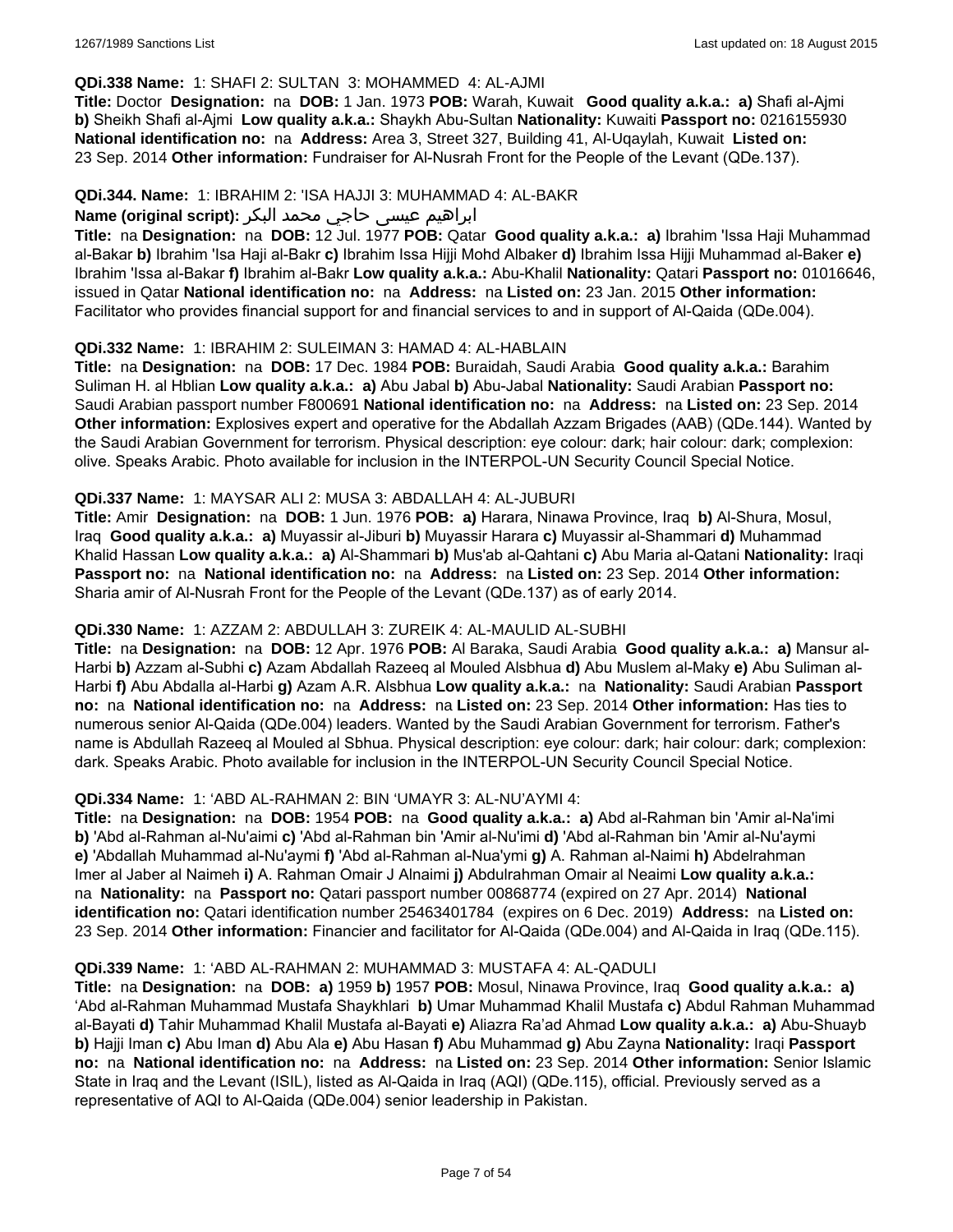#### **QDi.329 Name:** 1: AHMED 2: ABDULLAH 3: SALEH AL-KHAZMARI 4: AL-ZAHRANI

**Title:** na **Designation:** na **DOB:** 15 Sep. 1978 **POB:** Dammam, Saudi Arabia **Good quality a.k.a.: a)** Abu Maryam al-Zahrani **b)** Abu Maryam al-Saudi **c)** Ahmed Abdullah S al-Zahrani **d)** Ahmad Abdullah Salih al-Zahrani **e)** Abu Maryam al-Azadi **f)** Ahmed bin Abdullah Saleh bin al-Zahrani **g)** Ahmed Abdullah Saleh al-Zahrani al-Khozmri **Low quality a.k.a.:** na **Nationality:** Saudi Arabian **Passport no:** Saudi Arabia number E126785, issued on 27 May 2002 (expired on 3 Apr. 2007) **National identification no:** na **Address:** (Located in Syria) **Listed on:** 23 Sep. 2014 **Other information:** Senior member of Al-Qaida (QDe.004). Wanted by the Saudi Arabian Government for terrorism. Father's name is Abdullah Saleh al Zahrani. Physical description: eye colour: dark; hair colour: dark; complexion: olive. Speaks Arabic. Photo available for inclusion in the INTERPOL-UN Security Council Special Notice.

#### **QDi.326 Name:** 1: HAMID 2: HAMAD 3: HAMID 4: AL-'ALI

**Title:** na **Designation:** na **DOB:** 17 Nov. 1960 **POB: a)** Kuwait **b)** Qatar **Good quality a.k.a.:** na **Low quality a.k.a.:** na **Nationality:** Kuwaiti **Passport no: a)** Kuwaiti passport number 001714467 **b)** Kuwaiti passport number 101505554 **National identification no:** na **Address:** na **Listed on:** 15 Aug. 2014 **Other information:** A Kuwaitbased financier, recruiter and facilitator for Islamic State in Iraq and the Levant, listed as Al-Qaida in Iraq (QDe.115), and Jabhat al-Nusrah, listed as Al-Nusrah Front for the People of the Levant (QDe.137). Associated with Ibrahim Awwad Ibrahim Ali al-Badri al-Samarrai (QDi.299) and Abu Mohammed al-Jawlani (QDi.317).

## **QDi.335 Name:** 1: 'ABD AL-RAHMAN 2: KHALAF 3: 'UBAYD JUDAY' 4: AL-'ANIZI

**Title:** na **Designation:** na **DOB:** Approximately 1973 **POB:** na **Good quality a.k.a.: a)** 'Abd al-Rahman Khalaf al-Anizi **b)** 'Abd al-Rahman Khalaf al-'Anzi **Low quality a.k.a.: a)** Abu Usamah al-Rahman **b)** Abu Shaima' Kuwaiti **c)** Abu Usamah al-Kuwaiti **d)** Abu Usama **e)** Yusuf **Nationality:** Kuwaiti **Passport no:** na **National identification no:** na **Address:** Syrian Arab Republic (located in since 2013) **Listed on:** 23 Sep. 2014 **Other information:** Provides support to Al-Qaida (QDe.004) and Islamic State in Iraq and the Levant, listed as Al-Qaida in Iraq (AQI) (QDe.115), in Syria and Iraq.

## **QDi.236 Name:** 1: HAMID 2: ABDALLAH 3: AHMAD 4: AL-ALI

## حامد عبد الله أحمد العلي **:(script original (Name**

**Title:** na **Designation:** na **DOB:** 20 Jan. 1960 **POB:** Kuwait **Good quality a.k.a.: a)** Dr. Hamed Abdullah Al-Ali **b)** Hamed Al-'Ali **c)** Hamed bin 'Abdallah Al-'Ali **d)** Hamid 'Abdallah Al-'Ali **e)** Hamid 'Abdallah Ahmad Al-'Ali **f)** Hamid bin Abdallah Ahmed Al-Ali **g)** Hamid Abdallah Ahmed Al-Ali **Low quality a.k.a.:** Abu Salim **Nationality:** Kuwaiti **Passport no:** Kuwaiti passport number 1739010, issued on 26 May 2003, issued in Kuwait (and expired on 25 May 2008) **National identification no:** na **Address:** Kuwait (residence as at Mar. 2009) **Listed on:** 16 Jan. 2008 (amended on 1 Jul. 2008, 23 Jul. 2008, 25 Jan. 2010) **Other information:** Review pursuant to Security Council resolution 1822 (2008) was concluded on 14 Sep. 2009.

#### **QDi.092 Name:** 1: MEHREZ 2: BEN MAHMOUD 3: BEN SASSI 4: AL-AMDOUNI

### محرز بن محمود بن ساسي العمدوني **:Name (original script**)

**Title:** na **Designation:** na **DOB:** 18 Dec. 1969 **POB:** Asima-Tunis, Tunisia **Good quality a.k.a.: a)** Fabio Fusco, born 25 May 1968 in Naples, Italy **b)** Fabio Fusco, born 18 Dec. 1968 in Tunisia **c)** Fabio Fusco, born 25 May 1968 in Algeria **d)** Mohamed Hassan **e)** Meherez Hamdouni **f)** Amdouni Mehrez ben Tah, born 14 Jul. 1969 in Tunisia **g)** Meherez ben Ahdoud ben Amdouni **h)** Abu Thale **Low quality a.k.a.:** na **Nationality:** Tunisian **Passport no:** Tunisian number G737411, issued on 24 Oct. 1990 (expired on 20 Sep. 1997) **National identification no:** na **Address:** Italy **Listed on:** 25 Jun. 2003 (amended on 26 Nov. 2004, 20 Dec. 2005, 17 Oct. 2007, 16 Sep. 2008, 24 Mar. 2009, 12 Jul. 2010, 16 May 2011) **Other information:** Father's name is Mahmoud ben Sasi. Mother's name is Maryam bint al-Tijani. Inadmissible to the Schengen area. Review pursuant to Security Council resolution 1822 (2008) was concluded on 22 Apr. 2010.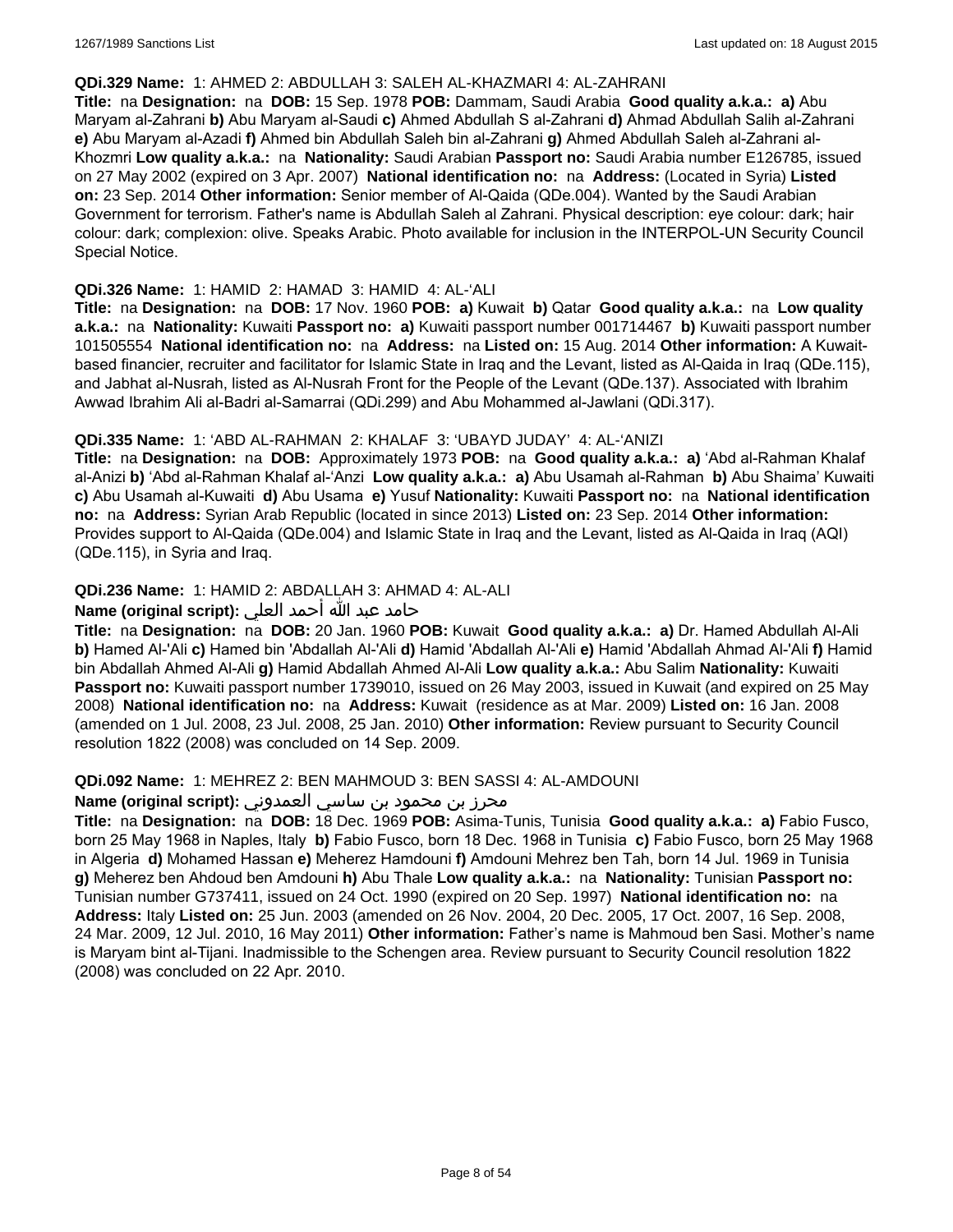#### **QDi.060 Name:** 1: MOHAMED 2: BEN BELGACEM 3: BEN ABDALLAH 4: AL-AOUADI

## محمد بن بلقاسم بن عبد الله العوادي **:**Name (original script)

**Title:** na **Designation:** na **DOB:** 11 Dec. 1974 **POB:** Tunis, Tunisia **Good quality a.k.a.: a)** Mohamed Ben Belkacem Aouadi **b)** Fathi Hannachi **Low quality a.k.a.:** na **Nationality:** Tunisian **Passport no:** (Tunisian passport number L 191609 issued on 28 Feb. 1996, expired on 27 Feb. 2001) **National identification no: a)** (04643632 issued on 18 Jun. 1999) **b)** (Italian Fiscal Code: DAOMMD74T11Z352Z) na **Address:** 50th Street, Number 23, Zehrouni, Tunis, Tunisia **Listed on:** 24 Apr. 2002 (amended on 10 Apr. 2003, 26 Nov. 2004, 9 Sep. 2005, 20 Dec. 2005, 31 Jul. 2006, 7 Jun. 2007, 23 Dec. 2010, 24 Nov. 2014) **Other information:** Head of security wing of Ansar al-Shari'a in Tunisia (AAS-T) (QDe.143). Mother's name is Ourida Bint Mohamed. Deported from Italy to Tunisia on 1 Dec. 2004. Arrested in Tunisia in Aug. 2013. Review pursuant to Security Council resolution 1822 (2008) was concluded on 22 Apr. 2010.

### **QDi.291 Name:** 1: IBRAHIM 2: HASSAN 3: TALI 4: AL-ASIRI

#### إبراهيم حسن طالع العسيري **:(script original (Name**

**Title:** na **Designation:** na **DOB: a)** 19 Apr. 1982 **b)** 18 Apr. 1982 **c)** (24/06/1402 (Hijri Calendar)) **POB:** Riyadh, Saudi Arabia **Good quality a.k.a.: a)** Ibrahim Hassan Tali Asiri (عسيري طالع حسن إبراهيم(**b)** Ibrahim Hasan Talea Aseeri **c)** Ibrahim Hassan al-Asiri **d)** Ibrahim Hasan Tali Asiri **e)** Ibrahim Hassan Tali Assiri **f)** Ibrahim Hasan Tali'A 'Asiri **g)** Ibrahim Hasan Tali al-'Asiri **h)** Ibrahim al-'Asiri **i)** Ibrahim Hassan Al Asiri **Low quality a.k.a.: a)** Abu Saleh **b)** Abosslah **c)** Abu-Salaah **Nationality:** Saudi Arabian **Passport no:** Saudi Arabian number F654645, issued on 30 Apr. 2005 (expired on 7 Mar. 2010. Issue date in Hijri Calendar 24/06/1426. Expiry date in Hijri Calendar 21/03/1431.) **National identification no:** (Saudi Arabian civil identification number 1028745097) na **Address:** Yemen **Listed on:** 24 Mar. 2011 (amended on 15 Apr. 2014, 15 Jun. 2015) **Other information:** Operative and principal bomb maker of Al-Qaida in the Arabian Peninsula (AQAP) (QDe.129). Believed to be hiding in Yemen as at Mar. 2011. Wanted by Saudi Arabia. Also associated with Nasir 'abd-al-Karim 'Abdullah Al-Wahishi (QDi.274), Qasim Yahya Mahdi al-Rimi (QDi.282), and Anwar Nasser Abdulla Al-Aulaqi (QDi.283).

## **QDi.283 Name:** 1: ANWAR 2: NASSER 3: ABDULLA 4: AL-AULAQI

## انور ناصر عبدالله العولقي **:(script original (Name**

**Title:** na **Designation:** na **DOB: a)** 21 Apr. 1971 **b)** 22 Apr. 1971 **POB:** Las Cruces, New Mexico, United States of America **Good quality a.k.a.: a)** Anwar al-Aulaqi **b)** Anwar al-Awlaki **c)** Anwar al-Awlaqi **d)** Anwar Nasser Aulaqi **e)** Anwar Nasser Abdullah Aulaqi **f)** Anwar Nasser Abdulla Aulaqi **Low quality a.k.a.:** na **Nationality: a)** United States of America **b)** Yemeni **Passport no:** na **National identification no:** na **Address:** na **Listed on:** 20 Jul. 2010 (amended on 30 Nov. 2011) **Other information:** Confirmed to have died on 30 Sep. 2011 in Yemen.

#### **QDi.093 Name:** 1: CHIHEB 2: BEN MOHAMED 3: BEN MOKHTAR 4: AL-AYARI

#### شهاب بن محمد بن مختار العياري **:(script original (Name**

**Title:** na **Designation:** na **DOB:** 19 Dec. 1965 **POB:** Tunis, Tunisia **Good quality a.k.a.: a)** Hichem Abu Hchem **b)** Ayari Chihbe **c)** Ayari Chied **d)** Adam Hussainy, born 19 Dec. 1965 in Greece **Low quality a.k.a.: a)** Hichem **b)** Abu Hichem **c)** Moktar **Nationality:** Tunisian **Passport no:** (Tunisian passport number L246084, issued on 10 June 1996, expired on 9 June 2001) **National identification no:** na **Address:** Bardo, Tunis, Tunisia **Listed on:** 25 Jun. 2003 (amended on 20 Dec. 2005, 17 Oct. 2007, 10 Aug. 2009, 16 May 2011) **Other information:** Extradited from Italy to Tunisia on 13 Apr. 2006. Mother's name is Fatima al-Tumi. Inadmissible to the Schengen area. Review pursuant to Security Council resolution 1822 (2008) was concluded on 22 Apr. 2010.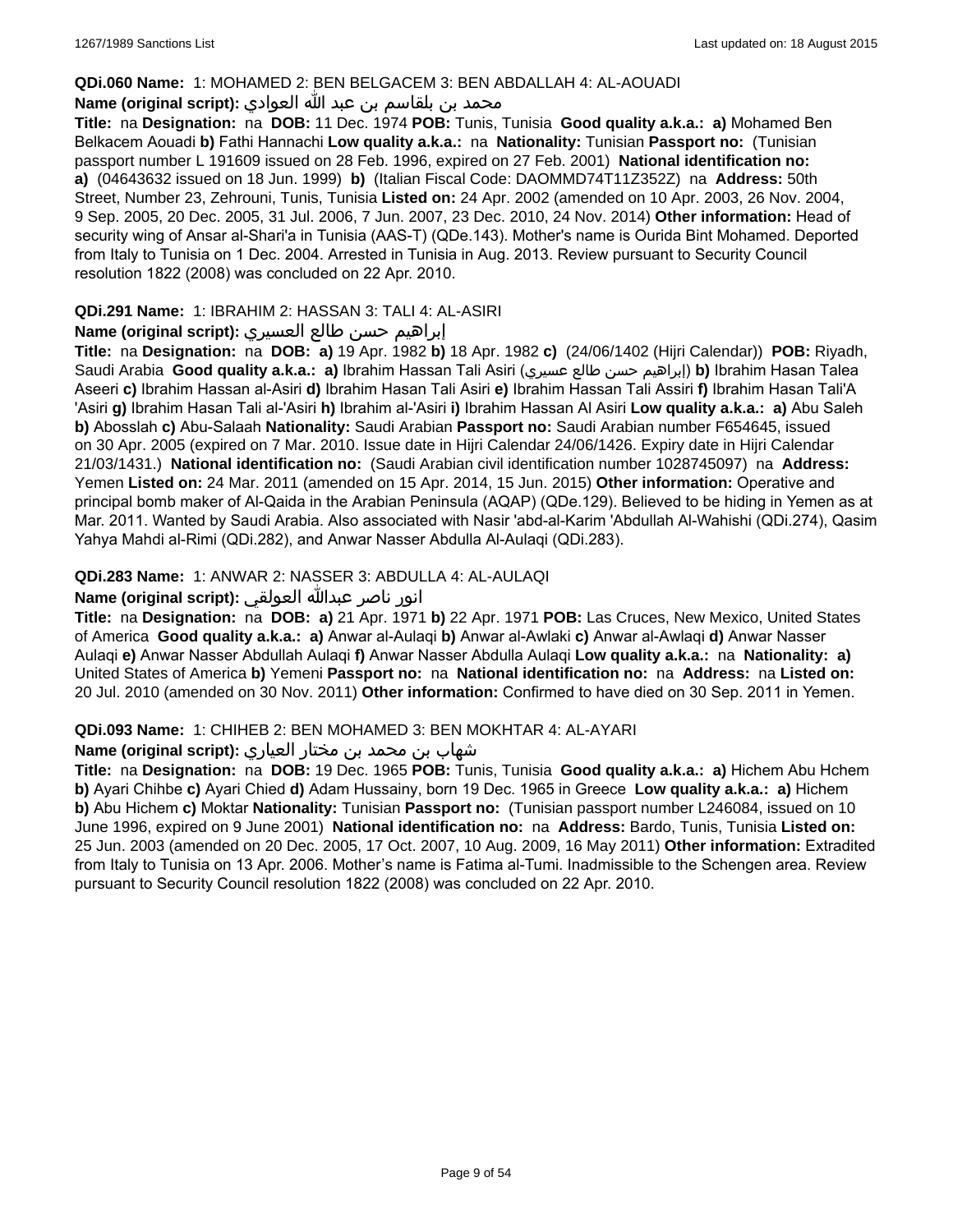#### **QDi.138 Name:** 1: SAID 2: BEN ABDELHAKIM 3: BEN OMAR 4: AL-CHERIF

## سعيد بن عبد الحكيم بن عمر الشريف **:(script original (Name**

**Title:** na **Designation:** na **DOB:** 25 Jan. 1970 **POB:** Manzil Tmim, Tunisia **Good quality a.k.a.: a)** Cherif Said, born 25 Jan. 1970 in Tunisia **b)** Binhamoda Hokri, born 25 Jan. 1970 in Sosa, Tunisia **c)** Hcrif Ataf, born 25 Jan. 1971 in Solisse, Tunisia **d)** Bin Homoda Chokri, born 25 Jan. 1970 in Tunis, Tunisia **e)** Atef Cherif, born 12 Dec. 1973 in Algeria **f)** Sherif Ataf, born 12 Dec. 1973 in Aras, Algeria **g)** Ataf Cherif Said, born 12 Dec. 1973 in Tunis, Tunisia **h)** Cherif Said, born 25 Jan. 1970 in Tunis, Tunisia **i)** Cherif Said, born 12 Dec. 1973 in Algeria **Low quality a.k.a.: a)** Djallal **b)** Youcef **c)** Abou Salman **d)** Said Tmimi **Nationality:** Tunisian **Passport no:** Tunisian number M307968, issued on 8 Sep. 2001 (expired on 7 Sep. 2006) **National identification no:** na **Address:** Corso Lodi 59, Milan, Italy **Listed on:** 12 Nov. 2003 (amended on 20 Dec. 2005, 21 Dec. 2007, 30 Jan. 2009, 16 May 2011) **Other information:** Mother's name is Radhiyah Makki. Sentenced to eight years and ten months of imprisonment for membership of a terrorist association by the Appeal Court of Milan, Italy, on 7 Feb. 2008. Sentence confirmed by the Italian Supreme Court on 15 Jan. 2009, which became definitive as of Feb. 2008. Subject to expulsion from Italy to Tunisia after serving the sentence. Review pursuant to Security Council resolution 1822 (2008) was concluded on 6 May 2010.

## **QDi.231 Name:** 1: SALEM 2: NOR ELDIN 3: AMOHAMED 4: AL-DABSKI

#### سالم نور الدين امحمد الدبيسكي **:(script original (Name**

**Title:** na **Designation:** na **DOB:** 1963 **POB:** Tripoli, Libyan Arab Jamahiriya **Good quality a.k.a.: a)** Abu Al-Ward **b)** Abdullah Ragab **Low quality a.k.a.: a)** Abu Naim **b)** Abdallah al- Masri **Nationality:** Libyan **Passport no: a)** Libyan passport number 1990/345751 **b)** Libyan passport number 345751 **National identification no:** Libyan national identification number 220334 **Address:** Bab Ben Ghasheer, Tripoli, Libyan Arab Jamahiriya **Listed on:** 8 Jun. 2007 (amended on 13 Dec. 2011) **Other information:** Mother's name is Kalthoum Abdul Salam al-Shaftari. Senior member of Libyan Islamic Fighting Group (QDe.011) and member of Al-Qaida (QDe.004). Review pursuant to Security Council resolution 1822 (2008) was concluded on 24 Nov. 2009.

## **QDi.132 Name:** 1: ASCHRAF 2: AL-DAGMA 3: na 4: na

## **Name (original script):** الدغمة اشرف

**Title:** na **Designation:** na **DOB:** 28 Apr. 1969 **POB:** Abasan, Gaza Strip, Palestinian Territories **Good quality a.k.a.:** Aschraf Al-Dagma, born 28 Apr. 1969 in Kannyouiz, Palestinian Territories **Low quality a.k.a.:** na **Nationality:** Unresolved/Palestinian origin **Passport no:** Refugee travel document , issued on 30 Apr. 2000, issued in Landratsamt Altenburger Land (Altenburg County Administration Office), Germany **National identification no:**  na **Address:** Germany **Listed on:** 23 Sep. 2003 (amended on 23 Dec. 2008, 11 Mar. 2010, 10 Jun. 2011) **Other information:** Associated with Ismail Abdallah Sbaitan Shalabi (QDi.128), Djamel Moustfa (QDi.129) and Mohamed Ghassan Ali Abu Dhess (QDi.130). Review pursuant to Security Council resolution 1822 (2008) was concluded on 19 Jan. 2010.

#### **QDi.278 Name:** 1: MUTHANNA 2: HARITH 3: AL-DARI 4: na

## مثنى حارث الضاري :Name (original script)

**Title:** Doctor **Designation:** na **DOB:** 16 Jun. 1969 **POB:** Iraq **Good quality a.k.a.: a)** Dr. Muthanna Al Dari **b)** Muthana Harith Al Dari **c)** Muthanna Harith Sulayman Al-Dari **d)** Muthanna Harith Sulayman Al-Dhari **e)** Muthanna Hareth Al-Dhari **f)** Muthana Haris Al-Dhari **g)** Doctor Muthanna Harith Sulayman Al Dari Al-Zawba' **h)** Muthanna Harith Sulayman Al-Dari Al-Zobai **i)** Muthanna Harith Sulayman Al-Dari al-Zawba'i **j)** Muthanna Hareth al-Dari **k)** Muthana Haris al-Dari **l)** Doctor Muthanna al-Dari **m)** Dr. Muthanna Harith al-Dari al-Zowbai **Low quality a.k.a.:**  na **Nationality:** Iraqi **Passport no:** na **National identification no:** na **Address: a)** Amman, Jordan **b)** (Khan Dari, Iraq (previous)) **c)** (Asas Village, Abu Ghurayb, Iraq (previous)) **d)** (Egypt (previous)) **Listed on:** 25 Mar. 2010 **Other information:** Provided operational guidance financial support and other services to or in support of Al-Qaida in Iraq (QDe.115).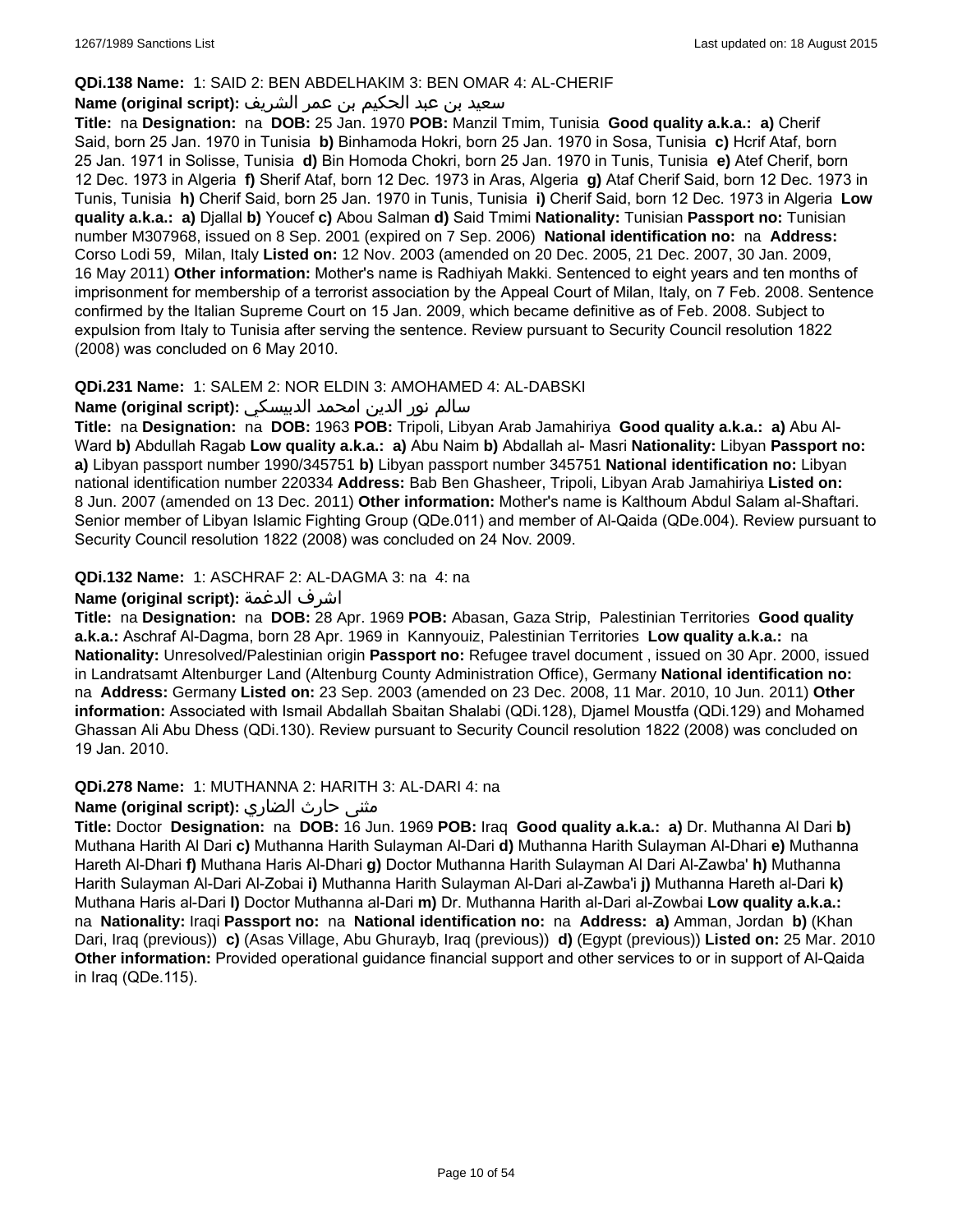#### **QDi.149 Name:** 1: NOUREDDINE 2: BEN ALI 3: BEN BELKASSEM 4: AL-DRISSI

## نور الدين بن علي بن بلقاسم الدريسي **:(script original (Name**

**Title:** na **Designation:** na **DOB:** 30 Apr. 1964 **POB:** Tunis, Tunisia **Good quality a.k.a.:** Drissi Noureddine **Low quality a.k.a.: a)** Abou Ali **b)** Faycal **Nationality:** Tunisian **Passport no:** Tunisian number L851940, issued on 9 Sep. 1998 (expired on 8 Sep. 2003) **National identification no:** na **Address:** Via Plebiscito 3, Cermona, Italy **Listed on:** 12 Nov. 2003 (amended on 20 Dec. 2005, 31 Jul. 2006, 21 Dec. 2007, 16 May 2011) **Other information:** Under administrative control measure in Italy until 5 May 2010. Inadmissible to the Schengen area. Mother's name is Khadijah al-Drissi. Review pursuant to Security Council resolution 1822 (2008) was concluded on 22 Apr. 2010.

## **QDi.059 Name:** 1: KHALID 2: ABD AL-RAHMAN 3: HAMD 4: AL-FAWAZ

### خالد عبد الرحمن حمد الفواز **:(script original (Name**

**Title:** na **Designation:** na **DOB:** 24 Aug. 1962 **POB:** Kuwait **Good quality a.k.a.: a)** Khaled Al-Fauwaz **b)** Khaled A. Al-Fauwaz **c)** Khalid Al-Fawwaz **d)** Khalik Al Fawwaz **e)** Khaled Al-Fawwaz **f)** Khaled Al Fawwaz **g)** Khalid Abdulrahman H. Al Fawaz **Low quality a.k.a.:** na **Nationality:** Saudi Arabian **Passport no:** Passport number 456682, issued on 6 Nov. 1990 (expired on 13 Sep. 1995) **National identification no:** na **Address:** United States of America **Listed on:** 24 Apr. 2002 (amended on 26 Nov. 2004, 23 Apr. 2007, 21 Oct. 2010, 4 Aug. 2014) **Other information:** Extradited from the United Kingdom to the United States of America on 5 Oct. 2012. Review pursuant to Security Council resolution 1822 (2008) was concluded on 22 Apr. 2010.

## **QDi.228 Name:** 1: MOHAMMED 2: AL GHABRA 3: na 4: na

**Title:** na **Designation:** na **DOB:** 1 Jun. 1980 **POB:** Damascus, Syrian Arab Republic **Good quality a.k.a.: a)** Mohammed El' Ghabra **b)** Danial Adam **Low quality a.k.a.:** na **Nationality:** British **Passport no:** British number 094629366 **National identification no:** na **Address:** East London, United Kingdom **Listed on:** 12 Dec. 2006 (amended on 13 Dec. 2011, 20 Jul. 2015) **Other information:** Father's name is Mohamed Ayman Ghabra. Mother's name is Dalal. Review pursuant to Security Council resolution 1822 (2008) was concluded on 5 Oct. 2009.

## **QDi.292 Name:** 1: OTHMAN 2: AHMED 3: OTHMAN 4: AL-GHAMDI

## عثمان أحمد عثمان الغامدي **:(script original (Name**

**Title:** na **Designation:** na **DOB:** 27 May 1979 **POB:** Saudi Arabia **Good quality a.k.a.: a)** Othman al-Ghamdi, born 27 May 1979 in Saudi Arabia **b)** Uthman al-Ghamdi, born 27 May 1979 in Saudi Arabia **c)** Uthman al-Ghamidi, born 27 May 1979 in Saudi Arabia **d)** Othman bin Ahmed bin Othman Alghamdi **e)** Othman Ahmed Othman Al Omairah (born in 1973 in Shabwa, Yemen, nationality: Yemeni) **f)** Uthman Ahmad Uthman al-Ghamdi **g)** Othman Ahmed Othman al-Omirah **Low quality a.k.a.: a)** Al Umairah al-Ghamdi **b)** Othman Bin Ahmed Bin Othman **Nationality:** Saudi Arabian **Passport no:** na **National identification no:** Saudi Arabian national identity card number 1089516791 **Address:** Yemen **Listed on:** 16 Jun. 2011 (amended on 15 Apr. 2014) **Other information:** Operational commander of Al-Qaida in the Arabian Peninsula (AQAP) (QDe.129). Has been involved in raising funds and stockpiling arms for AQAP operations and activities in Yemen. Known associate of Qasim Yahya Mahdi al-Rimi (QDi.282) and Fahd Mohammed Ahmed al-Quso (deceased). Father's name is Ahmed Othman Al Omirah.

### **QDi.160 Name:** 1: FETHI 2: BEN HASSEN 3: BEN SALEM 4: AL-HADDAD

## فتحي بن حسن بن سالم الحداد **:(script original (Name**

**Title:** na **Designation:** na **DOB: a)** 28 Jun. 1963 **b)** 28 Mar. 1963 **POB:** Tataouene, Tunisia **Good quality a.k.a.: a)** Fethi ben Assen Haddad **b)** Fathy Hassan al Haddad **Low quality a.k.a.:** na **Nationality:** Tunisian **Passport no:** Tunisian number L183017, issued on 14 Feb. 1996 (expired on 13 Feb. 2001) **National identification no:**  na **Address: a)** Number 184 Via Fulvio Testi – Cinisello Balsamo (MI), Italy **b)** Number 1 Via Porte Giove – Mortara (PV), Italy (Domicile) **Listed on:** 17 Mar. 2004 (amended on 26 Nov. 2004, 20 Dec. 2005, 21 Dec. 2007, 25 Jan. 2010, 16 May 2011) **Other information:** Italian Fiscal Code: HDDFTH63H28Z352V. Review pursuant to Security Council resolution 1822 (2008) was concluded on 30 Jul. 2009.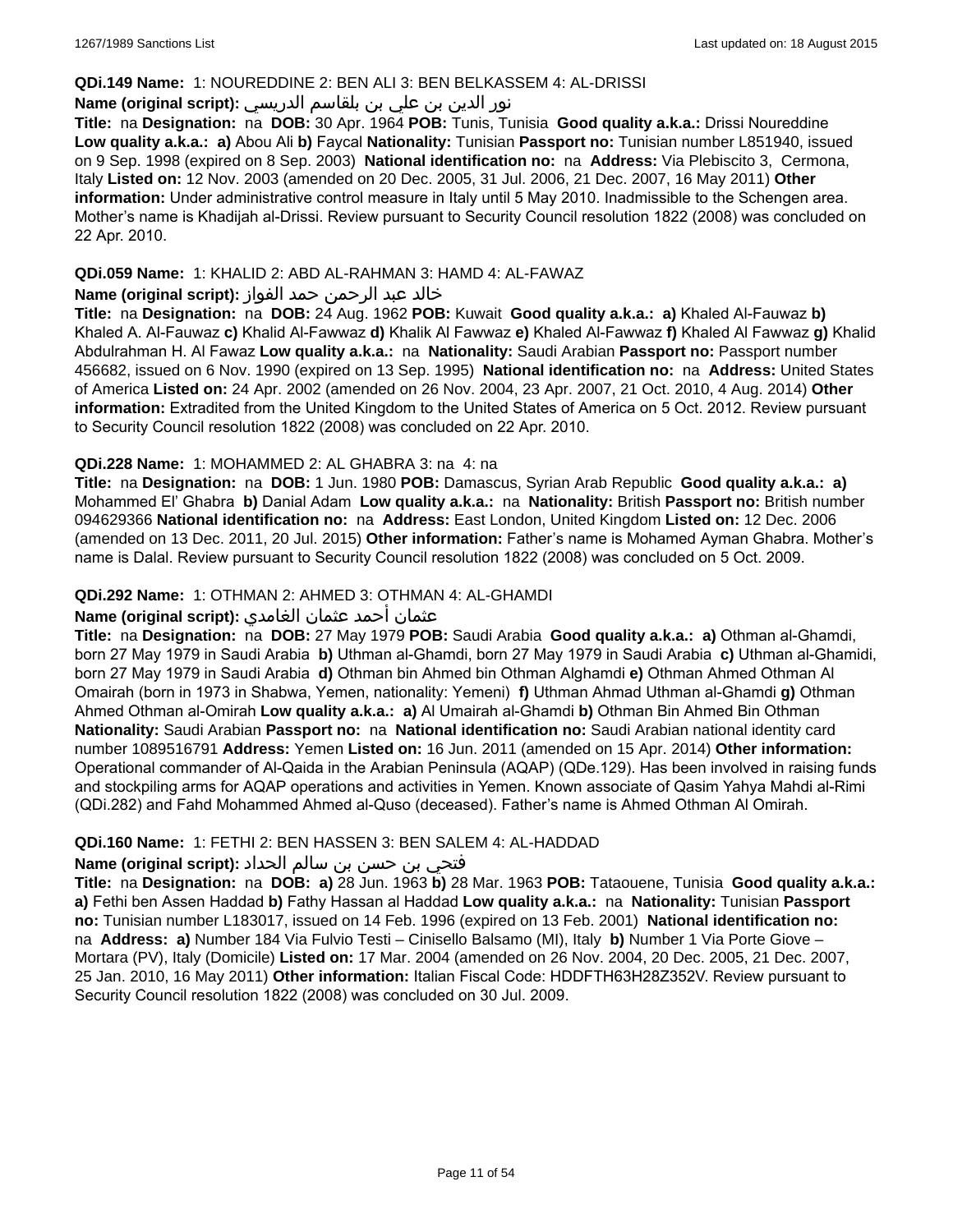#### **QDi.140 Name:** 1: KAMAL 2: BEN MAOELDI 3: BEN HASSAN 4: AL-HAMRAOUI

## كمال بن المولدي بن حسن الحمراوي **:(script original (Name**

**Title:** na **Designation:** na **DOB:** 21 Oct. 1977 **POB:** Beja, Tunisia **Good quality a.k.a.: a)** Hamroui Kamel ben Mouldi **b)** Hamraoui Kamel, born 21 Nov. 1977 in Morocco **c)** Hamraoui Kamel, born 21 Nov. 1977 in Tunisia **d)** Hamraoui Kamel, born 20 Oct. 1977 in Tunisia **Low quality a.k.a.: a)** Kamel **b)** Kimo **Nationality:** Tunisian **Passport no:** Tunisian number P229856, issued on 1 Nov. 2002 (expires on 31 Oct. 2007) **National identification no:** na **Address: a)** Via Bertesi Number 27, Cremona, Italy **b)** Via Plebiscito Number 3, Cremona, Italy **Listed on:** 12 Nov. 2003 (amended on 20 Dec. 2005, 31 Jul. 2006, 21 Dec. 2007, 16 May 2011) **Other information:** Mother's name is Khamisah al-Kathiri. Subject to a decree of expulsion, suspended on 17 Apr. 2007 by the European Court of Human Rights. Re-arrested in Italy on 20 May 2008. Inadmissible to the Schengen area. Review pursuant to Security Council resolution 1822 (2008) was concluded on 6 May 2010.

## **QDi.154 Name:** 1: SULAIMAN 2: JASSEM 3: SULAIMAN 4: ALI ABO GHAITH

## سليمان جاسم سليمان علي أبوغيث **:(script original (Name**

**Title:** na **Designation:** na **DOB:** 14 Dec. 1965 **POB:** Kuwait **Good quality a.k.a.:** na **Low quality a.k.a.:** Abo Ghaith **Nationality:** Kuwaiti citizenship withdrawn in 2002 **Passport no:** Kuwaiti number 849594, issued on 27 Nov. 1998, issued in Kuwait (and expired on 24 Jun. 2003) **National identification no:** na **Address:** na **Listed on:** 16 Jan. 2004 (amended on 23 Jul. 2008, 10 Jun. 2011) **Other information:** Left Kuwait for Pakistan in June 2001. Review pursuant to Security Council resolution 1822 (2008) was concluded on 21 Jun. 2010.

## **QDi.299 Name:** 1: IBRAHIM 2: AWWAD 3: IBRAHIM 4: ALI AL-BADRI AL-SAMARRAI

## إبراهيم عواد إبراهيم علي البدري السامرائي **:(script original (Name**

**Title:** Dr. **Designation:** na **DOB:** 1971 **POB:** Iraq **Good quality a.k.a.:** Dr. Ibrahim 'Awwad Ibrahim 'Ali al-Badri al-Samarrai' (born in 1971 in Samarra, Iraq (Ibrahim 'Awad Ibrahim al-Badri al-Samarrai; Ibrahim 'Awad Ibrahim al-Samarra'i; Dr. Ibrahim Awwad Ibrahim al-Samarra'i)) **Low quality a.k.a.: a)** دعاء أبو) Abu Du'a; Abu Duaa') (prominently known by this nom de guerre) **b)** Dr. Ibrahim **c)** القريشي الحسيني البغدادي بكر أبو) Abu Bakr al-Baghdadi al-Husayni al-Quraishi; Abu Bakr al-Baghdadi **Nationality:** Iraqi **Passport no:** na **National identification no:** na **Address:** Iraq **Listed on:** 5 Oct. 2011 (amended on 20 Jul. 2012) **Other information:** Leader of Al-Qaida in Iraq (QDe.115) (AQI). Currently based in Iraq. Responsible for managing and directing AQI large scale operations.

## **QDi.296 Name:** 1: MATI UR-REHMAN 2: ALI MUHAMMAD 3: na 4: na

## مطیع الرحمن علی محمد **:Name (original script)**

**Title:** na **Designation:** na **DOB:** Approximately 1977 **POB:** Chak number 36/DNB, Rajkan, Madina Colony, Bahawalpur District, Punjab Province, Pakistan **Good quality a.k.a.: a)** Mati-ur Rehman **b)** Mati ur Rehman **c)** Matiur Rahman **d)** Matiur Rehman **e)** Matti al-Rehman **f)** Abdul Samad **g)** Samad Sial **h)** Abdul Samad Sial **i)** Ustad Talha **j)** Qari Mushtaq **Low quality a.k.a.: a)** Tariq **b)** Hussain **Nationality:** Pakistani **Passport no:** na **National identification no:** na **Address:** na **Listed on:** 22 Aug. 2011 (amended on 10 May 2012, 17 Oct. 2013) **Other information:** Physical description: 5 feet 2 inches; 157,4 cm. Name of father: Ali Muhammad. Mati ur-Rehman is the chief operational commander of Lashkar i Jhangvi (LJ) (QDe.096). Associated with Harakat-ul Jihad Islami (QDe.130).

## **QDi.194 Name:** 1: MOHAMMED 2: AHMED 3: SHAWKI 4: AL ISLAMBOLLY

## محمد احمد شوقي الاسلامبولي **:Name (original script**)

**Title:** na **Designation:** na **DOB:** 21 Jan. 1957 **POB:** El-Minya, Qena, Egypt **Good quality a.k.a.: a)** Abu Khalid **b)** Abu Ja'far **c)** Mohamed El Islambouli **Low quality a.k.a.:** na **Nationality:** Egyptian **Passport no:** na **National identification no:** na **Address:** (Believed to be in Pakistan or Afghanistan) **Listed on:** 29 Sep. 2005 (amended on 13 Dec. 2011) **Other information:** Father's name is Shawki al-Islambolly. Member of Egyptian Islamic Jihad (QDe.003). Review pursuant to Security Council resolution 1822 (2008) was concluded on 1 Jun. 2010.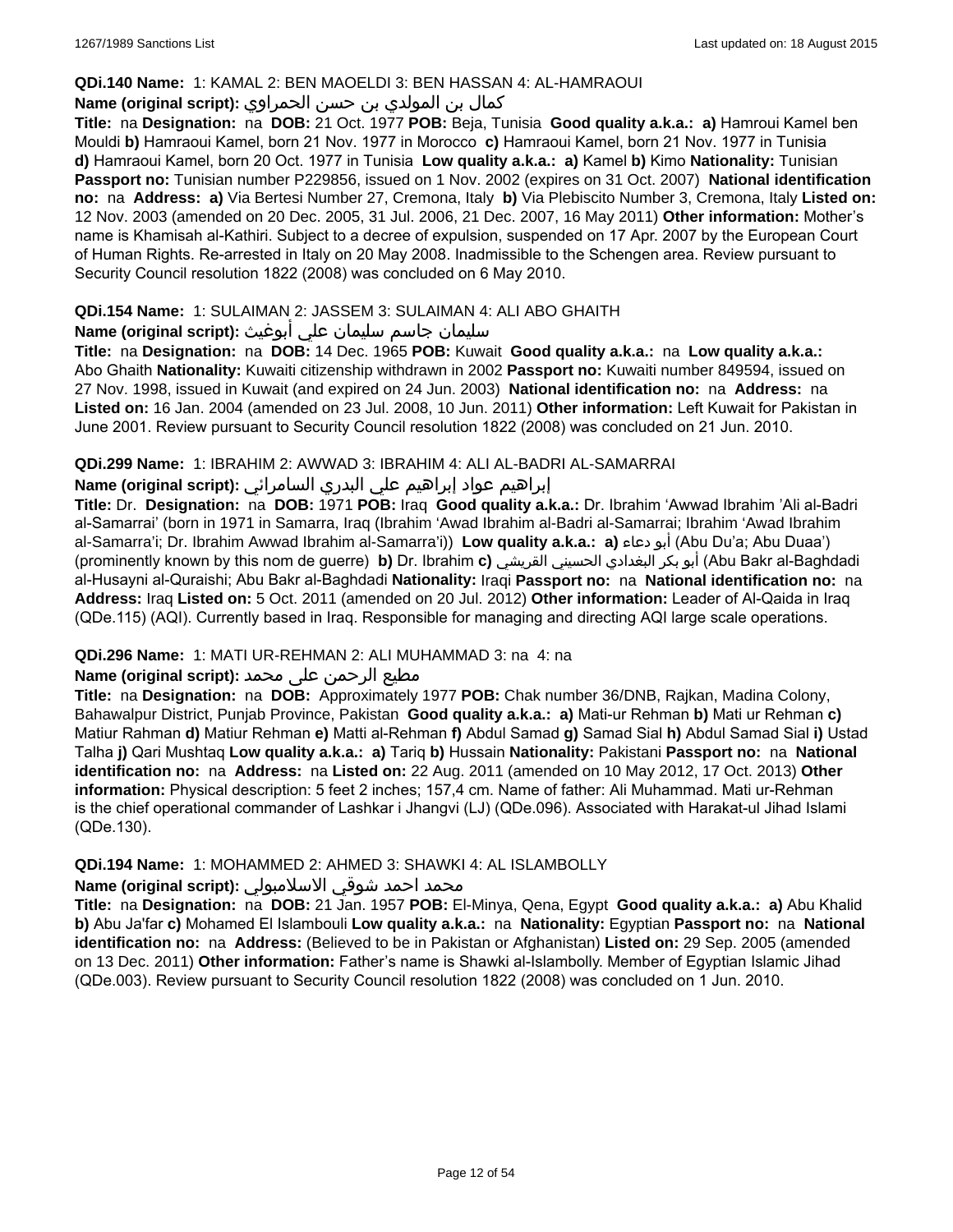#### **QDi.176 Name:** 1: IMAD 2: BEN BECHIR 3: BEN HAMDA 4: AL-JAMMALI

## عماد بن البشير بن حمدا الجمالي **:(script original (Name**

**Title:** na **Designation:** na **DOB:** 25 Jan. 1968 **POB:** Manzal Tmim, Nabul, Tunisia **Good quality a.k.a.:** na **Low quality a.k.a.:** na **Nationality:** Tunisian **Passport no:** Tunisian number K693812, issued on 23 Apr. 1999 (expired on 22 Apr. 2004) **National identification no:** na **Address:** 4 Qistantiniyah Street, Manzal Tmim, Nabul, Tunisia (home address) **Listed on:** 23 Jun. 2004 (amended on 20 Dec. 2005, 31 Jul. 2006, 17 Oct. 2007, 13 Dec. 2011) **Other information:** Italian Fiscal Code: JMM MDI 68A25 Z352D. In detention in Tunis (Tunisia) as at Dec. 2009. Mother's name is Jamilah. Italian Judicial Authorities have issued a warrant of arrest against him, which had not been executed as of Sep. 2007. Review pursuant to Security Council resolution 1822 (2008) was concluded on 9 Apr. 2010.

### **QDi.317 Name:** 1: ABU MOHAMMED 2: AL-JAWLANI 3: na 4: na

### أبو محمد الجولاني **:(script original (Name**

**Title:** na **Designation:** na **DOB:** Between 1975 and 1979 **POB:** Syria **Good quality a.k.a.:** Abu Mohamed al-Jawlani (Abu Muhammad al-Jawlani, Abu Mohammed al-Julani, Abu Mohammed al-Golani, Abu Muhammad al-Golani, Abu Muhammad Aljawlani, Muhammad al-Jawlani (transliterations of original script name)) **Low quality a.k.a.:** الفاتح ، الفاتح شيخ)) transliterations: Shaykh al-Fatih; Al Fatih ) (Translation: The Conqueror) (Nom de guerre)) **Nationality:** Syrian **Passport no:** na **National identification no:** na **Address:** (Active in Syria as at Jun. 2013) **Listed on:** 24 Jul. 2013 (amended on 2 Jun. 2014) **Other information:** Since Jan. 2012, he is the Leader of Al-Nusrah Front for the People of the Levant (QDe.137), a Syria-based group listed in May 2014, and previously listed as an alias of Al-Qaida in Iraq (AQI) (QDe.115) between 30 May 2013 and 13 May 2014. Associated with Ibrahim Awwad Ibrahim Ali Al-Badri Al-Samarrai (QDi.299) and Aiman Muhammed Rabi al-Zawahiri (QDi.006).

#### **QDi.058 Name:** 1: ABU BAKR 2: AL-JAZIRI 3: na 4: na

#### **Name (original script):** الجزائري أبوبكر

**Title:** na **Designation:** na **DOB:** na **POB:** na **Good quality a.k.a.:** Yasir Al-Jazari **Low quality a.k.a.:** na **Nationality: a)** Algerian **b)** Palestinian **Passport no:** na **National identification no:** na **Address:** na **Listed on:** 11 Jan. 2002 (amended on 18 Jul. 2007, 1 Feb. 2008, 16 May 2011) **Other information:** Finance chief of the Afghan Support Committee (ASC) (QDe.069). Al-Qaida (QDe.004) facilitator and communication expert. Believed to be in Algeria as at Apr. 2010. Review pursuant to Security Council resolution 1822 (2008) was concluded on 21 Jun. 2010.

## **QDi.318 Name:** 1: MUHAMMAD 2: JAMAL 3: ABD-AL RAHIM AHMAD 4: AL-KASHIF

#### محمد جمال عبدالرحيم أحمد الكاشف **:(script original (Name**

**Title:** na **Designation:** na **DOB: a)** 1 Jan. 1964 **b)** 1 Feb. 1964 **POB:** Cairo, Egypt **Good quality a.k.a.: a)** Muhammad Jamal Abdo Al-Kashif **b)** Muhammad Jamal Abdo Al Kashef **c)** Muhammad Jamal Abd-Al Rahim Ahmad Al-Kashif **d)** Muhammad Jamal Abd-Al Rahim Al-Kashif **e)** Muhammad Jamal Abdu **f)** Muhammad Jamal **Low quality a.k.a.: a)** Muhammad Jamal Abu Ahmad (nom de guerre) **b)** Abu Ahmad (nom de guerre) **c)** Abu Jamal (nom de guerre) **d)** Muhammad Gamal Abu Ahmed **e)** Mohammad Jamal Abdo Ahmed (nom de guerre) **f)** Muhammad Jamal Abduh (nom de guerre) **g)** Muhammad Jamal Ahmad Abdu (nom de guerre) **h)** Riyadh (nom de guerre) **Nationality:** Egyptian **Passport no: a)** (Egyptian passport number 6487, issued 30 Jan. 1986, under name Muhammad Jamal Abdu) **b)** (Egyptian passport issued in 1993, under name Muhammad Jamal Abd-Al Rahim Ahmad Al-Kashif) **c)** (Yemeni passport number 388181, under name Muhammad Jamal Abd-Al Rahim Al-Kashif) **National identification no:** na **Address:** Egypt **Listed on:** 21 Oct. 2013 **Other information:** Trained in Afghanistan in the late 1980s with Al-Qaida (QDe.004) to make bombs. Former top military commander of the Egyptian Islamic Jihad (QDe.003). Since 2011, established Muhammad Jamal Network (MJN) (QDe.136) and terrorist training camps in Egypt and Libya. Conducted MJN's terrorist activities with support from Al-Qaida in the Arabian Peninsula (AQAP) (QDe.129). Reported to be involved in the attack on the United States Mission in Benghazi, Libya, on 11 Sep. 2012. Headed Nasr City terrorist cell in Egypt in 2012. Linked to Aiman al-Zawahiri (QDi.006) and the leadership of AQAP and the Organization of Al-Qaida in the Islamic Maghreb (AQIM) (QDe.014). Arrested and imprisoned multiple times by Egyptian authorities since ca. 2000. Released in 2011 but re-arrested by Egyptian authorities in Nov. 2012. Imprisoned in Egypt pending trial as of Sep. 2013. Wife's name is Samah 'Ali Al-Dahabani (Yemeni national).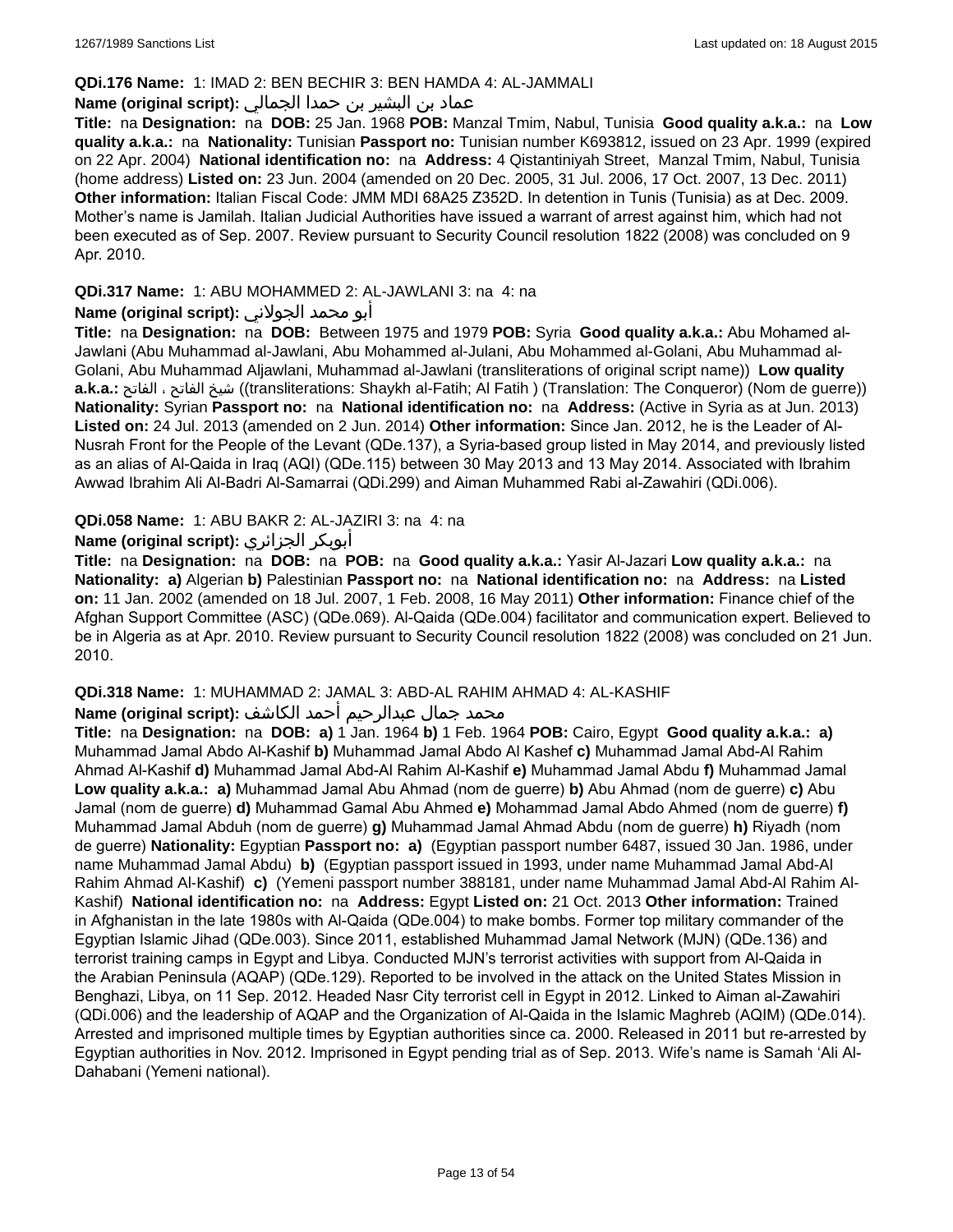### **QDi.233 Name:** 1: FAHD 2: MUHAMMAD 3: 'ABD AL-'AZIZ 4: AL-KHASHIBAN

### فهد محمد عبد العزيز الخشيبان **:(script original (Name**

**Title:** na **Designation:** na **DOB:** 16 Oct. 1966 **POB:** Oneiza, Saudi Arabia **Good quality a.k.a.: a)** Fahad H. A. Khashayban **b)** Fahad H. A. Kheshaiban **c)** Fahad Mohammad Abdulaziz Alkhoshiban **d)** Fahad H. A. al-Khashiban **e)** Fahad H. A. Kheshayban **f)** Fahad H. A. al-Khosiban **g)** Fahad H. A. Khasiban **h)** Fahd Muhammad 'Abd Al-'Aziz al-Khashayban **i)** Fahd Muhammad'Abd al-'Aziz al-Khushayban **j)** Fahad al-Khashiban **k)** Fahd Khushaiban **l)** Fahad Muhammad A. al-Khoshiban **m)** Fahad Mohammad A. al-Khoshiban **Low quality a.k.a.: a)** Shaykh Abu Thabit **b)** Abu Thabit **c)** Shaykh Thabet **d)** Abdur Abu Rahman **e)** Abu Abdur Rahman **Nationality:** Saudi Arabian **Passport no:** Saudi Arabian passport number G477835, issued on 26 Jun. 2006 (expired on 3 May 2011) **National identification no:** na **Address:** Saudi Arabia **Listed on:** 9 Oct. 2007 (amended on 20 Feb. 2008, 13 Dec. 2011) **Other information:** Involved in the financing of and otherwise provided assistance to the Abu Sayyaf Group (QDe.001). Review pursuant to Security Council resolution 1822 (2008) was concluded on 14 Sep. 2009.

#### **QDi.170 Name:** 1: HACENE 2: ALLANE 3: na 4: na

#### **Name (original script):** علاني حسن

**Title:** na **Designation:** na **DOB:** 17 Jan. 1941 **POB:** Médéa, Algeria **Good quality a.k.a.: a)** Hassan the Old **b)** Al Sheikh Abdelhay **c)** Boulahia **d)** Abu al-Foutouh **e)** Cheib Ahcéne **Low quality a.k.a.:** na **Nationality:** Algerian **Passport no:** na **National identification no:** na **Address:** na **Listed on:** 3 May 2004 (amended on 12 Apr. 2006, 7 Apr. 2008, 13 Dec. 2011) **Other information:** Confirmed to have died on 16 Apr. 2004 in northern Niger. Review pursuant to Security Council resolution 1822 (2008) was concluded on 27 Jul. 2010.

#### **QDi.177 Name:** 1: HABIB 2: BEN 3: AHMED 4: AL-LOUBIRI

## حبيب بن احمد اللوبيري **:(script original (Name**

**Title:** na **Designation:** na **DOB:** 17 Nov. 1961 **POB:** Manzal Tmim, Nabul, Tunisia **Good quality a.k.a.:** Al-Habib ben Ahmad ben al-Tayib al-Lubiri **Low quality a.k.a.:** na **Nationality:** Tunisian **Passport no:** Tunisian number M788439, issued on 20 Oct. 2001 (expires on 19 Oct. 2006) **National identification no:** na **Address:** Al-Damus, Manzal Tmim, Nabul, Tunisia (habitual residence) **Listed on:** 23 Jun. 2004 (amended on 20 Dec. 2005, 17 Oct. 2007, 10 Aug. 2009, 13 Dec. 2011) **Other information:** Italian Fiscal Code: LBR HBB 61S17 Z352F. In detention in Tunisia as at Dec. 2009. Mother's name is Fatima bint al-Mukhtar. Review pursuant to Security Council resolution 1822 (2008) was concluded on 9 Apr. 2010.

#### **QDi.074 Name:** 1: TAREK 2: BEN HABIB 3: BEN AL-TOUMI 4: AL-MAAROUFI

#### طارق بن الحبيب بن التومي المعروفي **:Name (original script)**

**Title:** na **Designation:** na **DOB:** 23 Nov. 1965 **POB:** Ghardimaou, Tunisia **Good quality a.k.a.: a)** Abu Ismail **b)** Abou Ismail el Jendoubi **c)** Abou Ismail Al Djoundoubi **Low quality a.k.a.:** na **Nationality:** Tunisian **Passport no:** Tunisian number E590976, issued on 19 Jun. 1987 ( expired on 18 Jun. 1992) **National identification no:**  na **Address:** Rue Léon Théodore Number 107/1, 1090 Jette, Brussels, Belgium **Listed on:** 3 Sep. 2002 (amended on 26 Nov. 2004, 20 Dec. 2005, 31 Jul. 2006, 3 Jul. 2007, 10 Aug. 2009, 25 Jan. 2010, 23 Dec. 2010) **Other information:** Belgian nationality withdrawn on 26 Jan. 2009. In detention in Nivelles, Belgium, as of Oct. 2010. Review pursuant to Security Council resolution 1822 (2008) was concluded on 8 Jun. 2010.

### **QDi.320 Name:** 1: ABD-AL-HAMID 2: AL-MASLI 3: na 4: na

#### **Name (original script):** المصلي عبدالحميد

**Title:** na **Designation:** na **DOB:** 1976 **POB: a)** Darnah, Libya **b)** Danar, Libya **Good quality a.k.a.: a)** Abdal-Hamid Muhammad Abd-al-Hamid Al-Masli **b)** Abd-al-Hamid Musalli **c)** Hamid Masli **Low quality a.k.a.: a)** Hamza al-Darnawi **b)** Hamzah al-Darnawi **c)** Hamza Darnawi **d)** Hamzah Darnawi **e)** Hamzah Dirnawi **f)** Hamza Darnavi **g)** Hamza al-Darnavi **h)** Abdullah Darnawi **i)** Abu-Hamzah al-Darnawi **Nationality:** Libyan **Passport no:** na **National identification no:** na **Address:** (Reportedly located in Waziristan, Federally Administered Tribal Areas, Pakistan) **Listed on:** 26 Nov. 2013 **Other information:** Leader and trainer of an Al-Qaida electronics and explosives workshop producing improvised explosive device components.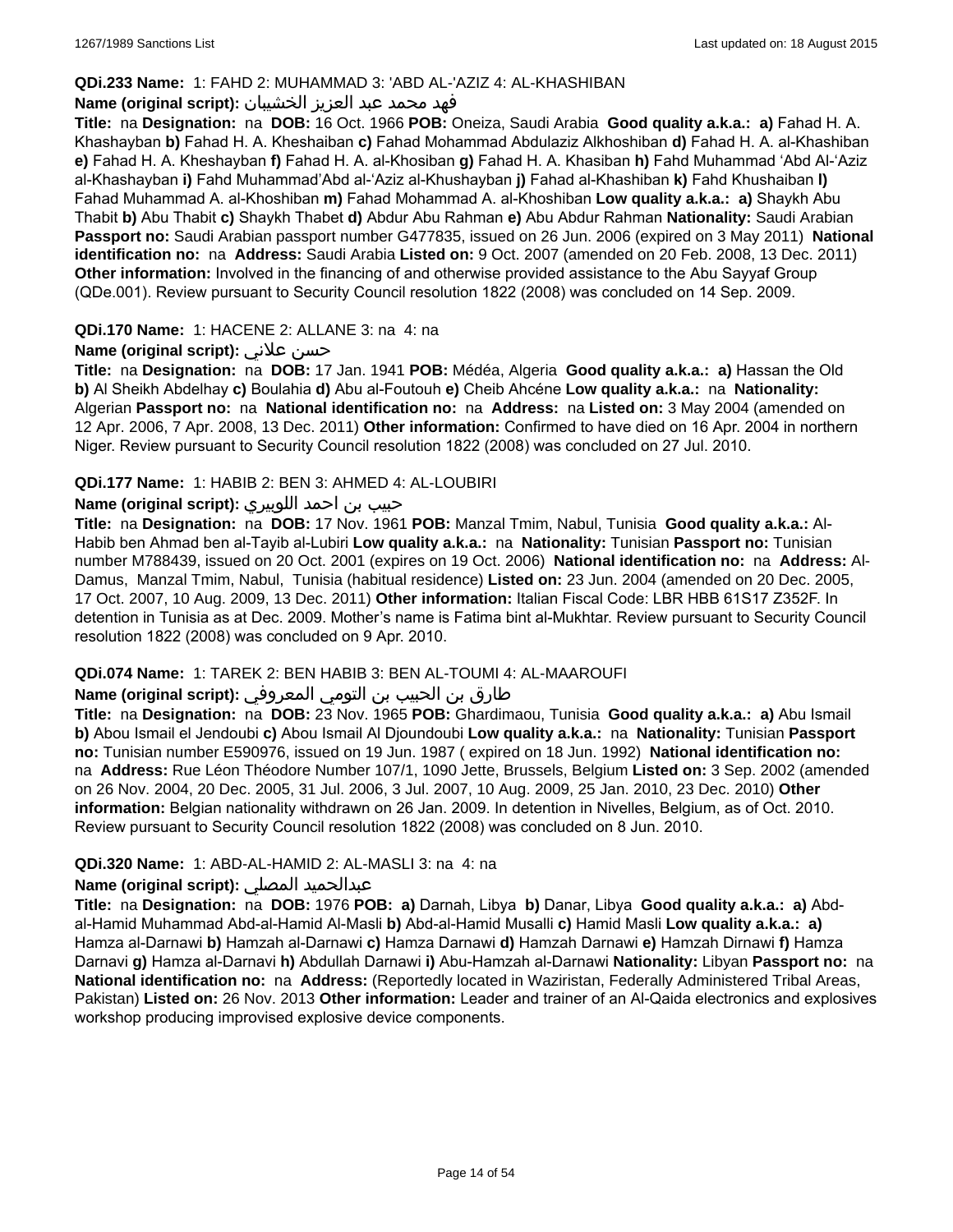## **QDi.276 Name:** 1: AKRAM 2: TURKI 3: HISHAN 4: AL-MAZIDIH

## أكرم تركي هاشم المزيده **:(script original (Name**

**Title:** na **Designation:** na **DOB: a)** 1974 **b)** 1975 **POB:** na **Good quality a.k.a.:** Akram Turki Al-Hishan **Low quality a.k.a.: a)** Abu Jarrah **b)** Abu Akram **Nationality:** na **Passport no:** na **National identification no:** na **Address:** Zabadani, Syrian Arab Republic **Listed on:** 11 Mar. 2010 **Other information:** Other possible date of birth: 1979. He is a cousin of Ghazy Fezza Hishan Al Mazidih (QDi.277).

## **QDi.277 Name:** 1: GHAZY 2: FEZZA 3: HISHAN 4: AL-MAZIDIH

## غازي فيزا هاشم المزيده **:(script original (Name**

**Title:** na **Designation:** na **DOB: a)** 1974 **b)** 1975 **POB:** na **Good quality a.k.a.: a)** Ghazy Fezzaa Hishan **b)** Mushari Abd Aziz Saleh Shlash **Low quality a.k.a.: a)** Abu Faysal **b)** Abu Ghazzy **Nationality:** na **Passport no:**  na **National identification no:** na **Address:** Zabadani, Syrian Arab Republic **Listed on:** 11 Mar. 2010 **Other information:** He is a cousin of Akram Turki Hishan Al Mazidih (QDi.276).

## **QDi.076 Name:** 1: ISAM 2: ALI 3: MOHAMED 4: ALOUCHE

## عصام علي محمد علوش **:(script original (Name**

**Title:** na **Designation:** na **DOB: a)** 1972 **b)** 21 Mar. 1974 **POB:** Baghdad, Iraq **Good quality a.k.a.:** Mansour Thaer, born 21 Mar. 1974 in Baghdad, Iraq **Low quality a.k.a.:** na **Nationality:** Jordanian **Passport no:** na **National identification no:** na **Address:** na **Listed on:** 3 Sep. 2002 (amended on 18 Aug. 2006, 30 Jan. 2009) **Other information:** Was deported from Germany to Jordan in Feb. 2005. Review pursuant to Security Council resolution 1822 (2008) was concluded on 21 Jun. 2010.

#### **QDi.273 Name:** 1: FAZEEL-A-TUL 2: SHAYKH ABU MOHAMMED 3: AMEEN 4: AL-PESHAWARI

**Title:** na **Designation:** na **DOB: a)** Approximately 1967 **b)** Approximately 1961 **c)** Approximately 1973 **POB:** Shunkrai village, Sarkani District, Konar Province, Afghanistan **Good quality a.k.a.: a)** Shaykh Aminullah **b)** Sheik Aminullah **c)** Abu Mohammad Aminullah Peshawari **d)** Abu Mohammad Amin Bishawri **e)** Abu Mohammad Shaykh Aminullah Al-Bishauri **f)** Shaykh Abu Mohammed Ameen al-Peshawari **g)** Shaykh Aminullah Al-Peshawari **Low quality a.k.a.:** na **Nationality:** Afghan **Passport no:** na **National identification no:** na **Address:** Ganj District, Peshawar, Pakistan **Listed on:** 29 Jun. 2009 (amended on 24 Jul. 2013) **Other information:** Associated with Al-Qaida (QDe.004). Head of Ganj madrasa, a.k.a. Madrasa Jamia Taleemul Quran wal Hadith, a.k.a. Madrasa Taleemul Quran wal Sunnah, located at the Ganj Gate, Phandu Road, Peshawar, Pakistan.

## **QDi.282 Name:** 1: QASIM 2: YAHYA 3: MAHDI 4: AL-RIMI

## قاسم يحيى مهدي الريمي **:(script original (Name**

**Title:** na **Designation:** na **DOB:** 5 Jun. 1978 **POB:** Sanaa, Yemen **Good quality a.k.a.: a)** Qasim Al-Rimi **b)** Qasim al-Raymi **c)** Qassim al-Raymi **d)** Qasim al-Rami **Low quality a.k.a.: a)** Qasim Yahya Mahdi 'Abd al-Rimi **b)** Abu Hurayah al-Sana'ai **c)** Abu 'Ammar **Nationality:** Yemeni **Passport no:** Yemeni number 00344994, issued on 3 Jul. 1999 **National identification no:** na **Address:** Yemen **Listed on:** 11 May 2010 (amended on 15 Apr. 2014) **Other information:**

## **QDi.023 Name:** 1: NAZIH 2: ABDUL HAMED 3: NABIH 4: AL-RUQAI'I

## نزيه عبد الحميد نبيه الراجعي **:(script original (Name**

**Title:** na **Designation:** na **DOB: a)** 30 Mar. 1964 **b)** 14 May 1964 **POB:** Tripoli, Libyan Arab Jamahiriya **Good quality a.k.a.: a)** Anas Al-Liby **b)** Anas Al-Sibai **c)** Nazih Abdul Hamed Al-Raghie **Low quality a.k.a.:** na **Nationality:** Libyan **Passport no:** 621570 **National identification no:** 200310/I **Address:** Al Nawafaliyyin, Jarraba Street, Taqsim Al Zuruq, Tripoli, Libyan Arab Jamahiriya **Listed on:** 17 Oct. 2001 (amended on 31 Jul. 2006, 16 Dec. 2010) **Other information:** Review pursuant to Security Council resolution 1822 (2008) was concluded on 21 Jun. 2010.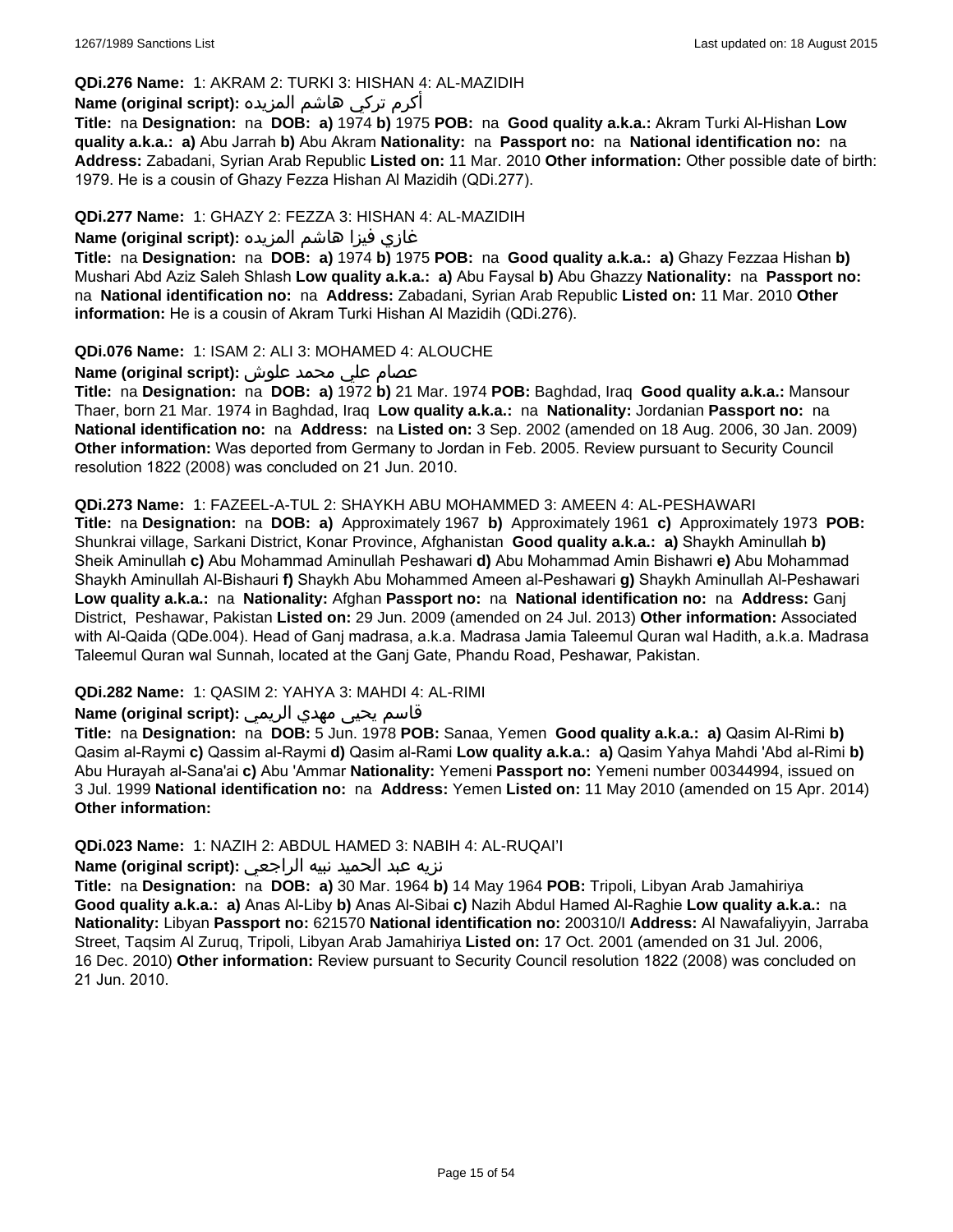### **QDi.253 Name:** 1: KHALIFA 2: MUHAMMAD 3: TURKI 4: AL-SUBAIY

## خليفة محمد تركي السبيعي **:(script original (Name**

**Title:** na **Designation:** na **DOB:** 1 Jan. 1965 **POB:** Doha, Qatar **Good quality a.k.a.: a)** Khalifa Mohd Turki Alsubaie **b)** Khalifa Mohd Turki al-Subaie **c)** Khalifa Al-Subayi **d)** Khalifa Turki bin Muhammad bin al-Suaiy **Low quality a.k.a.: a)** Abu Mohammed al-Qatari **b)** Katrina **Nationality:** Qatari **Passport no:** (Qatari passport number 00685868 issued in Doha on 5 Feb. 2006 and expiring on 4 Feb. 2011) **National identification no:** (Qatari identity card number 26563400140) na **Address:** Doha, Qatar **Listed on:** 10 Oct. 2008 (amended on 25 Jan. 2010, 15 Nov. 2012, 19 Feb. 2015) **Other information:** Qatar-based terrorist financier and facilitator who has provided financial support to, and acted on behalf of, the senior leadership of Al-Qaida (QDe.004), including moving recruits to Al-Qaida training camps in South Asia. In Jan. 2008, convicted in absentia by the Bahraini High Criminal Court for financing terrorism, undergoing terrorist training, facilitating the travel of others to receive terrorist training abroad, and for membership in a terrorist organization. Arrested in Qatar in Mar. 2008. Served his sentence in Qatar and has been released from detention. Mother's name is Hamdah Ahmad Haidoos.

#### **QDi.151 Name:** 1: MOURAD 2: BEN ALI 3: BEN AL-BASHEER 4: AL-TRABELSI

## مراد بن علي بن البشير الطرابلسي **:(script original (Name**

**Title:** na **Designation:** na **DOB:** 20 May 1969 **POB:** Manzil Tmim, Tunisia **Good quality a.k.a.: a)** Aboue Chiba Brahim, born 2 Sep. 1966 in Libya **b)** Arouri Taoufik, born 2 Sep. 1964 in Tunisia **c)** Ben Salah Adnan, born 2 Apr. 1966 in Tunisia **d)** Sassi Adel, born 2 Sep. 1966 in Tunisia **e)** Salam Kamel, born 2 Feb. 1963 in Tunisia **f)** Salah Adnan, born 4 Feb. 1965 in Algeria **g)** Arouri Faisel, born 2 Mar. 1965 in Tunisia **h)** Bentaib Amour, born 9 Feb. 1965 in Morocco **i)** Adnan Salah, born 1 Apr. 1966 in Tunisia **j)** Hasnaoui Mellit (born in 1972 in Morocco) **k)** Arouri Taoufik ben Taieb, born 9 Feb. 1964 in Tunisia **l)** Abouechiba Brahim, born 2 Sep. 1966 in Lebanon **m)** Farid Arouri, born 2 Jun. 1964 in Tunisia **n)** Ben Magid, born 2 Jun. 1966 in Lebanon **o)** Maci Ssassi, born 2 Jun. 1972 in Libya **p)** Salah ben Anan, born 2 Apr. 1966 in Tunisia **q)** Hasnaui Mellit (born in 1972 in Morocco) **r)** Abou Djarrah **Low quality a.k.a.:** na **Nationality:** Tunisian **Passport no:** Tunisian number G827238, issued on 1 Jun. 1996 (expired on 31 May 2001) **National identification no:** na **Address:** Libya Street Number 9, Manzil Tmim, Nabeul, Tunisia **Listed on:** 12 Nov. 2003 (amended on 20 Dec. 2005, 10 Aug. 2009, 16 May 2011) **Other information:** Extradited from Italy to Tunisia on 13 Dec. 2008. Inadmissible to the Schengen area. Mother's name is Mabrukah al-Yazidi. Review pursuant to Security Council resolution 1822 (2008) was concluded on 22 Apr. 2010.

## **QDi.172 Name:** 1: HASSAN 2: ABDULLAH 3: HERSI 4: AL-TURKI

## حسن عبد الله حرسي التركي **:(script original (Name**

**Title: a)** Sheikh **b)** Colonel **Designation:** na **DOB:** Approximately 1944 **POB:** Region V, Ethiopia (the Ogaden Region in eastern Ethiopia) **Good quality a.k.a.: a)** Hassan Turki **b)** Hassen Abdelle Fihiye **c)** Sheikh Hassan Abdullah Fahaih **d)** Hassan Al-Turki **e)** Hassan Abdillahi Hersi Turki **f)** Sheikh Hassan Turki **g)** Xasan Cabdilaahi Xirsi **h)** Xasan Cabdulle Xirsi **Low quality a.k.a.:** na **Nationality:** Somali **Passport no:** na **National identification no:** na **Address:** (Reported to be active in Southern Somalia, lower Juba near Kismayo, mainly in Jilibe and Burgabo as of Nov. 2012) **Listed on:** 6 Jul. 2004 (amended on 25 Jul. 2006, 21 Dec. 2007, 12 Apr. 2010, 11 May 2010, 13 Dec. 2011, 18 Mar. 2013) **Other information:** Family Background: From the Ogaden clan, Reer - Abdille subclan. Part of the Al-Itihaad Al-Islamiya (AIAI) (QDe.002) leadership. Believed to have been involved in the attacks on the United States embassies in Nairobi and Dar es Salaam in August 1998. Also subject to the sanctions measures set out in Security Council resolution 1844 (2008) concerning Somalia and Eritrea (see www.un.org/sc/ committees/751/index.shtml). Review pursuant to Security Council resolution 1822 (2008) was concluded on 13 May 2010.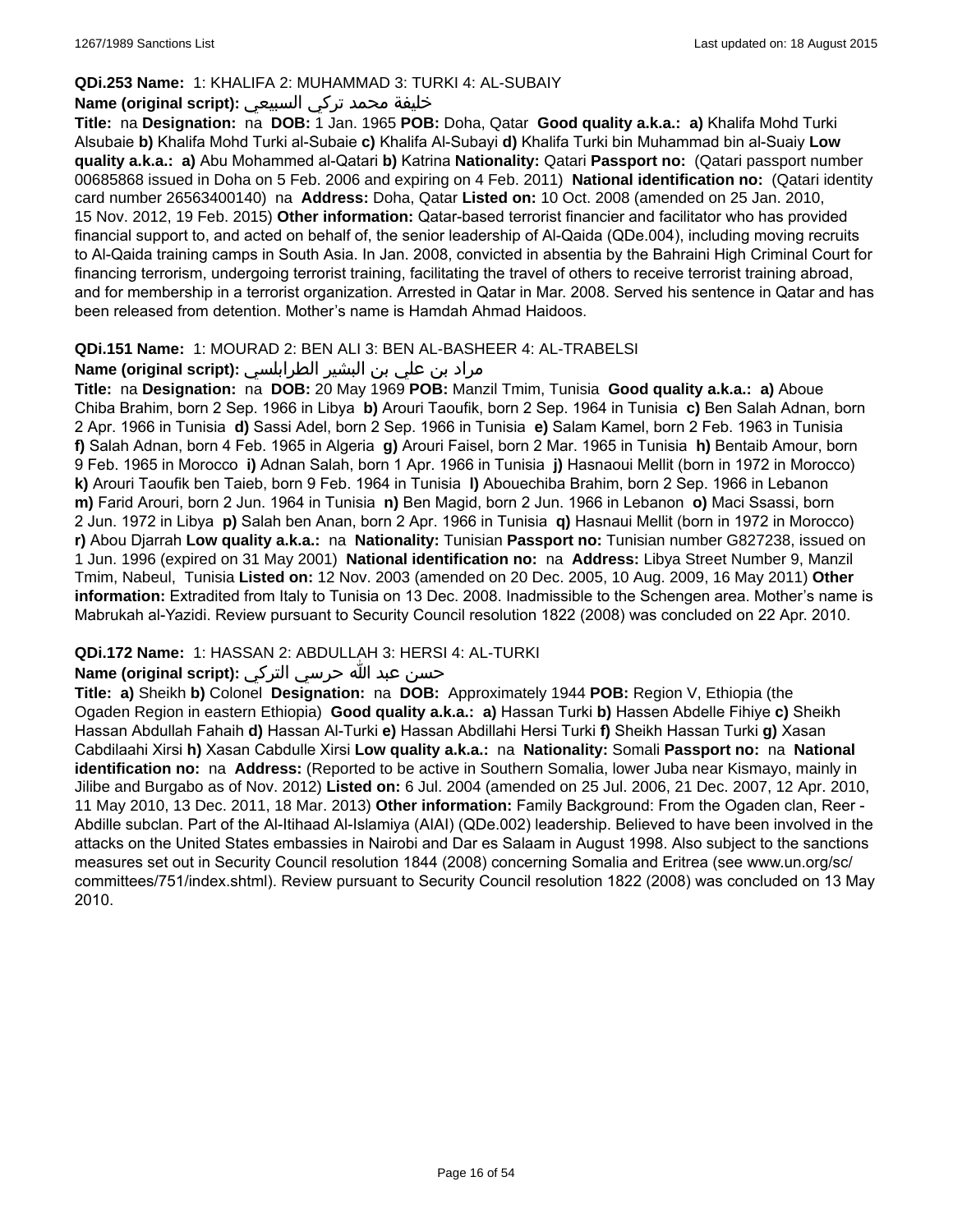## **QDi.274 Name:** 1: NASIR 2: 'ABD-AL-KARIM 3: 'ABDULLAH 4: AL-WAHISHI

## ناصر عبدالكريم عبدالله الوحيشي **:(script original (Name**

**Title:** na **Designation:** na **DOB: a)** 1 Oct. 1976 **b)** (08/10/1396 Hijri Calendar) **POB:** Yemen **Good quality a.k.a.: a)** Nasir al-Wahishi **b)** Abu Basir Nasir al-Wahishi **c)** Naser Abdel Karim al-Wahishi **d)** Nasir Abd al-Karim al-Wuhayshi **e)** Abu Basir Nasir Al-Wuhayshi **f)** Nasser Abdul-karim Abdullah al-Wouhichi **g)** Abu Baseer al-Wehaishi **h)** Abu Basir Nasser al-Wuhishi **i)** Abdul Kareem Abdullah Al-Woohaishi **j)** Nasser Abdelkarim Saleh Al Wahichi **Low quality a.k.a.: a)** Abu Basir **b)** Abu Bashir **Nationality:** Yemeni **Passport no:** Yemeni number 40483, issued on 5 Jan. 1997 **National identification no:** na **Address:** na **Listed on:** 19 Jan. 2010 (amended on 15 Apr. 2014, 15 Jun. 2015) **Other information:** Since 2007, leader of Al-Qaida in Yemen (AQY). Since Jan. 2009, leader of Al-Qaida in the Arabian Peninsula (QDe.129) operating in Yemen and Saudi Arabia. Associated with senior Al-Qaida (QDe.004) leadership, claims he was secretary to Usama Bin Laden (deceased) prior to 2003. Arrested in Iran and extradited to Yemen in 2003, where he escaped from prison in 2006 and remains fugitive as at Jan. 2010.

#### **QDi.015 Name:** 1: MAHFOUZ 2: OULD 3: AL-WALID 4: na

## محفوظ ولد الوليد **:**(Name (original script

**Title:** na **Designation:** na **DOB:** 1 Jan. 1975 **POB:** Mauritania **Good quality a.k.a.: a)** Abu Hafs the Mauritanian **b)** Khalid Al-Shanqiti **c)** Mafouz Walad Al-Walid **Low quality a.k.a.:** na **Nationality:** Mauritanian **Passport no:**  na **National identification no:** na **Address:** na **Listed on:** 6 Oct. 2001 (amended on 1 Jun. 2007, 10 Jun. 2011) **Other information:** Review pursuant to Security Council resolution 1822 (2008) was concluded on 15 Jun. 2010.

#### **QDi.006 Name:** 1: AIMAN 2: MUHAMMED 3: RABI 4: AL-ZAWAHIRI

#### أيمن محمد ربيع الظواهري **:(script original (Name**

**Title: a)** Doctor **b)** Dr. **Designation:** na **DOB:** 19 Jun. 1951 **POB:** Giza, Egypt **Good quality a.k.a.: a)** Ayman Al-Zawahari **b)** Ahmed Fuad Salim **c)** Al Zawahry Aiman Mohamed Rabi Abdel Muaz **d)** Al Zawahiri Ayman **e)** Abdul Qader Abdul Aziz Abdul Moez Al Doctor **f)** Al Zawahry Aiman Mohamed Rabi **g)** Al Zawahry Aiman Mohamed Rabie **h)** Al Zawahry Aiman Mohamed Robi **i)** Dhawahri Ayman **j)** Eddaouahiri Ayman **k)** Nur Al Deen Abu Mohammed **l)** Ayman Al Zawahari **m)** Ahmad Fuad Salim **Low quality a.k.a.: a)** Abu Fatma **b)** Abu Mohammed **Nationality:** Egyptian **Passport no: a)** Egyptian Passport number 1084010 **b)** Passport number 19820215 **National identification no:** na **Address:** na **Listed on:** 25 Jan. 2001 (amended on 2 Jul. 2007, 18 Jul. 2007, 13 Aug. 2007, 16 Dec. 2010, 22 May 2015) **Other information:** Leader of Al-Qaida (QDe.004). Former operational and military leader of Egyptian Islamic Jihad (QDe.003), was a close associate of Usama Bin Laden (deceased). Believed to be in the Afghanistan/Pakistan border area. Review pursuant to Security Council resolution 1822 (2008) was concluded on 21 Jun. 2010.

## **QDi.156 Name:** 1: ABD-AL-MAJID 2: AZIZ 3: AL-ZINDANI 4: na

## عبد المجيد عزيز الزنداني **:(script original (Name**

**Title:** Sheikh **Designation:** na **DOB:** 1950 **POB:** Yemen **Good quality a.k.a.: a)** Abdelmajid Al-Zindani **b)** Shaykh 'Abd Al-Majid Al-Zindani **c)** Sheikh Abd Al-Meguid Al-Zandani **Low quality a.k.a.:** na **Nationality:** Yemeni **Passport no:** Yemeni number A005487, issued on 13 Aug. 1995 **National identification no:** na **Address:** P.O. Box 8096, Sana'a, Yemen **Listed on:** 27 Feb. 2004 (amended on 25 Jul. 2006, 10 Jun. 2011) **Other information:** Review pursuant to Security Council resolution 1822 (2008) was concluded on 2 Jun. 2010.

#### **QDi.152 Name:** 1: SAIFI 2: AMMARI 3: na 4: na

#### **Name (original script):** عماري سيفي

**Title:** na **Designation:** na **DOB: a)** 1 Jan. 1968 **b)** 24 Apr. 1968 **POB: a)** Kef Rih, Algeria **b)** Guelma, Algeria **Good quality a.k.a.: a)** Abdalarak **b)** El Para (combat name) **c)** Abderrezak Le Para **d)** Abou Haidara **e)** El Ourassi **f)** Abderrezak Zaimeche **g)** Abdul Rasak ammane Abu Haidra **Low quality a.k.a.:** na **Nationality:** Algerian **Passport no:** na **National identification no:** na **Address:** Algeria **Listed on:** 4 Dec. 2003 (amended on 7 Apr. 2008, 16 May 2011) **Other information:** In detention in Algeria since Oct. 2004. Former member of the GSPC listed as The Organization of Al-Qaida in the Islamic Maghreb (QDe.014). Review pursuant to Security Council resolution 1822 (2008) was concluded on 27 Jul. 2010.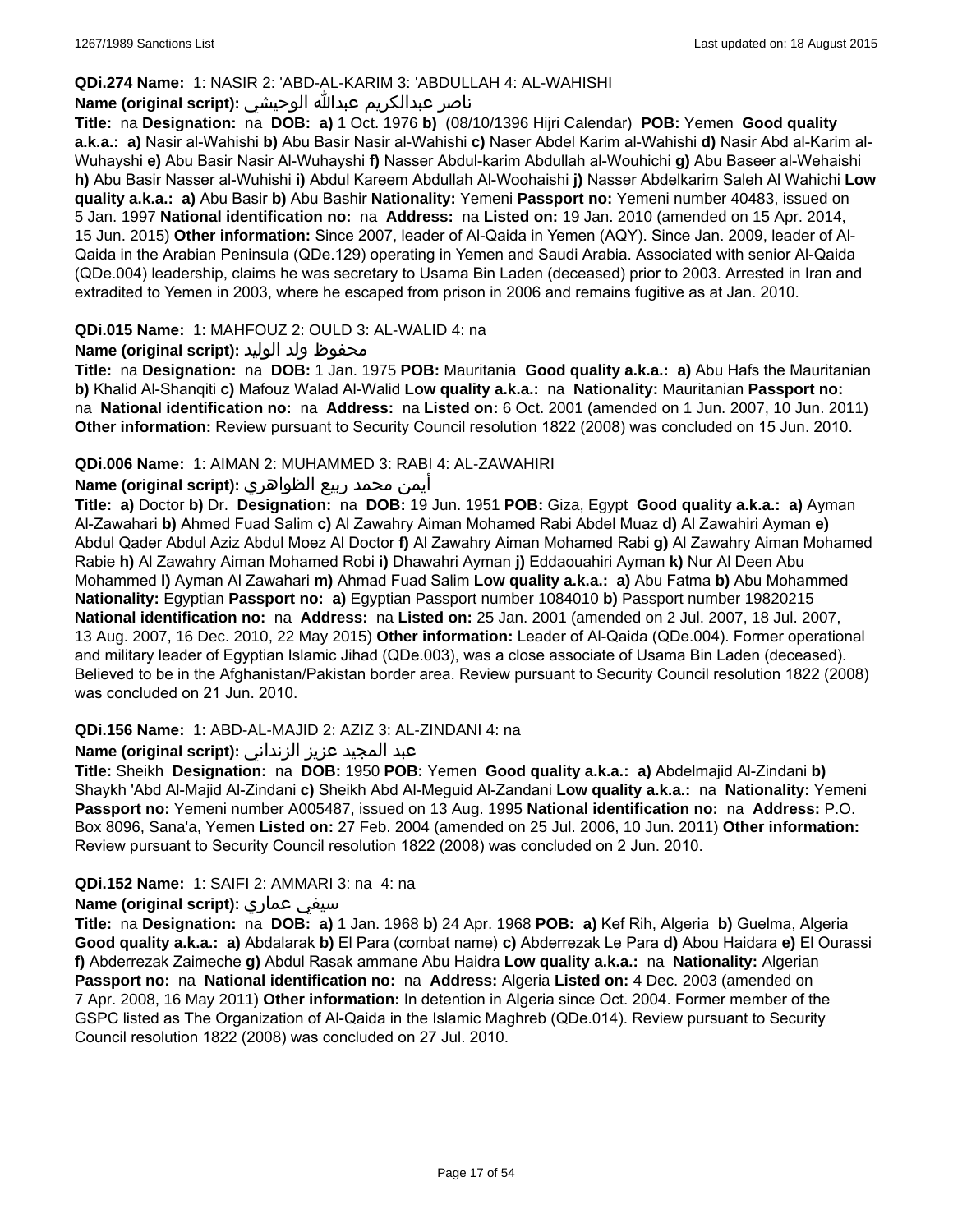#### **QDi.216 Name:** 1: ABDULLAH 2: ANSHORI 3: na 4: na

**Title:** na **Designation:** na **DOB:** 1958 **POB:** Pacitan, East Java, Indonesia **Good quality a.k.a.: a)** Abu Fatih **b)** Thoyib, Ibnu **c)** Toyib, Ibnu **d)** Abu Fathi **Low quality a.k.a.:** na **Nationality:** Indonesian **Passport no:** na **National identification no:** na **Address:** na **Listed on:** 21 Apr. 2006 **Other information:** Review pursuant to Security Council resolution 1822 (2008) was concluded on 8 Jun. 2010.

#### **QDi.323 Name:** 1: SAID 2: ARIF 3: na 4: na

**Title:** na **Designation:** na **DOB: a)** 25 Jun. 1964 **b)** 5 Dec. 1965 **POB:** Oran, Algeria **Good quality a.k.a.: a)** Said Mohamed Arif **b)** Omar Gharib **c)** Abderahmane **d)** Abdallah al-Jazairi **e)** Slimane Chabani **f)** Souleiman **Low quality a.k.a.:** na **Nationality:** Algerian **Passport no:** na **National identification no:** na **Address:** na **Listed on:** 15 Aug. 2014 **Other information:** A veteran member of the 'Chechen Network' (not listed) and other terrorist groups. He was convicted of his role and membership in the 'Chechen Network' in France in 2006. Joined Jabhat al-Nusrah, listed as Al-Nusrah Front for the People of the Levant (QDe.137) in October 2013.

#### **QDi.184 Name:** 1: MUHSIN 2: FADHIL 3: AYED 4: ASHOUR AL-FADHLI

#### محسن فاضل عايد عاشور الفضلي **:(Name (original script**

**Title:** na **Designation:** na **DOB:** 24 Apr. 1981 **POB:** Kuwait **Good quality a.k.a.: a)** Muhsin Fadhil 'Ayyid al Fadhli **b)** Muhsin Fadil Ayid Ashur al Fadhli **c)** Abu Majid Samiyah **d)** Abu Samia **Low quality a.k.a.:** na **Nationality:** Kuwaiti **Passport no: a)** Kuwaiti number 106261543 **b)** Kuwaiti number 1420529, issued in Kuwait (and expired on 31 Mar. 2006) **National identification no:** na **Address:** Block Four, Street 13, House #179 Kuwait City, Al-Riqqa area, Kuwait **Listed on:** 17 Feb. 2005 (amended on 23 Jul. 2008) **Other information:** Wanted by the Kuwaiti Security Authorities. Fugitive as of Jul. 2008. Review pursuant to Security Council resolution 1822 (2008) was concluded on 1 Jun. 2010.

#### **QDi.265 Name:** 1: HAJI 2: MUHAMMAD 3: ASHRAF 4: na

**Title:** na **Designation:** na **DOB: a)** 1 Mar. 1965 **b)** 1955 **POB:** Faisalabad, Pakistan **Good quality a.k.a.: a)** Haji M. Ashraf **b)** Muhammad Ashraf Manshah **c)** Muhammad Ashraf Munsha **Low quality a.k.a.:** na **Nationality:** Pakistani **Passport no: a)** Pakistani number AT0712501, issued on 12 Mar. 2008 (expired 11 Mar 2013) **b)** Pakistani number A-374184 **National identification no: a)** Pakistani 6110125312507 **b)** Pakistani 24492025390 **Address:** na **Listed on:** 10 Dec. 2008 (amended on 17 Jul. 2009, 24 Jul. 2013) **Other information:** Chief of finance of Lashkar-e-Tayyiba (QDe.118). His father's name is Noor Muhammad.

#### **QDi.042 Name:** 1: HASSAN 2: DAHIR 3: AWEYS 4: na

#### **Name (original script):** ظاهرعويس حسن

**Title: a)** Sheikh **b)** Colonel **Designation:** na **DOB:** 1935 **POB:** Somalia **Good quality a.k.a.: a)** Ali, Sheikh Hassan Dahir Aweys **b)** Awes, Shaykh Hassan Dahir **c)** Hassen Dahir Aweyes **d)** Ahmed Dahir Aweys **e)** Mohammed Hassan Ibrahim **f)** Aweys Hassan Dahir **g)** Hassan Tahir Oais **h)** Hassan Tahir Uways **i)** Hassan Dahir Awes **Low quality a.k.a.: a)** Sheikh Aweys **b)** Sheikh Hassan **c)** Sheikh Hassan Dahir Aweys **Nationality:** Somali **Passport no:** na **National identification no:** na **Address: a)** (Active in Southern Somalia as of Nov. 2012.) **b)** (Also reported to be in Eritrea as of Nov. 2007.) **Listed on:** 9 Nov. 2001 (amended on 21 Dec. 2007, 11 May 2010, 16 May 2011, 18 Mar. 2013) **Other information:** Family background: from the Hawiye's Habergidir, Ayr clan. Senior leader of Al-Itihaad Al-Islamiya (AIAI) (QDe.002) and Hizbul Islam in Somalia. Since 12 April 2010, also subject to the sanctions measures set out in Security Council resolution 1844 (2008) concerning Somalia and Eritrea (see www.un.org/sc/committees/751/index.shtml). Review pursuant to Security Council resolution 1822 (2008) was concluded on 22 Jun. 2010.

#### **QDi.248 Name:** 1: RICARDO 2: PEREZ 3: AYERAS 4: na

**Title:** na **Designation:** na **DOB:** 15 Sep. 1973 **POB:** 24 Paraiso Street, Barangay Poblacion, Mandaluyong City, Philippines **Good quality a.k.a.: a)** Abdul Kareem Ayeras **b)** Abdul Karim Ayeras **Low quality a.k.a.: a)** Ricky Ayeras **b)** Jimboy **c)** Isaac Jay Galang Perez **d)** Abdul Mujib **Nationality:** Filipino **Passport no:** na **National identification no:** na **Address: a)** Barangay Mangayao, Tagkawayan, Quezon, Philippines **b)** Barangay Tigib, Ayungon, Negros Oriental, Philippines **Listed on:** 4 Jun. 2008 (amended on 13 Dec. 2011) **Other information:** Member of the Rajah Solaiman Movement (QDe.128). Arrested by the Philippines authorities on 14 Mar. 2011. Review pursuant to Security Council resolution 1822 (2008) was concluded on 13 May 2010.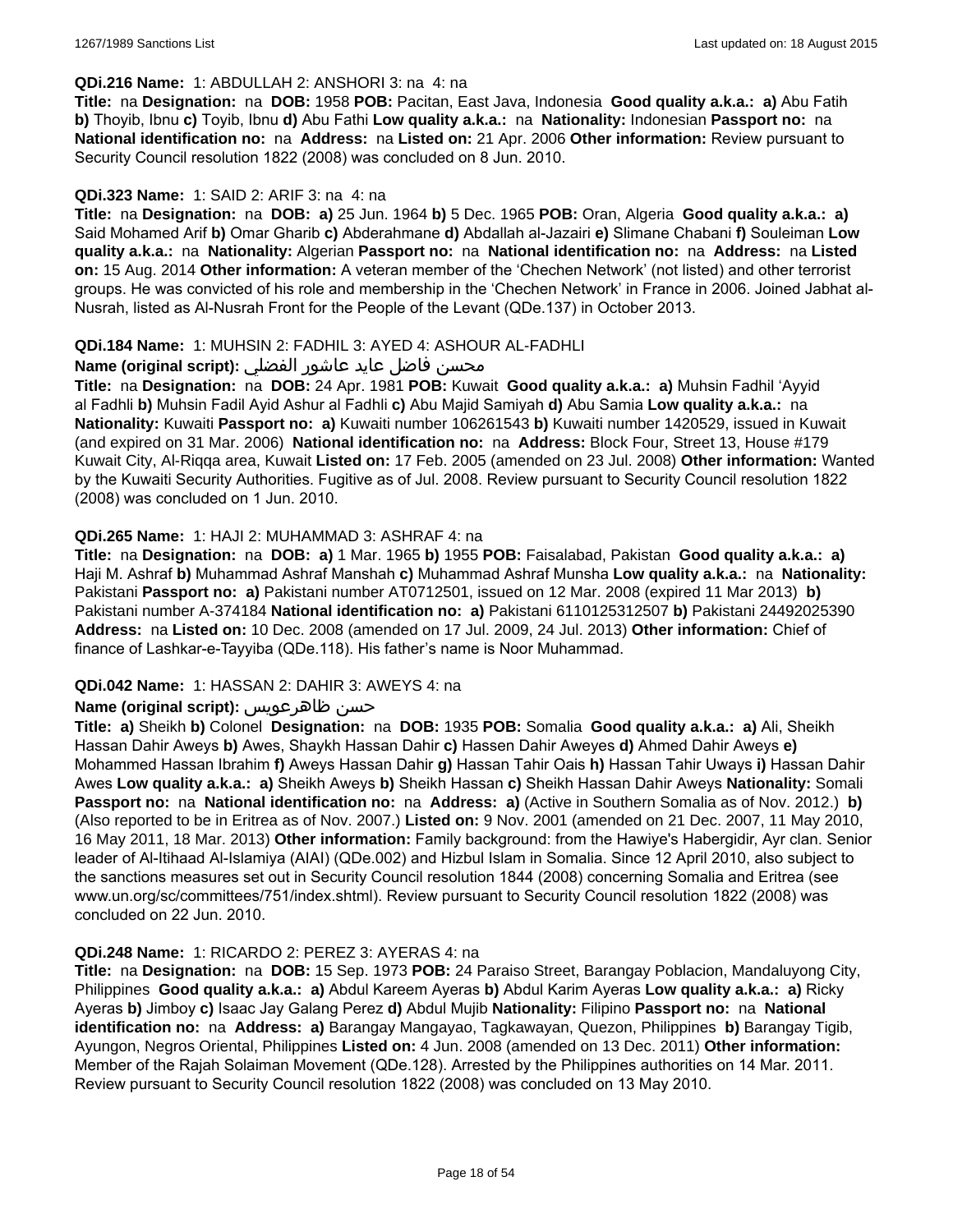### **QDi.305 Name:** 1: ABDUL 2: ROSYID 3: RIDHO 4: BA'ASYIR

**Title:** na **Designation:** na **DOB:** 31 Jan. 1974 **POB:** Sukoharjo, Indonesia **Good quality a.k.a.: a)** Abdul Rosyid Ridho Bashir **b)** Rashid Rida Ba'aysir **c)** Rashid Rida Bashir **Low quality a.k.a.:** na **Nationality:** Indonesian **Passport no:** na **National identification no:** (Indonesian National Identity Card number 1127083101740003 under name Abdul Rosyid Ridho Ba'asyir) na **Address:** Podok Pesantren AL Wayain Ngrandu, Sumber Agung Magetan, East Java, Indonesia **Listed on:** 12 Mar. 2012 **Other information:** Father's name is Abu Bakar Ba'asyir (QDi.217). Brother of Abdul Rahim Ba'aysir (QDi.293). Belongs to the leadership of and is involved in recruitment and fundraising for Jemmah Anshorut Tauhid (JAT) (QDe.133) Associated with Jemaah Islamiyah (QDe.092).

#### **QDi.217 Name:** 1: ABU BAKAR 2: BA'ASYIR 3: na 4: na

**Title:** na **Designation:** na **DOB:** 17 Aug. 1938 **POB:** Jombang, East Java, Indonesia **Good quality a.k.a.: a)** Baasyir, Abu Bakar **b)** Bashir, Abu Bakar **c)** Abdus Samad **d)** Abdus Somad **Low quality a.k.a.:** na **Nationality:** Indonesian **Passport no:** na **National identification no:** na **Address:** na **Listed on:** 21 Apr. 2006 **Other information:** Review pursuant to Security Council resolution 1822 (2008) was concluded on 8 Jun. 2010.

#### **QDi.293 Name:** 1: ABDUL RAHIM 2: BA'AYSIR 3: na 4: na

**Title:** na **Designation:** na **DOB: a)** 16 Nov. 1977 **b)** 16 Nov. 1974 **POB: a)** Solo, Indonesia **b)** Sukoharjo, Central Java, Indonesia **Good quality a.k.a.: a)** Abdul Rahim Bashir **b)** 'Abd Al-Rahim Ba'asyir **c)** 'Abd Al-Rahim Bashir **d)** Abdurrahim Ba'asyir **e)** Abdurrahim Bashir **f)** Abdul Rachim Ba'asyir **g)** Abdul Rachim Bashir **h)** Abdul Rochim Ba'asyir **i)** Abdul Rochim Bashir **j)** Abdurochim Ba'asyir **k)** Abdurochim Bashir **l)** Abdurrochim Ba'asyir **m)** Abdurrochim Bashir **n)** Abdurrahman Ba'asyir **o)** Abdurrahman Bashir **Low quality a.k.a.:** na **Nationality:** Indonesian **Passport no:** na **National identification no:** na **Address:** Indonesia **Listed on:** 19 Jul. 2011 **Other information:** Senior Jemaah Islamiyah (QDe.092.) leader. Father's name is Abu Bakar Ba'asyir (QDi.217).

#### **QDi.080 Name:** 1: SAID 2: BAHAJI 3: na 4: na

#### **Name (original script):** باهاجى سعيد

**Title:** na **Designation:** na **DOB:** 15 Jul. 1975 **POB:** Haselünne, Lower Saxony, Germany **Good quality a.k.a.:** Zouheir Al Maghribi **Low quality a.k.a.: a)** Mohamed Abbattay **b)** Abderrahmane Al Maghribi **Nationality: a)** German **b)** Moroccan **Passport no: a)** (Provisional German passport No.: 28642163 (issued by the city of Hamburg)) **b)** (Moroccan passport number 954242 issued on 28 June 1995 in Meknas, Morocco (expired)) **National identification no:** (German identity document ("Bundespersonalausweis") No. 1336597587 ) na **Address:** Bunatwiete 23, Hamburg, 21073, Germany (formerly resident at ) **Listed on:** 30 Sep. 2002 (amended on 26 Nov. 2004, 9 Sep. 2005, 2 Jul. 2007, 23 Dec. 2010, 9 Sep. 2014) **Other information:** Deputy head of the media committee of Al-Qaida (QE.A.4.01) as at Apr. 2010. German authorities issued an arrest warrant for him on 21 Sep. 2001. Review pursuant to Security Council resolution 1822 (2008) was concluded on 20 May 2010. Reportedly deceased in September 2013 in the Afghanistan/Pakistan border area.

#### **QDi.266 Name:** 1: MAHMOUD 2: MOHAMMAD 3: AHMED 4: BAHAZIQ

**Title:** na **Designation:** na **DOB: a)** 17 Aug. 1943 **b)** 1943 **c)** 1944 **POB:** India **Good quality a.k.a.: a)** Bahaziq Mahmoud **b)** Abu Abd al-'Aziz **c)** Abu Abdul Aziz **d)** Shaykh Sahib **Low quality a.k.a.:** na **Nationality:** Saudi Arabian **Passport no:** na **National identification no:** Saudi Arabian 4-6032-0048-1 **Address:** na **Listed on:** 10 Dec. 2008 **Other information:** Financier of Lashkar-e-Tayyiba (listed under permanent reference number QDe.118). Has served as the leader of Lashkar-e-Tayyiba in Saudi Arabia.

#### **QDi.311 Name:** 1: AYYUB 2: BASHIR 3: na 4: na

## **Name (original script):** بشیر ایوب

**Title: a)** Qari **b)** Alhaj **Designation:** na **DOB: a)** 1966 **b)** 1964 **c)** 1969 **d)** 1971 **POB:** na **Good quality a.k.a.: a)** Alhaj Qari Ayub Bashar **b)** Qari Muhammad Ayub **Low quality a.k.a.:** na **Nationality: a)** Uzbek **b)** Afghan **Passport no:** na **National identification no:** na **Address:** Mir Ali, North Waziristan Agency, Federal Administered Tribal Area, Pakistan **Listed on:** 18 Oct. 2012 **Other information:** Member of leadership council as of early 2010 and head of finance for the Islamic Movement of Uzbekistan (QDe.010). Coordinated financial and logistical support for the Islamic Movement of Uzbekistan in Afghanistan and Pakistan between 2009-2012. Transferred and delivered funds to Fazal Rahim (QDi.303).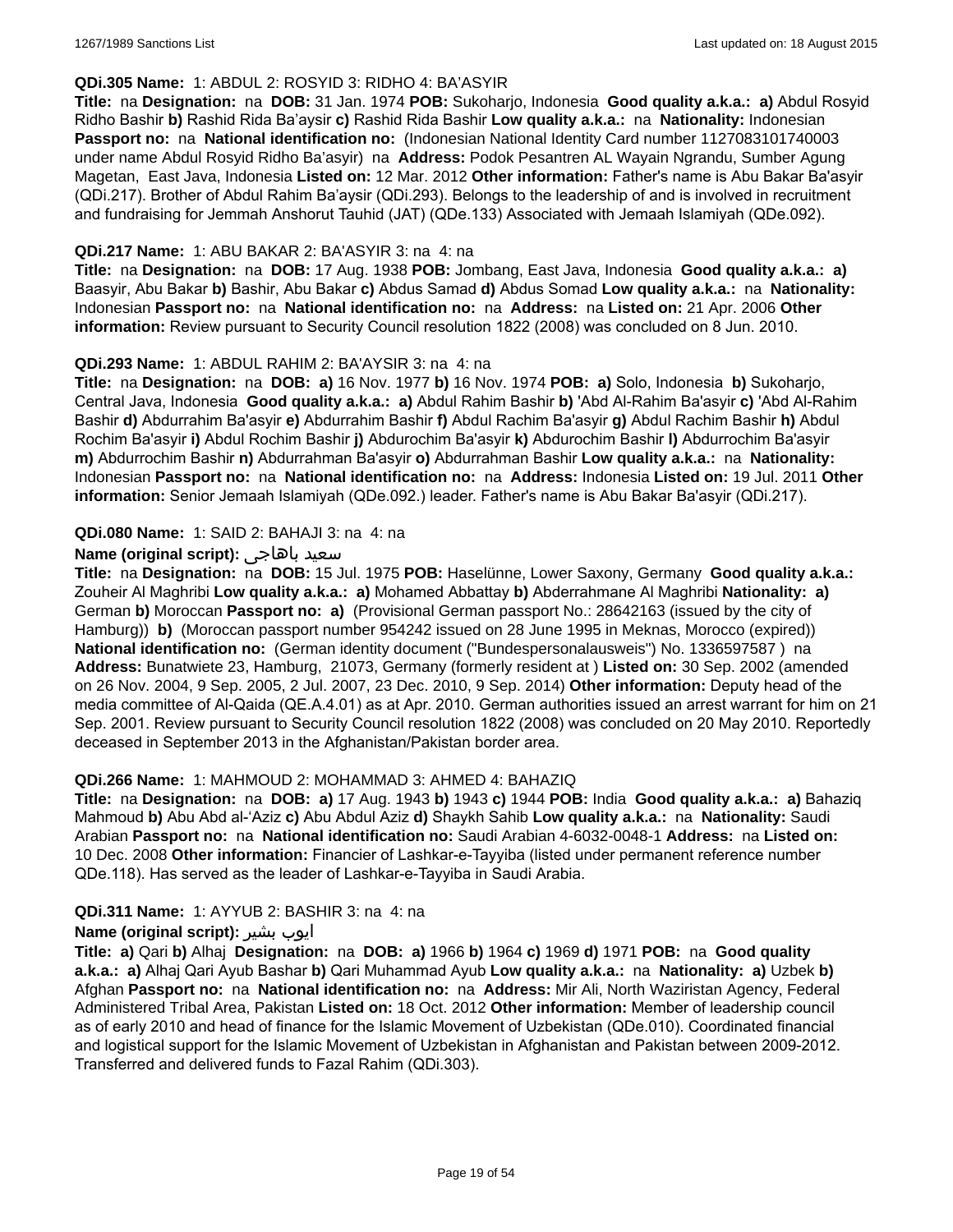#### **QDi.055 Name:** 1: MAHMOOD 2: SULTAN 3: BASHIR-UD-DIN 4: na

**Title:** na **Designation:** na **DOB: a)** 1937 **b)** 1938 **c)** 1939 **d)** 1940 **e)** 1941 **f)** 1942 **g)** 1943 **h)** 1944 **i)** 1945 **POB:**  na **Good quality a.k.a.: a)** Mahmood, Sultan Bashiruddin **b)** Mehmood, Dr. Bashir Uddin **c)** Mekmud, Sultan Baishiruddin **Low quality a.k.a.:** na **Nationality:** Pakistani **Passport no:** na **National identification no:** na **Address:** Street 13, Wazir Akbar Khan, Kabul, Afghanistan **Listed on:** 24 Dec. 2001 **Other information:** Review pursuant to Security Council resolution 1822 (2008) was concluded on 1 Jun. 2010.

#### **QDi.345. Name:** 1: TARKHAN 2: TAYUMURAZOVICH 3: BATIRASHVILI 4:

**Title:** na **Designation:** na **DOB: a)** 11 Jan. 1986 **b)** 1982 **POB:** Akhmeta, Village Birkiani, Georgia **Good quality a.k.a.: a)** Tarkhan Tayumurazovich Batyrashvili **b)** Tarkhan Batirashvili **Low quality a.k.a.: a)** Omar Shishani **b)** Umar Shishani **c)** Abu Umar al-Shishani **d)** Omar al-Shishani **e)** Chechen Omar **f)** Omar the Chechen **g)** Omer the Chechen **h)** Umar the Chechen **i)** Abu Umar **j)** Abu Hudhayfah **Nationality:** Georgian **Passport no:** 09AL14455, issued in Georgia (expires on 26 Jun. 2019) **National identification no:** 08001007864, issued in Georgia **Address:** Syrian Arab Republic (located in as at Dec. 2014) **Listed on:** 23 Jan. 2015 **Other information:** As of mid-2014, Syria-based senior military commander and shura council member of Islamic State in Iraq and the Levant, listed as Al-Qaida in Iraq (AQI) (QDe.115). Led approximately 1,000 foreign fighters for ISIL and committed a number of attacks in northern Syria.

#### **QDi.279 Name:** 1: MOHAMED 2: BELKALEM 3: na 4: na

#### **Name (original script):** بلكلام محمد

**Title:** na **Designation:** na **DOB:** 19 Dec. 1969 **POB:** Hussein Dey, Algiers, Algeria **Good quality a.k.a.:** na **Low quality a.k.a.: a)** Abdelali Abou Dher (ذر ابو العالي عبد(**b)** El Harrachi (الحراشي(**Nationality:** Algerian **Passport no:**  na **National identification no:** na **Address:** Mali **Listed on:** 22 Apr. 2010 (amended on 15 Apr. 2014) **Other information:** Convicted in absentia by Algerian tribunal on 28 Mar. 1996. Algerian international arrest warrant number 03/09 of 6 Jun. 2009 issued by the Tribunal of Sidi Mhamed, Algiers, Algeria. Algerian extradition request number 2307/09 of 3 Sep. 2009, presented to Malian authorities. Father's name is Ali Belkalem. Mother's name is Fatma Saadoudi. Member of The Organization of Al-Qaida in the Islamic Maghreb (QDe.014)

#### **QDi.136 Name:** 1: MOKHTAR 2: BELMOKHTAR 3: na 4: na

#### **Name (original script):** بلمختار مختار

**Title:** na **Designation:** na **DOB:** 1 Jun. 1972 **POB:** Ghardaia, Algeria **Good quality a.k.a.: a)** Abou Abbes Khaled **b)** Belaouar Khaled Abou El Abass **c)** Belaouer Khaled Abou El Abass **d)** Belmokhtar Khaled Abou El Abes **e)** Khaled Abou El Abass **f)** Khaled Abou El Abbes **g)** Khaled Abou El Abes **h)** Khaled Abulabbas Na Oor **i)** Mukhtar Belmukhtar **Low quality a.k.a.: a)** Belaoua **b)** Belaour **Nationality:** Algerian **Passport no:** na **National identification no:** na **Address:** na **Listed on:** 11 Nov. 2003 (amended on 12 Apr. 2006, 2 Jul. 2007, 7 Apr. 2008, 25 Jan. 2010, 16 May 2011, 9 Sep. 2014) **Other information:** Father's name is Mohamed. Mother's name is Zohra Chemkha. Member of the Council of the Organization of Al-Qaida in the Islamic Maghreb (QDe.014) (AQIM). Head of Al Mouakaoune Biddam (QDe.139), Al Moulathamoun (QDe.140) and Al Mourabitoun (QDe.141). Review pursuant to Security Council resolution 1822 (2008) was concluded on 30 Jul. 2009.

#### **QDi.333 Name:** 1: SEIFALLAH 2: BEN HASSINE 3: na 4: na

**Title:** na **Designation:** na **DOB:** 8 Nov. 1965 **POB:** na **Good quality a.k.a.: a)** Seif Allah ben Hocine **b)** Saifallah ben Hassine **c)** Sayf Allah 'Umar bin Hassayn **d)** Sayf Allah bin Hussayn **Low quality a.k.a.: a)** Abou Aayadh **b)** Abou Iyadh **c)** Abu Ayyad al-Tunisi **d)** Abu Iyyadh al-Tunisi **e)** Abou Iyadh el-Tounsi **Nationality:** Tunisian **Passport no:** na **National identification no:** na **Address:** na **Listed on:** 23 Sep. 2014 **Other information:** Founder of the Tunisian Combatant Group (QDe.090) and leader of Ansar al-Shari'a in Tunisia (QDe.143). Arrest warrant issued by Tunisian Court of First Instance on 23 Aug. 2013.

#### **QDi.307 Name:** 1: HAFIZ 2: ABDUL SALAM 3: BHUTTAVI 4: na

**Title: a)** Maulavi **b)** Mullah **Designation:** na **DOB:** 1940 **POB:** Gujranwala, Punjab Province, Pakistan **Good quality a.k.a.: a)** Hafiz Abdul Salam Bhattvi **b)** Hafiz Abdusalam Budvi **c)** Hafiz Abdussalaam Bhutvi **d)** Abdul Salam Budvi **e)** Abdul Salam Bhattwi **f)** Abdul Salam Bhutvi **g)** Mullah Abdul Salaam Bhattvi **h)** Molvi Abdursalam Bhattvi **Low quality a.k.a.:** na **Nationality:** Pakistani **Passport no:** na **National identification no:** na **Address:** na **Listed on:** 14 Mar. 2012 **Other information:** Founding member of Lashkar-e-Tayyiba (QDe.118) and deputy to Lashkar-e-Tayyiba leader Hafiz Muhammad Saeed (QDi.263).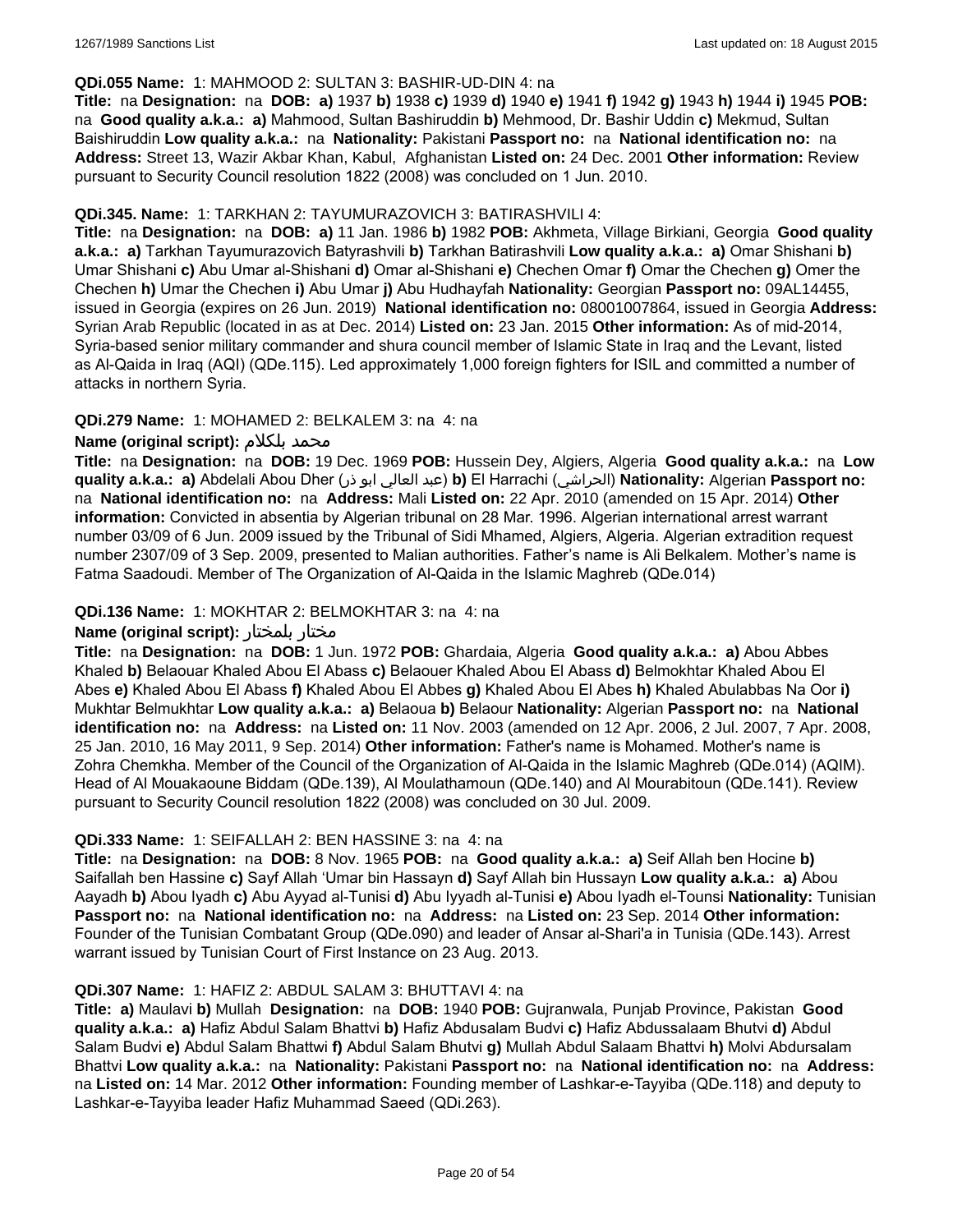### **QDi.081 Name:** 1: RAMZI 2: MOHAMED 3: ABDULLAH 4: BINALSHIBH

### رمزي محمد عبد الله بن الشيبة **:(script original (Name**

**Title:** na **Designation:** na **DOB: a)** 1 May 1972 **b)** 16 Sep. 1973 **POB: a)** Gheil Bawazir, Hadramawt, Yemen **b)** Khartoum, Sudan **Good quality a.k.a.: a)** Binalsheidah, Ramzi Mohamed Abdullah **b)** Bin Al Shibh, Ramzi **c)** Omar, Ramzi Mohamed Abdellah **d)** Mohamed Ali Abdullah Bawazir **e)** Binalshibh Ramzi Mohammed Abdullah **f)** Ramzi Binalshib **g)** Ramzi Mohamed Abdellah Omar Hassan Alassiri **h)** Binalshibh Ramsi Mohamed Abdullah **i)** Abu Ubaydah **j)** 'Umar Muhammad 'Abdallah Ba' Amar **Low quality a.k.a.:** Ramzi Omar **Nationality:** Yemeni **Passport no:** 00085243, issued on 17 Nov. 1997, issued in Sanaa, Yemen **National identification no:** na **Address:** na **Listed on:** 30 Sep. 2002 (amended on 26 Nov. 2004, 25 Jul. 2006, 2 Jul. 2007, 27 Jul. 2007, 23 Dec. 2010) **Other information:** Arrested in Karachi, Pakistan, 30 Sep. 2002. In custody of the United States of America, as of May 2010. Review pursuant to Security Council resolution 1822 (2008) was concluded on 25 May 2010.

## **QDi.009 Name:** 1: BILAL 2: BIN MARWAN 3: na 4: na

بلال بن مروان **:(script original (Name**

**Title:** na **Designation:** na **DOB:** 1947 **POB:** na **Good quality a.k.a.:** na **Low quality a.k.a.:** na **Nationality:**  na **Passport no:** na **National identification no:** na **Address:** na **Listed on:** 25 Jan. 2001 **Other information:** Senior lieutenant of UBL. Review pursuant to Security Council resolution 1822 (2008) was concluded on 21 Jun. 2010.

#### **QDi.063 Name:** 1: AL-MOKHTAR 2: BEN MOHAMED 3: BEN AL-MOKHTAR 4: BOUCHOUCHA

#### المختار بن محمد بن المختار بوشوشة **:(script original (Name**

**Title:** na **Designation:** na **DOB:** 13 Oct. 1969 **POB:** Tunis, Tunisia **Good quality a.k.a.:** Bushusha, Mokhtar **Low quality a.k.a.:** na **Nationality:** Tunisian **Passport no:** Tunisian number K754050, issued on 26 May 1999 (expired on 25 May 2004) **National identification no:** 04756904, issued on 14 Sep. 1984 **Address:** Via Milano Number 38, Spinadesco, (CR), Italy **Listed on:** 24 Apr. 2002 (amended on 10 Apr. 2003, 26 Nov. 2004, 20 Dec. 2005, 7 Jun. 2007, 23 Dec. 2010) **Other information:** Italian Fiscal Code: BCHMHT69R13Z352T. Mother's name is Hedia Bannour. Review pursuant to Security Council resolution 1822 (2008) was concluded on 22 Apr. 2010.

#### **QDi.188 Name:** 1: FAYCAL 2: BOUGHANEMI 3: na 4: na

## **Name (original script):** بوغانمي فيصل

**Title:** na **Designation:** na **DOB:** 28 Oct. 1966 **POB:** Tunis, Tunisia **Good quality a.k.a.: a)** Faical Boughanmi **b)** Faysal al-Bughanimi **Low quality a.k.a.:** na **Nationality:** Tunisian **Passport no:** na **National identification no:**  na **Address:** Number 5/B viale Cambonino, Cremona, Italy **Listed on:** 29 Jul. 2005 (amended on 7 Jun. 2007, 10 Aug. 2009, 1 Sep. 2009, 13 Dec. 2011) **Other information:** Italian Fiscal code: BGHFCL66R28Z352G. Sentenced to 7 years imprisonment in Italy on 29 Jun. 2007 by the Brescia Second Appeals Court. In detention in Italy as at Jun. 2009. Review pursuant to Security Council resolution 1822 (2008) was concluded on 20 Jul. 2009.

#### **QDi.143 Name:** 1: HAMADI 2: BEN ABDUL AZIZ 3: BEN ALI 4: BOUYEHIA

## حمادي بن عبد العزيز بن علي بويحي **:(script original (Name**

**Title:** na **Designation:** na **DOB:** 29 May 1966 **POB:** Tunis, Tunisia **Good quality a.k.a.: a)** Gamel Mohamed, born 25 May 1966 in Morocco **b)** Abd el Wanis Abd Gawwad Abd el Latif Bahaa, born 9 May 1986 in Egypt **c)** Mahmoud Hamid **Low quality a.k.a.:** na **Nationality:** Tunisian **Passport no:** (Tunisian passport number L723315, issued on 5 May 1998, expired on 4 May 2003) **National identification no:** na **Address:** Corso XXII Marzo Number 39, Milan, Italy **Listed on:** 12 Nov. 2003 (amended on 20 Dec. 2005, 31 Jul. 2006, 30 Jan. 2009, 16 May 2011) **Other information:** In prison in Italy until 28 Jul. 2011. Review pursuant to Security Council resolution 1822 (2008) was concluded on 21 Jun. 2010.

#### **QDi.312 Name:** 1: AAMIR 2: ALI 3: CHAUDHRY 4: na

## عامر علی چوہدری **:(script original (Name**

**Title:** na **Designation:** na **DOB:** 3 Aug. 1986 **POB:** na **Good quality a.k.a.: a)** Aamir Ali Chaudary **b)** Aamir Ali Choudry **c)** Amir Ali Chaudry **Low quality a.k.a.:** Huzaifa **Nationality:** Pakistani **Passport no:** Pakistani number BN 4196361, issued on 28 Oct. 2008 (expiring 27 Oct. 2013) **National identification no:** Pakistani 33202-7126636-9 **Address:** na **Listed on:** 18 Oct. 2012 **Other information:** Electronics and explosives expert for Tehrik-e Taliban Pakistan (TTP) (QDe.132). Involved in attack planning for TTP. Provided financial and logistical support for TTP and participated in TTP-sponsored militant training.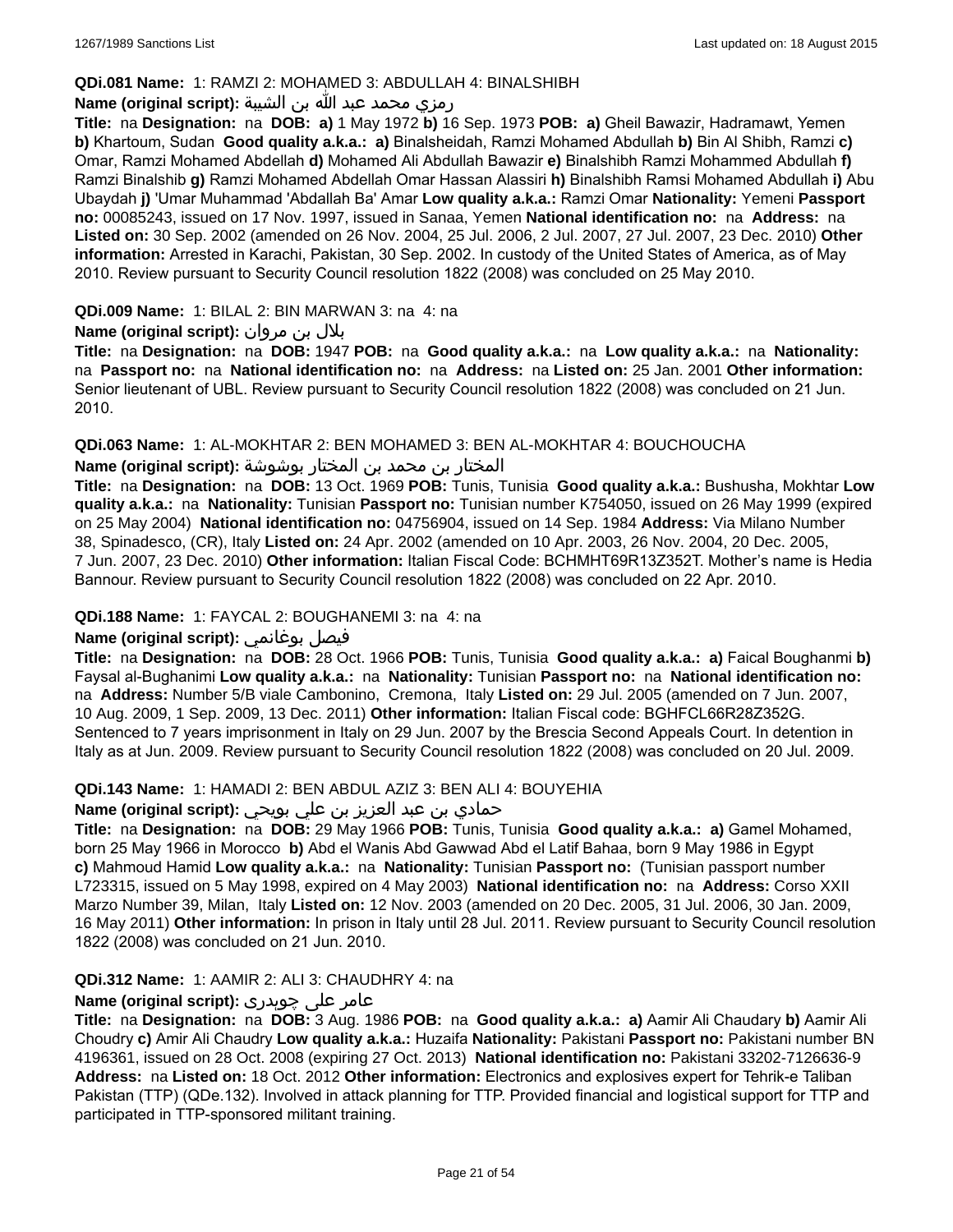## **QDi.070 Name:** 1: YASSINE 2: CHEKKOURI 3: na 4: na

#### **Name (original script):** شكوري ياسين

**Title:** na **Designation:** na **DOB:** 6 Oct. 1966 **POB:** Safi, Morocco **Good quality a.k.a.:** na **Low quality a.k.a.:**  na **Nationality:** Moroccan **Passport no:** Moroccan number F46947 **National identification no:** (Moroccan national identity card H-135467) na **Address:** 7th Street, Number 7, Hay Anas Safi, Morocco **Listed on:** 3 Sep. 2002 (amended on 7 Jun. 2007, 23 Dec. 2010) **Other information:** Mother's name is Feue Hlima Bent Barka and father's name is Abderrahmane Mohammed Ben Azzouz. Deported from Italy to Morocco on 26 Feb. 2004. Review pursuant to Security Council resolution 1822 (2008) was concluded on 21 Jun. 2010.

#### **QDi.300 Name:** 1: MONIR 2: CHOUKA 3: na 4: na

**Title:** na **Designation:** na **DOB:** 30 Jul. 1981 **POB:** Bonn, Germany **Good quality a.k.a.:** na **Low quality a.k.a.:** Abu Adam **Nationality: a)** German **b)** Moroccan **Passport no:** German passport number 5208323009, issued on 2 Feb. 2007, issued in Stadt Bonn, Germany (expires on 1 Feb. 2012) **National identification no:** German national identity card number 5209530116, issued on 21 Jun. 2006, issued in Stadt Bonn, Germany (expired on 20 Jun. 2011) **Address:** Ungartenstraße 6, Bonn, 53229, Germany (previous) **Listed on:** 25 Jan. 2012 **Other information:** Associated with Islamic Movement of Uzbekistan (QDe.010). Brother of Yassin Chouka (QDi.301) Arrest warrant issued by the investigating judge of the German Federal Court of Justice on 5 Oct. 2010.

#### **QDi.301 Name:** 1: YASSIN 2: CHOUKA 3: na 4: na

**Title:** na **Designation:** na **DOB:** 11 Dec. 1984 **POB:** Bonn, Germany **Good quality a.k.a.:** na **Low quality a.k.a.:** Abu Ibraheem **Nationality: a)** German **b)** Moroccan **Passport no:** German passport number 5204893014, issued on 5 Oct. 2000, issued in Stadt Bonn, Germany (expired on 5 Oct. 2005) **National identification no:** German national identity card number 5209445304, issued on 5 Sep. 2005, issued in Stadt Bonn, Germany (expired on 4 Sep. 2010) **Address:** Karl-Barth-Straße 14, Bonn, 53129, Germany (previous) **Listed on:** 25 Jan. 2012 **Other information:** Associated with Islamic Movement of Uzbekistan (QDe.010). Brother of Monir Chouka (QDi.300). Arrest warrant issued by the investigating judge of the German Federal Court of Justice on 5 Oct. 2010.

#### **QDi.141 Name:** 1: MAXAMED 2: CABDULLAAH 3: CIISE 4: na

**Title:** na **Designation:** na **DOB:** 8 Oct. 1974 **POB:** Kismaayo, Somalia **Good quality a.k.a.: a)** Maxamed Cabdullaahi Ciise **b)** Maxammed Cabdullaahi **c)** Cabdullah Mayamed Ciise **Low quality a.k.a.:** na **Nationality:** Somali **Passport no:** na **National identification no:** na **Address:** Somalia **Listed on:** 12 Nov. 2003 (amended on 9 Sep. 2005, 30 Jan. 2009, 20 Apr. 2009, 21 Oct. 2010, 17 Aug. 2015) **Other information:** Present in Somalia as of Apr. 2009 following transfer from United Kingdom. Review pursuant to Security Council resolution 1822 (2008) was concluded on 21 Jun. 2010.

## **QDi.347 Name:** 1: DENIS 2: MAMADOU 3: GERHARD 4: CUSPERT

**Title:** na **Designation:** na **DOB:** 18 Oct. 1975 **POB:** Berlin, Germany **Good quality a.k.a.:** na **Low quality a.k.a.:** Abu Talha al-Almani **Nationality:** German **Passport no:** na **National identification no:** 2550439611, issued in District Friedrichshain-Kreuzberg of Berlin, Germany (issued on 22 Apr. 2010, expires on 21 Apr. 2020) **Address: a)** (Syria/Turkey border area (as at Jan. 2015)) **b)** Karl-Marx-Str. 210, Berlin, 12055, Germany (primary address) **Listed on:** 11 Feb. 2015 **Other information:** Physical description: eye colour: brown; hair colour: black; height: 178cm; Tattoos: BROKEN DREAMS in letters (on back) and landscape of Africa (on right upper arm). Father's name: Richard Luc-Giffard; Mother's name: Sigrid Cuspert. European arrest warrant issued by investigating judge at the Federal Court of Justice of Germany, dated 14 May 2014 and 5 Dec. 2014.

#### **QDi.331 Name:** 1: ANDERS 2: CAMEROON 3: OSTENSVIG 4: DALE

**Title:** na **Designation:** na **DOB:** 19 Oct. 1978 **POB:** Oslo, Norway **Good quality a.k.a.:** na **Low quality a.k.a.:** Muslim Abu Abdurrahman **Nationality:** na **Passport no:** na **National identification no:** na **Address:** na **Listed on:** 23 Sep. 2014 **Other information:**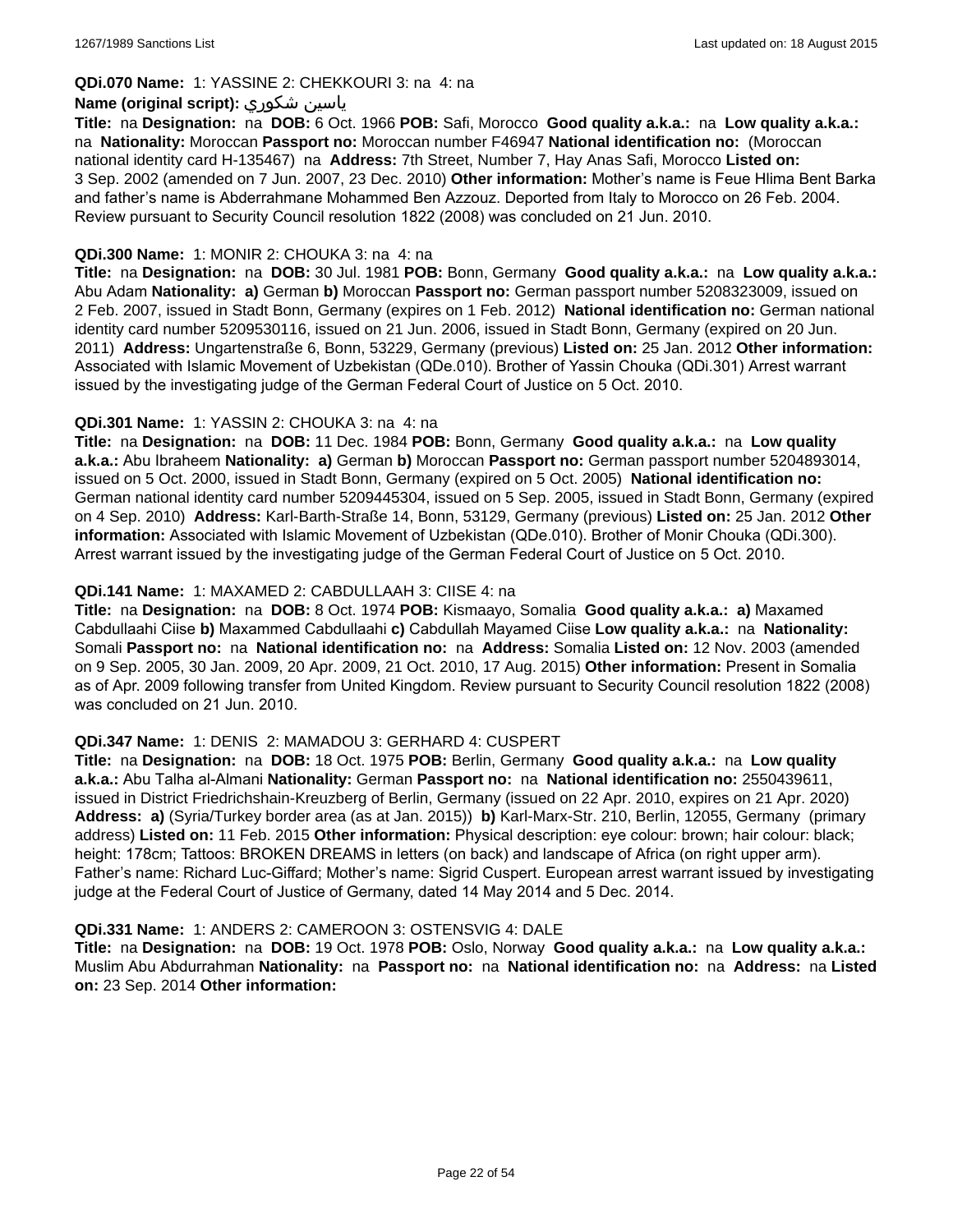## **QDi.252 Name:** 1: AHMED 2: DEGHDEGH 3: na 4: na

#### **Name (original script):** دغداغ أحمد

**Title:** na **Designation:** na **DOB:** 17 Jan. 1967 **POB:** Anser, Wilaya (province) of Jijel, Algeria **Good quality a.k.a.: a)** Abd El Illah **b)** Abdellillah dit Abdellah Ahmed dit Said **Low quality a.k.a.:** na **Nationality:** Algerian **Passport no:** na **National identification no:** na **Address:** Algeria **Listed on:** 3 Jul. 2008 (amended on 24 Mar. 2009, 15 Nov. 2012) **Other information:** Belongs to the leadership and is the finance chief of the Organization of Al-Qaida in the Islamic Maghreb (Qde.014). Mother's name is Zakia Chebira. Father's name is Lakhdar.

### **QDi.246 Name:** 1: REDENDO 2: CAIN 3: DELLOSA 4: na

**Title:** na **Designation:** na **DOB:** 15 May 1972 **POB:** Punta, Santa Ana, Manila, Philippines **Good quality a.k.a.: a)** Abu Ilonggo **b)** Brandon Berusa **c)** Abu Muadz **d)** Arnulfo Alvarado **e)** Habil Ahmad Dellosa **Low quality a.k.a.: a)** Dodong **b)** Troy **c)** Uthman **Nationality:** Filipino **Passport no:** na **National identification no:** na **Address:** 3111, Ma. Bautista, Punta, Santa Ana, Manila, Philippines **Listed on:** 4 Jun. 2008 (amended on 3 Jun. 2009, 13 Dec. 2011) **Other information:** Member of the Rajah Solaiman Movement (QDe.128) and linked to the Abu Sayyaf Group (QDe.001). Father's name is Fernando Rafael Dellosa. Mother's name is Editha Parado Cain. In detention in the Philippines as of Jan. 2010. Review pursuant to Security Council resolution 1822 (2008) was concluded on 13 May 2010.

#### **QDi.243 Name:** 1: FELICIANO 2: SEMBORIO 3: DELOS REYES JR. 4: na

**Title:** Ustadz **Designation:** na **DOB:** 4 Nov. 1963 **POB:** Arco, Lamitan, Basilan, Philippines **Good quality a.k.a.: a)** Abubakar Abdillah **b)** Abdul Abdillah **Low quality a.k.a.:** na **Nationality:** Filipino **Passport no:** na **National identification no:** na **Address:** Philippines **Listed on:** 4 Jun. 2008 (amended on 3 Jun. 2009, 13 Dec. 2011) **Other information:** Member of the Rajah Solaiman Movement (Qde.128). Father's name is Feliciano Delos Reyes Sr. Mother's name is Aurea Semborio. In detention in the Philippines as of May 2011. Review pursuant to Security Council resolution 1822 (2008) was concluded on 13 May 2010.

#### **QDi.164 Name:** 1: OTHMAN 2: DERAMCHI 3: na 4: na

#### **Name (original script):** درمشي عثمان

**Title:** na **Designation:** na **DOB:** 7 Jun. 1954 **POB:** Tighennif, Algeria **Good quality a.k.a.:** na **Low quality a.k.a.:** Abou Youssef **Nationality:** Algerian **Passport no:** na **National identification no:** na **Address:** Algeria **Listed on:** 17 Mar. 2004 (amended on 26 Nov. 2004, 21 Dec. 2007, 2 Dec. 2008, 3 Jun. 2009, 25 Jan. 2010, 16 May 2011) **Other information:** Italian Fiscal Code DRMTMN54H07Z301T. Deported from Italy to Algeria on 22 Aug. 2008. Father in law of Djamel Lounici (QDi.155). Review pursuant to Security Council resolution 1822 (2008) was concluded on 28 Sep. 2009.

#### **QDi.245 Name:** 1: PIO 2: ABOGNE 3: DE VERA 4: na

**Title:** na **Designation:** na **DOB:** 19 Dec. 1969 **POB:** Bagac, Bagamanok, Catanduanes, Philippines **Good quality a.k.a.:** Ismael De Vera **Low quality a.k.a.: a)** Khalid **b)** Ismael **c)** Ismail **d)** Manex **e)** Tito Art **f)** Dave **g)** Leo **Nationality:** Filipino **Passport no:** na **National identification no:** na **Address:** Concepcion, Zaragosa, Nueva Ecija, Philippines **Listed on:** 4 Jun. 2008 (amended on 3 Jun. 2009, 13 Dec. 2011) **Other information:** Member of the Rajah Solaiman Movement (QDe.128), Abu Sayyaf Group (Qde.001) and Jemaah Islamiyah (Qde.092). Father's name is Honorio Devera. Mother's name is Fausta Abogne. In detention in the Philippines as of May 2011. Review pursuant to Security Council resolution 1822 (2008) was concluded on 13 May 2010.

## **QDi.169 Name:** 1: DHOU 2: EL-AICH 3: na 4: na

## **Name (original script):** العيش ذو

**Title:** na **Designation:** na **DOB:** 5 Aug. 1964 **POB:** Blida, Algeria **Good quality a.k.a.:** Abdel Hak **Low quality a.k.a.:** na **Nationality:** Algerian **Passport no:** na **National identification no:** na **Address:** na **Listed on:** 3 May 2004 (amended on 12 Apr. 2006, 7 Apr. 2008, 13 Dec. 2011) **Other information:** Confirmed to have died in Chad on 8 Mar. 2004. Review pursuant to Security Council resolution 1822 (2008) was concluded on 27 Jul. 2010.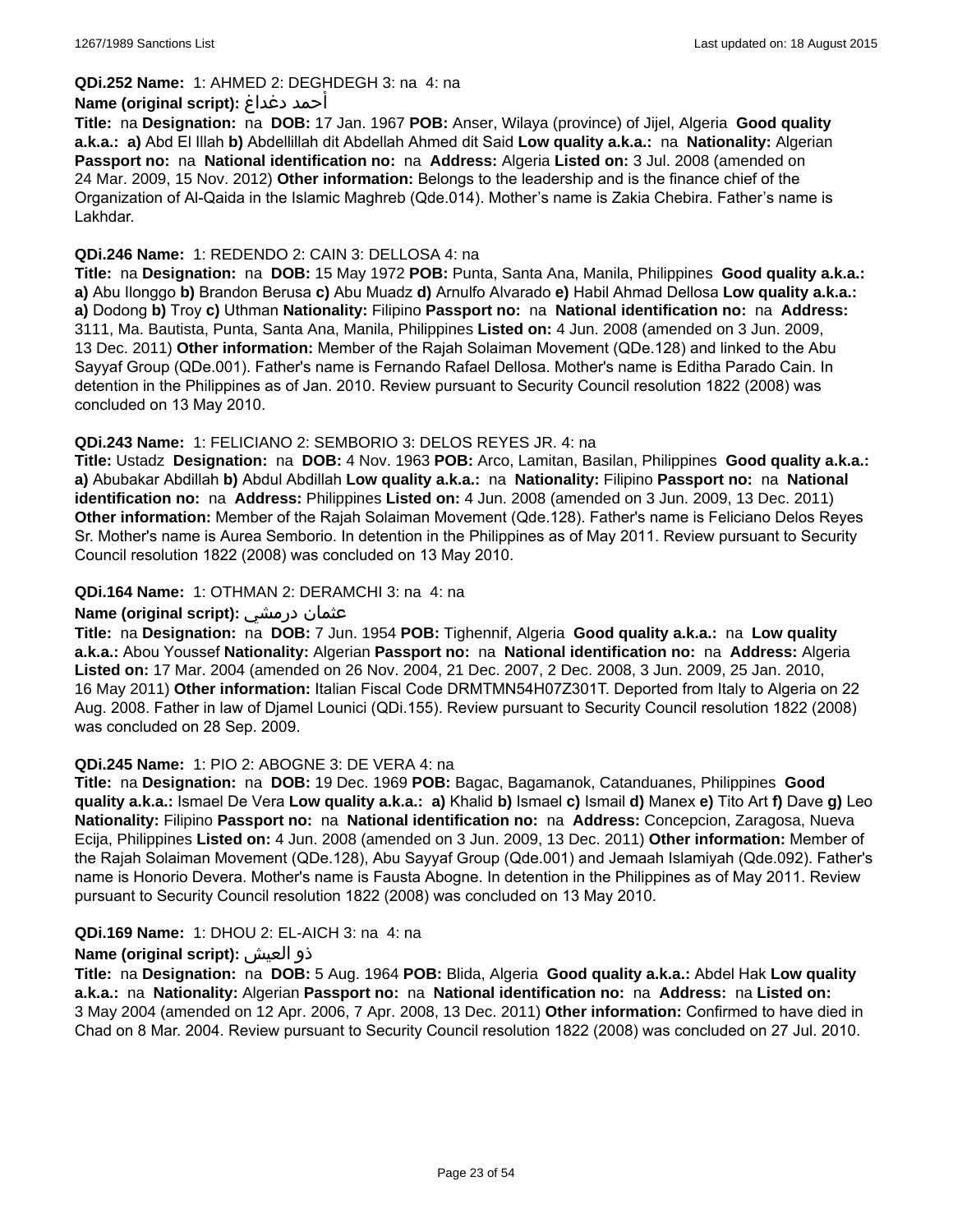#### **QDi.342 Name:** 1: OUMAR 2: DIABY 3: na 4: na

**Title:** na **Designation:** na **DOB:** 5 Aug. 1975 **POB:** Dakar, Senegal **Good quality a.k.a.:** na **Low quality a.k.a.: a)** Omsen **b)** Oumar Omsen **Nationality:** Senegalese **Passport no:** na **National identification no:** na **Address:** Syrian Arab Republic (located in) **Listed on:** 23 Sep. 2014 **Other information:** A leader of an armed group linked to Al-Nusrah Front for the People of the Levant (QDe.137) and a key facilitator for a Syrian foreign terrorist fighter network. Active in terrorist propaganda through the Internet.

### **QDi.167 Name:** 1: KAMEL 2: DJERMANE 3: na 4: na

### **Name (original script):** جرمان كمال

**Title:** na **Designation:** na **DOB:** 12 Oct. 1965 **POB:** Oum el Bouaghi, Algeria **Good quality a.k.a.: a)** Bilal **b)** Adel **c)** Fodhil **d)** Abou Abdeljalil **Low quality a.k.a.:** na **Nationality:** Algerian **Passport no:** na **National identification no:** na **Address:** Algeria **Listed on:** 3 May 2004 (amended on 7 Apr. 2008, 13 Dec. 2011) **Other information:** In detention in Algeria as at April 2010. Arrest warrant issued by the German authorities on 9 Oct. 2003 for involvement in kidnapping. Former member of the Katibat Tarek Ibn Ziad of The Organization of Al-Qaida in the Islamic Maghreb (QDe.014). Review pursuant to Security Council resolution 1822 (2008) was concluded on 27 Jul. 2010.

#### **QDi.249 Name:** 1: YAHIA 2: DJOUADI 3: na 4: na

### **Name (original script):** جوادي يحي

**Title:** na **Designation:** na **DOB:** 1 Jan. 1967 **POB:** M'Hamid, Wilaya (province) of Sidi Bel Abbes, Algeria **Good quality a.k.a.: a)** Yahia Abou Ammar **b)** Abou Ala **Low quality a.k.a.:** na **Nationality:** Algerian **Passport no:**  na **National identification no:** na **Address:** na **Listed on:** 3 Jul. 2008 (amended on 15 Nov. 2012) **Other information:** Belongs to the leadership of the Organization of Al-Qaida in the Islamic Maghreb (listed under permanent reference number QDe.014). Located in Northern Mali as of Jun. 2008. Mother's name is Zohra Fares. Father's name is Mohamed.

#### **QDi.232 Name:** 1: ABDELMALEK 2: DROUKDEL 3: na 4: na

#### عبد المالك دروكدال **:(script original (Name**

**Title:** na **Designation:** na **DOB:** 20 Apr. 1970 **POB:** Meftah, Wilaya of Blida, Algeria **Good quality a.k.a.:** Abou Mossaab Abdelouadoud **Low quality a.k.a.:** na **Nationality:** Algerian **Passport no:** na **National identification no:** na **Address:** Algeria **Listed on:** 27 Aug. 2007 (amended on 7 Apr. 2008, 13 Dec. 2011) **Other information:** Head of The Organization of Al-Qaida in the Islamic Maghreb (QDe.014). Sentenced in absentia to life imprisonment in Algeria on 21 March 2007. Father's name is Rabah Droukdel. Mother's name is Z'hour Zdigha. Review pursuant to Security Council resolution 1822 (2008) was concluded on 4 May 2009.

#### **QDi.095 Name:** 1: LIONEL 2: DUMONT 3: na 4: na

**Title:** na **Designation:** na **DOB:** 21 Jan. 1971 **POB:** Roubaix, France **Good quality a.k.a.: a)** Jacques Brougere **b)** Abu Hamza **c)** Di Karlo Antonio **d)** Merlin Oliver Christian Rene **e)** Arfauni Imad Ben Yousset Hamza **f)** Imam Ben Yussuf Arfaj **g)** Abou Hamza **h)** Arfauni Imad **Low quality a.k.a.: a)** Bilal **b)** Hamza **c)** Koumkal **d)** Kumkal **e)** Merlin **f)** Tinet **g)** Brugere **h)** Dimon **Nationality:** French **Passport no:** na **National identification no:** na **Address:** France **Listed on:** 25 Jun. 2003 (amended on 22 Nov. 2004, 26 Nov. 2004, 2 Jul. 2007, 17 Oct. 2007, 24 Mar. 2009, 6 Aug. 2010) **Other information:** In custody in France as of May 2004. Sentenced to 25 years imprisonment in France in 2007. Review pursuant to Security Council resolution 1822 (2008) was concluded on 15 Jun. 2010.

#### **QDi.111 Name:** 1: AGUS 2: DWIKARNA 3: na 4: na

**Title:** na **Designation:** na **DOB:** 11 Aug. 1964 **POB:** Makassar, South Sulawesi, Indonesia **Good quality a.k.a.:**  na **Low quality a.k.a.:** na **Nationality:** Indonesian **Passport no:** Indonesian Travel document number XD253038 **National identification no:** na **Address:** Indonesia **Listed on:** 9 Sep. 2003 (amended on 26 Nov. 2004, 14 May 2014) **Other information:** Arrested 13 Mar. 2002, sentenced 12 July 2002 in the Philippines. Released from custody in the Philippines on 1 Jan. 2014 and subsequently deported to Indonesia. Physical description: height 165 cm. Photo available for inclusion in the INTERPOL-UN Security Council Special Notice. Review pursuant to Security Council resolution 1822 (2008) was concluded on 25 May 2010.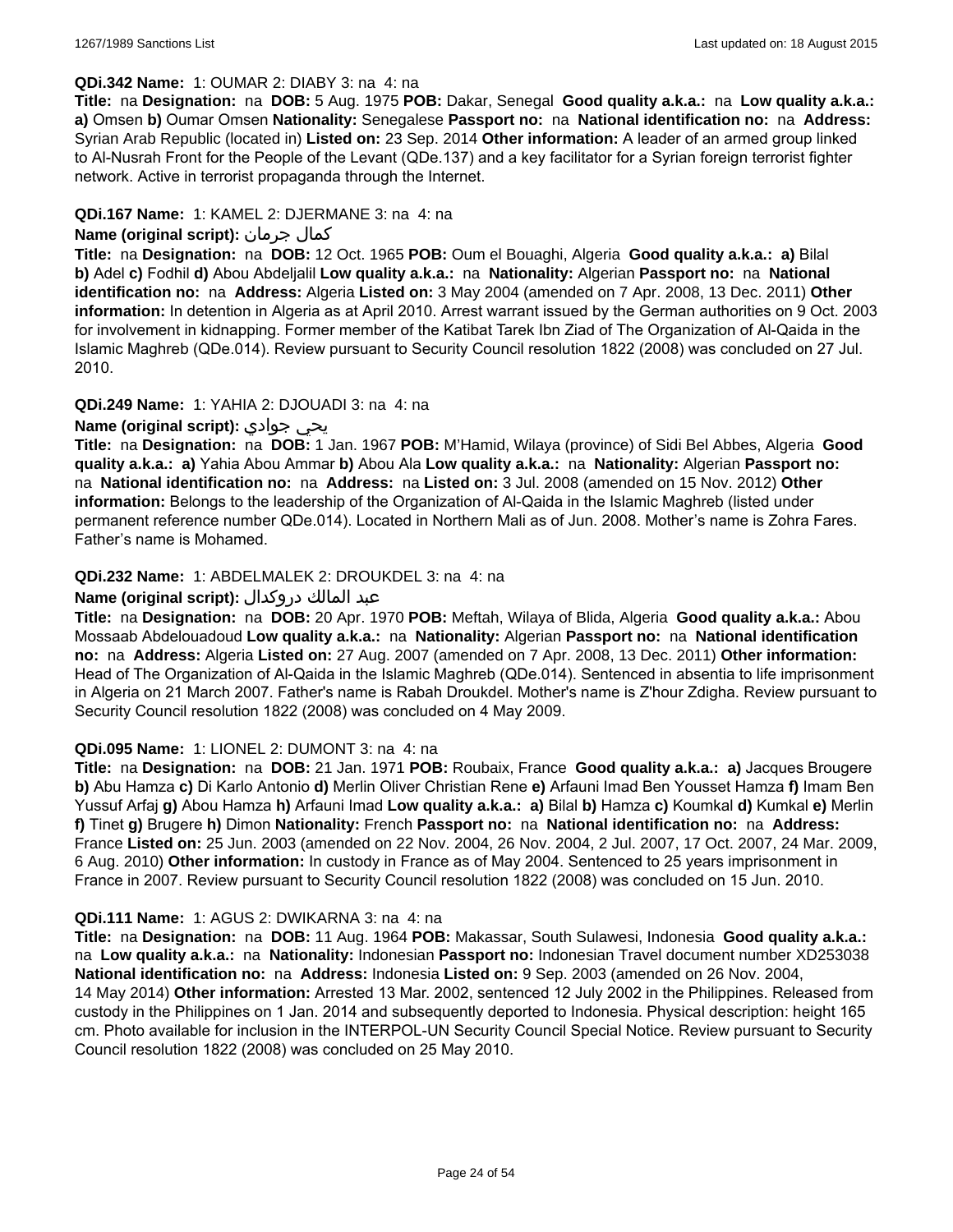#### **QDi.142 Name:** 1: RADI 2: ABD EL SAMIE 3: ABOU EL YAZID 4: EL AYASHI

## راضي عبد السميع أبواليزيد العياشي **:(script original (Name**

**Title:** na **Designation:** na **DOB:** 2 Jan. 1972 **POB:** El Gharbia, Egypt **Good quality a.k.a.:** na **Low quality a.k.a.:** Mera'i **Nationality:** na **Passport no:** na **National identification no:** na **Address:** Via Cilea 40, Milan, Italy (Domicile) **Listed on:** 12 Nov. 2003 (amended on 9 Sep. 2005, 21 Dec. 2007, 16 May 2011) **Other information:** Sentenced to ten years of imprisonment by the Court of first instance of Milan on 21 Sep. 2006. In custody in Italy. Due for release on 6 Jan. 2012. Subject to expulsion from Italy after serving the sentence. Review pursuant to Security Council resolution 1822 (2008) was concluded on 21 Jun. 2010.

#### **QDi.262 Name:** 1: REDOUANE 2: EL HABHAB 3: na 4: na

**Title:** na **Designation:** na **DOB:** 20 Dec. 1969 **POB:** Casablanca, Morocco **Good quality a.k.a.:** Abdelrahman **Low quality a.k.a.:** na **Nationality: a)** German **b)** Moroccan **Passport no:** German number 1005552350, issued on 27 Mar. 2001 ( by Municipality of Kiel, Germany, expired on 26 Mar. 2011) **National identification no:** German federal identity card number 1007850441, issued on 27 Mar. 2001 ( by Municipality of Kiel, Germany, expired on 26 Mar. 2011) **Address:** lltisstrasse 58, 24143 Kiel, Germany (previous address) **Listed on:** 12 Nov. 2008 (amended on 30 Jan. 2009, 24 Mar. 2009, 15 Nov. 2012) **Other information:** Released from custody in Germany in Apr. 2012.

**QDi.082 Name:** 1: MOUNIR 2: EL MOTASSADEQ 3: na 4: na

#### **Name (original script):** المتصدق منير

**Title:** na **Designation:** na **DOB:** 3 Apr. 1974 **POB:** Marrakesh, Morocco **Good quality a.k.a.:** Mounir el Moutassadeq **Low quality a.k.a.:** na **Nationality:** Moroccan **Passport no:** Moroccan Passport H 236483 **National identification no:** Moroccan national identity card E-491591 **Address:** (In prison in Germany) **Listed on:** 30 Sep. 2002 (amended on 26 Nov. 2004, 7 Sep. 2007, 23 Dec. 2010) **Other information:** Arrested on 28 Nov. 2001 and found guilty in Germany of being an accessory to murder and of membership in a terrorist organization and sentenced to 15 years of imprisonment on 8 Jan. 2007. Father's name is Brahim Brik. Mother's name is Habiba Abbes. Review pursuant to Security Council resolution 1822 (2008) was concluded on 20 May 2010.

#### **QDi.065 Name:** 1: ABD EL KADER 2: MAHMOUD 3: MOHAMED 4: EL SAYED

#### عبد القادر محمود محمد السيد **:(script original (Name**

**Title:** na **Designation:** na **DOB:** 26 Dec. 1962 **POB:** Egypt **Good quality a.k.a.: a)** Es Sayed, Kader **b)** Abdel Khader Mahmoud Mohamed el Sayed **Low quality a.k.a.:** na **Nationality:** Egyptian **Passport no:** na **National identification no:** na **Address:** na **Listed on:** 24 Apr. 2002 (amended on 26 Nov. 2004, 7 Jun. 2007, 16 May 2011) **Other information:** Italian Fiscal Code: SSYBLK62T26Z336L. Sentenced to 8 years imprisonment in Italy on 2 February 2004. Considered a fugitive from justice by the Italian authorities. Review pursuant to Security Council resolution 1822 (2008) was concluded on 22 Apr. 2010.

#### **QDi.064 Name:** 1: SAMI 2: BEN KHAMIS 3: BEN SALEH 4: ELSSEID

#### سامي بن خميس بن صالح الصيد **:(script original (Name**

**Title:** na **Designation:** na **DOB:** 10 Feb. 1968 **POB:** Menzel Jemil, Bizerte, Tunisia **Good quality a.k.a.:** Omar El Mouhajer **Low quality a.k.a.:** Saber **Nationality:** Tunisian **Passport no:** (Tunisian passport number K929139, issued on 14 Feb. 1995, expired on 13 Feb. 2000) **National identification no: a)** (00319547 issued on 8 Dec. 1994) **b)** (Italian Fiscal Code: SSDSBN68B10Z352F) na **Address:** Ibn Al-Haythman Street, Number 6, Manubah, Tunis, Tunisia **Listed on:** 24 Apr. 2002 (amended on 10 Apr. 2003, 26 Nov. 2004, 9 Sep. 2005, 20 Dec. 2005, 7 Jun. 2007, 21 Dec. 2007, 10 Aug. 2009, 23 Dec. 2010, 24 Nov. 2014) **Other information:** Mother's name is Beya Al-Saidani. Deported from Italy to Tunisia on 2 Jun. 2008. Imprisoned in Tunisia in Aug. 2014. Review pursuant to Security Council resolution 1822 (2008) was concluded on 22 Apr. 2010.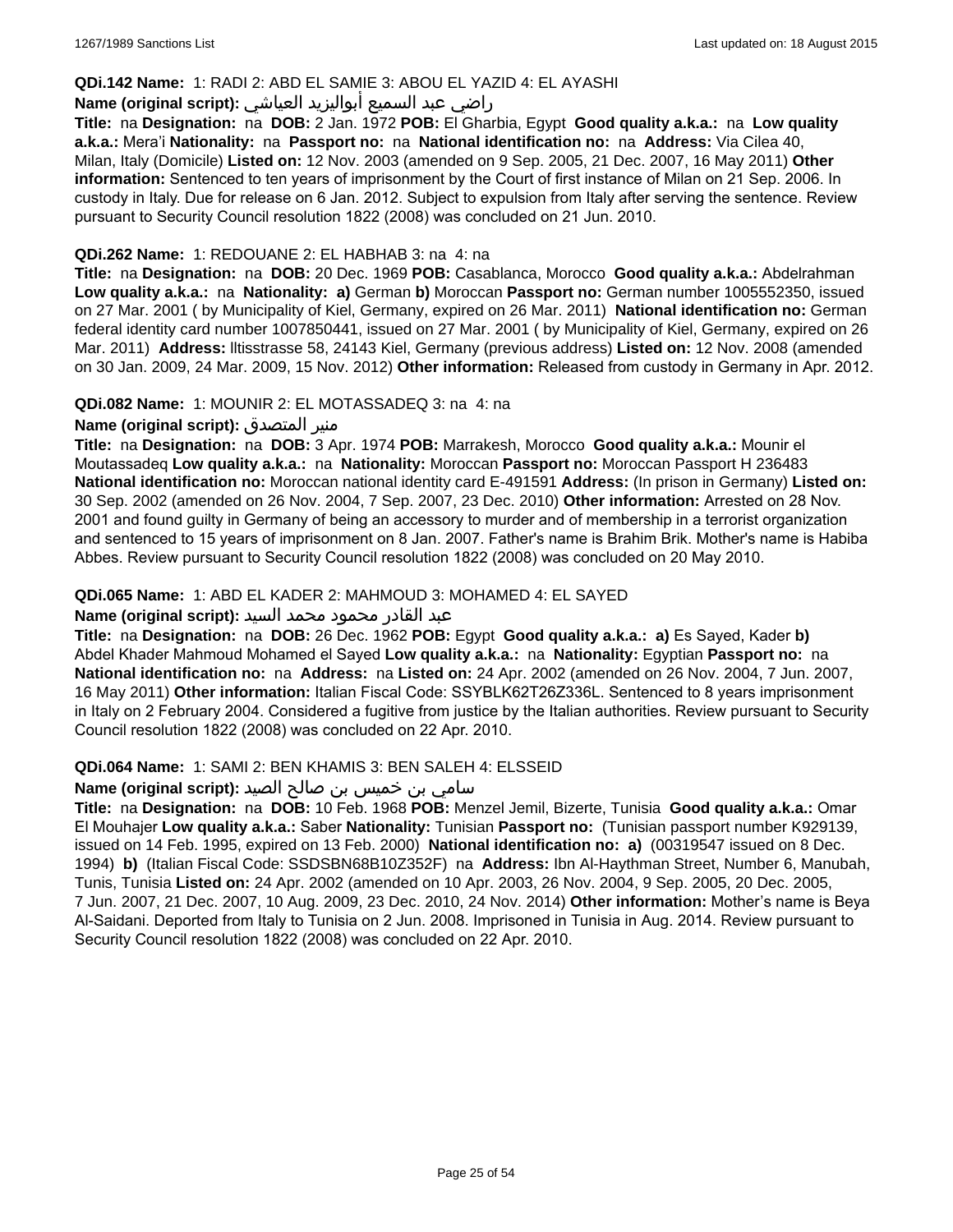#### **QDi.096 Name:** 1: MOUSSA 2: BEN OMAR 3: BEN ALI 4: ESSAADI

## موسى بن عمر بن علي السعدي **:**Name (original script)

**Title:** na **Designation:** na **DOB:** 4 Dec. 1964 **POB:** Tabarka, Tunisia **Good quality a.k.a.:** na **Low quality a.k.a.: a)** Dah Dah **b)** Abdelrahmman **c)** Bechir **Nationality:** Tunisian **Passport no:** (Tunisian passport number L335915, issued in Milan, Italy on 8 Nov. 1996, expired on 7 Nov. 2001) **National identification no:** na **Address:** Tunisia **Listed on:** 25 Jun. 2003 (amended on 20 Dec. 2005, 17 Oct. 2007, 10 Aug. 2009, 16 May 2011, 20 Jul. 2012) **Other information:** Considered a fugitive from justice by the Italian authorities (as of Nov. 2009). Left Sudan to Tunisia in 2011. Review pursuant to Security Council resolution 1822 (2008) was concluded on 15 Jun. 2010.

**QDi.083 Name:** 1: ZAKARYA 2: ESSABAR 3: na 4: na

#### **Name (original script):** الصبار زكريا

**Title:** na **Designation:** na **DOB:** 3 Apr. 1977 **POB:** Essaouria, Morocco **Good quality a.k.a.:** Zakariya Essabar **Low quality a.k.a.:** na **Nationality:** Moroccan **Passport no: a)** Moroccan passport number M 271351 (issued on 24 Oct. 2000 by the Embassy of Morocco in Berlin) **b)** Moroccan passport number K-348486 **National identification no: a)** Moroccan National Identity number E-189935 **b)** Moroccan National Identity Card number G-0343089 **Address:** na **Listed on:** 30 Sep. 2002 (amended on 26 Nov. 2004, 10 Jun. 2011) **Other information:** Father's name is Mohamed ben Ahmed. Mother's name is Sfia bent Toubali. Review pursuant to Security Council resolution 1822 (2008) was concluded on 20 May 2010.

#### **QDi.352 Name:** 1: MAULANA 2: FAZLULLAH 3: na 4: na

**Title:** na **Designation:** na **DOB:** 1974 **POB:** Kuza Bandai village, Swat Valley, Khyber Pakhtunkhawa Province, Pakistan **Good quality a.k.a.: a)** Mullah Fazlullah **b)** Fazal Hayat **Low quality a.k.a.:** Mullah Radio **Nationality:**  na **Passport no:** na **National identification no:** na **Address:** (Afghanistan / Pakistan border region) **Listed on:** 7 Apr. 2015 **Other information:** Commander of Tehrik-e Taliban Pakistan (TTP) (QDe.132) since 7 Nov. 2013. Led the local TTP in Pakistan's northwest valley of Swat from 2007 to 2009.

#### **QDi.251 Name:** 1: SALAH EDDINE 2: GASMI 3: na 4: na

### **Name (original script):** قاسمي صالح

**Title:** na **Designation:** na **DOB:** 13 Apr. 1971 **POB:** Zeribet El Oued, Wilaya (province) of Biskra, Algeria **Good quality a.k.a.:** Abou Mohamed Salah **Low quality a.k.a.:** Bounouadher **Nationality:** Algerian **Passport no:** na **National identification no:** na **Address:** Algeria **Listed on:** 3 Jul. 2008 (amended on 24 Mar. 2009, 15 Nov. 2012, 14 Mar. 2013) **Other information:** Belongs to the leadership and is in charge of information committee of the Organization of Al-Qaida in the Islamic Maghreb (QDe.014). Mother's name is Yamina Soltane. Father's name is Abdelaziz. Associated with Abdelmalek Droukdel (QDi.232). Arrested in Algeria on 16 Dec. 2012.

#### **QDi.259 Name:** 1: FRITZ 2: MARTIN 3: GELOWICZ 4: na

**Title:** na **Designation:** na **DOB:** 1 Sep. 1979 **POB:** Munich, Germany **Good quality a.k.a.: a)** Robert Konars, born 10 Apr. 1979 in Liege, Belgium **b)** Markus Gebert **Low quality a.k.a.: a)** Malik **b)** Benzl **c)** Bentley **Nationality:** German **Passport no:** German number 7020069907, issued in Ulm, Germany (expired on 11 May 2010.) **National identification no:** German Federal Identity Card number 7020783883, issued in Ulm, Germany (expired on 10 Jun. 2008.) **Address: a)** (In prison in Germany (since Sep. 2007).) **b)** Böfinger Weg 20, Ulm, 89075, Germany (previous address) **Listed on:** 27 Oct. 2008 (amended on 13 Dec. 2011) **Other information:** Associated with the Islamic Jihad Union (IJU), also known as the Islamic Jihad Group (QDe.119). Associated with Daniel Martin Schneider (QDi.260) and Adem Yilmaz (QDi.261). In detention in Germany as of Jun. 2010.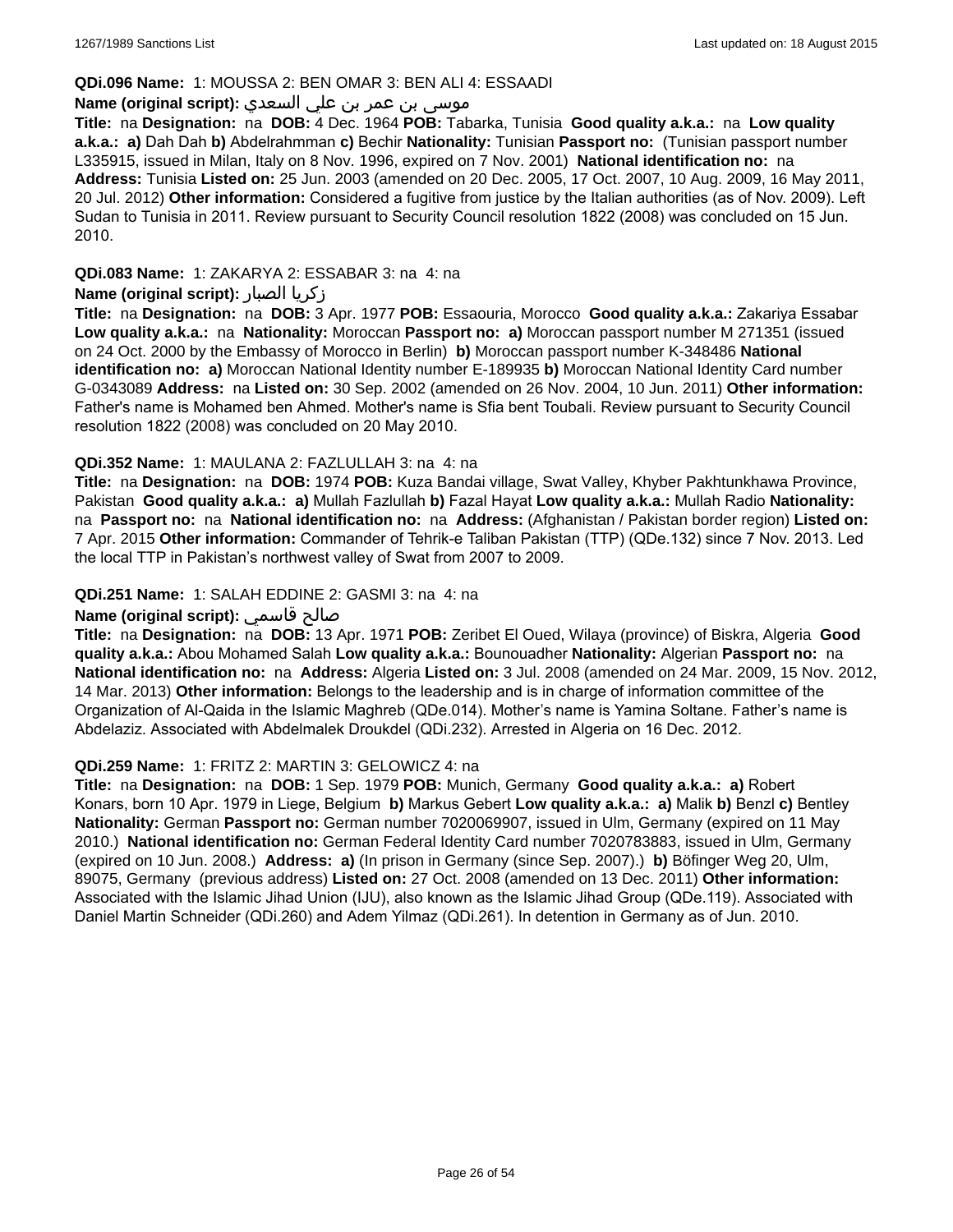#### **QDi.028 Name:** 1: AHMED 2: KHALFAN 3: GHAILANI 4: na

**Title:** na **Designation:** na **DOB: a)** 14 Mar. 1974 **b)** 13 Apr. 1974 **c)** 14 Apr. 1974 **d)** 1 Aug. 1970 **POB:** Zanzibar, Tanzania **Good quality a.k.a.: a)** Ahmad, Abu Bakr **b)** Ahmed, Abubakar **c)** Ahmed, Abubakar K. **d)** Ahmed, Abubakar Khalfan **e)** Ahmed, Abubakary K. **f)** Ahmed, Ahmed Khalfan **g)** Ali, Ahmed Khalfan **h)** Ghailani, Abubakary Khalfan Ahmed **i)** Ghailani, Ahmed **j)** Ghilani, Ahmad Khalafan **k)** Hussein, Mahafudh Abubakar Ahmed Abdallah **l)** Khalfan, Ahmed **m)** Mohammed, Shariff Omar **n)** Haythem al-Kini **Low quality a.k.a.: a)** Ahmed The Tanzanian **b)** Foopie **c)** Fupi **d)** Ahmed, A **e)** Al Tanzani, Ahmad **f)** Bakr, Abu **g)** Khabar, Abu **Nationality:** Tanzanian **Passport no:** na **National identification no:** na **Address:** United States of America **Listed on:** 17 Oct. 2001 (amended on 27 Jul. 2007, 21 Oct. 2010) **Other information:** Apprehended in July 2004 and in custody for trial in the United States of America, as at October 2010. Review pursuant to Security Council resolution 1822 (2008) was concluded on 21 Jun. 2010.

## **QDi.250 Name:** 1: AMOR 2: MOHAMED 3: GHEDEIR 4: na

#### عمر محمد قدير **:(script original (Name**

**Title:** na **Designation:** na **DOB:** Approximately 1958 **POB:** Deb-Deb, Amenas, Wilaya (province) of Illizi, Algeria **Good quality a.k.a.: a)** Abdelhamid Abou Zeid **b)** Youcef Adel **c)** Abou Abdellah **d)** Abid Hammadou, born 12 Dec. 1965 in Touggourt, Wilaya (province) of Ouargla, Algeria (previously listed as) **Low quality a.k.a.:**  na **Nationality:** Algerian **Passport no:** na **National identification no:** na **Address:** na **Listed on:** 3 Jul. 2008 (amended on 10 May 2012, 15 Nov. 2012) **Other information:** Associated with the Organization of Al-Qaida in the Islamic Maghreb (QDe.014). Located in Northern Mali as of Jun. 2008. Mother's name is Benarouba Bachira. Father's name is Mabrouk. He usurped the identity of Abid Hammadou, who allegedly died in Chad in 2004.

#### **QDi.341 Name:** 1: KEVIN 2: GUIAVARCH 3: na 4: na

**Title:** na **Designation:** na **DOB:** 12 Mar. 1993 **POB:** Paris, France **Good quality a.k.a.:** na **Low quality a.k.a.:**  na **Nationality:** na **Passport no:** na **National identification no:** na **Address:** Syrian Arab Republic (located in since 2012) **Listed on:** 23 Sep. 2014 **Other information:** French terrorist fighter who travelled to Syria and joined Al-Nusrah Front for the People of the Levant (QDe.137). Facilitator of foreign terrorist fighters from France to Syria. Activist in violent propaganda through the Internet.

## **QDi.218 Name:** 1: GUN GUN 2: RUSMAN 3: GUNAWAN 4: na

**Title:** na **Designation:** na **DOB:** 6 Jul. 1977 **POB:** Cianjur, West Java, Indonesia **Good quality a.k.a.: a)** Gunawan, Rusman **b)** Abd Al-Hadi **c)** Abdul Hadi **d)** Abdul Karim **e)** Bukhori **f)** Bukhory **Low quality a.k.a.:** na **Nationality:** Indonesian **Passport no:** na **National identification no:** na **Address:** na **Listed on:** 21 Apr. 2006 (amended on 13 Dec. 2011) **Other information:** Brother of Nurjaman Riduan Isamuddin (QDi.087). Review pursuant to Security Council resolution 1822 (2008) was concluded on 8 Jun. 2010.

#### **QDi.003 Name:** 1: SALIM 2: AHMAD 3: SALIM 4: HAMDAN

## سالم أحمد سالم حمدان **:(script original (Name**

**Title:** na **Designation:** na **DOB:** 1965 **POB: a)** Al-Mukalla, Yemen **b)** AI-Mukala, Yemen **Good quality a.k.a.: a)** Saqr Al-Jaddawi (الجداوي صقر الكنية(**b)** Saqar Al Jadawi **c)** Saqar Aljawadi **d)** Salem Ahmed Salem Hamdan **Low quality a.k.a.:** na **Nationality:** Yemeni **Passport no:** Yemeni number 00385937 **National identification no:** na **Address: a)** Shari Tunis, Sana'a, Yemen (previous address) **b)** (Located in Yemen since Nov. 2008) **Listed on:** 25 Jan. 2001 (amended on 25 Jul. 2006, 23 Apr. 2007, 30 Jan. 2009, 17 Jul. 2009, 25 Jan. 2010) **Other information:** Driver and private bodyguard to Usama bin Laden (deceased) from 1996 until 2001. Transferred from United States custody to Yemen in Nov. 2008. Review pursuant to Security Council resolution 1822 (2008) was concluded on 8 Jul. 2010.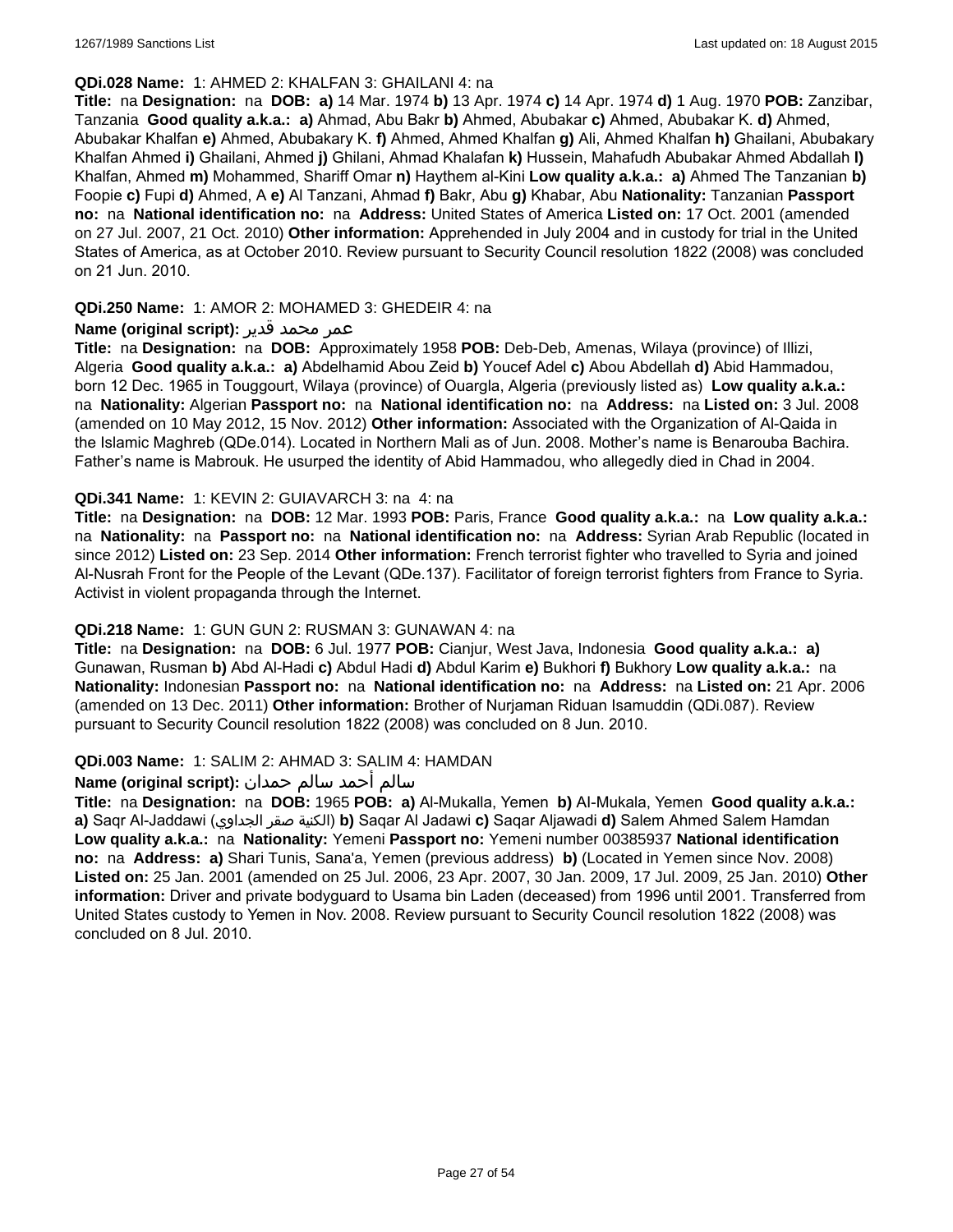#### **QDi.068 Name:** 1: ADEL 2: BEN AL-AZHAR 3: BEN YOUSSEF 4: HAMDI

## عادل بن الأزهر بن يوسف حمدي **:(script original (Name**

**Title:** na **Designation:** na **DOB:** 14 Jul. 1970 **POB:** Tunis, Tunisia **Good quality a.k.a.:** Adel ben al- Azhar ben Youssef ben Soltane, born 14 Jul. 1970 in Tunis, Tunisia (formerly listed as) **Low quality a.k.a.:** Zakariya **Nationality:** Tunisian **Passport no:** (Tunisian passport number M408665, issued on 4 Oct. 2000, expired 3 Oct. 2005) **National identification no: a)** (Tunisian national identity number W334061 issued on 9 Mar. 2011) **b)** (Italian Fiscal Code: BNSDLA70L14Z352B) na **Address:** Tunisia **Listed on:** 3 Sep. 2002 (amended on 20 Dec. 2005, 7 Jun. 2007, 23 Dec. 2010, 24 Nov. 2014) **Other information:** Deported from Italy to Tunisia on 28 February 2004. Serving a 12-year prison sentence in Tunisia for membership in a terrorist organization abroad as at Jan. 2010. Arrested in Tunisia in 2013. Legally changed family name from Ben Soltane to Hamdi in 2014. Review pursuant to Security Council resolution 1822 (2008) was concluded on 21 Jun. 2010.

#### **QDi.144 Name:** 1: MOHAMMAD 2: TAHIR 3: HAMMID 4: na

#### **محمد طاهر حامد :(Name (original script**

**Title:** Imam **Designation:** na **DOB:** 1 Nov. 1975 **POB:** Poshok, Iraq **Good quality a.k.a.:** Abdelhamid Al Kurdi **Low quality a.k.a.:** na **Nationality:** na **Passport no:** na **National identification no:** na **Address:** na **Listed on:** 12 Nov. 2003 (amended on 9 Sep. 2005, 21 Dec. 2007, 16 May 2011) **Other information:** A deportation order was issued by the Italian authorities on 18 Oct. 2004. Considered a fugitive from justice by the Italian authorities as of Sep. 2007. Review pursuant to Security Council resolution 1822 (2008) was concluded on 8 Jun. 2010.

#### **QDi.204 Name:** 1: ISNILON 2: TOTONI 3: HAPILON 4: na

**Title:** na **Designation:** na **DOB: a)** 18 Mar. 1966 **b)** 10 Mar. 1967 **POB:** Bulanza, Lantawan, Basilan, The Philippines **Good quality a.k.a.: a)** Isnilon Hapilun **b)** Isnilun Hapilun **c)** Abu Musab **d)** Salahudin **e)** Tuan Isnilon **Low quality a.k.a.:** na **Nationality:** Filipino **Passport no:** na **National identification no:** na **Address:** na **Listed on:** 6 Dec. 2005 **Other information:** Review pursuant to Security Council resolution 1822 (2008) was concluded on 8 Jun. 2010.

#### **QDi.268 Name:** 1: ABDUL 2: HAQ 3: na 4: na

**Title:** na **Designation:** na **DOB:** 10 Oct. 1971 **POB:** Chele County, Khuttan Area, Xinjiang Uighur Autonomous Region, China **Good quality a.k.a.: a)** Maimaitiming Maimaiti **b)** Abdul Heq **c)** Abuduhake **d)** Abdulheq Jundullah **e)** 'Abd Al-Haq **f)** Memetiming Memeti **g)** Memetiming Aximu **h)** Memetiming Qekeman **i)** Maiumaitimin Maimaiti **j)** Abdul Saimaiti **k)** Muhammad Ahmed Khaliq **Low quality a.k.a.: a)** Maimaiti Iman **b)** Muhelisi **c)** Qerman **d)** Saifuding **Nationality:** Chinese **Passport no:** na **National identification no:** Chinese national identity card number 653225197110100533 **Address:** na **Listed on:** 15 Apr. 2009 (amended on 13 Dec. 2011) **Other information:** Location (as at Apr. 2009): Pakistan. Overall leader and commander of the Eastern Turkistan Islamic Movement (QDe.088). Involved in fundraising and recruitment for this organization. Reportedly deceased in Pakistan in February 2010.

#### **QDi.088 Name:** 1: GULBUDDIN 2: HEKMATYAR 3: na 4: na

#### **Name (original script):** حکمتیار گلبدین

**Title:** na **Designation:** na **DOB:** 1 Aug. 1949 **POB:** Kunduz Province, Afghanistan **Good quality a.k.a.: a)** Gulabudin Hekmatyar **b)** Golboddin Hikmetyar **c)** Gulbuddin Khekmatiyar **d)** Gulbuddin Hekmatiar **e)** Gulbuddin Hekhmartyar **f)** Gulbudin Hekmetyar **Low quality a.k.a.:** na **Nationality:** Afghan **Passport no:** na **National identification no:** na **Address:** na **Listed on:** 20 Feb. 2003 (amended on 16 May 2011) **Other information:** Belongs to the Kharoti tribe. Believed to be in the Afghanistan/Pakistan border area as at Jan. 2011. Father's name is Ghulam Qader. Review pursuant to Security Council resolution 1822 (2008) was concluded on 8 Jun. 2010.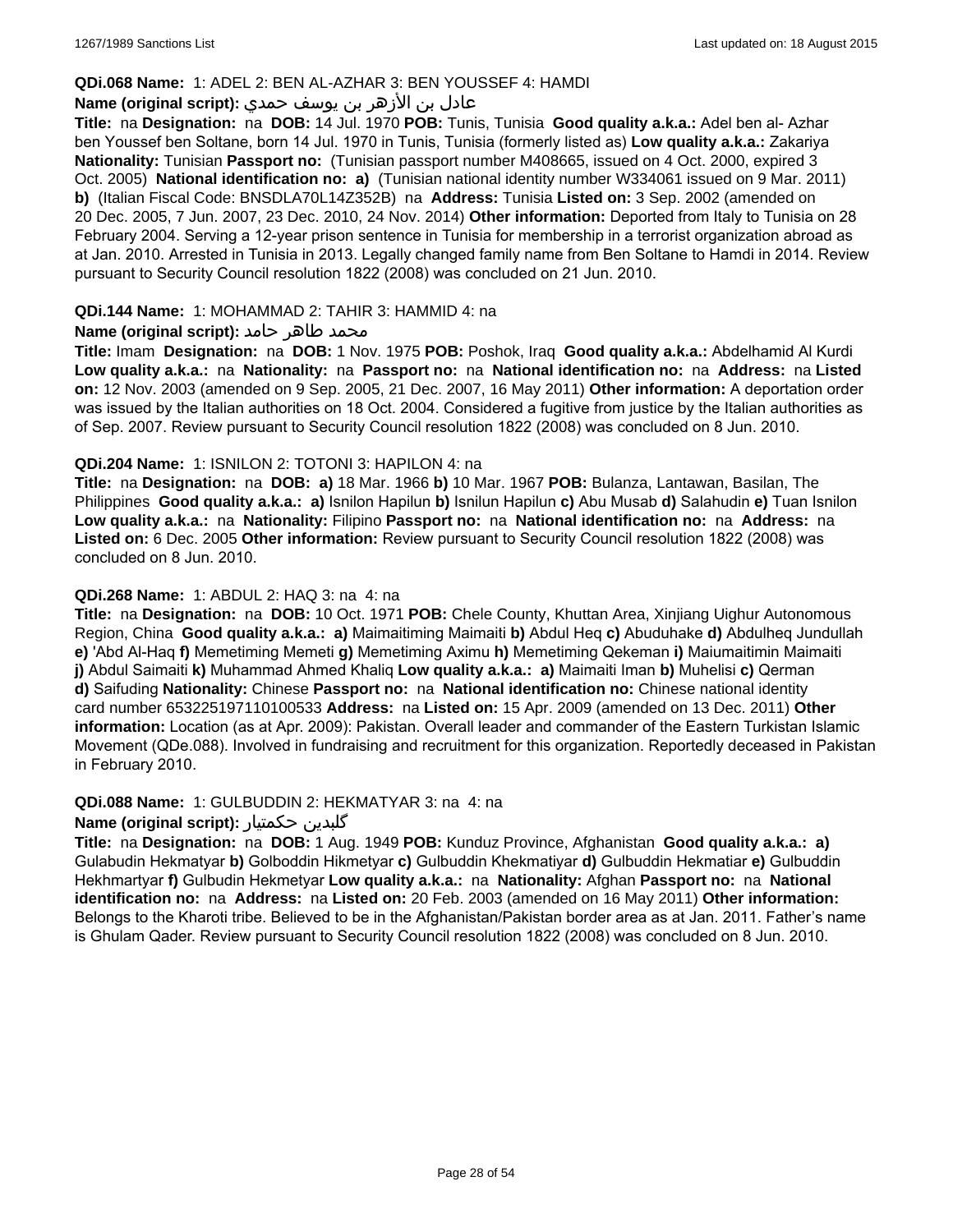#### **QDi.029 Name:** 1: RI'AD 2: MUHAMMAD HASAN 3: MUHAMMAD 4: HIJAZI

## رياض محمد حسن محمد الحجازي **:(script original (Name**

**Title:** na **Designation:** na **DOB:** 30 Dec. 1968 **POB:** California, United States of America **Good quality a.k.a.: a)** Hijazi, Raed M. **b)** Al-Hawen, Abu-Ahmad **c)** Al-Shahid, Abu-Ahmad **d)** Raed Muhammad Hasan Muhammad Hijazi **Low quality a.k.a.: a)** Al-Maghribi, Rashid (The Moroccan) **b)** Al-Amriki, Abu-Ahmad (The American) **Nationality:** Jordanian **Passport no:** na **National identification no:** (a) United States Social Security Number: 548-91-5411 b) National number 9681029476) na **Address:** na **Listed on:** 17 Oct. 2001 (amended on 10 Apr. 2003, 16 May 2011) **Other information:** In custody in Jordan as at Mar. 2010. Father's name is Mohammad Hijazi. Mother's name is Sakina. Review pursuant to Security Council resolution 1822 (2008) was concluded on 21 Jun. 2010.

### **QDi.221 Name:** 1: JAMAL 2: HOUSNI 3: na 4: na

### **Name (original script):** حسني جمال

**Title:** na **Designation:** na **DOB:** 22 Feb. 1983 **POB:** Morocco **Good quality a.k.a.: a)** Djamel Il marocchino **b)** Jamal Al Maghrebi **c)** Hicham **Low quality a.k.a.:** na **Nationality:** na **Passport no:** na **National identification no:** na **Address: a)** Via Uccelli di Nemi n. 33, Milan **b)** via F. De Lemene n. 50, Milan**Listed on:** 2 Aug. 2006 (amended on 1 Sep. 2009) **Other information:** He is subject to Tribunale de Milano Custody Order n. 5236/02 R.G.N.R of 25 Nov. 2003 1511/02 R.G.GIP. Convicted and sentenced on 21 Sep. 2006 to seven years of detention by the Milan Assizes Court, Italy, for belonging to a criminal association with terrorist aims and receiving stolen goods. The sentence was confirmed on 17 Jul. 2007 by the Milan Assizes Appeal Court. In custody as at 16 Jun. 2009. Review pursuant to Security Council resolution 1822 (2008) was concluded on 20 Jul. 2009.

## **QDi.010 Name:** 1: ZAYN 2: AL-ABIDIN 3: MUHAMMAD 4: HUSSEIN

### زين العابدين محمد حسين **:(script original (Name**

**Title:** na **Designation:** na **DOB:** 12 Mar. 1971 **POB:** Riyadh, Saudi Arabia **Good quality a.k.a.: a)** Abd Al-Hadi Al-Wahab **b)** Zain Al-Abidin Muhammad Husain **c)** Zayn Al-Abidin Muhammad Husayn **d)** Zeinulabideen Muhammed Husein Abu Zubeidah **Low quality a.k.a.: a)** Abu Zubaydah **b)** Abu Zubaida **c)** Tariq Hani **Nationality:** Palestinian **Passport no:** na **National identification no:** na **Address:** na **Listed on:** 25 Jan. 2001 (amended on 10 Apr. 2003, 25 Jul. 2006, 23 Apr. 2007, 18 Jul. 2007, 27 Jul. 2007, 17 Jul. 2009, 16 Dec. 2010) **Other information:** Close associate of Usama bin Laden (deceased) and facilitator of terrorist travel. In custody of the United States of America as at Jul. 2007. Review pursuant to Security Council resolution 1822 (2008) was concluded on 21 Jun. 2010.

#### **QDi.067 Name:** 1: MOSTAFA 2: KAMEL 3: MOSTAFA 4: IBRAHIM

## مصطفى كمال مصطفى ابراهيم :Name (original script)

**Title:** na **Designation:** na **DOB:** 15 Apr. 1958 **POB:** Alexandria, Egypt **Good quality a.k.a.: a)** Mustafa Kamel Mustafa **b)** Adam Ramsey Eaman **c)** Kamel Mustapha Mustapha **d)** Mustapha Kamel Mustapha **e)** Abu Hamza **f)** Mostafa Kamel Mostafa **Low quality a.k.a.: a)** Abu Hamza Al-Masri **b)** Abu Hamza **c)** Abu Hamza Al-Misri **Nationality:** British **Passport no:** na **National identification no:** na **Address:** United States of America **Listed on:** 24 Apr. 2002 (amended on 26 Nov. 2004, 25 Jul. 2006, 14 Mar. 2008, 21 Oct. 2010, 4 Aug. 2014) **Other information:** Extradited from the United Kingdom to the United States of America on 5 Oct. 2012. Convicted on terrorism charges by a court in the United States of America in May 2014. Review pursuant to Security Council resolution 1822 (2008) was concluded on 22 Apr. 2010.

## **QDi.308 Name:** 1: ZAFAR 2: IQBAL 3: na 4: na

**Title:** na **Designation:** na **DOB:** 4 Oct. 1953 **POB:** na **Good quality a.k.a.: a)** Zaffer Iqbal **b)** Malik Zafar Iqbal Shehbaz **c)** Malik Zafar Iqbal Shahbaz **d)** Malik Zafar Iqbal **Low quality a.k.a.: a)** Zafar Iqbal Chaudhry **b)** Muhammad Zafar Iqbal **Nationality:** Pakistani **Passport no:** (Passport number DG5149481, issued on 22 Aug. 2006, expired on 21 Aug. 2011, passport booklet number A2815665) **National identification no:** (National identification number 35202- 4135948-7 b) Alternate national identification number 29553654234) na **Address:** Masjid al-Qadesia, 4 Lake Road, Lahore, Pakistan **Listed on:** 14 Mar. 2012 **Other information:** Senior leader and co-founder of Lashkar-e-Tayyiba (QDi.118) (LeT) who has held various senior leader positions in LeT and its front organization, Jamaat-ud-Dawa (JUD) (listed as an alias of LeT). As of 2010, in charge of LeT/JUD finance department, director of its education department and president of its medical wing. Other title: Professor.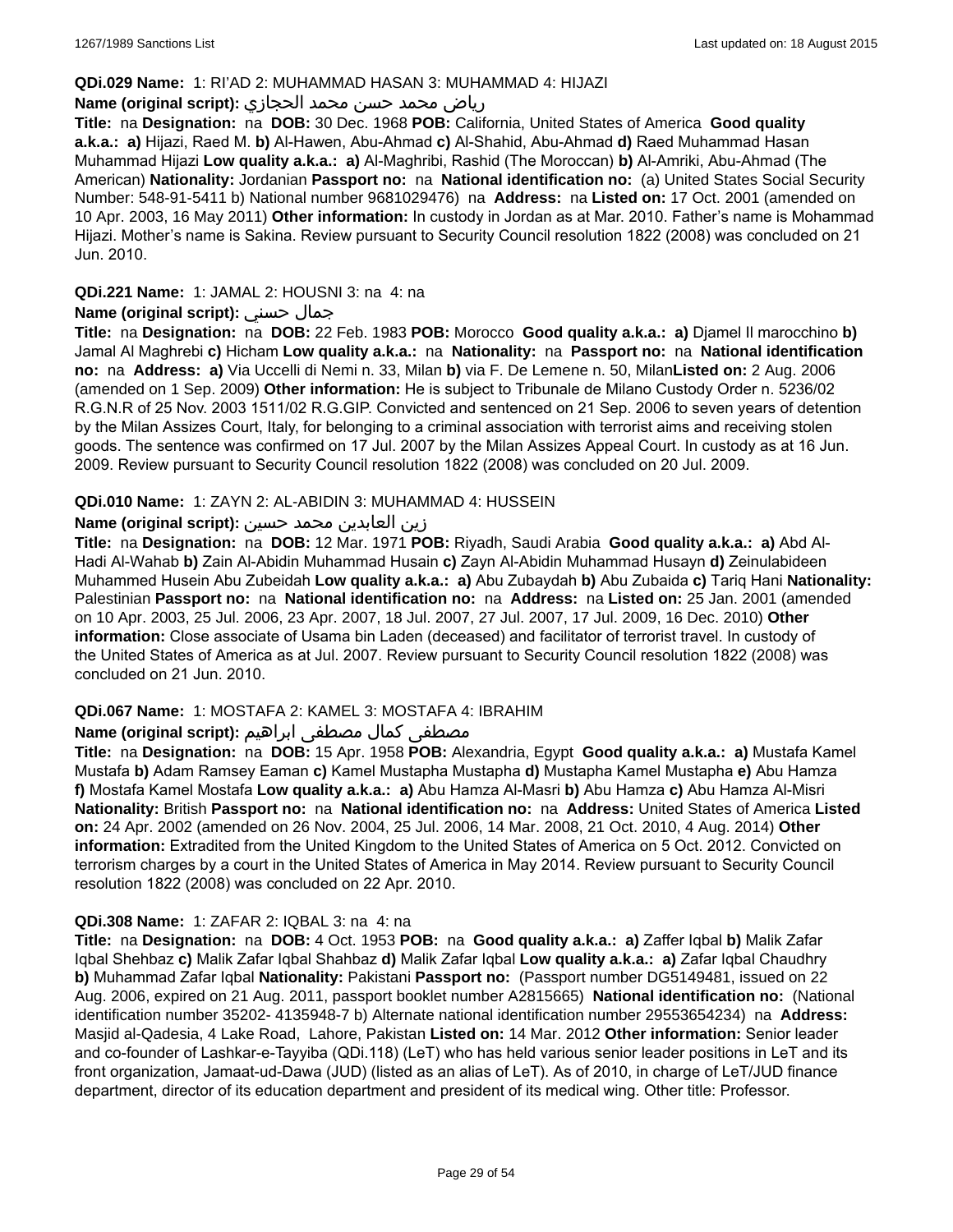#### **QDi.087 Name:** 1: NURJAMAN 2: RIDUAN 3: ISAMUDDIN 4: na

**Title:** na **Designation:** na **DOB:** 4 Apr. 1964 **POB:** Cianjur, West Java, Indonesia **Good quality a.k.a.: a)** Hambali **b)** Nurjaman **c)** Isomuddin, Nurjaman Riduan **d)** Hambali Bin Ending **e)** Encep Nurjaman (birth name) **f)** Hambali Ending Hambali **g)** Isamuddin Riduan **h)** Isamudin Ridwan **Low quality a.k.a.:** na **Nationality:** Indonesian **Passport no:** na **National identification no:** na **Address:** na **Listed on:** 28 Jan. 2003 (amended on 2 Jul. 2007, 27 Jul. 2007, 16 May 2011) **Other information:** Senior leader of Jemaah Islamiyah (QDe.092). Brother of Gun Gun Rusman Gunawan (QDi.218). In custody of the United States of America, as of July 2007. Review pursuant to Security Council resolution 1822 (2008) was concluded on 13 Apr. 2010.

### **QDi.321 Name:** 1: MALIK 2: MUHAMMAD 3: ISHAQ 4: na

#### مالک محمد اسحاق **:(script original (Name**

**Title:** na **Designation:** na **DOB:** Approximately 1959 **POB:** Rahim Yar Khan, Punjab Province, Pakistan **Good quality a.k.a.:** Malik Ishaq **Low quality a.k.a.:** na **Nationality:** Pakistani **Passport no:** na **National identification no:** na **Address:** Pakistan **Listed on:** 14 Mar. 2014 **Other information:** One of the founders and a current leader of Lashkar i Jhangvi (LJ) (QDe.096). Physical description: heavy build with black eye colour, black hair colour and medium brown complexion with a heavy black beard. Photo available for inclusion in the INTERPOL-UN Security Council Special Notice.

#### **QDi.180 Name:** 1: KHADAFI 2: ABUBAKAR 3: JANJALANI 4: na

**Title:** na **Designation:** na **DOB:** 3 Mar. 1975 **POB:** Isabela, Basilan, Philippines **Good quality a.k.a.: a)** Khadafy Janjalani **b)** Khaddafy Abubakar Janjalani **c)** Abu Muktar **Low quality a.k.a.:** na **Nationality:** Filipino **Passport no:** na **National identification no:** na **Address:** na **Listed on:** 22 Dec. 2004 (amended on 23 Feb. 2009) **Other information:** Reportedly deceased in 2006. Review pursuant to Security Council resolution 1822 (2008) was concluded on 29 Jul. 2010.

#### **QDi.099 Name:** 1: KHALIL 2: BEN AHMED 3: BEN MOHAMED 4: JARRAYA

#### خليل بن احمد بن محمد جراية **:(script original (Name**

**Title:** na **Designation:** na **DOB:** 8 Feb. 1969 **POB:** Sfax, Tunisia **Good quality a.k.a.: a)** Khalil Yarraya **b)** Ben Narvan Abdel Aziz, born 15 Aug. 1970 in Sereka (former Yugoslavia) **c)** Abdel Aziz Ben Narvan, born 15 Aug. 1970 in Sereka (former Yugoslavia) **Low quality a.k.a.: a)** Amro **b)** Omar **c)** Amrou **d)** Amr **Nationality:** Tunisian **Passport no:** Tunisian number K989895, issued on 26 Jul. 1995 ( in Genoa, Italy, expired on 25 Jul. 2000) **National identification no:** na **Address:** Nuoro, Italy **Listed on:** 25 Jun. 2003 (amended on 26 Nov. 2004, 20 Dec. 2005, 17 Oct. 2007, 16 Sep. 2008, 24 Mar. 2009, 10 Aug. 2009, 6 Aug. 2010) **Other information:** Detained in Italy since 9 Aug. 2008 for his implication in a case related to terrorism. Review pursuant to Security Council resolution 1822 (2008) was concluded on 15 Jun. 2010.

#### **QDi.114 Name:** 1: SALIM Y SALAMUDDIN 2: JULKIPLI 3: na 4: na

**Title:** na **Designation:** na **DOB:** 20 Jun. 1967 **POB:** Tulay, Jolo Sulu, Philippines **Good quality a.k.a.: a)** Kipli Sali **b)** Julkipli Salim **Low quality a.k.a.:** na **Nationality:** Filipino **Passport no:** na **National identification no:** na **Address:** na **Listed on:** 9 Sep. 2003 (amended on 23 Feb. 2009, 13 Dec. 2011) **Other information:** In detention in the Philippines as at May 2011. Review pursuant to Security Council resolution 1822 (2008) was concluded on 25 May 2010.

#### **QDi.072 Name:** 1: MEHDI 2: BEN MOHAMED 3: BEN MOHAMED 4: KAMMOUN

### المهدي بن محمد بن محمد كمون **:(script original (Name**

**Title:** na **Designation:** na **DOB:** 3 Apr. 1968 **POB:** Tunis, Tunisia **Good quality a.k.a.:** na **Low quality a.k.a.:** Salmane **Nationality:** Tunisian **Passport no:** (Tunisian passport number M307707, issued on 12 Apr. 2000, expired on 11 Apr. 2005) **National identification no:** na **Address:** Via Masina Number 7, Milan, Italy **Listed on:** 3 Sep. 2002 (amended on 20 Dec. 2005, 7 Jun. 2007, 23 Dec. 2010) **Other information:** Italian Fiscal Code: KMMMHD68D03Z352N. Deported from Italy to Tunisia on 22 July 2005. Serving an eight-year prison term in Tunisia for membership of a terrorist organization abroad as at Jan. 2010. Review pursuant to Security Council resolution 1822 (2008) was concluded on 21 Jun. 2010.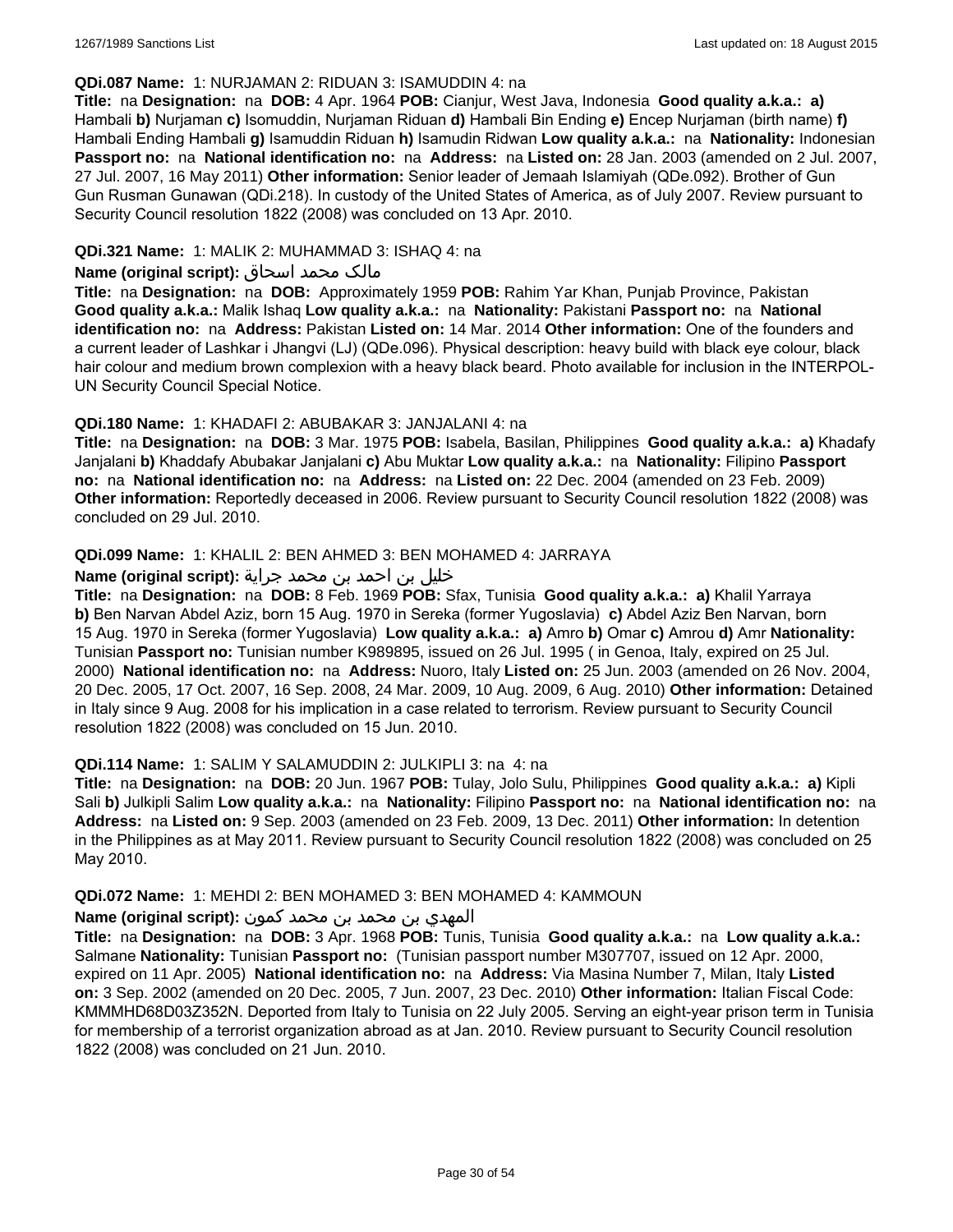### **QDi.302 Name:** 1: MEVLÜT 2: KAR 3: na 4: na

**Title:** na **Designation:** na **DOB:** 25 Dec. 1978 **POB:** Ludwigshafen, Germany **Good quality a.k.a.:** Mevluet Kar **Low quality a.k.a.: a)** Abu Obaidah **b)** Obeidah Al Turki **c)** Al-Turki **d)** Al Turki Kyosev **e)** Yanal Yusov **f)** Abu Udejf el-Turki **g)** Abu Obejd el-Turki **h)** Abdurrahman Almanci **Nationality:** Turkish **Passport no:** Turkish passport number TR-M842033, issued in Mainz, Germany (by the Turkish Consulate General, issued on 2 May 2002, expired on 24 Jul. 2007) **National identification no:** na **Address:** Güngören Merkez Mahallesi Toros Sokak 6/5, Istanbul, Turkey (previous as at Aug. 2009) **Listed on:** 25 Jan. 2012 **Other information:** Associated with Islamic Jihad Group (QDe.119). Arrest warrant issued by the investigating judge of the German Federal Court of Justice on 17 Aug. 2009.

### **QDi.135 Name:** 1: DAWOOD 2: IBRAHIM 3: KASKAR 4: na

**Title:** Sheikh **Designation:** na **DOB:** 26 Dec. 1955 **POB: a)** Bombai **b)** Ratnagiri, India **Good quality a.k.a.: a)** Dawood Ebrahim **b)** Sheikh Dawood Hassan **c)** Abdul Hamid Abdul Aziz **d)** Anis Ibrahim **e)** Aziz Dilip **f)** Daud Hasan Shaikh Ibrahim Kaskar **g)** Daud Ibrahim Memon Kaskar **h)** Dawood Hasan Ibrahim Kaskar **i)** Dawood Ibrahim Memon **j)** Dawood Sabri **k)** Kaskar Dawood Hasan **l)** Shaikh Mohd Ismail Abdul Rehman **m)** Dowood Hassan Shaikh Ibrahim **Low quality a.k.a.: a)** Ibrahim Shaikh Mohd Anis **b)** Shaikh Ismail Abdul **c)** Hizrat **Nationality:** Indian **Passport no: a)** Indian number A-333602, issued on 4 Jun. 1985, issued in Bombay, India (passport subsequently revoked by the Government of India) **b)** Indian number M110522, issued on 13 Nov. 1978, issued in Bombay **c)** Indian number R841697, issued on 26 Nov. 1981, issued in Bombay **d)** Indian number F823692 (JEDDAH) issued by CGI in Jeddah, issued on 2 Sep. 1989 **e)** Indian number A501801 (BOMBAY), issued on 26 Jul. 1985 **f)** Indian number K560098 (BOMBAY), issued on 30 Jul. 1975 **g)** Passport number V57865 (BOMBAY), issued on 3 Oct. 1983 **h)** Passport number P537849 (BOMBAY), issued on 30 Jul. 1979 **i)** Passport number A717288 (MISUSE), issued on 18 Aug. 1985, issued in Dubai **j)** Pakistani number G866537 (MISUSE), issued on 12 Aug. 1991, issued in Rawalpindi **k)** Passport number C-267185 ( issued in Karachi in Jul.1996) **l)** Passport number H-123259 ( issued in Rawalpindi in Jul. 2001) **m)** Passport number G-869537 ( issued in Rawalpindi) **n)** Passport number KC-285901 **National identification no:** na **Address: a)** Karachi, Pakistan ( White House, Near Saudi Mosque, Clifton) **b)** (House Nu 37 - 30th Street - defence, Housing Authority Karachi Pakistan) **c)** (Palatial bungalow in the hilly area of Noorabad in Karachi) **d)** (Property at Margalla Raod F 6/2 Street no. 22, House number 29 in Karachi) **Listed on:** 3 Nov. 2003 (amended on 21 Mar. 2006, 25 Jul. 2006, 2 Jul. 2007, 11 Mar. 2010) **Other information:** International arrest warrant issued by the Government of India. Review pursuant to Security Council resolution 1822 (2008) was concluded on 20 May 2010.

## **QDi.002 Name:** 1: AMIN 2: MUHAMMAD 3: UL HAQ 4: SAAM KHAN

**Title:** na **Designation:** na **DOB:** 1960 **POB:** Nangarhar Province, Afghanistan **Good quality a.k.a.: a)** Al-Haq, Amin **b)** Amin, Muhammad **Low quality a.k.a.: a)** Dr. Amin **b)** Ul-Haq, Dr. Amin **Nationality:** Afghan **Passport no:** na **National identification no:** na **Address:** na **Listed on:** 25 Jan. 2001 (amended on 18 Jul. 2007, 16 Dec. 2010) **Other information:** Security coordinator for Usama bin Laden (deceased). Repatriated to Afghanistan in February 2006. Review pursuant to Security Council resolution 1822 (2008) was concluded on 15 Jun. 2010.

#### **QDi.306 Name:** 1: MUSTAFA 2: HAJJI 3: MUHAMMAD 4: KHAN

## مصطفى حجي محمد خان :**Name (original script**)

**Title:** na **Designation:** na **DOB: a)** (Between Aug. and Sep. 1977) **b)** 1976 **POB: a)** Al-Madinah, Saudi Arabia **b)** Sangrar, Sindh Province, Pakistan **Good quality a.k.a.: a)** غول حسن) Hassan Ghul; Hassan Gul; Hasan Gul) **b)** Khalid Mahmud **Low quality a.k.a.: a)** Ahmad Shahji **b)** Mustafa Muhammad **c)** Abu Gharib al-Madani **d)** شيماء أبو (Abu-Shaima; Abu- Shayma) **Nationality: a)** Pakistani **b)** Saudi Arabian **Passport no:** na **National identification no:** na **Address:** na **Listed on:** 14 Mar. 2012 **Other information:** Al-Qaida (QDe.004) facilitator, courier and operative. As of 2010, facilitated activities for senior Pakistan-based Al-Qaida operatives.

#### **QDi.336 Name:** 1: ANAS 2: HASAN 3: KHATTAB 4: na

**Title:** na **Designation:** na **DOB:** 7 Apr. 1986 **POB:** Damascus, Syrian Arab Republic **Good quality a.k.a.:** Samir Ahmed al-Khayat **Low quality a.k.a.: a)** Hani **b)** Abu Hamzah **c)** Abu-Ahmad Hadud **Nationality:** na **Passport no:** na **National identification no:** na **Address:** na **Listed on:** 23 Sep. 2014 **Other information:** Administrative amir of Al-Nusrah Front for the People of the Levant (QDe.137).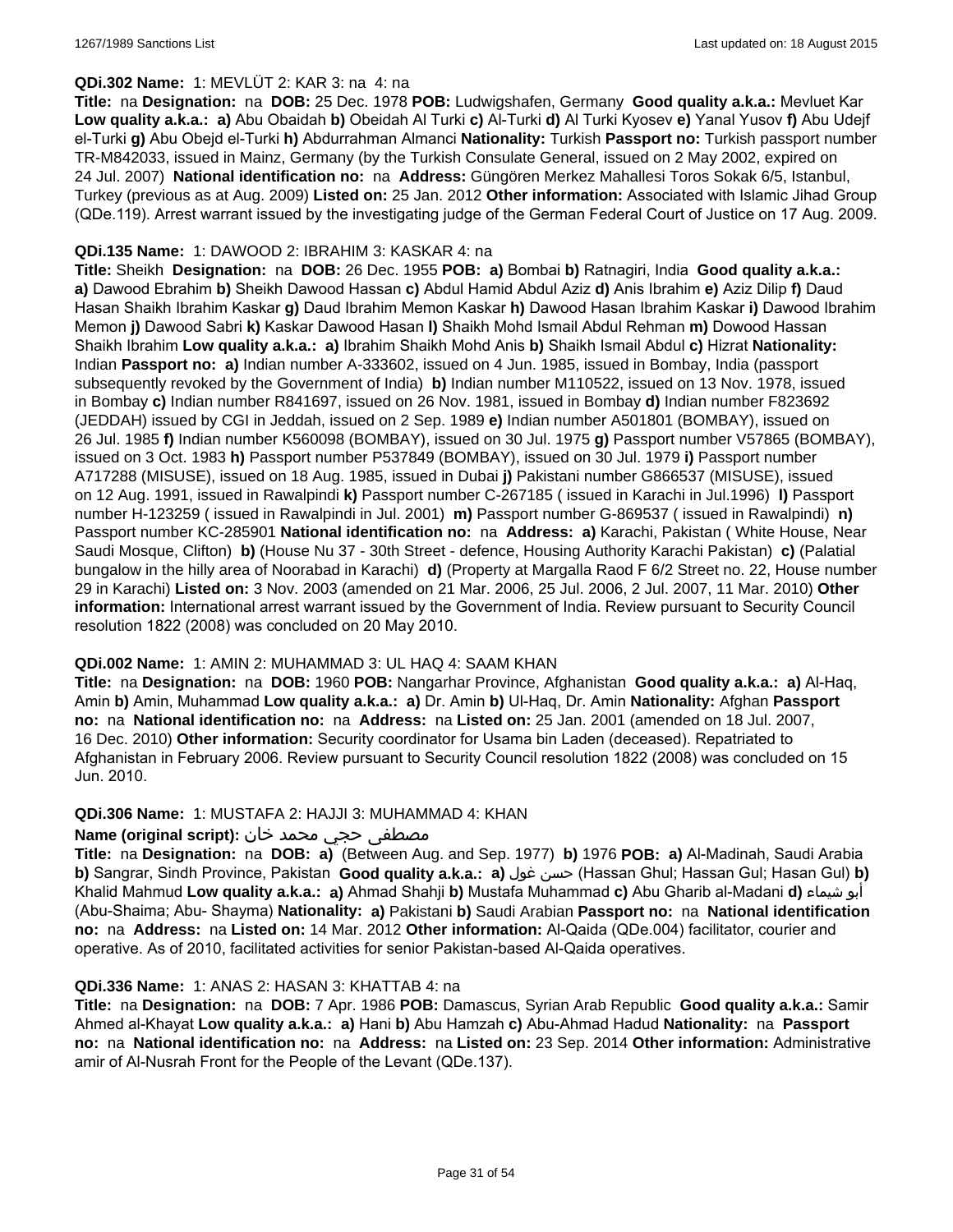#### **QDi.340 Name:** 1: EMILIE 2: KONIG 3: na 4: na

**Title:** na **Designation:** na **DOB:** 9 Dec. 1984 **POB:** Ploemeur, France **Good quality a.k.a.:** na **Low quality a.k.a.:** na **Nationality:** French **Passport no:** na **National identification no:** na **Address:** Syrian Arab Republic (located in since 2013) **Listed on:** 23 Sep. 2014 **Other information:** French terrorist fighter who travelled to Syria and joined Islamic State in Iraq and the Levant, listed as Al-Qaida in Iraq (AQI) (QDe.115). Active in radicalizing and propagating Al-Qaida's (QDe.004) ideology through the Internet. Incites violent activities against France.

#### **QDi.190 Name:** 1: ABDELKADER 2: LAAGOUB 3: na 4: na

### عبد القادر لاغوب **:(script original (Name**

**Title:** na **Designation:** na **DOB:** 23 Apr. 1966 **POB:** Casablanca, Morocco **Good quality a.k.a.:** na **Low quality a.k.a.:** Rachid **Nationality:** Moroccan **Passport no:** (Moroccan passport number D-379312) **National identification no:** (Moroccan national identity card DE- 473900) na **Address:** Number 4, Via Europa, Paderno Ponchielli, Cremona, Italy **Listed on:** 29 Jul. 2005 (amended on 21 Dec. 2007, 13 Dec. 2011) **Other information:** Italian Fiscal code: LGBBLK66D23Z330U. Father's name is Mamoune Mohamed. Mother's name is Fatna Ahmed. Review pursuant to Security Council resolution 1822 (2008) was concluded on 8 Jun. 2010.

#### **QDi.319 Name:** 1: MOHAMED 2: LAHBOUS 3: na 4: na

#### **Name (original script):** لحبوس محمد

**Title:** na **Designation:** na **DOB:** 1978 **POB:** Mali **Good quality a.k.a.: a)** Mohamed Ennouini **b)** Hassan **c)** Hocine **Low quality a.k.a.:** na **Nationality:** Malian **Passport no:** na **National identification no:** na **Address:** Mali **Listed on:** 24 Oct. 2013 **Other information:** Member of the Mouvement pour l'Unification et le Jihad en Afrique de l'Ouest (MUJAO) (QDe.134).

#### **QDi.062 Name:** 1: MOHAMED 2: LAKHAL 3: na 4: na

#### **Name (original script):** لكحل محمد

**Title:** na **Designation:** na **DOB:** 5 Feb. 1970 **POB:** Tunis, Tunisia **Good quality a.k.a.: a)** Lased Ben Heni, born 5 Feb. 1969 in Tripoli, Libyan Arab Jamahiriya **b)** Al-As'ad Ben Hani, born 5 Feb. 1969 in Tripoli, Libyan Arab Jamahiriya **c)** Mohamed Ben Belgacem Awani **d)** Mohamed Aouani, born 5 Feb. 1970 in Tunis, Tunisia (formerly listed as) **Low quality a.k.a.: a)** Mohamed Abu Abda **b)** Abu Obeida **Nationality:** Tunisian **Passport no:** na **National identification no:** (Tunisian national identity number W374031, issued on 11 Apr. 2011) na **Address:**  na **Listed on:** 24 Apr. 2002 (amended on 26 Nov. 2004, 9 Sep. 2005, 31 Jul. 2006, 23 Dec. 2010, 24 Nov. 2014) **Other information:** Professor of Chemistry. Deported from Italy to Tunisia on 27 Aug. 2006. Legally changed family name from Aouani to Lakhal in 2014. Review pursuant to Security Council resolution 1822 (2008) was concluded on 22 Apr. 2010.

#### **QDi.264 Name:** 1: ZAKI-UR-REHMAN 2: LAKHVI 3: na 4: na

**Title:** na **Designation:** na **DOB:** 30 Dec. 1960 **POB:** Okara, Pakistan **Good quality a.k.a.: a)** Zakir Rehman Lakvi **b)** Zaki Ur-Rehman Lakvi **c)** Kaki Ur-Rehman **d)** Zakir Rehman **e)** Abu Waheed Irshad Ahmad Arshad **Low quality a.k.a.:** Chachajee **Nationality:** Pakistani **Passport no:** na **National identification no:** Pakistani 61101-9618232-1 **Address: a)** Barahkoh, P.O. DO, Tehsil and District Islamabad, Pakistan (location as at May 2008) **b)** Chak No. 18/IL, Rinala Khurd, Tehsil Rinala Khurd, District Okara, Pakistan (previous location) **Listed on:** 10 Dec. 2008 **Other information:** Chief of operations of Lashkar-e-Tayyiba (listed under permanent reference number QDe.118).

#### **QDi.247 Name:** 1: RUBEN 2: PESTANO 3: LAVILLA, JR 4: na

**Title:** Sheik **Designation:** na **DOB:** 4 Oct. 1972 **POB:** Sitio Banga Maiti, Barangay Tranghawan, Lambunao, Iloilo, Philippines **Good quality a.k.a.: a)** Reuben Lavilla **b)** Sheik Omar **c)** Mile D Lavilla **d)** Reymund Lavilla **e)** Ramo Lavilla **f)** Mike de Lavilla **g)** Abdullah Muddaris **h)** Ali Omar **i)** Omar Lavilla **j)** Omar Labella **Low quality a.k.a.: a)** So **b)** Eso **c)** Junjun **Nationality:** Filipino **Passport no: a)** Filipino number MM611523 (2004) **b)** Filipino number EE947317 (2000-2001) **c)** Filipino number P421967 (1995-1997) **National identification no:** na **Address:** 10th Avenue, Caloocan City, Philippines **Listed on:** 4 Jun. 2008 (amended on 16 Sep. 2008, 13 Dec. 2011) **Other information:** Spiritual leader of the Rajah Solaiman Movement (QDe.128). Associated with Khadafi Abubakar Janjalani (QDi.180). In detention in the Philippines as of May 2011. Review pursuant to Security Council resolution 1822 (2008) was concluded on 13 May 2010.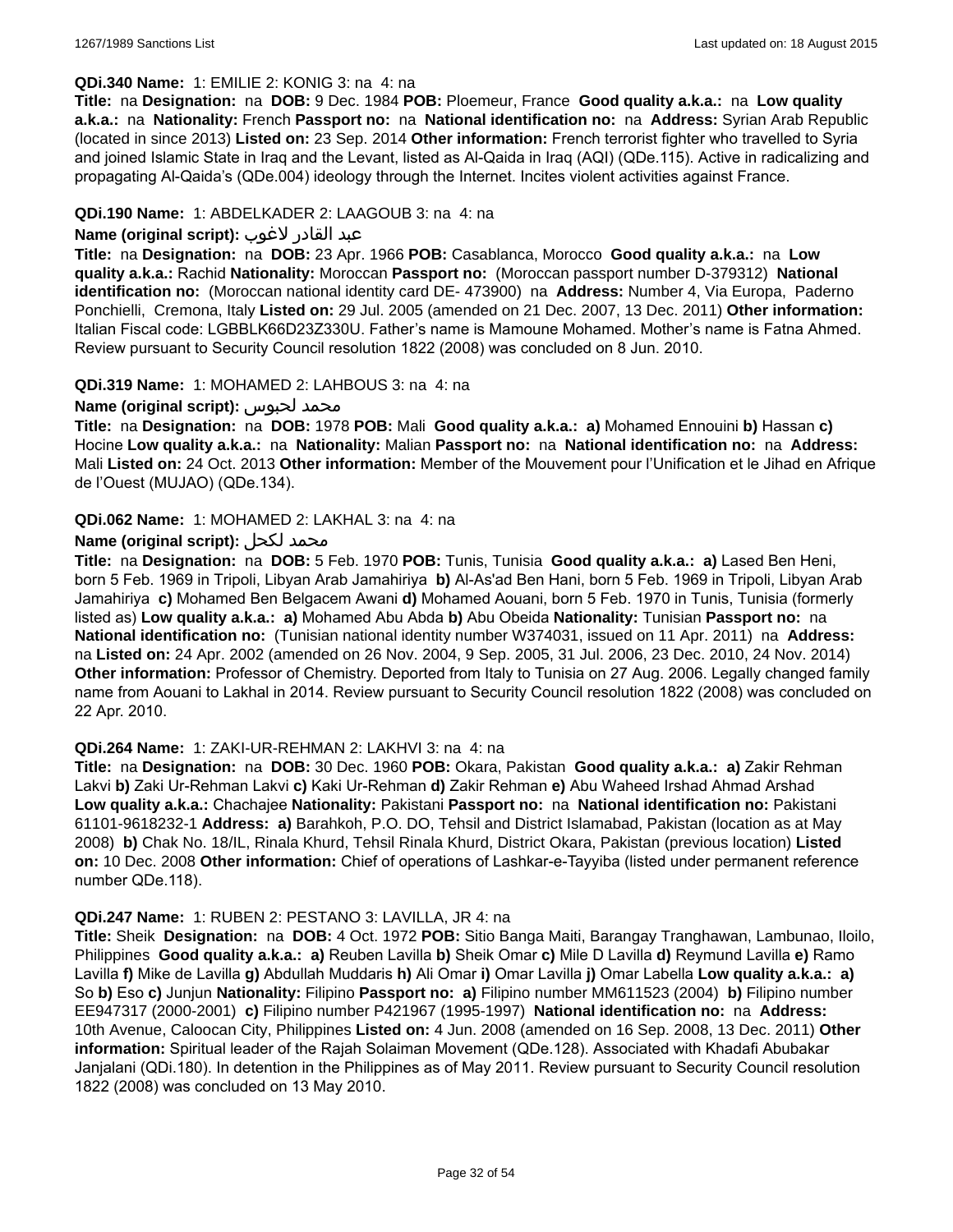#### **QDi.155 Name:** 1: DJAMEL 2: LOUNICI 3: na 4: na

### **Name (original script):** لونيسي جمال

**Title:** na **Designation:** na **DOB:** 1 Feb. 1962 **POB:** Algiers, Algeria **Good quality a.k.a.:** Jamal Lounici **Low quality a.k.a.:** na **Nationality:** Algerian **Passport no:** na **National identification no:** na **Address:** Algeria **Listed on:** 16 Jan. 2004 (amended on 7 Apr. 2008, 2 Dec. 2008, 30 Jan. 2009, 16 May 2011) **Other information:** Father's name is Abdelkader. Mother's name is Johra Birouh. Returned from Italy to Algeria where he resides since Nov. 2008. Son in law of Othman Deramchi (QDi.164). Review pursuant to Security Council resolution 1822 (2008) was concluded on 27 Jul. 2010.

#### **QDi.206 Name:** 1: IBRAHIM 2: MOHAMED KHALIL 3: na 4: na

## ابراهيم محمد خليل **:(script original (Name**

**Title:** na **Designation:** na **DOB:** 2 Jul. 1975 **POB:** Day Az-Zawr, Syria **Good quality a.k.a.: a)** Khalil Ibrahim Jassem, born 2 May 1972 in Baghdad, Iraq **b)** Khalil Ibrahim Mohammad, born 3 Jul. 1975 in Mosul, Iraq **c)** Khalil Ibrahim Al Zafiri (born 1972) **d)** Khalil, born 2 May 1975 **Low quality a.k.a.:** na **Nationality:** Syrian **Passport no:** (Temporary suspension of deportation No. T04338017 issued by Alien's Office of the City of Mainz, expired on 8 May 2013) **National identification no:** na **Address:** Refugee shelter Alte Ziegelei, Mainz, 55128, Germany **Listed on:** 6 Dec. 2005 (amended on 25 Jan. 2010, 13 Dec. 2011, 6 Aug. 2013) **Other information:** Sentenced to 7 years of imprisonment in Germany on 6 Dec. 2007. Released on 30 December 2012. Review pursuant to Security Council resolution 1822 (2008) was concluded on 5 Oct. 2009.

#### **QDi.202 Name:** 1: MAZEN 2: SALAH 3: MOHAMMED 4: na

## مازن صلاح محمد **:(Name (original script**

**Title:** na **Designation:** na **DOB:** 18 May 1981 **POB:** Arbil, Iraq **Good quality a.k.a.: a)** Mazen Ali Hussein, born 1 Jan. 1982 in Baghdad, Iraq **b)** Issa Salah Muhamad, born 1 Jan. 1980 **Low quality a.k.a.:** na **Nationality:** Iraqi **Passport no:** (German travel document ("Reiseausweis") A 0144378 (revoked as at Sep. 2012)) **National identification no:** na **Address:** 94051 Hauzenberg, Germany **Listed on:** 6 Dec. 2005 (amended on 21 Oct. 2008, 13 Dec. 2011, 15 Nov. 2012) **Other information:** Member of Ansar Al-Islam (QDe.098). Released from custody in Germany on 18 May 2012. Review pursuant to Security Council resolution 1822 (2008) was concluded on 30 Jul. 2009.

#### **QDi.126 Name:** 1: YUNOS 2: UMPARA 3: MOKLIS 4: na

**Title:** na **Designation:** na **DOB:** 7 Jul. 1966 **POB:** Lanao del Sur, the Philippines **Good quality a.k.a.: a)** Muklis Yunos **b)** Mukhlis Yunos (previously listed as) **c)** Saifullah Mukhlis Yunos **d)** Saifulla Moklis Yunos **Low quality a.k.a.:** Hadji Onos **Nationality:** Filipino **Passport no:** na **National identification no:** na **Address:** Philippines**Listed on:** 9 Sep. 2003 (amended on 9 Sep. 2005, 23 Feb. 2009, 3 Jun. 2009, 16 May 2011) **Other information:** Sentenced to life without parole in the Philippines on 23 Jan. 2009 for his involvement in the bombings of 30 Dec. 2000 in Manila, the Philippines. Review pursuant to Security Council resolution 1822 (2008) was concluded on 25 May 2010.

### **QDi.147 Name:** 1: MOHAMED 2: AMIN 3: MOSTAFA 4: na

## محمد أمين مصطفى **:Name (original script)**

**Title:** na **Designation:** na **DOB:** 11 Oct. 1975 **POB:** Kirkuk, Iraq **Good quality a.k.a.:** na **Low quality a.k.a.:**  na **Nationality:** na **Passport no:** na **National identification no:** na **Address:** Via della Martinella 132, Parma, Italy ( Domicile) **Listed on:** 12 Nov. 2003 (amended on 9 Sep. 2005, 7 Jun. 2007, 16 May 2011) **Other information:** Under administrative control measure in Italy scheduled to expire on 15 Jan. 2012. Review pursuant to Security Council resolution 1822 (2008) was concluded on 21 Jun. 2010.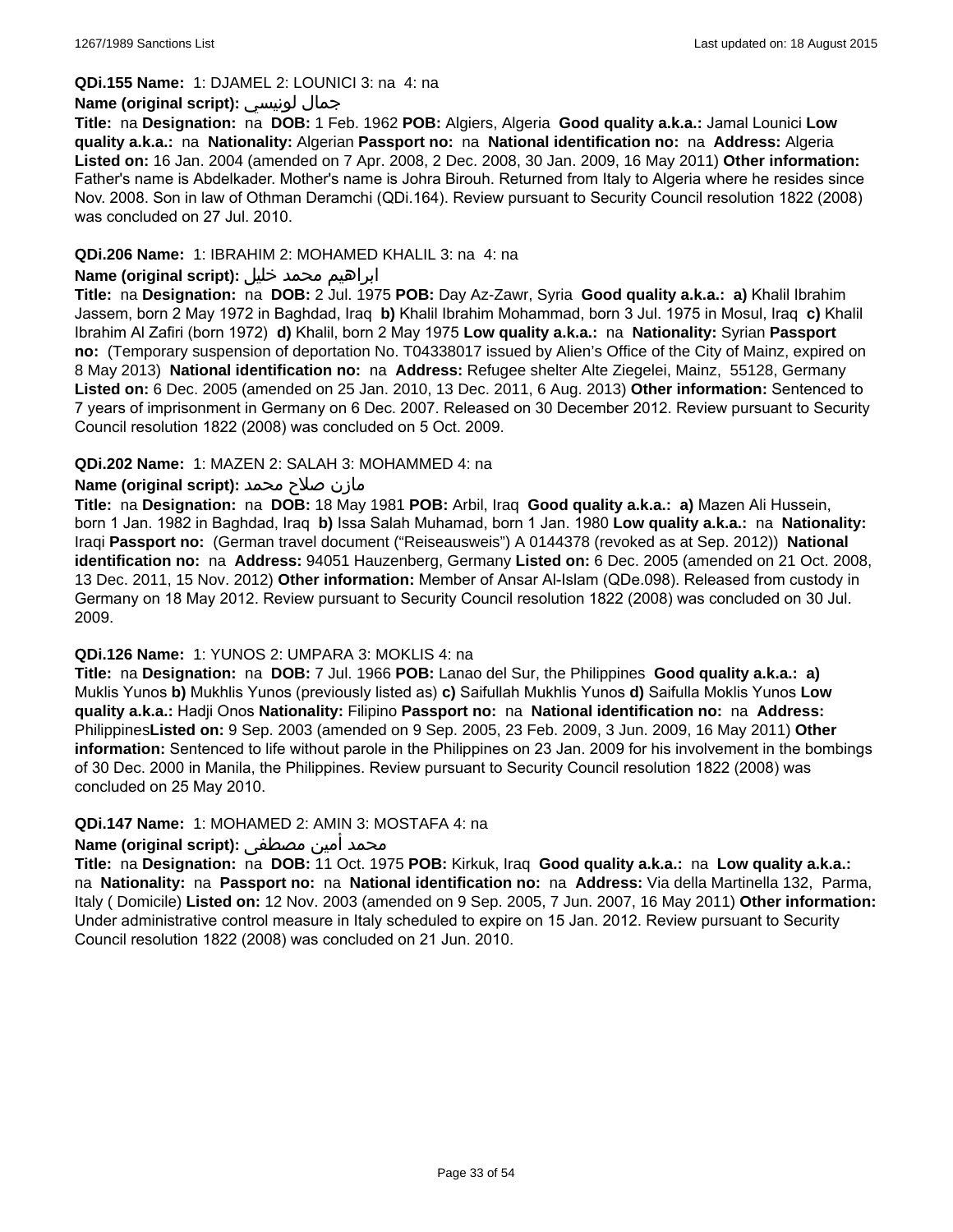#### **QDi.129 Name:** 1: DJAMEL 2: MOUSTFA 3: na 4: na

#### **Name (original script):** مصطفى جمال

**Title:** na **Designation:** na **DOB:** 28 Sep. 1973 **POB:** Tiaret, Algeria **Good quality a.k.a.: a)** Kalad Belkasam, born 31 Dec. 1979 **b)** Mostafa Djamel, born 31 Dec. 1979 in Maskara, Algeria **c)** Mostefa Djamel, born 26 Sep. 1973 in Mahdia, Algeria **d)** Mustafa Djamel, born 31 Dec. 1979 in Mascara, Algeria **e)** Balkasam Kalad, born 26 Aug. 1973 in Algiers, Algeria **f)** Bekasam Kalad, born 26 Aug. 1973 in Algiers, Algeria **g)** Belkasam Kalad, born 26 Aug. 1973 in Algiers, Algeria **h)** Damel Mostafa, born 31 Dec. 1979 in Algiers, Algeria **i)** Djamal Mostafa, born 31 Dec. 1979 in Maskara, Algeria **j)** Djamal Mostafa, born 10 Jun. 1982 **k)** Djamel Mostafa, born 31 Dec. 1979 in Maskara, Algeria **l)** Djamel Mostafa, born 31 Dec. 1979 in Algiers, Algeria **m)** Fjamel Moustfa, born 28 Sep. 1973 in Tiaret, Algeria **n)** Djamel Mustafa, born 31 Dec. 1979 **o)** Ali Barkani, born 22 Aug. 1973 in Morocco **p)** Djamel Mustafa, born 31 Dec. 1979 in Mascara, Algeria **q)** Mustafa **Low quality a.k.a.:** na **Nationality:** Algerian **Passport no: a)** (Counterfeit Danish driving licence no. 20645897, made out to Ali Barkani, born on 22 Aug. 1973 in Morocco) **b)** (Algerian birth certificate, issued for Djamel Mostefa, born on 25 Sep. 1973 in Mehdia, Tiaret province, Algeria) **National identification no:** na **Address:** Algeria **Listed on:** 23 Sep. 2003 (amended on 7 Sep. 2007, 7 Apr. 2008, 25 Jan. 2010, 16 May 2011) **Other information:** Father's name is Djelalli Moustfa. Mother's name is Kadeja Mansore. Associated with Ismail Abdallah Sbaitan Shalabi (QDi.128), Mohamed Ghassan Ali Abu Dhess (QDi.130) and Aschraf Al-Dagma (QDi.132). Deported from Germany to Algeria in Sep. 2007. Review pursuant to Security Council resolution 1822 (2008) was concluded on 19 Oct. 2009.

#### **QDi.238 Name:** 1: MUBARAK 2: MUSHAKHAS 3: SANAD 4: MUBARAK AL-BATHALI

## مبارك مشخص سند مبارك البذالي **:Name (original script)**

**Title:** na **Designation:** na **DOB:** 1 Oct. 1961 **POB:** Kuwait **Good quality a.k.a.: a)** Mubarak Mishkhis Sanad Al-Bathali **b)** Mubarak Mishkhis Sanad Al-Badhali **c)** Mubarak Al-Bathali **d)** Mubarak Mishkhas Sanad Al-Bathali **e)** Mubarak Mishkhas Sanad Al-Bazali **f)** Mobarak Meshkhas Sanad Al-Bthaly **Low quality a.k.a.:** Abu Abdulrahman **Nationality:** Kuwaiti **Passport no: a)** Kuwaiti number 101856740, issued on 12 May 2005 ( and expired on 11 May 2007) **b)** Kuwaiti number 002955916 **National identification no:** Kuwaiti 261122400761 **Address:** Al-Salibekhat area, Kuwait ( residence as at Mar. 2009) **Listed on:** 16 Jan. 2008 (amended on 1 Jul. 2008, 23 Jul. 2008, 25 Jan. 2010) **Other information:** Review pursuant to Security Council resolution 1822 (2008) was concluded on 14 Sep. 2009.

#### **QDi.272 Name:** 1: MOHAMMED 2: YAHYA 3: MUJAHID 4: na

**Title:** na **Designation:** na **DOB:** 12 Mar. 1961 **POB:** Lahore, Punjab Province, Pakistan **Good quality a.k.a.:** Mohammad Yahya Aziz **Low quality a.k.a.:** na **Nationality:** Pakistani **Passport no:** na **National identification no:** Pakistani 35404-1577309-9 **Address:** na **Listed on:** 29 Jun. 2009 **Other information:** Associated with Lashkar-e-Tayyiba (QDe.118). In detention as at June 2009.

#### **QDi.119 Name:** 1: ARIS 2: MUNANDAR 3: na 4: na

**Title:** na **Designation:** na **DOB: a)** 1 Jan. 1971 **b)** Between 1962 and 1968 **POB:** Sambi, Boyolali, Java, Indonesia **Good quality a.k.a.:** na **Low quality a.k.a.:** na **Nationality:** na **Passport no:** na **National identification no:** na **Address:** na **Listed on:** 9 Sep. 2003 (amended on 9 Sep. 2005, 4 Oct. 2006) **Other information:** Review pursuant to Security Council resolution 1822 (2008) was concluded on 25 May 2010.

#### **QDi.120 Name:** 1: ABDUL HAKIM 2: MURAD 3: na 4: na

## عبد الحكيم مراد **:(script original (Name**

**Title:** na **Designation:** na **DOB:** 11 Apr. 1968 **POB:** Kuwait **Good quality a.k.a.: a)** Murad, Abdul Hakim Hasim **b)** Murad, Abdul Hakim Ali Hashim **c)** Murad, Abdul Hakim al Hashim **d)** Saeed Akman **e)** Saeed Ahmed **f)** Abdul Hakim Ali al-Hashem Murad **Low quality a.k.a.:** na **Nationality:** Pakistani **Passport no: a)** Pakistani passport number 665334 ( issued in Kuwait) **b)** Pakistani passport number 917739 ( issued in Pakistan on 8 Aug. 1991, expired on 7 Aug. 1996) **National identification no:** na **Address:** na **Listed on:** 9 Sep. 2003 (amended on 16 May 2011) **Other information:** Mother's name is Aminah Ahmad Sher al-Baloushi. In custody of the United States. Review pursuant to Security Council resolution 1822 (2008) was concluded on 25 May 2010.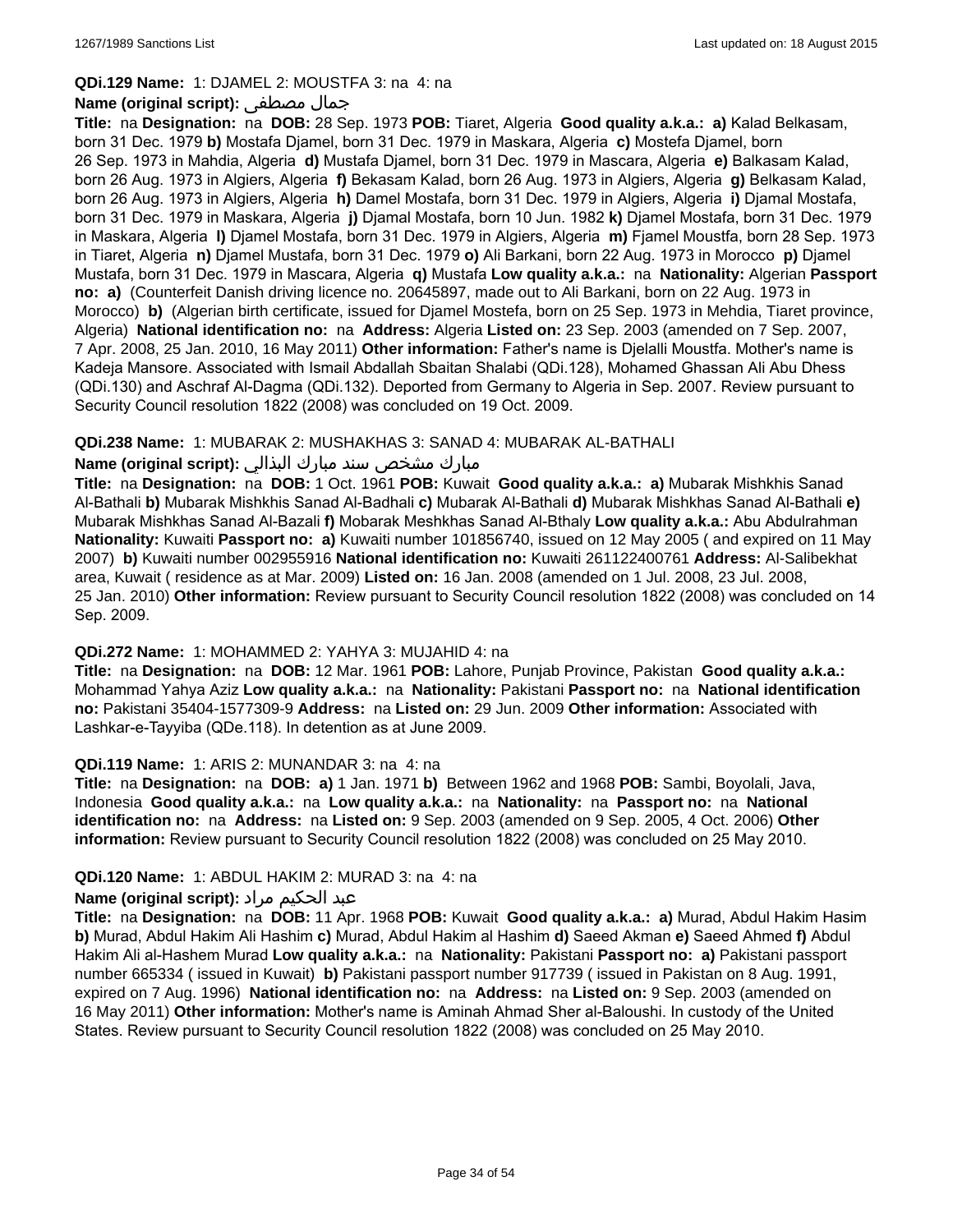### **QDi.196 Name:** 1: ALI 2: SAYYID 3: MUHAMED 4: MUSTAFA BAKRI

## علي السيد محمد مصطفى بكري **:(script original (Name**

**Title:** na **Designation:** na **DOB:** 18 Apr. 1966 **POB:** Beni-Suef, Egypt **Good quality a.k.a.: a)** Ali Salim **b)** Abd Al-Aziz al-Masri **Low quality a.k.a.:** na **Nationality:** Egyptian **Passport no:** na **National identification no:** na **Address:** na **Listed on:** 29 Sep. 2005 (amended on 13 Dec. 2011) **Other information:** Member of the Shura Council of Al-Qaida (QDe.004) and Egyptian Islamic Jihad (QDe.003). Review pursuant to Security Council resolution 1822 (2008) was concluded on 1 Jun. 2010.

### **QDi.280 Name:** 1: TAYEB 2: NAIL 3: na 4: na

## **Name (original script):** نايل الطيب

**Title:** na **Designation:** na **DOB:** Approximately 1972 **POB:** Faidh El Batma, Djelfa, Algeria **Good quality a.k.a.: a)** Djaafar Abou Mohamed (محمد ابو جعفر(**b)** Abou Mouhadjir (مهاجر ابو(**c)** Mohamed Ould Ahmed Ould Ali (born in 1976) **Low quality a.k.a.:** na **Nationality:** Algerian **Passport no:** na **National identification no:** na **Address:** Mali **Listed on:** 22 Apr. 2010 (amended on 15 Apr. 2014) **Other information:** Convicted in absentia by Algerian tribunal on 28 Mar. 1996. Algerian international arrest warrant number 04/09 of 6 Jun. 2009 issued by the Tribunal of Sidi Mhamed, Algiers, Algeria. Algerian extradition request number 2307/09 of 3 Sep. 2009, presented to Malian authorities. Father's name was Benazouz Nail. Mother's name is Belkheiri Oum El Kheir. Member of The Organization of Al-Qaida in the Islamic Maghreb (QDe.014)

#### **QDi.314 Name:** 1: ABDERRAHMANE 2: OULD EL AMAR 3: na 4: na

#### عبد الرحمن ولد العامر **:(script original (Name**

**Title:** na **Designation:** na **DOB:** Between 1977 and 1982 **POB:** Tabankort, Mali **Good quality a.k.a.: a)** Ahmed el Tilemsi **b)** Abderrahmane Ould el Amar Ould Sidahmed Loukbeiti **c)** Ahmad Ould Amar **Low quality a.k.a.:** na **Nationality:** Malian **Passport no:** na **National identification no:** na **Address: a)** Gao, Mali **b)** Tabankort, Mali **c)** In Khalil, Mali **d)** Al Moustarat, Mali **Listed on:** 22 Feb. 2013 **Other information:** Leader of the Mouvement pour l'Unification et le Jihad en Afrique de l'Ouest (MUJAO) (QDe.134). Member of The Organization of Al-Qaida in the Islamic Maghreb (QDe.014). Arrested in April 2005 in Mauritania, escaped from Nouakchott jail on 26 Apr. 2006. Re-arrested in Sep. 2008 in Mali and released on 15 Apr. 2009. Associated with Mokhtar Belmokhtar (QDi.136). Father's name is Leewemere.

## **QDi.315 Name:** 1: HAMADA 2: OULD MOHAMED EL KHAIRY 3: na 4: na

## حماده ولد محمد الخيري **:(script original (Name**

**Title:** na **Designation:** na **DOB:** 1970 **POB:** Nouakchott, Mauritania **Good quality a.k.a.: a)** Hamada Ould Mohamed Lemine Ould Mohamed el Khairy **b)** Ould Kheirou **c)** Hamad el Khairy **Low quality a.k.a.:** Abou QumQum **Nationality: a)** Mauritanian **b)** Malian **Passport no:** (Malian passport number A1447120, expired on 19 Oct. 2011) **National identification no:** na **Address:** Gao, Mali **Listed on:** 22 Feb. 2013 **Other information:** Leader of the Mouvement pour l'Unification et le Jihad en Afrique de l'Ouest (MUJAO) (QDe.134). Has provided logistical support to the Sahelian group Al Moulathamine, linked with the Organization of Al-Qaida in the Islamic Maghreb (QDe.014). International arrest warrant issued by Mauritania. Mother's name is Tijal Bint Mohamed Dadda.

## **QDi.298 Name:** 1: ABD AL-RAHMAN 2: OULD MUHAMMAD AL-HUSAYN 3: OULD MUHAMMAD SALIM 4: na عبد الرحمن ولد محمد الحسين ولد محمد سليم **:(script original (Name**

**Title:** na **Designation:** na **DOB:** Approximately 1981 **POB:** Saudi Arabia **Good quality a.k.a.: a)** Abdarrahmane ould Mohamed el Houcein ould Mohamed Salem **b)** الموريتاني يونس شيخ) Yunis al-Mauritani; Younis al-Mauritani; Sheikh Yunis al-Mauritani; Shaykh Yunis the Mauritanian) **Low quality a.k.a.: a)** Salih the Mauritanian **b)** Mohamed Salem **c)** Youssef Ould Abdel Jelil **d)** El Hadj Ould Abdel Ghader **e)** Abdel Khader **f)** Abou Souleimane **g)** Chingheity **Nationality:** Mauritanian **Passport no:** na **National identification no:** na **Address:** na **Listed on:** 15 Sep. 2011 **Other information:** Pakistan-based senior Al-Qaida (QDe.004) leader also associated with The Organization of Al-Qaida in the Islamic Maghreb (QDe.014). Wanted by Mauritanian authorities.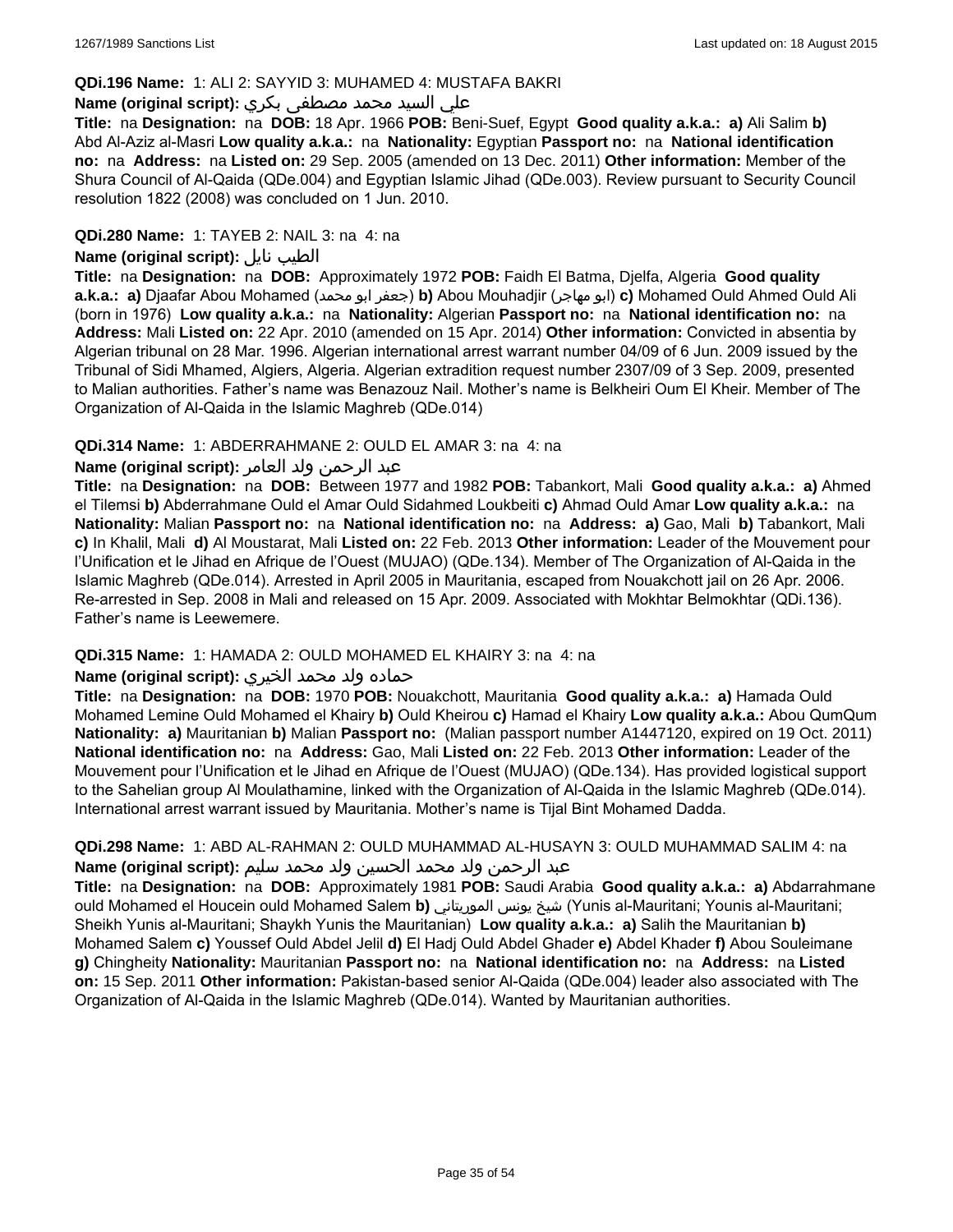## **QDi.353 Name:** 1: ALI 2: BEN TAHER 3: BEN FALEH 4: OUNI HARZI

## علي بن الطاھر بن الفالح العوني الحرزي **:(script original (Name**

**Title:** na **Designation:** na **DOB:** 9 Mar. 1986 **POB:** Ariana, Tunisia **Good quality a.k.a.:** na **Low quality a.k.a.:** Abou Zoubair **Nationality:** Tunisian **Passport no:** Tunisian passport number W342058, issued on 14 Mar. 2011 (expires on 13 Mar. 2016 issued under name ###### ###### ####### ######### (Ali ben Taher ben Faleh Ouni Harzi)) **National identification no:** Tunisian National Identity Card number 08705184, issued on 24 Feb. 2011 **Address: a)** 18 Mediterranean Street, Ariana, Tunisia **b)** Syrian Arab Republic (located in as at Mar. 2015) **c)** Iraq (possible alternative location as at Mar. 2015) **d)** Libya (previously located in) **Listed on:** 10 Apr. 2015 **Other information:** Physical description: eye colour: brown; height: 171cm. Photo available for inclusion in the INTERPOL-UN Security Council Special Notice. Previous occupation: trading agent. A member of Ansar al-Shari'a in Tunisia (QDe.143), active in recruitment of foreign terrorist fighters and arms smuggling. Detained and sentenced to 30 months imprisonment for planning terrorist acts in 2005 in Tunisia. Planned and perpetrated the attack against the Consulate of the United States in Benghazi, Libya on 11 Sep. 2012. Arrest warrant issued by the Tunisian National Guard (as at Mar. 2015). Father's name is Taher Ouni Harzi, mother's name is Borkana Bedairia.

## **QDi.354 Name:** 1: TARAK 2: BEN TAHER 3: BEN FALEH 4: OUNI HARZI

## طارق بن الطاھر بن الفالح العوني الحرزي **:(Name (original script**

**Title:** na **Designation:** na **DOB:** 3 May 1982 **POB:** Tunis, Tunisia **Good quality a.k.a.:** na **Low quality a.k.a.:** Abou Omar Al Tounisi **Nationality:** Tunisian **Passport no:** Tunisian passport number Z050399, issued on 9 Dec. 2003 (expired on 8 Dec. 2008, issued under name (Tarak ben Taher ben Faleh Ouni Harzi) ## #### ###### ###### ###### ## ######) **National identification no:** Tunisian National Identity Card number 04711809, issued on 13 Nov. 2003 **Address: a)** 18 Mediterranean Street, Ariana, Tunisia **b)** Syrian Arab Republic (located in as at Mar. 2015) **c)** Iraq (possible alternative location as at Mar. 2015) **d)** Libya (previously located in) **Listed on:** 10 Apr. 2015 **Other information:** Physical description: eye colour: brown; height: 172cm. Photo available for inclusion in the INTERPOL-UN Security Council Special Notice. Previous occupation: worker. A dangerous and active member of Al Qaida in Iraq (QDe.115) in 2004, also active in facilitating and hosting members of Ansar al-Shari'a in Tunisia (QDe.143) in Syria. Sentenced, in absentia, on 30 October 2007, to 24 years imprisonment for terrorist activities by the Appeals Court of Tunis. Father's name is Taher Ouni Harzi, mother's name is Borkana Bedairia.

## **QDi.242 Name:** 1: DINNO AMOR 2: ROSALEJOS 3: PAREJA 4: na

**Title:** na **Designation:** na **DOB:** 19 Jul. 1981 **POB:** Cebu City, Philippines **Good quality a.k.a.: a)** Johnny Pareja **b)** Khalil Pareja **Low quality a.k.a.: a)** Mohammad **b)** Akmad **c)** Mighty **d)** Rash **Nationality:** Filipino **Passport no:** na **National identification no:** na **Address:** Atimonana, Quezon Province, Philippines **Listed on:** 4 Jun. 2008 (amended on 3 Jun. 2009, 13 Dec. 2011) **Other information:** Member of the Rajah Solaiman Movement (QDe.128). Father's name is Amorsolo Jarabata Pareja. Mother's name is Leonila Cambaya Rosalejos. Review pursuant to Security Council resolution 1822 (2008) was concluded on 13 May 2010.

## **QDi.294 Name:** 1: UMAR 2: PATEK 3: na 4: na

**Title:** na **Designation:** na **DOB:** 20 Jul. 1966 **POB:** Central Java, Indonesia **Good quality a.k.a.: a)** Omar Patek **b)** Mike Arsalan **c)** Hisyam Bin Zein **d)** Anis Alawi Jafar **Low quality a.k.a.: a)** Pa'tek **b)** Pak Taek **c)** Umar Kecil **d)** Al Abu Syekh Al Zacky **e)** Umangis Mike **Nationality:** Indonesian **Passport no:** na **National identification no:**  na **Address:** Indonesia **Listed on:** 19 Jul. 2011 (amended on 23 Feb. 2012) **Other information:** Senior member of Jemaah Islamiyah (QDe.092) involved in planning and funding multiple terrorist attacks in the Philippines and Indonesia. Provided training to Abu Sayyaf Group (QDe.001). In custody in Indonesia as at Feb. 2012.

## **QDi.348 Name:** 1: ANGGA 2: DIMAS 3: PERSHADA 4: na

**Title:** Secretary General (as at mid-2014) **Designation:** na **DOB:** 4 Mar. 1985 **POB:** Jakarta, Indonesia **Good quality a.k.a.: a)** Angga Dimas Persada, born 4 Mar. 1985 in Jakarta, Indonesia **b)** Angga Dimas Persadha, born 4 Mar. 1985 in Jakarta, Indonesia **c)** Angga Dimas Prasondha, born 4 Mar. 1985 in Jakarta, Indonesia **Low quality a.k.a.:** na **Nationality:** Indonesian **Passport no:** Indonesian passport number W344982 (issued under name Angga Dimas Peshada, born 4 Mar.1985 in Jakarta, Indonesia) **National identification no:** na **Address:** na **Listed on:** 13 Mar. 2015 **Other information:** Member of Jemaah Islamiyah (QDe.092) and leader of Hilal Ahmar Society Indonesia (HASI) (QDe.147).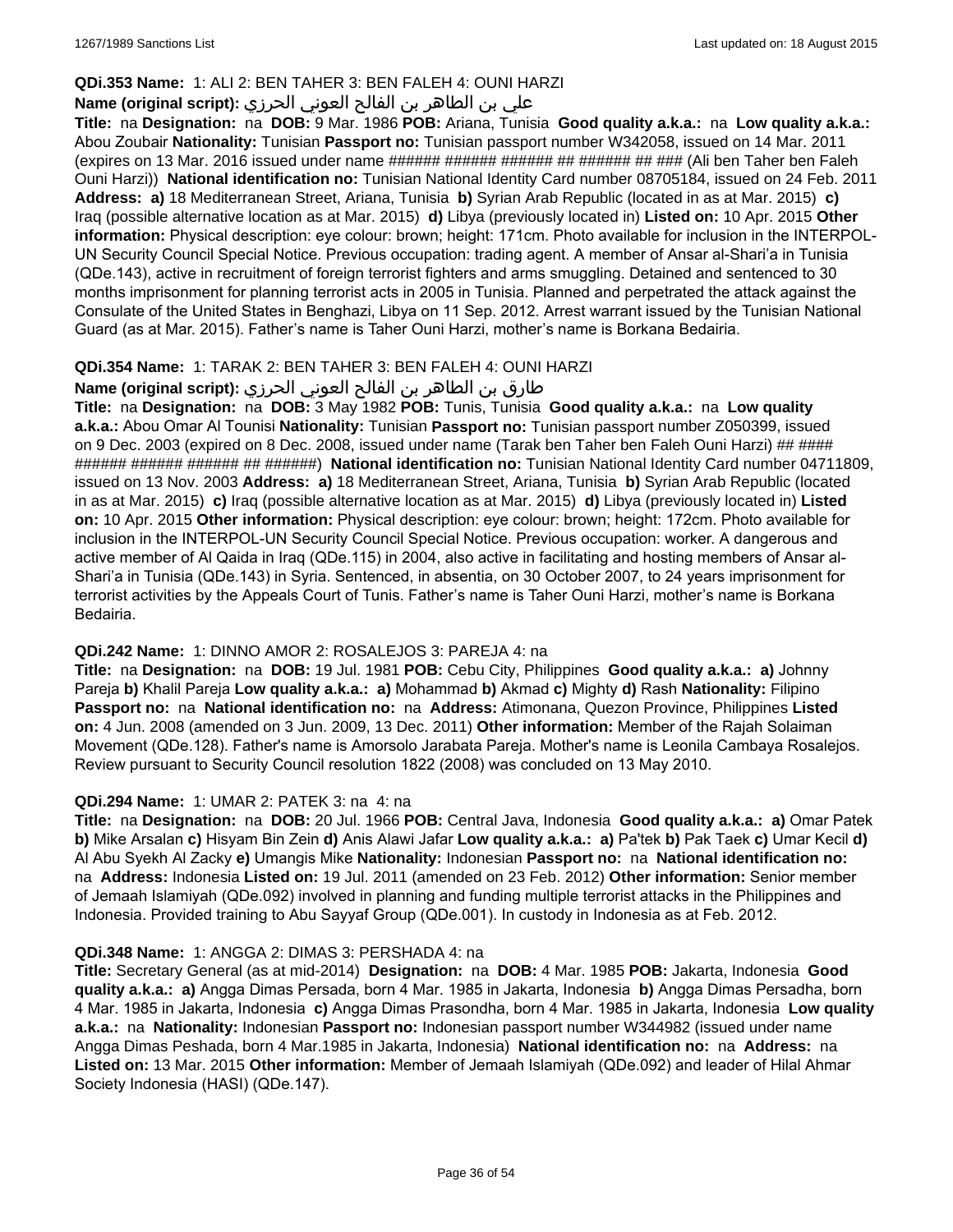### **QDi.271 Name:** 1: ARIF 2: QASMANI 3: na 4: na

**Title:** na **Designation:** na **DOB:** Approximately 1944 **POB:** Pakistan **Good quality a.k.a.: a)** Muhammad Arif Qasmani **b)** Muhammad 'Arif Qasmani **c)** Mohammad Arif Qasmani **d)** Arif Umer **e)** Qasmani Baba **f)** Memon Baba **g)** Baba Ji **Low quality a.k.a.:** na **Nationality:** Pakistani **Passport no:** na **National identification no:** na **Address:** House Number 136, KDA Scheme No. 1, Tipu Sultan Road, Karachi, Pakistan **Listed on:** 29 Jun. 2009 **Other information:** Associated with Lashkar-e-Tayyiba (QDe.118) and Al-Qaida (QDe.004). In detention as at June 2009.

### **QDi.297 Name:** 1: HASSAN 2: MUHAMMAD 3: ABU BAKR 4: QAYED

## حسن محمد أبو بكر قايد **:(script original (Name**

**Title:** na **Designation:** na **DOB: a)** 1963 **b)** 1969 **POB:** Marzaq, Libyan Arab Jamahiriya **Good quality a.k.a.: a)** Hasan Muhammad Abu Bakr Qa'id **b)** قايد بكر أبو محمد الحسين) Al-Husain Muhammad Abu Bakr Qayid) **c)** Muhammad Hassan Qayed **d)** Mohammad Hassan Abu Bakar **e)** Hasan Qa'id **f)** Muhammad Hasan al-Libi **Low quality a.k.a.: a)** Abu Yahya al-Libi (الليبي يحيى أبو) (prominently known by this nom de guerre) **b)** Abu Yahya **c)** Sheikh Yahya **d)** Abu Yahya Yunis al Sahrawi **e)** Abu Yunus Rashid **f)** al-Rashid **g)** Abu al-Widdan **h)** الصحراوي يونس) Younes Al-Sahrawi; Younes Al-Sahraoui) **Nationality:** Libyan **Passport no:** Libyan number 681819/88 **National identification no:** Libyan 5617/87 **Address:** Wadi 'Ataba, Libya ( previous location in 2004) **Listed on:** 15 Sep. 2011 **Other information:** Senior Al-Qaida (QDe.004) leader who, as of late 2010, was responsible for the supervision of other senior Al-Qaida officials. As of 2010, Al-Qaida commander in Pakistan and provider of financial assistance to Al-Qaida fighters in Afghanistan. Has also been a top Al-Qaida strategist and field commander in Afghanistan, and instructor at Al-Qaida training camp. Mother's name is Al-Zahra Amr Al-Khouri (a.k.a. al Zahra' 'Umar).

#### **QDi.303 Name:** 1: FAZAL 2: RAHIM 3: na 4: na

## **Name (original script):** رحيم فضل

**Title:** na **Designation:** na **DOB: a)** 5 Jan. 1974 **b)** 1977 **c)** 1975 **d)** 24 Jan. 1973 **POB:** Kabul, Afghanistan **Good quality a.k.a.: a)** Fazel Rahim; Fazil Rahim **b)** Fazil Rahman **Low quality a.k.a.:** na **Nationality:** Afghan **Passport no:** Afghan passport number R512768 **National identification no:** na **Address: a)** (Afghanistan/ Pakistan border region (previous address)) **b)** (A2, City Computer Plaza, Shar-e-Now, Kabul, Afghanistan (previous address)) **c)** Microrayan 3rd, Apt. 45, block 21, Kabul, Afghanistan ( previous address) **Listed on:** 6 Mar. 2012 **Other information:** Was a financial facilitator for the Islamic Movement of Uzbekistan (QDe.010) and Al-Qaida (QDe.004). Was associated with Tohir Abdulkhalilovich Yuldashev. As of late 2010, in custody of Pakistani authorities. Father's name is Fazal Ahmad.

#### **QDi.199 Name:** 1: ATA 2: ABDOULAZIZ 3: RASHID 4: na

## عطا عبد العزيز رشيد **:(script original (Name**

**Title:** na **Designation:** na **DOB:** 1 Dec. 1973 **POB:** Sulaimaniya, Iraq **Good quality a.k.a.: a)** Abdoulaziz Ata Rashid, born 1 Dec. 1973 **b)** Ata Abdoul Aziz Barzingy **Low quality a.k.a.:** na **Nationality:** Iraqi **Passport no:**  (None) **National identification no:** na **Address:** (In prison in Germany) **Listed on:** 6 Dec. 2005 (amended on 21 Oct. 2008, 13 Dec. 2011, 6 Aug. 2013) **Other information:** Member of Ansar Al-Islam (QDe.098). Sentenced on 15 Jul. 2008 to 10 years imprisonment in Germany. Review pursuant to Security Council resolution 1822 (2008) was concluded on 30 Jul. 2009.

#### **QDi.075 Name:** 1: ABDELHALIM 2: HAFED 3: ABDELFATTAH 4: REMADNA

#### عبدالحليم حافظ عبدالفتاح رمادنا **:(script original (Name**

**Title:** na **Designation:** na **DOB:** 2 Apr. 1966 **POB:** Biskra, Algeria **Good quality a.k.a.:** Abdelhalim Remadna **Low quality a.k.a.:** Jalloul **Nationality:** Algerian **Passport no:** na **National identification no:** na **Address:** Algeria **Listed on:** 3 Sep. 2002 (amended on 12 Apr. 2006, 7 Apr. 2008, 3 Jun. 2009, 25 Jan. 2010, 23 Dec. 2010) **Other information:** Deported from Italy to Algeria on 12 Aug. 2006. Review pursuant to Security Council resolution 1822 (2008) was concluded on 8 Dec. 2009.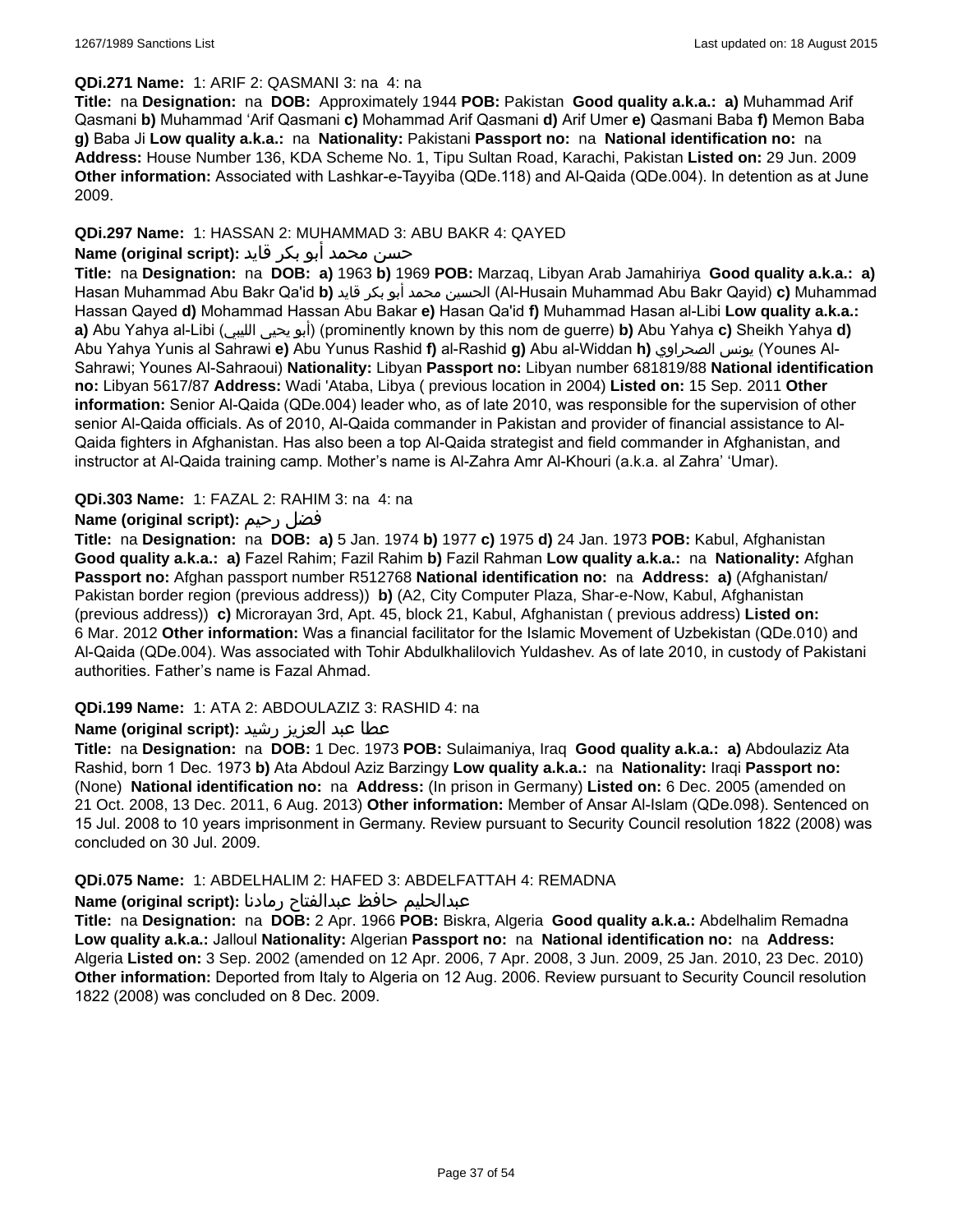### **QDi.219 Name:** 1: TAUFIK 2: RIFKI 3: na 4: na

**Title:** na **Designation:** na **DOB:** 19 Aug. 1974 **POB:** Dacusuman Surakarta, Central Java, Indonesia **Good quality a.k.a.: a)** Refke, Taufek **b)** Rifqi, Taufik **c)** Rifqi, Tawfiq **d)** Ami Iraq **e)** Ami Irza **f)** Amy Erja **g)** Ammy Erza **h)** Ammy Izza **i)** Ami Kusoman **j)** Abu Obaida **k)** Abu Obaidah **l)** Abu Obeida **m)** Abu Ubaidah **n)** Obaidah **o)** Abu Obayda **p)** Izza Kusoman **q)** Yacub, Eric **Low quality a.k.a.:** na **Nationality:** Indonesian **Passport no:** na **National identification no:** na **Address:** Philippines **Listed on:** 21 Apr. 2006 (amended on 13 Dec. 2011) **Other information:** In detention in the Philippines as at May 2011. Review pursuant to Security Council resolution 1822 (2008) was concluded on 8 Jun. 2010.

#### **QDi.150 Name:** 1: AL-AZHAR 2: BEN KHALIFA 3: BEN AHMED 4: ROUINE

#### الأزهر بن خليفة بن احمد روين **:(script original (Name**

**Title:** na **Designation:** na **DOB:** 20 Nov. 1975 **POB:** Sfax, Tunisia **Good quality a.k.a.:** na **Low quality a.k.a.: a)** Salmane **b)** Lazhar **Nationality:** Tunisian **Passport no:** Tunisian number P182583, issued on 13 Sep. 2003 (expired on 12 Sep. 2007) **National identification no:** na **Address:** Tunisia **Listed on:** 12 Nov. 2003 (amended on 20 Dec. 2005, 21 Dec. 2007, 30 Jan. 2009, 16 May 2011) **Other information:** Sentenced to six years and ten months of imprisonment for membership of a terrorist association by the Appeal Court of Milan, Italy, on 7 Feb. 2008. Considered a fugitive from justice by the Italian authorities as at Jul. 2008. Under administrative control measure in Tunisia as at 2010. Review pursuant to Security Council resolution 1822 (2008) was concluded on 21 Jun. 2010.

#### **QDi.186 Name:** 1: ABU 2: RUSDAN 3: na 4: na

**Title:** na **Designation:** na **DOB:** 16 Aug. 1960 **POB:** Kudus, Central Java, Indonesia **Good quality a.k.a.:** na **Low quality a.k.a.: a)** Abu Thoriq **b)** Rusdjan **c)** Rusjan **d)** Rusydan **e)** Thoriquddin **f)** Thoriquiddin **g)** Thoriquidin **h)** Toriquddin **Nationality:** na **Passport no:** na **National identification no:** na **Address:** na **Listed on:** 16 May 2005 (amended on 12 Dec. 2014) **Other information:** Review pursuant to Security Council resolution 1822 (2008) was concluded on 8 Jun. 2010.

## **QDi.020 Name:** 1: MOHAMMAD 2: HAMDI 3: MOHAMMAD 4: SADIQ AL-AHDAL

## محمد حمدي محمد صادق الأهدل **:Name (original script)**

**Title:** na **Designation:** na **DOB:** 19 Nov. 1971 **POB:** Medina, Saudi Arabia **Good quality a.k.a.: a)** Al-Hamati, Muhammad **b)** Muhammad Muhammad Abdullah Al-Ahdal **c)** Mohamed Mohamed Abdullah Al-Ahdal **Low quality a.k.a.: a)** Abu Asim Al-Makki **b)** Ahmed **Nationality:** Yemeni **Passport no:** Yemeni number 541939, issued on 31 Jul. 2000, issued in Al-Hudaydah, Yemen (in the name of Muhammad Muhammad Abdullah Al-Ahdal) **National identification no:** Yemeni identity card number 216040 **Address:** Jamal street, Al-Dahima alley, Al-Hudaydah, Yemen **Listed on:** 17 Oct. 2001 (amended on 30 Jan. 2009, 25 Jan. 2010) **Other information:** Responsible for the finances of Al-Qa'ida (QDe.004) in Yemen. Accused of involvement in the attack on the USS Cole in 2000. Arrested in Yemen in Nov. 2003. Sentenced to three years and one month of imprisonment by the specialized criminal court of first instance in Yemen. Released on 25 Dec. 2006 after the completion of his sentence. Review pursuant to Security Council resolution 1822 (2008) was concluded on 8 Jul. 2010.

#### **QDi.263 Name:** 1: HAFIZ 2: MUHAMMAD 3: SAEED 4: na

**Title:** na **Designation:** na **DOB:** 5 Jun. 1950 **POB:** Sargodha, Punjab, Pakistan **Good quality a.k.a.: a)** Hafiz Mohammad Sahib **b)** Hafiz Mohammad Sayid **c)** Hafiz Muhammad **d)** Hafiz Saeed **e)** Hafez Mohammad Saeed **f)** Hafiz Mohammad Sayeed **g)** Tata Mohammad Syeed **h)** Mohammad Sayed **i)** Muhammad Saeed **Low quality a.k.a.:** Hafiz Ji **Nationality:** Pakistani **Passport no:** na **National identification no:** Pakistani 3520025509842-7 **Address:** House No. 116E, Mohalla Johar, Lahore, Tehsil, Lahore City, Lahore District, Pakistan ( location as at May 2008) **Listed on:** 10 Dec. 2008 (amended on 17 Jul. 2009) **Other information:** Muhammad Saeed is the leader of Lashkar-e-Tayyiba (QDe.118).

#### **QDi.208 Name:** 1: RADULAN 2: SAHIRON 3: na 4: na

**Title:** na **Designation:** na **DOB: a)** 1955 **b)** Approximately 1952 **POB:** Kaunayan, Patikul, Jolo Island, the Philippines **Good quality a.k.a.: a)** Radullan Sahiron **b)** Radulan Sahirun **c)** Radulan Sajirun **d)** Commander Putol **Low quality a.k.a.:** na **Nationality:** Filipino **Passport no:** na **National identification no:** na **Address:**  na **Listed on:** 6 Dec. 2005 **Other information:** Review pursuant to Security Council resolution 1822 (2008) was concluded on 8 Jun. 2010.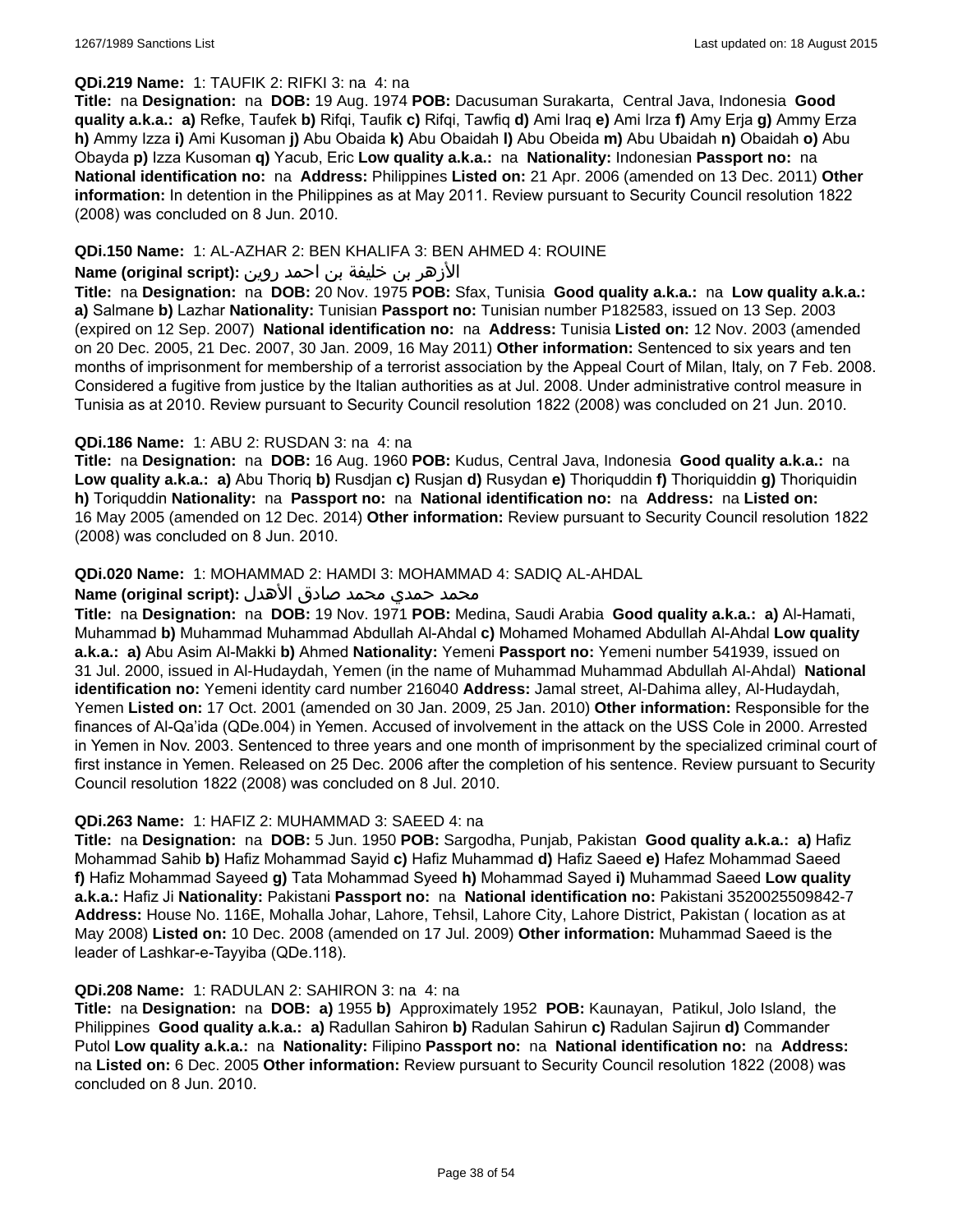#### **QDi.222 Name:** 1: NESSIM 2: BEN ROMDHANE 3: SAHRAOUI 4: na

### نسيم بن رمضان صحراوي **:(script original (Name**

**Title:** na **Designation:** na **DOB:** 3 Aug. 1973 **POB:** Bizerta, Tunisia **Good quality a.k.a.: a)** Dass **b)** Nasim al-Sahrawi **Low quality a.k.a.:** na **Nationality:** Tunisian **Passport no:** na **National identification no:** na **Address:** Tunisia **Listed on:** 2 Aug. 2006 (amended on 1 Sep. 2009, 25 Jan. 2010, 13 Dec. 2011) **Other information:** Considered a fugitive from justice by the Italian authorities and sentenced in absentia to 6 years detention on 20 Nov. 2008. Sentenced in Tunisia to 4 years imprisonment for terrorist activity and in detention in Tunisia as at Jun. 2009. Review pursuant to Security Council resolution 1822 (2008) was concluded on 20 Jul. 2009.

### **QDi.148 Name:** 1: NESSIM 2: BEN MOHAMED 3: AL-CHERIF BEN MOHAMED 4: SALEH AL-SAADI

نسيم بن محمد الشريف بن محمد صالح السعدي **:(script original (Name**

**Title:** na **Designation:** na **DOB:** 30 Nov. 1974 **POB:** Haidra Al-Qasreen, Tunisia **Good quality a.k.a.: a)** Nassim Saadi **b)** Dia el Haak George, born 20 Nov. 1974 in Lebanon **c)** Diael Haak George, born 30 Nov. 1974 in Lebanon **d)** El Dia Haak George, born 30 Nov. 1974 in Algeria **Low quality a.k.a.: a)** Abou Anis **b)** Abu Anis **Nationality:** Tunisian **Passport no:** Tunisian number M788331, issued on 28 Sep. 2001 (expired 27 Sep. 2006) **National identification no:** na **Address: a)** Via Monte Grappa 15, Arluno (Milan), Italy **b)** Via Cefalonia 11, Milan, Italy (Domicile, last known address) **Listed on:** 12 Nov. 2003 (amended on 20 Dec. 2005, 31 Jul. 2006, 21 Dec. 2007, 3 Jun. 2009, 16 May 2011) **Other information:** Arrested on 9 Oct. 2002. In detention in Italy until 27 Apr. 2012. Sentenced in absentia to 20 years of imprisonment by the Tunis Military Court on 11 May 2005 for membership of a terrorist organization. Father's name is Mohamed Sharif. Mother's name is Fatima. Review pursuant to Security Council resolution 1822 (2008) was concluded on 21 Jun. 2010.

#### **QDi.244 Name:** 1: HILARION 2: DEL ROSARIO 3: SANTOS III 4: na

**Title:** Amir **Designation:** na **DOB:** 12 Mar. 1966 **POB:** 686 A. Mabini Street, Sangandaan, Caloocan City, Philippines **Good quality a.k.a.: a)** Akmad Santos **b)** Ahmed Islam **c)** Ahmad Islam Santos **d)** Abu Hamsa **e)** Hilarion Santos III **f)** Abu Abdullah Santos **g)** Faisal Santos **Low quality a.k.a.: a)** Lakay **b)** Aki **c)** Aqi **Nationality:**  na **Passport no:** Filipino number AA780554 **National identification no:** na **Address:** 50, Purdue Street, Cubao, Quezon City, Philippines **Listed on:** 4 Jun. 2008 (amended on 13 Dec. 2011) **Other information:** Founder and leader of the Rajah Solaiman Movement (QDe.128) and linked to the Abu Sayyaf Group (QDe.001). In detention in the Philippines as of May 2011. Review pursuant to Security Council resolution 1822 (2008) was concluded on 13 May 2010.

## **QDi.350 Name:** 1: WIJI 2: JOKO 3: SANTOSO 4:

**Title:** na **Designation:** na **DOB:** 14 Jul. 1975 **POB:** Rembang, Jawa Tengah, Indonesia **Good quality a.k.a.:** Wijijoko Santoso, born 14 Jul. 1975 in Rembang, Jawa Tengah, Indonesia **Low quality a.k.a.: a)** Abu Seif al-Jawi **b)** Abu Seif **Nationality:** Indonesian **Passport no:** Indonesian passport number A2823222, issued on 28 May 2012 (expires 28 May 2017, issued under name Wiji Joko Santoso, born 14 Jul. 1975 in Rembang, Jawa Tengah, Indonesia) **National identification no:** na **Address:** na **Listed on:** 13 Mar. 2015 **Other information:** Head of the foreign affairs division and key outreach player of Jemaah Islamiyah (QDe.092). Associated with Hilal Ahmar Society Indonesia (HASI) (QDe.147).

## **QDi.001 Name:** 1: SAYF-AL ADL 2: na 3: na 4: na

## **Name (original script):** العدل سيف

**Title:** na **Designation:** na **DOB: a)** 1963 **b)** 11 Apr. 1963 **c)** 11 Apr. 1960 **POB:** Egypt **Good quality a.k.a.: a)** Saif Al-'Adil **b)** Seif al Adel **c)** Muhamad Ibrahim Makkawi **Low quality a.k.a.:** Ibrahim al-Madani **Nationality:** Egyptian **Passport no:** na **National identification no:** na **Address:** na **Listed on:** 25 Jan. 2001 (amended on 16 Dec. 2010, 24 Jul. 2013) **Other information:** Responsible for Usama bin Laden's (deceased) security. Review pursuant to Security Council resolution 1822 (2008) was concluded on 15 Jun. 2010.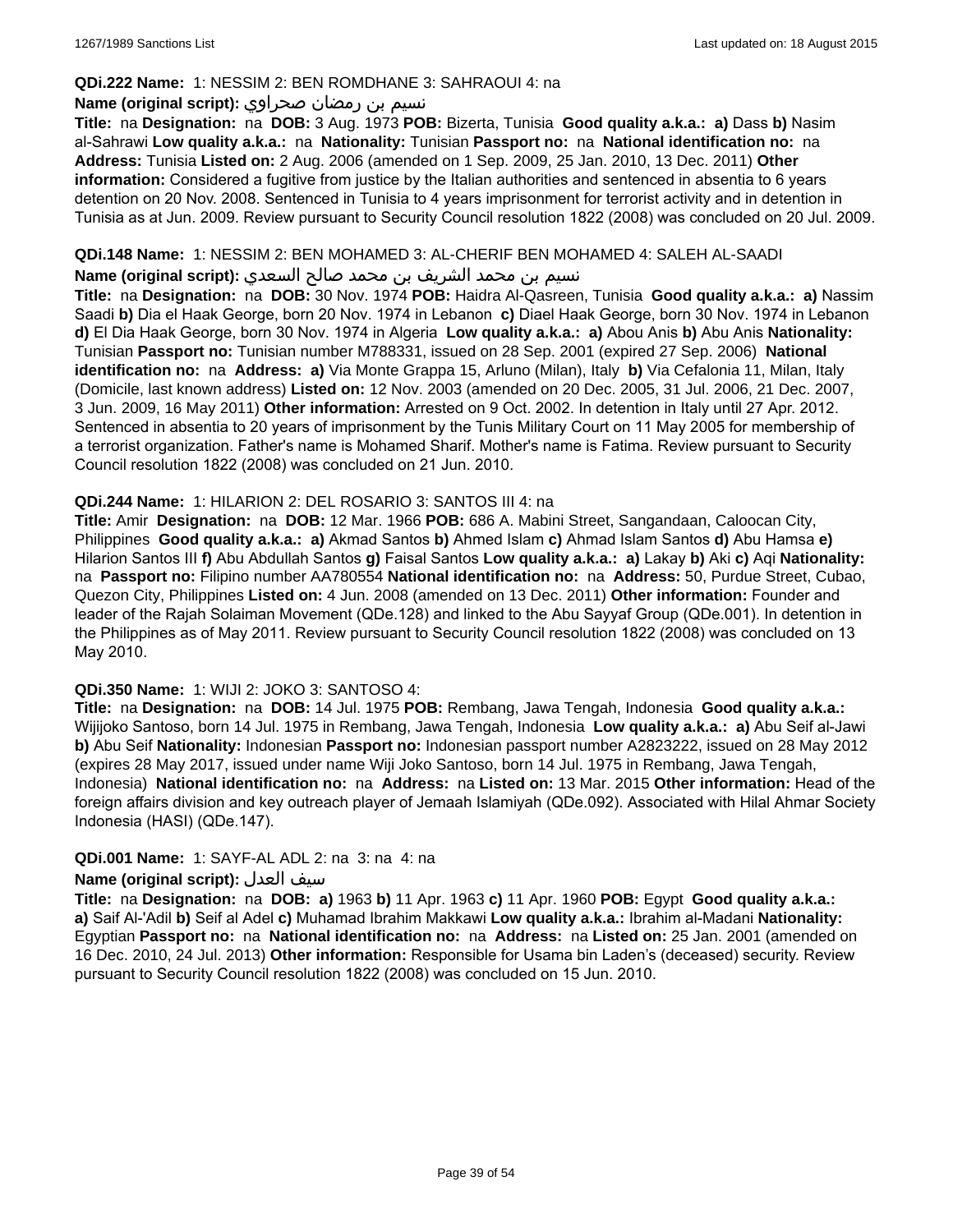#### **QDi.260 Name:** 1: DANIEL 2: MARTIN 3: SCHNEIDER 4: na

**Title:** na **Designation:** na **DOB:** 9 Sep. 1985 **POB:** Neunkirchen (Saar), Germany **Good quality a.k.a.:** na **Low quality a.k.a.:** Abdullah **Nationality:** German **Passport no:** German number 2318047793, issued on 17 May 2006, issued in Friedrichsthal, Germany (expired on 16 May 2011.) **National identification no:** German Federal Identity Card number 2318229333, issued on 17 May 2006, issued in Friedrichsthal, Germany (expired on 16 May 2011 (reported lost)) **Address: a)** (In prison in Germany (since Sep. 2007)) **b)** Petrusstrasse 32, 66125 Herrensohr, Dudweiler, Saarbrücken, Germany (previous address) **Listed on:** 27 Oct. 2008 (amended on 13 Dec. 2011) **Other information:** Associated with the Islamic Jihad Union (IJU), also known as the Islamic Jihad Group (QDe.119). Associated with Fritz Martin Gelowicz (QDi.259) and Adem Yilmaz (QDi.261). In detention in Germany as of Jun. 2010.

## **QDi.128 Name:** 1: ISMAIL 2: ABDALLAH 3: SBAITAN 4: SHALABI

### اسماعيل عبد الله سبيدان شلبي **:(script original (Name**

**Title:** na **Designation:** na **DOB:** 30 Apr. 1973 **POB:** Beckum, Germany **Good quality a.k.a.: a)** Ismain Shalabe, born 30 Apr. 1973 in Beckum **b)** Ismail Abdallah Sbaitan Shalabi, born 30 Apr. 1973 in Beckum **Low quality a.k.a.:**  na **Nationality:** Jordanian of Palestinian origin **Passport no: a)** (Passport of the Hashemite Kingdom of Jordan no. E778675, issued in Rusaifah on 23 Jun. 1996, valid until 23 Jun. 2001) **b)** (Passport of the Hashemite Kingdom of Jordan no. H401056, JOR 9731050433, issued on 11 Apr. 2001, valid until 10 Apr. 2006) **National identification no:** na **Address:** Germany **Listed on:** 23 Sep. 2003 (amended on 10 Jun. 2011) **Other information:** Father's name is Abdullah Shalabi. Mother's name is Ammnih Shalabi. Associated with Djamel Moustfa (QDi.129), Mohamed Abu Dhess (QDi.130) and Aschraf al-Dagma (QDi.132). Review pursuant to Security Council resolution 1822 (2008) was concluded on 21 Jun. 2010.

#### **QDi.322 Name:** 1: ABUBAKAR 2: MOHAMMED 3: SHEKAU 4: na

## أبو بكر محمد الشكوى **:(script original (Name**

**Title:** na **Designation:** na **DOB:** 1969 **POB:** Shekau Village, Yobe State, Nigeria **Good quality a.k.a.:** Abubakar Shekau **Low quality a.k.a.: a)** Abu Mohammed Abubakar bin Mohammed **b)** Abu Muhammed Abubakar bi Mohammed **c)** Shekau **d)** Shehu **e)** Shayku **f)** Imam Darul Tauhid **g)** Imam Darul Tawheed **Nationality:** Nigerian **Passport no:** na **National identification no:** na **Address:** Nigeria **Listed on:** 26 Jun. 2014 **Other information:** Member of the Kanuri tribe. Physical description: eye colour: black; hair colour: black. Photo available for inclusion in the INTERPOL-UN Security Council Special Notice. Leader of Jama'atu Ahlis Sunna Lidda'Awati Wal-Jihad (Boko Haram) (QDe.138). Under Shekau's leadership, Boko Haram has been responsible for a series of major terrorist attacks.

#### **QDi.017 Name:** 1: THARWAT 2: SALAH 3: SHIHATA 4: na

## ثروت صالح شحاتة **:(script original (Name**

**Title:** na **Designation:** na **DOB:** 29 Jun. 1960 **POB:** Egypt **Good quality a.k.a.: a)** Tarwat Salah Abdallah **b)** Salah Shihata Thirwat **c)** Shahata Thirwat **d)** Tharwat Salah Shihata Ali (previously listed as) **Low quality a.k.a.:**  na **Nationality:** Egyptian **Passport no:** na **National identification no:** na **Address:** na **Listed on:** 6 Oct. 2001 (amended on 26 Nov. 2004, 16 Dec. 2010) **Other information:** Review pursuant to Security Council resolution 1822 (2008) was concluded on 15 Jun. 2010.

#### **QDi.122 Name:** 1: PARLINDUNGAN 2: SIREGAR 3: na 4: na

**Title:** na **Designation:** na **DOB: a)** 25 Apr. 1957 **b)** 25 Apr. 1967 **POB:** Indonesia **Good quality a.k.a.: a)** Siregar, Parlin **b)** Siregar, Saleh Parlindungan **Low quality a.k.a.:** na **Nationality:** Indonesian **Passport no:** na **National identification no:** na **Address:** na **Listed on:** 9 Sep. 2003 **Other information:** Review pursuant to Security Council resolution 1822 (2008) was concluded on 25 May 2010.

## **QDi.124 Name:** 1: YAZID 2: SUFAAT 3: na 4: na

**Title:** na **Designation:** na **DOB:** 20 Jan. 1964 **POB:** Johor, Malaysia **Good quality a.k.a.:** na **Low quality a.k.a.: a)** Joe **b)** Abu Zufar **Nationality:** Malaysian **Passport no:** A 10472263 **National identification no:** 640120-01-5529 **Address:** Taman Bukit Ampang, State of Selangor, Malaysia (as at April 2009) **Listed on:** 9 Sep. 2003 (amended on 3 May 2004, 1 Feb. 2008, 10 Aug. 2009, 25 Jan. 2010, 16 May 2011) **Other information:** Review pursuant to Security Council resolution 1822 (2008) was concluded on 19 Jun. 2009.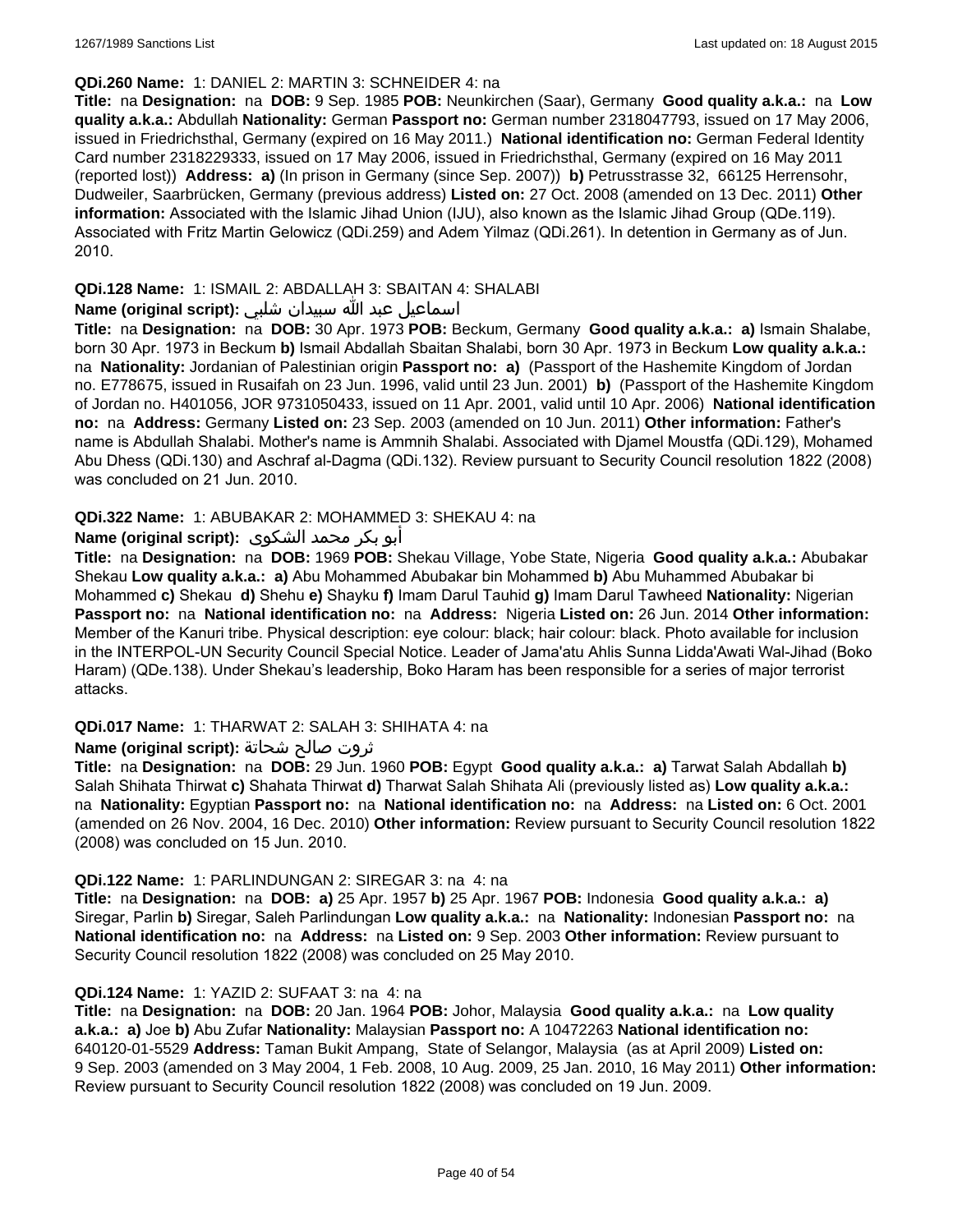#### **QDi.349 Name:** 1: BAMBANG 2: SUKIRNO 3: 4:

**Title:** na **Designation:** na **DOB:** 5 Apr. 1975 **POB:** Indonesia **Good quality a.k.a.:** na **Low quality a.k.a.: a)** Pak Zahra **b)** Abu Zahra **Nationality:** Indonesian **Passport no:** Indonesian passport number A2062513 **National identification no:** na **Address:** na **Listed on:** 13 Mar. 2015 **Other information:** A senior leader of Jemaah Islamiyah (QDe.092) who has held leadership positions in Hilal Ahmar Society Indonesia (HASI) (QDe.147).

#### **QDi.123 Name:** 1: YASSIN 2: SYAWAL 3: na 4: na

**Title:** na **Designation:** na **DOB:** Approximately 1972 **POB:** na **Good quality a.k.a.: a)** Salim Yasin **b)** Yasin Mahmud Mochtar **c)** Abdul Hadi Yasin **d)** Muhamad Mubarok **e)** Muhammad Syawal **f)** Yassin Sywal (formerly listed as) **Low quality a.k.a.: a)** Abu Seta **b)** Mahmud **c)** Abu Muamar **d)** Mubarok **Nationality:** Indonesian **Passport no:** na **National identification no:** na **Address:** na **Listed on:** 9 Sep. 2003 (amended on 12 Dec. 2014) **Other information:** At large as at Dec. 2003. Review pursuant to Security Council resolution 1822 (2008) was concluded on 25 May 2010.

#### **QDi.057 Name:** 1: IBRAHIM 2: ALI 3: ABU BAKR 4: TANTOUSH

## ابراهيم علي أبو بكر تنتوش **:(script original (Name**

**Title:** na **Designation:** na **DOB:** 2 Feb. 1966 **POB:** al Aziziyya, Libya **Good quality a.k.a.: a)** Abd al-Muhsin **b)** Ibrahim Ali Muhammad Abu Bakr **c)** Abdul Rahman **d)** Abu Anas **e)** Ibrahim Abubaker Tantouche **f)** Ibrahim Abubaker Tantoush **g)** 'Abd al-Muhsi **h)** 'Abd al-Rahman **i)** Abdel Ilah Sabri (false identity related to fraudulent South African identification number 6910275240086 linked to South African passport number 434021161, both documents have been confiscated) **Low quality a.k.a.:** Al-Libi **Nationality:** Libyan **Passport no: a)** (Libyan passport number 203037, issued in Tripoli, Libya) **b)** (Libyan passport number 347834, issued under name Ibrahim Ali Tantoush, expired on 21 Feb. 2014) **National identification no:** na **Address:** Tripoli, Libya, (as at Feb. 2014) **Listed on:** 11 Jan. 2002 (amended on 31 Jul. 2006, 4 Oct. 2006, 16 May 2011, 10 Jul. 2015) **Other information:** Associated with Afghan Support Committee (ASC) (QDe.069), Revival of Islamic Heritage Society (RIHS)(QDe.070) and the Libyan Islamic Fighting Group (LIFG) (QDe.011). Photograph and fingerprints available for inclusion in the INTERPOL-UNSC Special Notice. Review pursuant to Security Council resolution 1822 (2008) was concluded on 8 Jun. 2010.

#### **QDi.241 Name:** 1: ANGELO 2: RAMIREZ 3: TRINIDAD 4: na

**Title:** na **Designation:** na **DOB:** 20 Mar. 1978 **POB:** Gattaran, Cagayan Province, Philippines **Good quality a.k.a.: a)** Calib Trinidad **b)** Kalib Trinidad **Low quality a.k.a.: a)** Abdul Khalil **b)** Abdukahlil **c)** Abu Khalil **d)** Anis **Nationality:** Filipino **Passport no:** na **National identification no:** na **Address:** 3111 Ma. Bautista, Punta, Santa Ana, Manila, Philippines **Listed on:** 4 Jun. 2008 (amended on 13 Dec. 2011) **Other information:** Distinguishing marks include scars on both legs. Member of the Rajah Solaiman Movement (Qde.128), and associated with the Abu Sayyaf Group (QDe.001) and the Jemaah Islamiyah (QDe.092). In detention in the Philippines as of May 2011. Review pursuant to Security Council resolution 1822 (2008) was concluded on 13 May 2010.

#### **QDi.056 Name:** 1: MOHAMMED 2: TUFAIL 3: na 4: na

**Title:** na **Designation:** na **DOB:** 5 May 1930 **POB:** na **Good quality a.k.a.: a)** Tufail, S.M. **b)** Tuffail, Sheik Mohammed **Low quality a.k.a.:** na **Nationality:** Pakistani **Passport no:** na **National identification no:** na **Address:** na **Listed on:** 24 Dec. 2001 (amended on 19 Jan. 2011) **Other information:** Served as a director of Ummah Tameer e-Nau (UTN) (QDe.068). Review pursuant to Security Council resolution 1822 (2008) was concluded on 1 Jun. 2010.

## **QDi.290 Name:** 1: DOKU 2: KHAMATOVICH 3: UMAROV 4: na

#### **Name (original script):** Умаров Доку Хаматович

**Title:** na **Designation:** na **DOB: a)** 13 Apr. 1964 **b)** 13 Apr. 1965 **c)** 12 May 1964 **d)** 1955 **POB:** Kharsenoy Village, Shatoyskiy (Sovetskiy) District, Chechenskaya Respublika, Russian Federation **Good quality a.k.a.: a)** Lom-ali Butayev (Butaev), born in 1955 **b)** Dokka Umarov, born on 13 Apr. 1964 **c)** Dokka Umarov, born on 13 Apr. 1965 **Low quality a.k.a.:** na **Nationality: a)** Russian **b)** USSR (until 1991) **Passport no:** Russian passport number 96 03 464086, issued on 1 June 2003 **National identification no:** na **Address:** na **Listed on:** 10 Mar. 2011 (amended on 2 Jun. 2014, 30 Dec. 2014) **Other information:** Physical description: 180 cm tall, dark hair, 7-9 cm. long scar on the face, part of the tongue is missing, has a speech defect. Resides in the Russian Federation as at Nov. 2010. International arrest warrant issued in the year 2000. INTERPOL Special Notice contains biometric information. Reportedly deceased as of April 2014.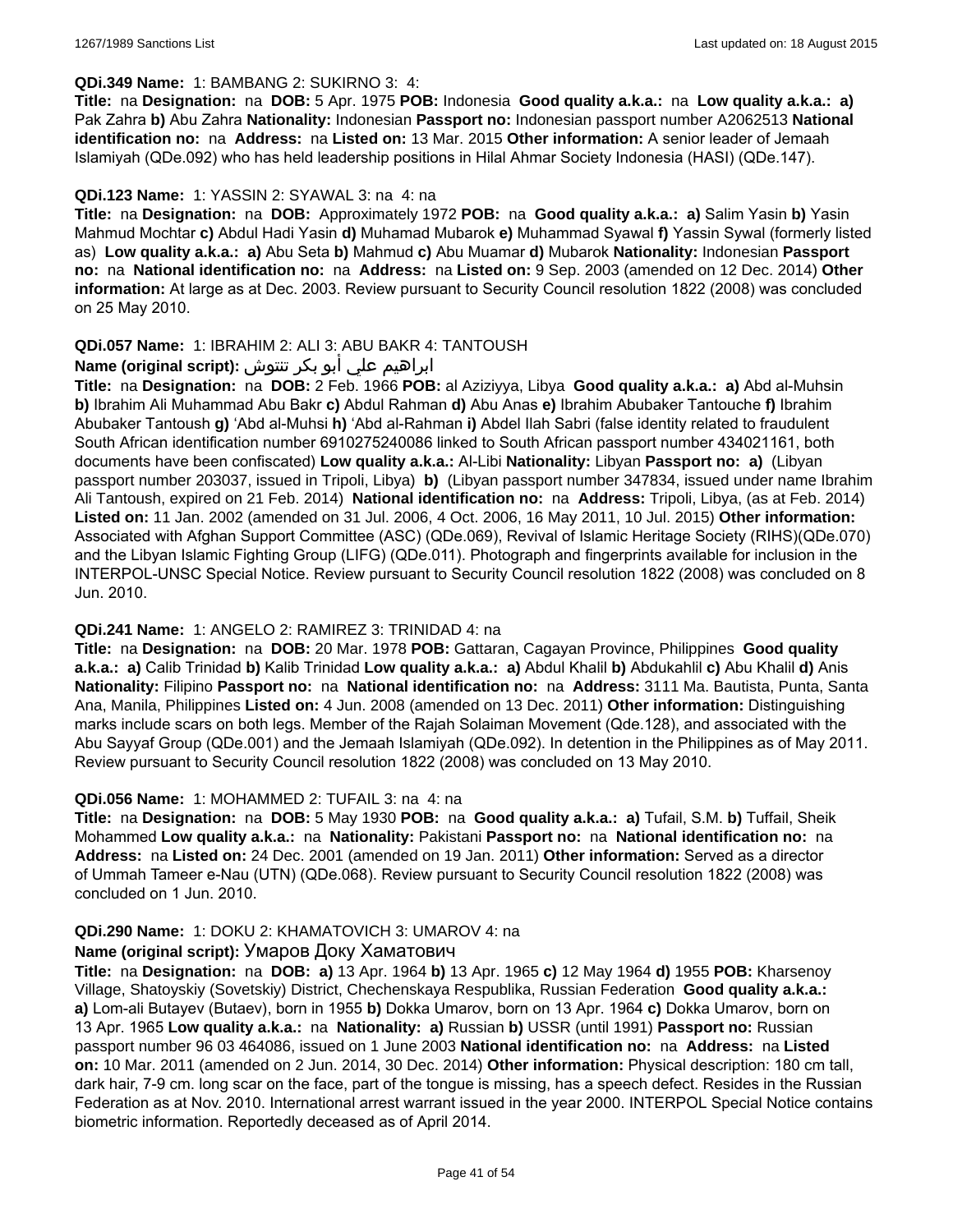#### **QDi.346. Name:** 1: 'ABD AL-MALIK 2: MUHAMMAD 3: YUSUF 4: 'UTHMAN 'ABD AL-SALAM

### عبدالملك محمد يوسف عثمان عبد السلام **:(script original (Name**

**Title:** na **Designation:** na **DOB:** 13 Jul. 1989 **POB:** na **Good quality a.k.a.:** 'Abd al-Malik Muhammad Yusif 'Abd-al-Salam **Low quality a.k.a.: a)** 'Umar al-Qatari **b)** 'Umar al-Tayyar **Nationality:** Jordanian **Passport no:** K475336, issued on 31 Aug. 2009, issued in Jordanian (expired on 30 Aug. 2014) **National identification no:** 28940000602, issued in Qatar **Address:** na **Listed on:** 23 Jan. 2015 **Other information:** Facilitator who provides financial, material, and technological support for Al-Qaida (QDe.004) and Al-Nusrah Front for the People of the Levant (QDe.137).

#### **QDi.343. Name:** 1: ASHRAF 2: MUHAMMAD 3: YUSUF 4: 'UTHMAN 'ABD AL-SALAM

#### اشرف محمد يوسف عثمان عبد السلام **:(script original (Name**

**Title:** na **Designation:** na **DOB:** 1984 **POB:** Iraq **Good quality a.k.a.: a)** Ashraf Muhammad Yusif 'Uthman 'Abdal-Salam **b)** Ashraf Muhammad Yusuf 'Abd-al-Salam **c)** Ashraf Muhammad Yusif 'Abd al-Salam **Low quality a.k.a.: a)** Khattab **b)** Ibn al-Khattab **Nationality:** Jordanian **Passport no: a)** K048787, issued in Jordan **b)** 486298, issued in Jordan **National identification no:** 28440000526, issued in Qatar **Address:** Syrian Arab Republic (located in as at Dec. 2014) **Listed on:** 23 Jan. 2015 **Other information:** A member of Al-Qaida (QDe.004) as of 2012 and a fighter in the Syrian Arab Republic since early 2014. Provided financial, material, and technological support for Al-Qaida, Al-Nusrah Front for the People of the Levant (QDe.137) and Al-Qaida in Iraq (AQI) (QDe.115).

#### **QDi.031 Name:** 1: OMAR 2: MAHMOUD 3: UTHMAN 4: na

#### عمر محمود عثمان **:(script original (Name**

**Title:** na **Designation:** na **DOB: a)** 30 Dec. 1960 **b)** 13 Dec. 1960 **POB:** Bethlehem, West Bank, Palestinian Territories **Good quality a.k.a.: a)** Al-Samman Uthman **b)** Umar Uthman **c)** Omar Mohammed Othman **Low quality a.k.a.: a)** Abu Qatada Al-Filistini **b)** Abu Umr Takfiri **c)** Abu Omar Abu Umar **d)** Abu Umar Umar **e)** Abu Ismail **Nationality:** Jordanian **Passport no:** na **National identification no:** na **Address:** Jordan (since July 2013) **Listed on:** 17 Oct. 2001 (amended on 14 Mar. 2008, 24 Mar. 2009, 25 Jan. 2010, 22 Jul. 2013) **Other information:** Associated with Al-Qaida-related groups in the United Kingdom and other countries. Convicted in absentia in Jordan for involvement in terrorist acts in 1998. Arrested in Feb. 2001 in the United Kingdom, was further detained between Oct. 2002 and Mar. 2005 and between Aug. 2005 and Jun. 2008. In custody since Dec. 2008. Deported to Jordan from the United Kingdom on 7 July 2013 to face terrorism charges. Review pursuant to Security Council resolution 1822 (2008) was concluded on 19 Oct. 2009.

## **QDi.037 Name:** 1: ABDUL RAHMAN 2: YASIN 3: na 4: na

### عبد الرحمن ياسين **:(script original (Name**

**Title:** na **Designation:** na **DOB:** 10 Apr. 1960 **POB:** Bloomington, Indiana, United States of America **Good quality a.k.a.: a)** Taha, Abdul Rahman S. **b)** Taher, Abdul Rahman S. **c)** Yasin, Abdul Rahman Said **d)** Yasin, Aboud **Low quality a.k.a.:** na **Nationality:** United States of America **Passport no:** 27082171 (United States of America, issued on 21 Jun. 1992 in Amman, Jordan) **National identification no:** (SSN 156-92-9858 (United States of America)) na **Address:** na **Listed on:** 17 Oct. 2001 (amended on 10 Apr. 2003) **Other information:** Abdul Rahman Yasin is in Iraq. Review pursuant to Security Council resolution 1822 (2008) was concluded on 21 Jun. 2010.

#### **QDi.261 Name:** 1: ADEM 2: YILMAZ 3: na 4: na

**Title:** na **Designation:** na **DOB:** 4 Nov. 1978 **POB:** Bayburt, Turkey **Good quality a.k.a.:** na **Low quality a.k.a.:** Talha **Nationality:** Turkish **Passport no:** Turkish number TR-P 614 166 (issued by the Turkish Consulate General in Frankfurt/M. on 22 Mar. 2006, expired on 15 Sep. 2009.) **National identification no:** na **Address: a)** (In prison in Germany (since Sep. 2007).) **b)** (Südliche Ringstrasse 133, 63225 Langen, Germany (previous address)) **Listed on:** 27 Oct. 2008 (amended on 13 Dec. 2011) **Other information:** Associated with the Islamic Jihad Union (IJU), also known as the Islamic Jihad Group (QDe.119). Associated with Fritz Martin Gelowicz (QDi.259) and Daniel Martin Schneider (QDi.260). In detention in Germany as of Jun. 2010.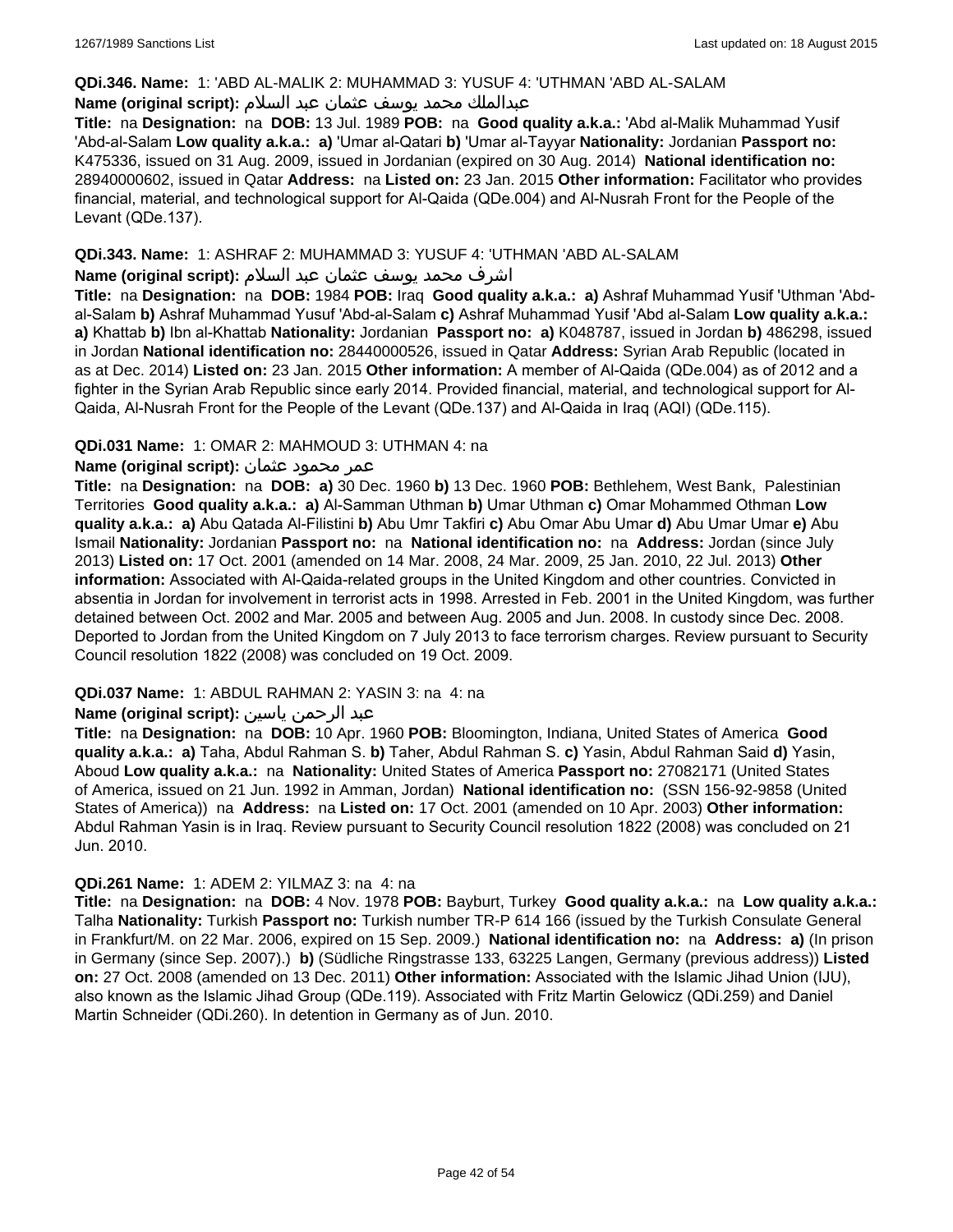### **QDi.205 Name:** 1: RAFIK 2: MOHAMAD 3: YOUSEF 4: na

#### رفيق محمد يوسف **:(script original (Name**

**Title:** na **Designation:** na **DOB:** 27 Aug. 1974 **POB:** Baghdad, Iraq **Good quality a.k.a.:** Mohamad Raific Kairadin **Low quality a.k.a.:** na **Nationality:** Iraqi **Passport no:** (German travel document ("Reiseausweis") A 0092301) **National identification no:** na **Address:** (In prison in Germany) **Listed on:** 6 Dec. 2005 (amended on 21 Oct. 2008, 13 Dec. 2011) **Other information:** Member of Ansar Al-Islam (QDe.098). Sentenced on 15 Jul. 2008 to 8 years imprisonment in Germany. Review pursuant to Security Council resolution 1822 (2008) was concluded on 30 Jul. 2009.

#### **QDi.198 Name:** 1: HANI 2: AL-SAYYID 3: AL-SEBAI 4: YUSIF

## هاني السيد السباعي يوسف **:(script original (Name**

**Title:** na **Designation:** na **DOB: a)** 1 Mar. 1961 **b)** 16 Jun. 1960 **POB:** Qaylubiyah, Egypt **Good quality a.k.a.: a)** Hani Yousef Al-Sebai **b)** Hani Youssef **c)** Hany Youseff **d)** Hani Yusef **e)** Hani al-Sayyid Al-Sabai **f)** Hani al-Sayyid El Sebai **g)** Hani al-Sayyid Al Siba'i **h)** Hani al-Sayyid El Sabaay **i)** El-Sababt **j)** Abu Tusnin **k)** Abu Akram **l)** Hani El Sayyed Elsebai Yusef **m)** Abu Karim **n)** Hany Elsayed Youssef **Low quality a.k.a.:** na **Nationality:** Egyptian **Passport no:** na **National identification no:** na **Address:** London, United Kingdom **Listed on:** 29 Sep. 2005 (amended on 6 Oct. 2005, 18 Aug. 2006, 25 Jan. 2012) **Other information:** Father's name is Mohamed Elsayed Elsebai. Review pursuant to Security Council resolution 1822 (2008) was concluded on 29 Jul. 2010.

#### **QDi.139 Name:** 1: IMED 2: BEN MEKKI 3: ZARKAOUI 4: na

## عماد بن مكي زرقاوي **:(script original (Name**

**Title:** na **Designation:** na **DOB:** 15 Jan. 1973 **POB:** Tunis, Tunisia **Good quality a.k.a.: a)** Dour Nadre, born 15 Jan. 1974 in Morocco **b)** Dour Nadre, born 15 Jan. 1973 in Morocco **c)** Daour Nadre, born 31 Mar. 1975 in Algeria **d)** Imad ben al-Mekki ben al-Akhdar al-Zarkaoui (previously listed as) **Low quality a.k.a.: a)** Zarga **b)** Nadra **Nationality:** Tunisian **Passport no:** (Tunisian passport number M174950, issued on 27 Apr. 1999, expired on 26 Apr. 2004) **National identification no:** na **Address:** 41-45 Rue Estienne d'Orves, Pré Saint Gervais, France **Listed on:** 12 Nov. 2003 (amended on 20 Dec. 2005, 31 Jul. 2006, 10 Aug. 2009, 16 May 2011) **Other information:** Mother's name is Zina al-Zarkaoui. Imprisoned in France since 1 Feb. 2010 on charges of criminal conspiracy in relation to a terrorist organization. Review pursuant to Security Council resolution 1822 (2008) was concluded on 6 May 2010.

#### **QDi.168 Name:** 1: AHMAD 2: ZERFAOUI 3: na 4: na

## **Name (original script):** زرفاوي احمد

**Title:** na **Designation:** na **DOB:** 15 Jul. 1963 **POB:** Chréa, Algeria **Good quality a.k.a.: a)** Abdullah **b)** Abdalla **c)** Smail **d)** Abu Khaoula **e)** Abu Cholder **f)** Nuhr **Low quality a.k.a.:** na **Nationality:** Algerian **Passport no:** na **National identification no:** na **Address:** na **Listed on:** 3 May 2004 (amended on 12 Apr. 2006, 7 Apr. 2008, 13 Dec. 2011) **Other information:** Former member of The Organization of Al-Qaida in the Islamic Maghreb (QDe.014). Confirmed to have died in northern Mali on 19 Sep. 2006. Review pursuant to Security Council resolution 1822 (2008) was concluded on 27 Jul. 2010.

#### **QDi.223 Name:** 1: MERAI 2: ZOGHBAI 3: na 4: na

### **Name (original script):** زغبي مرعي

**Title:** na **Designation:** na **DOB: a)** 4 Apr. 1969 **b)** 4 Apr. 1960 **c)** 4 Jun. 1960 **POB:** Bengasi, Libyan Arab Jamahiriya **Good quality a.k.a.: a)** Mohamed Lebachir, born 14 Jan. 1968 in Morocco **b)** Meri Albdelfattah Zgbye, born 4 Jun. 1960 in Bendasi, Libyan Arab Jamahiriya **c)** Zoghbai Merai Abdul Fattah **d)** Lazrag Faraj, born 13 Nov. 1960 in Libyan Arab Jamahiriya **e)** Larzg Ben Ila, born 11 Aug. 1960 in Libyan Arab Jamahiriya **f)** Muhammed El Besir **Low quality a.k.a.: a)** F'raji di Singapore **b)** F'raji il Libico **c)** Farag **d)** Fredj, born 13 Nov. 1960 in Libyan Arab Jamahiriya **Nationality:** na **Passport no:** na **National identification no:** na **Address:** na **Listed on:** 2 Aug. 2006 (amended on 3 Jun. 2009, 1 Sep. 2009, 13 Dec. 2011) **Other information:** Considered a fugitive from justice by the Italian authorities and sentenced in absentia to 6 years imprisonment on 20 Nov. 2008. Member of Libyan Islamic Fighting Group (QDe.011). Review pursuant to Security Council resolution 1822 (2008) was concluded on 20 Jul. 2009.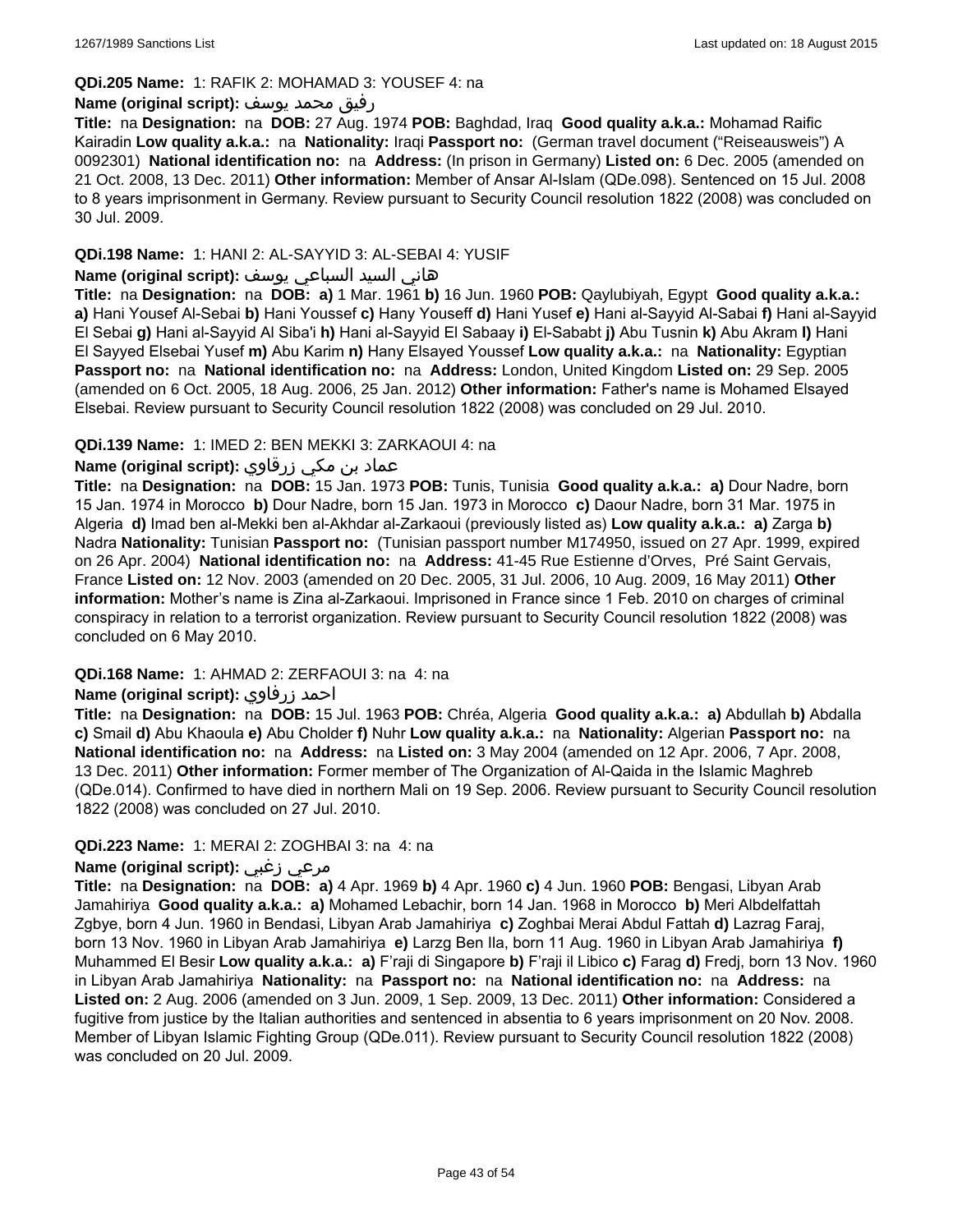#### **QDi.187 Name:** 1: ZULKARNAEN 2: na 3: na 4: na

**Title:** na **Designation:** na **DOB:** 1963 **POB:** Gebang village, Masaran, Sragen, Central Java, Indonesia **Good quality a.k.a.: a)** Zulkarnan **b)** Zulkarnain **c)** Zulkarnin **d)** Arif Sunarso **e)** Aris Sumarsono **f)** Aris Sunarso **g)** Ustad Daud Zulkarnaen **h)** Murshid **Low quality a.k.a.:** na **Nationality:** Indonesian **Passport no:** na **National identification no:** na **Address:** na **Listed on:** 16 May 2005 **Other information:** Review pursuant to Security Council resolution 1822 (2008) was concluded on 8 Jun. 2010.

#### **B. Entities and other groups**

#### **QDe.141 Name:** AL MOURABITOUN

### **Name (original script):** المرابطون

**A.k.a.: a)** Les Sentinelles **b)** The Sentinels **F.k.a.:** na **Address:** Mali **Listed on:** 2 Jun. 2014 **Other Information:**  Founded on 20 Aug. 2013 as result of a merger between Al Moulathamoun (QDe.140) and the Mouvement pour l'Unification et le Jihad en Afrique de l'Ouest (MUJAO) (QDe.134). Associated with the Organization of Al-Qaida in the Islamic Maghreb (QDe.014) and led by Mokhtar Belmokhtar (QDi.136). Active in the Sahel/Sahara region.

#### **QDe.144 Name:** ABDALLAH AZZAM BRIGADES (AAB)

**A.k.a.: a)** Abdullah Azzam Brigades **b)** Ziyad al-Jarrah Battalions of the Abdallah Azzam Brigades **c)** Yusuf al-'Uyayri Battalions of the Abdallah Azzam Brigades **F.k.a.:** na **Address:** (Operates in Lebanon, Syria and the Arabian Peninsula) **Listed on:** 23 Sep. 2014 **Other Information:** An armed group that has carried out joint attacks with Al-Nusrah Front for the People of the Levant (QDe.137).

#### **QDe.001 Name:** ABU SAYYAF GROUP

**A.k.a.:** Al Harakat Al Islamiyya **F.k.a.:** na **Address:** Philippines **Listed on:** 6 Oct. 2001 (amended on 13 Dec. 2011 ) **Other Information:** Associated with Jemaah Islamiyah (JI) (QDe.092). Current leader is Radulan Sahiron (QDi.208). Review pursuant to Security Council resolution 1822 (2008) was concluded on 21 Jun. 2010.

### **QDe.069 Name:** AFGHAN SUPPORT COMMITTEE (ASC)

**A.k.a.: a)** Lajnat ul Masa Eidatul Afghania **b)** Jamiat Ayat-ur-Rhas al Islamiac **c)** Jamiat Ihya ul Turath al Islamia **d)** Ahya ul Turas **F.k.a.:** na **Address:** (a) Headquarters – G.T. Road (probably Grand Trunk Road), near Pushtoon Garhi Pabbi, Peshawar, Pakistan b) Cheprahar Hadda, Mia Omar Sabaqah School, Jalabad, Afghanistan) **Listed on:** 11 Jan. 2002 (amended on 13 Dec. 2011 ) **Other Information:** Associated with the Revival of Islamic Heritage Society (QDe.070). Abu Bakr al-Jaziri (QDi.058) served as finance chief of ASC. Review pursuant to Security Council resolution 1822 (2008) was concluded on 8 Jun. 2010.

#### **QDe.139 Name:** AL MOUAKAOUNE BIDDAM

## **Name (original script):** بالدم الموقعون

**A.k.a.: a)** Les Signataires par le Sang **b)** Ceux Qui Signent avec le Sang **c)** Those Who Sign in Blood **F.k.a.:** na **Address:** Mali **Listed on:** 2 Jun. 2014 **Other Information:** Associated with the Organization of Al-Qaida in the Islamic Maghreb (QDe.014) and led by Mokhtar Belmokhtar (QDi.136). Active in the Sahel/Sahara region.

#### **QDe.140 Name:** AL MOULATHAMOUN

#### **Name (original script):** الملثمون

**A.k.a.: a)** Les Enturbannés **b)** The Veiled **F.k.a.:** na **Address: a)** Mali **b)** Niger **c)** Algeria **Listed on:** 2 Jun. 2014 **Other Information:** Founded in 2012 as a splinter group of the Organization of Al-Qaida in the Islamic Maghreb (QDe.014). On 20 Aug. 2013, Al Moulathamoun merged with the Mouvement pour l'Unification et le Jihad en Afrique de l'Ouest (MUJAO) (QDe.134) and established Al Mourabitoun (QDe.141). Associated with the Organization of Al-Qaida in the Islamic Maghreb (QDe.014) and led by Mokhtar Belmokhtar (QDi.136). Active in the Sahel/Sahara region.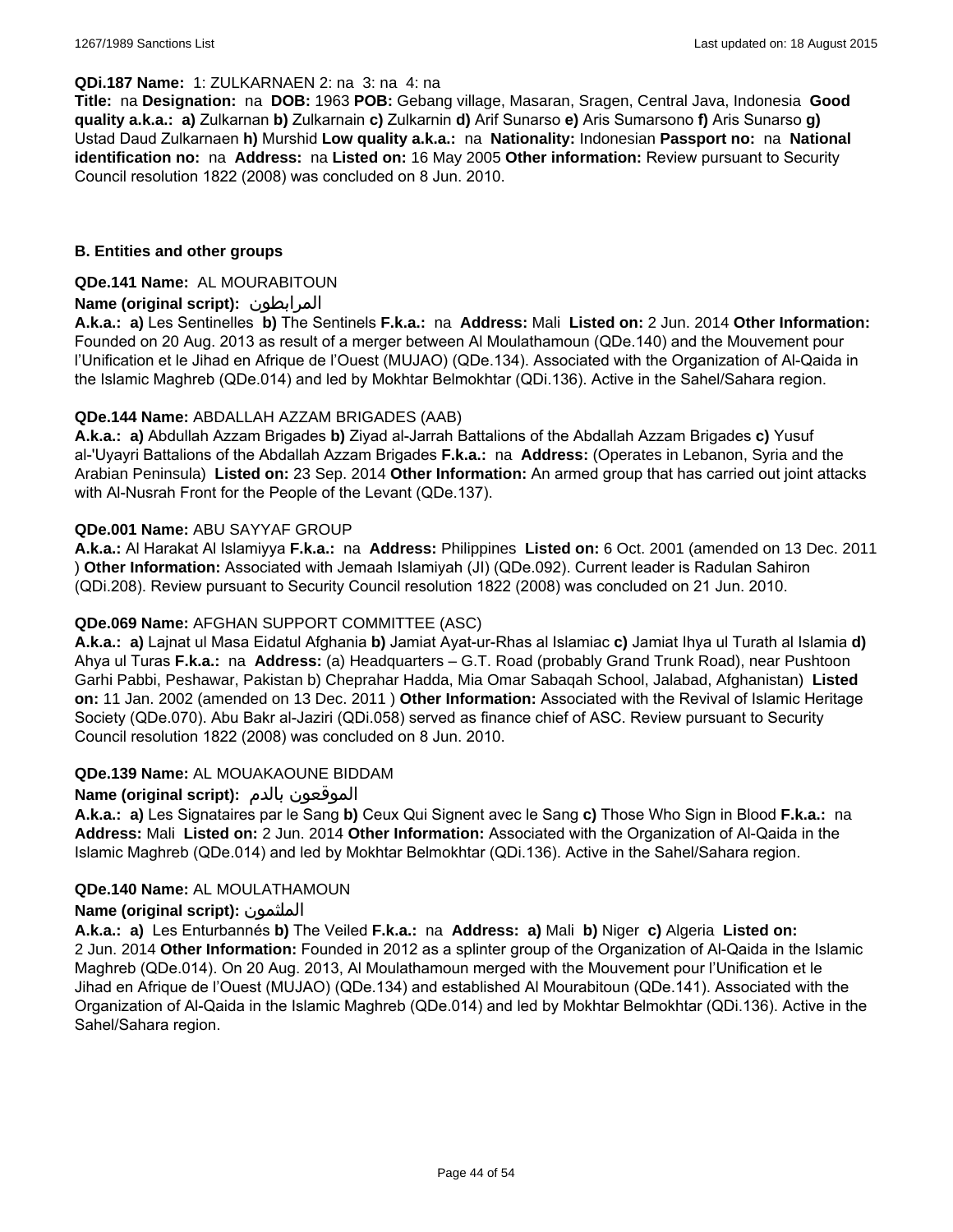### **QDe.137 Name:** AL-NUSRAH FRONT FOR THE PEOPLE OF THE LEVANT

## جبهة النصرة لأهل الشام **:(script original (Name**

**A.k.a.: a)** النصرة جبهة) the Victory Front; Jabhat al-Nusrah; Jabhet al-Nusra; Al-Nusrah Front; Al-Nusra Front) **b)**  المجاهدين أنصار شبكة) sub-unit name: Ansar al-Mujahideen Network) **c)** الجهاد ساحات في الشام مجاهدو) sub-unit name: Levantine Mujahideen on the Battlefields of Jihad) **F.k.a.:** na **Address: a)** (Operates in Syria) **b)** (Support network in Iraq) **Listed on:** 14 May 2014 **Other Information:** Associated with Al-Qaida (QDe.004) and Ibrahim Awwad Ibrahim Ali al-Badri al-Samarrai (QDi.299), the leader of Al-Qaida in Iraq (QDe.115), since at least Jan. 2012. Brings Syrian and foreign Al-Qaida in Iraq (QDe.115) and Asbat al-Ansar (QDe.007) fighters, along with other foreign Al-Qaida operatives, to join local elements in Syria to carry out terrorist and guerrilla operations there. Previously listed between 30 May 2013 and 13 May 2014 as an aka of Al-Qaida in Iraq (QDe.115).

#### **QDe.121 Name:** AL-AKHTAR TRUST INTERNATIONAL

**A.k.a.: a)** Al Akhtar Trust **b)** Al-Akhtar Medical Centre **c)** Akhtarabad Medical Camp **d)** Pakistan Relief Foundation **e)** Pakistani Relief Foundation **f)** Azmat-e-Pakistan Trust **g)** Azmat Pakistan Trust **F.k.a.:** na **Address:** (a) ST-1/ A, Gulsahn-e-Iqbal, Block 2, Karachi, 25300, Pakistan b) Gulistan-e-Jauhar, Block 12, Karachi, Pakistan) **Listed on:** 17 Aug. 2005 (amended on 10 Dec. 2008, 13 Dec. 2011 ) **Other Information:** Regional offices in Pakistan: Bahawalpur, Bawalnagar, Gilgit, Islamabad, Mirpur Khas, Tando-Jan-Muhammad. Akhtarabad Medical Camp is in Spin Boldak, Afghanistan. Registered by members of Jaish-i-Mohammed (QDe.019). Associated with Harakat ul-Mujahidin/ HUM (QDe.008), Lashkar I Jhanghvi (LJ) (QDe.096) and Lashkar-e-Tayyiba (QDe.118). Banned in Pakistan. Review pursuant to Security Council resolution 1822 (2008) was concluded on 14 Sep. 2009.

#### **QDe.107 Name:** AL FURQAN

**A.k.a.: a)** Dzemilijati Furkan **b)** Dzem'ijjetul Furqan **c)** Association for Citizens Rights and Resistance to Lies **d)** Dzemijetul Furkan **e)** Association of Citizens for the Support of Truth and Supression of Lies **f)** Sirat **g)** Association for Education, Culture and Building Society-Sirat **h)** Association for Education, Cultural, and to Create Society -Sirat **i)** Istikamet **j)** In Siratel **k)** Citizens' Association for Support and Prevention of lies – Furqan **F.k.a.:** na **Address: a)** 30a Put Mladih Muslimana (ex Pavla Lukaca Street), 71 000 Sarajevo, Bosnia and Herzegovina **b)** 72 ul. Strossmajerova, Zenica, Bosnia and Herzegovina **c)** 42 Muhameda Hadzijahica, Sarajevo, Bosnia and Herzegovina **d)** 70 and 53 Strosmajerova Street, Zenica, Bosnia and Herzegovina **e)** Zlatnih Ljiljana Street, Zavidovici, Bosnia and Herzegovina **Listed on:** 11 May 2004 (amended on 26 Nov. 2004, 24 Mar. 2009 ) **Other Information:** Registered in Bosnia and Herzegovina as a citizens' association under the name of "Citizens' Association for Support and Prevention of lies – Furqan" on 26 Sep. 1997. Al Furqan ceased its work by decision of the Ministry of Justice of the Bosnia and Herzegovina Federation (decision number 03-054-286/97 dated 8 Nov. 2002). Al Furqan was no longer in existence as at Dec. 2008. Review pursuant to Security Council resolution 1822 (2008) was concluded on 15 Jun. 2010.

#### **QDe.110 Name:** AL-HARAMAIN: AFGHANISTAN BRANCH

**A.k.a.:** na **F.k.a.:** na **Address:** Afghanistan (at time of listing) **Listed on:** 6 Jul. 2004 (amended on 21 Mar. 2012 ) **Other Information:** Review pursuant to Security Council resolution 1822 (2008) was concluded on 22 Jun. 2010.

#### **QDe.111 Name:** AL-HARAMAIN: ALBANIA BRANCH

**A.k.a.:** na **F.k.a.:** na **Address:** Irfan Tomini Street, #58, Tirana, Albania (at time of listing) **Listed on:** 6 Jul. 2004 (amended on 21 Mar. 2012 ) **Other Information:** Review pursuant to Security Council resolution 1822 (2008) was concluded on 22 Jun. 2010.

#### **QDe.109 Name:** AL-HARAMAIN & AL MASJED AL-AQSA CHARITY FOUNDATION

**A.k.a.: a)** Al Haramain Al Masjed Al Aqsa **b)** Al Haramayn Al Masjid Al Aqsa **c)** Al-Haramayn and Al Masjid Al Aqsa Charitable Foundation **d)** Al Harammein Al Masjed Al-Aqsa Charity Foundation **F.k.a.:** na **Address: a)** Branch Address: 2A Hasiba Brankovica, Sarajevo, Bosnia and Herzegovina **b)** 14 Bihacka Street, Sarajevo, Bosnia and Herzegovina **c)** 64 Potur mahala Street, Travnik, Bosnia and Herzegovina **d)** Zenica, Bosnia and Herzegovina **Listed on:** 28 Jun. 2004 (amended on 26 Nov. 2004, 16 Sep. 2008, 24 Mar. 2009 ) **Other Information:** Used to be officially registered in Bosnia and Herzegovina under registry number 24. Al-Haramain & Al Masjed Al-Aqsa Charity Foundation ceased its work by decision of the Ministry of Justice of the Bosnia and Herzegovina Federation (decision on cessation of operation number 03-05-2-203/04). It was no longer in existence as at Dec. 2008. Its premises and humanitarian activities were transferred under Government supervision to a new entity called Sretna Buducnost. Review pursuant to Security Council resolution 1822 (2008) was concluded on 22 Jun. 2010.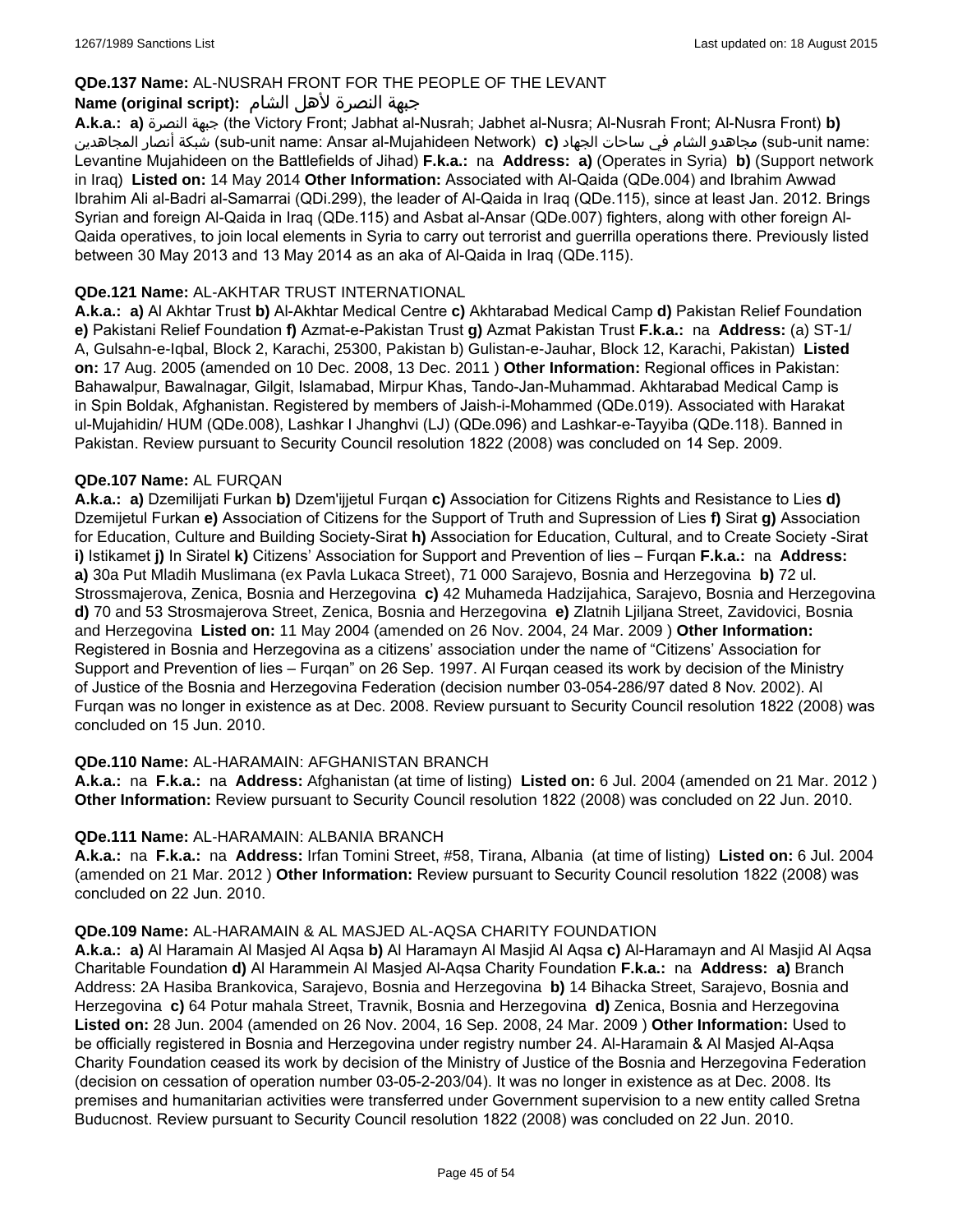#### **QDe.112 Name:** AL-HARAMAIN: BANGLADESH BRANCH

**A.k.a.:** na **F.k.a.:** na **Address:** House 1, Road 1, S-6, Uttara, Dhaka, Bangladesh (at time of listing) **Listed on:** 6 Jul. 2004 (amended on 21 Mar. 2012 ) **Other Information:** Review pursuant to Security Council resolution 1822 (2008) was concluded on 22 Jun. 2010.

#### **QDe.113 Name:** AL-HARAMAIN: ETHIOPIA BRANCH

**A.k.a.:** na **F.k.a.:** na **Address:** Woreda District 24 Kebele Section 13, Addis Ababa, Ethiopia (at time of listing) **Listed on:** 6 Jul. 2004 (amended on 21 Mar. 2012 ) **Other Information:** Review pursuant to Security Council resolution 1822 (2008) was concluded on 22 Jun. 2010.

#### **QDe.103 Name:** AL-HARAMAIN FOUNDATION (INDONESIA)

**A.k.a.:** Yayasan Al-Manahil-Indonesia **F.k.a.:** na **Address:** (Jalan Laut Sulawesi Blok DII/4, Kavling Angkatan Laut Duren Sawit, Jakarta Timur 13440 Indonesia (at time of listing); Tel.: 021-86611265 and 021-86611266; Fax.: 021-8620174) **Listed on:** 26 Jan. 2004 (amended on 21 Mar. 2012 ) **Other Information:** Review pursuant to Security Council resolution 1822 (2008) was concluded on 22 Jun. 2010.

#### **QDe.104 Name:** AL-HARAMAIN FOUNDATION (PAKISTAN)

**A.k.a.:** na **F.k.a.:** na **Address:** House #279, Nazimuddin Road, F-10/1, Islamabad, Pakistan (at time of listing) **Listed on:** 26 Jan. 2004 (amended on 21 Mar. 2012 ) **Other Information:** Review pursuant to Security Council resolution 1822 (2008) was concluded on 19 Oct. 2009.

#### **QDe.116 Name:** AL-HARAMAIN FOUNDATION (UNION OF THE COMOROS)

**A.k.a.:** na **F.k.a.:** na **Address:** B/P: 1652 Moroni, Union of the Comoros (at time of listing) **Listed on:** 28 Sep. 2004 (amended on 21 Mar. 2012 ) **Other Information:** Review pursuant to Security Council resolution 1822 (2008) was concluded on 22 Jun. 2010.

#### **QDe.071 Name:** AL-HARAMAIN ISLAMIC FOUNDATION

**A.k.a.: a)** Vazir **b)** Vezir **F.k.a.:** na **Address: a)** (64 Poturmahala, Travnik, Bosnia and Herzegovina) **b)** Sarajevo, Bosnia and Herzegovina **Listed on:** 13 Mar. 2002 (amended on 26 Dec. 2003, 16 Sep. 2008, 16 Jun. 2011 ) **Other Information:** Under criminal investigation by the authorities of Bosnia and Herzegovina as of Nov. 2007. Employees and associates include Najib Ben Mohamed Ben Salem Al-Waz (listed under permanent reference number QDi.104). Review pursuant to Security Council resolution 1822 (2008) was concluded on 22 Jun. 2010.

#### **QDe.072 Name:** AL-HARAMAIN ISLAMIC FOUNDATION (SOMALIA)

**A.k.a.:** na **F.k.a.:** na **Address:** Somalia **Listed on:** 13 Mar. 2002 (amended on 13 Dec. 2011, 15 Jun. 2015 ) **Other Information:** Review pursuant to Security Council resolution 1822 (2008) was concluded on 22 Jun. 2010.

#### **QDe.114 Name:** AL-HARAMAIN: THE NETHERLANDS BRANCH

**A.k.a.:** Stichting Al Haramain Humanitarian Aid **F.k.a.:** na **Address:** Jan Hanzenstraat 114, 1053SV, Amsterdam, The Netherlands (at time of listing) **Listed on:** 6 Jul. 2004 (amended on 13 Apr. 2012, 15 Jun. 2015 ) **Other Information:** Review pursuant to Security Council resolution 1822 (2008) was concluded on 28 Jun. 2010.

#### **QDe.105 Name:** AL-HARAMAYN FOUNDATION (KENYA)

**A.k.a.:** na **F.k.a.:** na **Address: a)** Nairobi, Kenya (at time of listing) **b)** Garissa, Kenya (at time of listing) **c)** Dadaab, Kenya (at time of listing) **Listed on:** 26 Jan. 2004 (amended on 21 Mar. 2012 ) **Other Information:** Review pursuant to Security Council resolution 1822 (2008) was concluded on 22 Jun. 2010.

#### **QDe.106 Name:** AL-HARAMAYN FOUNDATION (TANZANIA)

**A.k.a.:** na **F.k.a.:** na **Address: a)** P.O. Box 3616, Dar es Salaam, Tanzania (at time of listing) **b)** Tanga , Tanzania (at time of listing) **c)** Singida , Tanzania (at time of listing) **Listed on:** 26 Jan. 2004 (amended on 21 Mar. 2012 ) **Other Information:** Review pursuant to Security Council resolution 1822 (2008) was concluded on 22 Jun. 2010.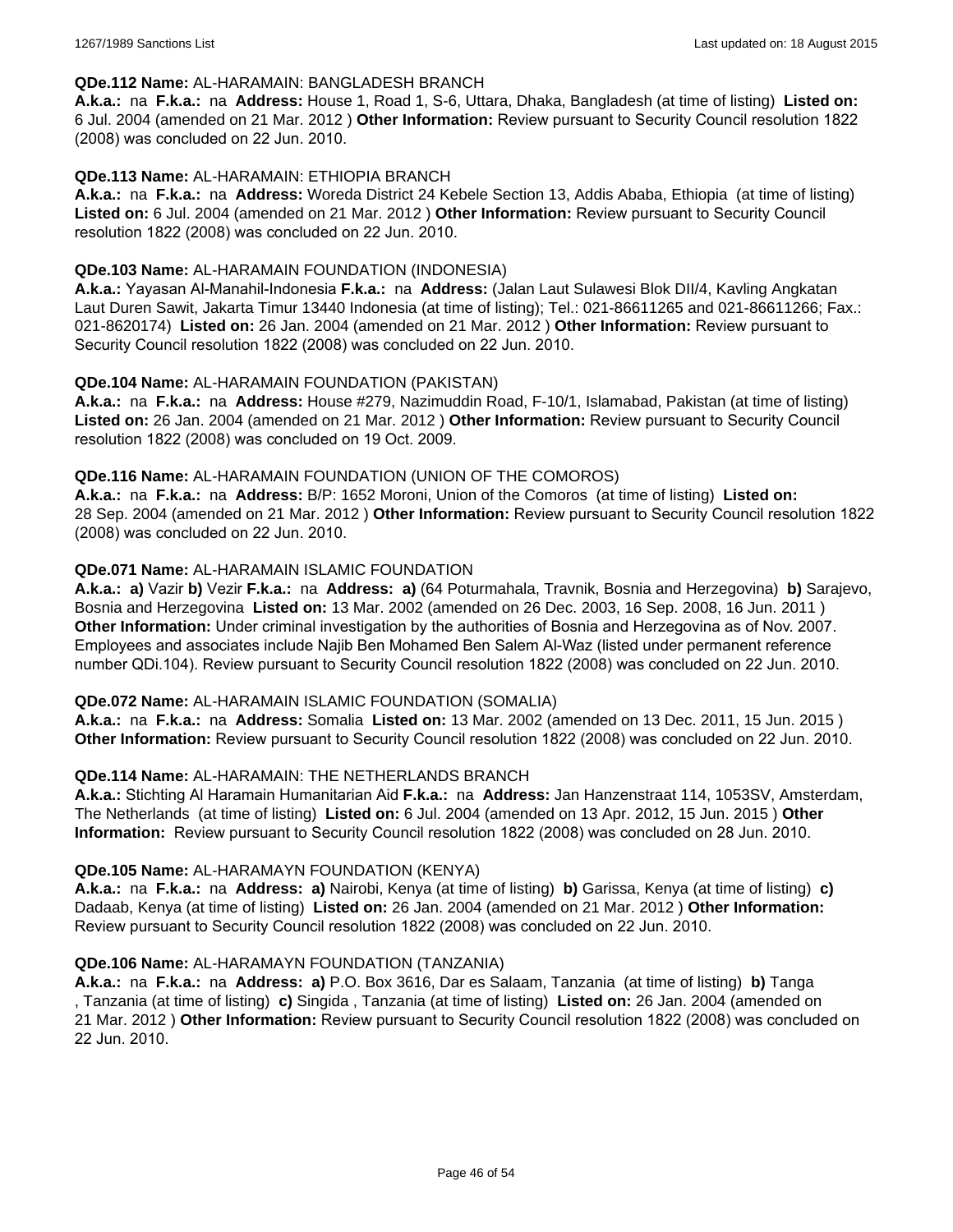### **QDe.002 Name:** AL-ITIHAAD AL-ISLAMIYA / AIAI

### **Name (original script):** الاسلامي الاتحاد

**A.k.a.:** na **F.k.a.:** na **Address:** na **Listed on:** 6 Oct. 2001 (amended on 21 Dec. 2007, 13 Dec. 2011, 18 Mar. 2013 ) **Other Information:** Reported to have operated in Somalia and Ethiopia and to have merged with Harakat Al-Shabaab Al-Mujaahidiin (Al-Shabaab), which was accepted as an affiliate of Al-Qaida (QDe.004) by Aiman Muhammed Rabi al-Zawahiri (QDi.006) in Feb. 2012, and is also subject to the sanctions measures set out in Security Council resolution 1844 (2008) concerning Somalia and Eritrea (see www.un.org/sc/committees/751/ index.shtml). Leadership included Hassan Abdullah Hersi Al-Turki (QDi.172) and Hassan Dahir Aweys (QDi.042). AIAI has received funds through the Al-Haramain Islamic Foundation (Somalia) (QDe.072). Review pursuant to Security Council resolution 1822 (2008) was concluded on 21 Jun. 2010.

#### **QDe.004 Name:** AL-QAIDA

#### **Name (original script):** القاعدة

**A.k.a.: a)** "The Base" **b)** Al Qaeda **c)** Islamic Salvation Foundation **d)** The Group for the Preservation of the Holy Sites **e)** The Islamic Army for the Liberation of Holy Places **f)** The World Islamic Front for Jihad Against Jews and Crusaders **g)** Usama Bin Laden Network **h)** Usama Bin Laden Organization **i)** Al Qa'ida **j)** Al Qa'ida/Islamic Army (formerly listed as) **F.k.a.:** na **Address:** na **Listed on:** 6 Oct. 2001 (amended on 5 Mar. 2009, 21 Mar. 2012 ) **Other Information:** Review pursuant to Security Council resolution 1822 (2008) was concluded on 21 Jun. 2010.

#### **QDe.115 Name:** AL-QAIDA IN IRAQ

## القاعده في العراق **:(script original (Name**

**A.k.a.: a)** AQI **b)** al-Tawhid **c)** the Monotheism and Jihad Group **d)** Qaida of the Jihad in the Land of the Two Rivers **e)** Al-Qaida of Jihad in the Land of the Two Rivers **f)** The Organization of Jihad's Base in the Country of the Two Rivers **g)** The Organization Base of Jihad/Country of the Two Rivers **h)** The Organization Base of Jihad/ Mesopotamia **i)** Tanzim Qa'idat Al-Jihad fi Bilad al-Rafidayn **j)** Tanzeem Qa'idat al Jihad/Bilad al Raafidaini **k)** Jama'at Al-Tawhid Wa'al-Jihad **l)** JTJ **m)** Islamic State of Iraq **n)** ISI **o)** al-Zarqawi network **p)** Islamic State in Iraq and the Levant **F.k.a.:** na **Address:** na **Listed on:** 18 Oct. 2004 (amended on 2 Dec. 2004, 5 Mar. 2009, 13 Dec. 2011, 30 May 2013, 14 May 2014, 2 Jun. 2014 ) **Other Information:** Review pursuant to Security Council resolution 1822 (2008) was concluded on 25 May 2010.

## **QDe.129 Name:** AL-QAIDA IN THE ARABIAN PENINSULA (AQAP)

## القاعدة في جزيرة العرب **:(script original (Name**

**A.k.a.: a)** Al-Qaida of Jihad Organization in the Arabian Peninsula **b)** Tanzim Qa'idat al-Jihad fi Jazirat al-Arab **c)** Al-Qaida Organization in the Arabian Peninsula (AQAP) **d)** Al-Qaida in the South Arabian Peninsula **e)** Ansar al-Shari'a (AAS) **F.k.a.:** Al-Qaida in Yemen (AQY) **Address:** na **Listed on:** 19 Jan. 2010 (amended on 4 Oct. 2012, 15 Jun. 2015 ) **Other Information:** AQAP is a regional affiliate of Al-Qaida (QDe.004) and an armed group operating primarily in Arabian Peninsula. Location: Yemen. Alternative location: Saudi Arabia (2004 – 2006). Formed in Jan. 2009 when Al-Qaida in Yemen combined with Saudi Arabian Al-Qaida operatives. Leader of AQAP is Nasir 'abd-al-Karim 'Abdullah Al-Wahishi (QDi.274). Ansar al-Shari'a was formed in early 2011 by AQAP and has taken responsibility for multiple attacks in Yemen against both government and civilian targets.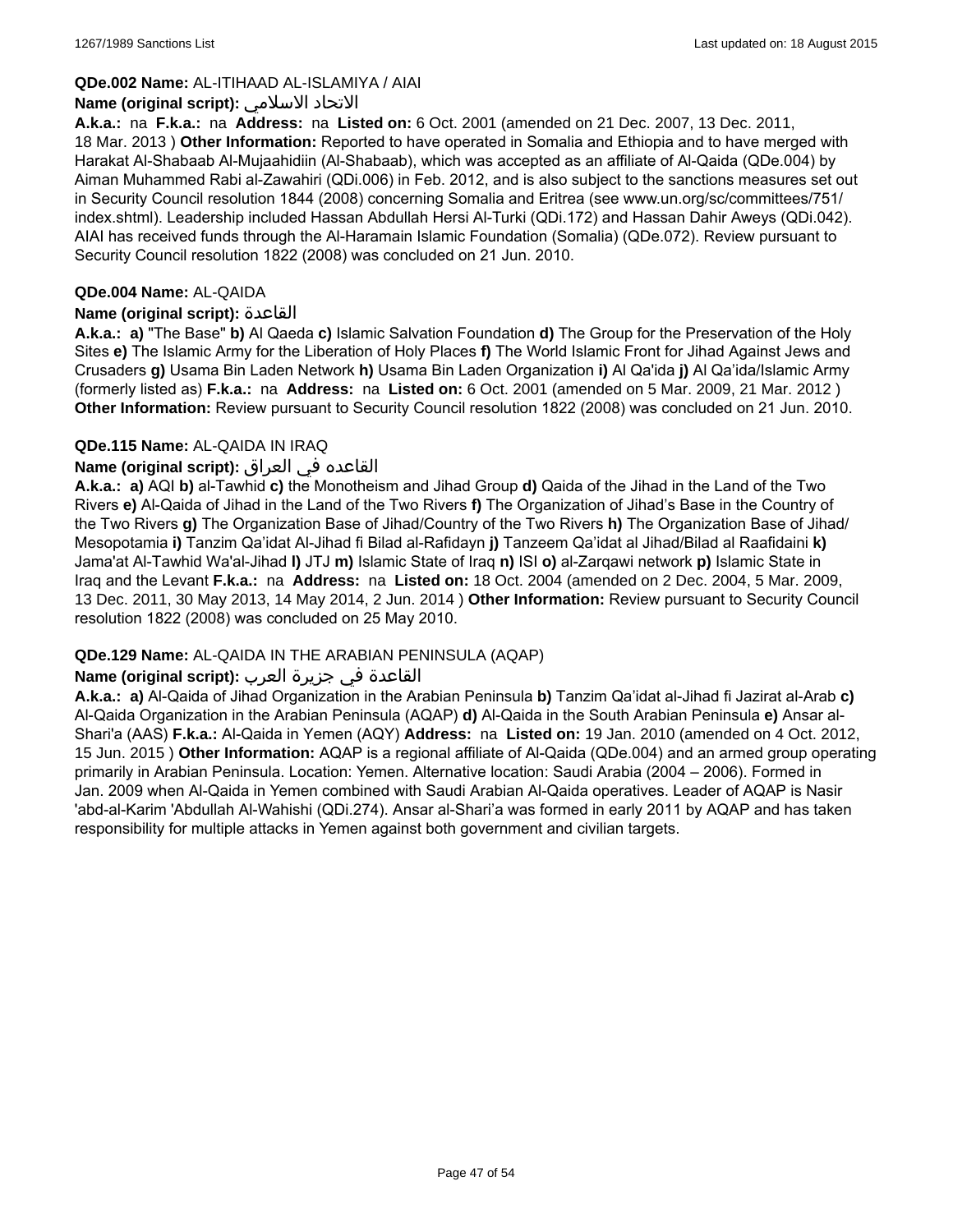## **QDe.005 Name:** AL RASHID TRUST

**A.k.a.: a)** Al-Rasheed Trust **b)** Al Rasheed Trust **c)** Al-Rashid Trust **d)** Aid Organization of the Ulema, Pakistan **e)** Al Amin Welfare Trust **f)** Al Amin Trust **g)** Al Ameen Trust **h)** Al-Ameen Trust **i)** Al Madina Trust **j)** Al-Madina Trust **F.k.a.:** na **Address: a)** Kitas Ghar, Nazimabad 4, Dahgel-Iftah, Karachi, Pakistan (Kitas Ghar, Nazimabad 4, Dahgel-Iftah, Karachi, Pakistan) **b)** Jamia Maajid, Sulalman Park, Melgium Pura, Lahore, Pakistan (Jamia Maajid, Sulalman Park, Melgium Pura, Lahore, Pakistan) **c)** (Office Dha'rbi-M'unin, Top Floor, Dr. Dawa Khan Dental Clinic Surgeon, Main Baxae, Mingora, Swat, Pakistan) **d)** (Kitab Ghar, Darul Ifta Wal Irshad, Nazimabad No. 4, Karachi, Pakistan, Phone 6683301; Phone 0300-8209199; Fax 6623814 ) **e)** (302b-40, Good Earth Court, Opposite Pia Planitarium, Block 13a, Gulshan -l Igbal, Karachi, Pakistan; Phone 4979263 ) **f)** (617 Clifton Center, Block 5, 6th Floor, Clifton, Karachi, Pakistan; Phone 587-2545) **g)** (j) 605 Landmark Plaza, 11 Chundrigar Road, Opposite Jang Building, Karachi, Pakistan; Phone 2623818-19 ) **h)** (Jamia Masjid, Sulaiman Park, Begum Pura, Lahore, Pakistan; Phone 042-6812081 ) **i)** (Kitas Ghar, Nazimabad 4, Dahgel-Iftah, Karachi, Pakistan, Kitas Ghar, Nazimabad 4, Dahgel-Iftah, Karachi, Pakistan ) **j)** (Jamia Maajid, Sulalman Park, Melgium Pura, Lahore, Pakistan, Jamia Maajid, Sulalman Park, Melgium Pura, Lahore, Pakistan ) **k)** (Office Dha'rbi-M'unin, Opposite Khyber Bank, Abbottabad Road, Mansehra, Pakistan ) **l)** (Office Dha'rbi-M'unin ZR Brothers, Katcherry Road, Chowk Yadgaar, Peshawar, Pakistan ) **m)** (Office Dha'rbi-M'unin, Rm No. 3, Moti Plaza, Near Liaquat Bagh, Muree Road, Rawalpindi, Pakistan) **Listed on:** 6 Oct. 2001 (amended on 21 Oct. 2008, 10 Dec. 2008, 13 Dec. 2011 ) **Other Information:** Headquarters are in Pakistan. Operations in Afghanistan: Herat Jalalabad, Kabul, Kandahar, Mazar Sherif. Also operations in Kosovo, Chechnya. Involved in the financing of Al-Qaida and the Taliban. Until 21 Oct. 2008, this entity appeared also as "Aid Organization of the Ulema, Pakistan" (QDe.073), listed on 24 Apr. 2002 and amended on 25 Jul. 2006. The two entries Al Rashid Trust (QDe.005) and Aid Organization of the Ulema, Pakistan (QDe.073) were consolidated into this entity on 21 Oct. 2008. Founded by Mufti Rashid Ahmad Ledahyanoy (deceased). Associated with Jaish-i-Mohammed (QDe.019). Banned in Pakistan since Oct. 2001. Despite the closure of its offices in Pakistan in February 2007 it has continued its activities. Review pursuant to Security Council resolution 1822 (2008) was concluded on 6 May 2010.

## **QDe.146 Name:** ANSAR AL CHARIA BENGHAZI

## أنصار الشريعة - بنغازي **:(script original (Name**

**A.k.a.: a)** الشريعة أنصار) Ansar al Charia) **b)** Ansar al-Charia **c)** Ansar al-Sharia **d)** Ansar al-Charia Benghazi **e)** Ansar al-Sharia Benghazi **f)** بليبيا الشريعة أنصار) Ansar al Charia in Libya (ASL)) **g)** الشريعة أنصار كتيبة) Katibat Ansar al Charia) **h)** Ansar al Sharia **F.k.a.:** na **Address: a)** (Operates in Benghazi, Libya) **b)** (Support network in Tunisia) **Listed on:** 19 Nov. 2014 **Other Information:** Associated with the Organization of Al-Qaida in the Islamic Maghreb (QDe.014), Al Mourabitoun (QDe.141), Ansar al-Shari'a in Tunisia (AAS-T) (QDe.143), and Ansar al Charia Derna (QDe.145). The leader is Mohamed al-Zahawi (not listed). Runs training camps for foreign terrorist fighters travelling to Syria, Iraq and Mali.

## **QDe.145 Name:** ANSAR AL CHARIA DERNA

## أنصار الشريعة – درنة **:(script original (Name**

**A.k.a.: a)** Ansar al-Charia Derna **b)** Ansar al-Sharia Derna **c)** الشريعة أنصار) Ansar al Charia) **d)** Ansar al-Sharia **e)** Ansar al Sharia **F.k.a.:** na **Address: a)** (Operates in Derna and Jebel Akhdar, Libya ) **b)** (Support network in Tunisia) **Listed on:** 19 Nov. 2014 **Other Information:** Associated with the Organization of Al-Qaida in the Islamic Maghreb (QDe.014), Ansar al-Shari'a in Tunisia (AAS-T) (QDe.143) and Ansar al Charia Benghazi (QDe.146). Runs training camps for foreign terrorist fighters travelling to Syria and Iraq.

## **QDe.143 Name:** ANSAR AL-SHARI'A IN TUNISIA (AAS-T)

**A.k.a.: a)** Ansar al-Sharia in Tunisia **b)** Ansar al-Shari'ah in Tunisia **c)** Ansar al-Shari'ah **d)** Ansar al-Sharia **e)** Supporters of Islamic Law **f)** Al-Qayrawan Media Foundation **F.k.a.:** na **Address:** Tunisia **Listed on:** 23 Sep. 2014 **Other Information:** A Tunisian armed group with links to the Organization of Al-Qaida in the Islamic Maghreb (QDe.014). The leader is Seifallah ben Hassine (QDi.333).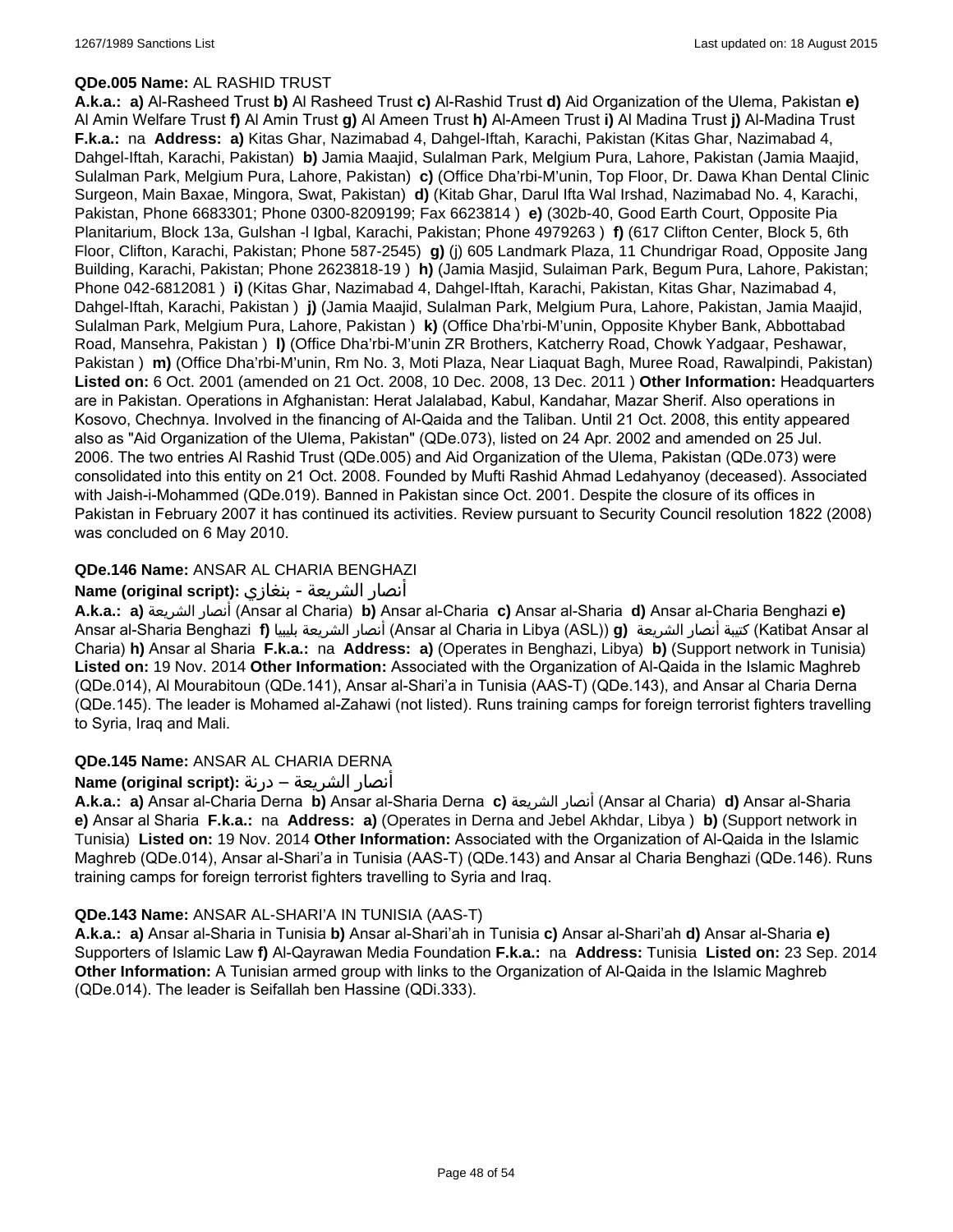## **QDe.098 Name:** ANSAR AL-ISLAM

## **Name (original script):** الاسلام أنصار

**A.k.a.: a)** Devotees of Islam **b)** Jund al-Islam **c)** Soldiers of Islam **d)** Kurdistan Supporters of Islam **e)** Supporters of Islam in Kurdistan **f)** Followers of Islam in Kurdistan **g)** Kurdish Taliban **h)** Soldiers of God **i)** Ansar al-Sunna Army **j)** Jaish Ansar al-Sunna **k)** Ansar al-Sunna **F.k.a.:** na **Address:** na **Listed on:** 24 Feb. 2003 (amended on 31 Mar. 2004, 5 Mar. 2009, 18 Mar. 2009, 21 Oct. 2010, 13 Dec. 2011 ) **Other Information:** The founder is Najmuddin Faraj Ahmad (QDi.226). Associated with Al-Qaida in Iraq (QDe.115). Located and primarily active in northern Iraq but maintains a presence in western and central Iraq. Review pursuant to Security Council resolution 1822 (2008) was concluded on 21 Jun. 2010.

## **QDe.135 Name:** ANSAR EDDINE

## **Name (original script):** الدين انصار

**A.k.a.:** Ansar Dine **F.k.a.:** na **Address:** Mali **Listed on:** 20 Mar. 2013 **Other Information:** Was founded in December 2011 by Iyad ag Ghali (QDi.316). Linked to the Organization of Al-Qaida in the Islamic Maghreb (QDe.014) and Mouvement pour l'Unification et le Jihad en Afrique de l'Ouest (MUJAO) (QDe.134). Associated with Abdelmalek Droukdel (QDi.232).

## **QDe.142 Name:** ANSARUL MUSLIMINA FI BILADIS SUDAN

## انصار المسلمین في بلاد السودان :**(Name (original script**

**A.k.a.: a)** Ansaru **b)** Ansarul Muslimina fi Biladis Sudan **c)** Jama'atu Ansaril Muslimina fi Biladis Sudan (JAMBS) **d)** Jama'atu Ansarul Muslimina fi Biladis-Sudan (JAMBS) **e)** Jamma'atu Ansarul Muslimina fi Biladis-Sudan (JAMBS) **f)** Vanguards for the Protection of Muslims in Black Africa **g)** Vanguard for the Protection of Muslims in Black Africa **F.k.a.:** na **Address:** Nigeria **Listed on:** 26 Jun. 2014 **Other Information:** Terrorist and paramilitary group established in 2012 and operating in Nigeria. Associated with the Organization of Al-Qaida in the Islamic Maghreb (AQIM) (QDe.014), Jama'atu Ahlis Sunna Lidda'Awati Wal-Jihad (Boko Haram) (QDe.138) and Abubakar Mohammed Shekau (QDi322).

## **QDe.006 Name:** ARMED ISLAMIC GROUP

## الجماعة الاسلامية المسلحة **:(script original (Name**

**A.k.a.: a)** Al Jamm'ah Al-Islamiah Al- Musallah **b)** GIA **c)** Groupe Islamique Armé **F.k.a.:** na **Address:** Algeria **Listed on:** 6 Oct. 2001 (amended on 7 Apr. 2008, 13 Dec. 2011 ) **Other Information:** Review pursuant to Security Council resolution 1822 (2008) was concluded on 21 Jun. 2010.

## **QDe.007 Name:** ASBAT AL-ANSAR

## **Name (original script):** الأنصار عصبة

**A.k.a.:** na **F.k.a.:** na **Address:** Ein el-Hilweh camp, Lebanon **Listed on:** 6 Oct. 2001 (amended on 30 Jan. 2009, 13 Dec. 2011 ) **Other Information:** Active in northern Iraq. Associated with Al-Qaida in Iraq (QDe.115). Review pursuant to Security Council resolution 1822 (2008) was concluded on 21 Jun. 2010.

## **QDe.093 Name:** BENEVOLENCE INTERNATIONAL FOUNDATION

**A.k.a.: a)** Al Bir Al Dawalia **b)** BIF **c)** BIF-USA **d)** Mezhdunarodnyj Blagotvoritel'nyl Fond **F.k.a.:** na **Address: a)** 8820 Mobile Avenue, IA, Oak Lawn, Illinois, 60453, United States of America **b)** P.O. Box 548, Worth, Illinois, 60482, United States of America **c)** (Formerly located at) 9838 S. Roberts Road, Suite 1W, Palos Hills, Illinois, 60465, United States of America **d)** (Formerly located at) 20-24 Branford Place, Suite 705, Newark, New Jersey, 07102, United States of America **e)** P.O. Box 1937, Khartoum, Sudan **f)** Bangladesh **g)** (Gaza Strip) **h)** Yemen **Listed on:** 21 Nov. 2002 (amended on 24 Jan. 2003, 28 Apr. 2011, 18 May 2012 ) **Other Information:** Employer Identification Number (United States of America): 36-3823186. Review pursuant to Security Council resolution 1822 (2008) was concluded on 22 Jun. 2010.

## **QDe.102 Name:** DJAMAT HOUMAT DAAWA SALAFIA (DHDS)

## جماعة حماة الدعوة السلفية **:(script original (Name**

**A.k.a.:** Djamaat Houmah Al-Dawah Al-Salafiat **F.k.a.:** Katibat el Ahouel **Address:** Algeria **Listed on:** 11 Nov. 2003 (amended on 26 Nov. 2004, 7 Apr. 2008, 25 Jan. 2010, 13 Dec. 2011 ) **Other Information:** Associated with the Armed Islamic Group (GIA) (QDe.006) and the Organization of Al-Qaida in the Islamic Maghreb (QDe.014). Review pursuant to Security Council resolution 1822 (2008) was concluded on 30 Jul. 2009.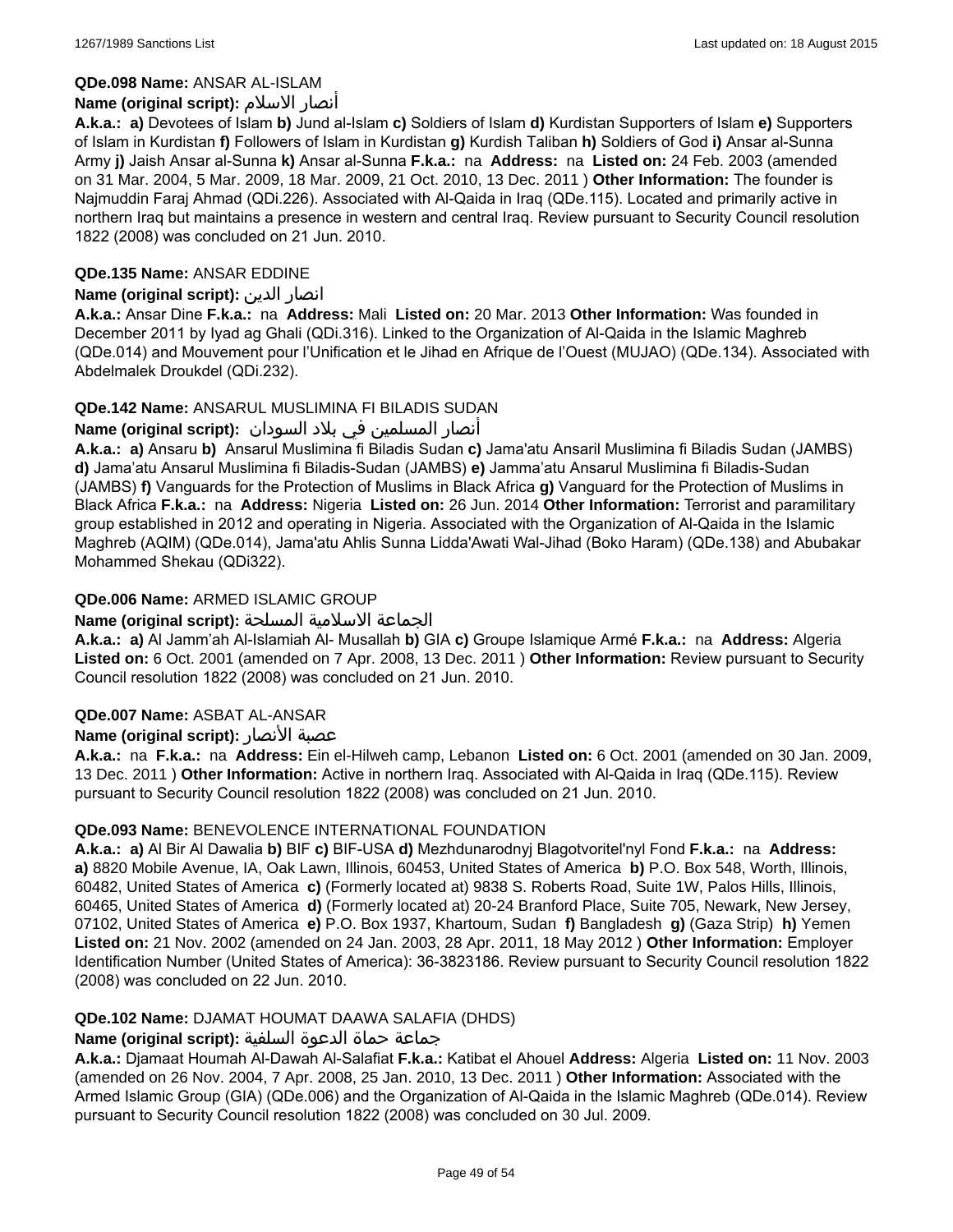#### **QDe.088 Name:** EASTERN TURKISTAN ISLAMIC MOVEMENT (ETIM)

**A.k.a.: a)** The Eastern Turkistan Islamic Party **b)** The Eastern Turkistan Islamic Party of Allah **c)** Islamic Party of Turkestan **d)** Djamaat Turkistan **F.k.a.:** na **Address:** na **Listed on:** 11 Sep. 2002 (amended on 3 Oct. 2008, 13 Dec. 2011 ) **Other Information:** Active in China, South Asia and Central Asia. Review pursuant to Security Council resolution 1822 (2008) was concluded on 20 May 2010.

#### **QDe.003 Name:** EGYPTIAN ISLAMIC JIHAD

#### الجهاد الاسلامي المصري **:(script original (Name**

**A.k.a.: a)** Egyptian Al-Jihad **b)** Jihad Group **c)** New Jihad **d)** Al-Jihad **e)** Egyptian Islamic Movement **F.k.a.:** na **Address:** na **Listed on:** 6 Oct. 2001 (amended on 5 Mar. 2009, 13 Dec. 2011 ) **Other Information:** Co-founded by Aiman Muhammed Rabi al-Zawahiri (QDi.006), who was also its military leader. Review pursuant to Security Council resolution 1822 (2008) was concluded on 21 Jun. 2010.

#### **QDe.131 Name:** EMARAT KAVKAZ

#### **Name (original script):** Эмират Кавказ

**A.k.a.:** na **F.k.a.:** na **Address:** na **Listed on:** 29 Jul. 2011 **Other Information:** Mainly active in the Russian Federation, Afghanistan and Pakistan. Led by Doku Khamatovich Umarov (QDi.290)

#### **QDe.091 Name:** GLOBAL RELIEF FOUNDATION (GRF)

**A.k.a.:** na **F.k.a.:** na **Address: a)** 9935 South 76th Avenue, Unit 1, Bridgeview, Illinois, 60455, United States of America **b)** P.O. Box 1406, Bridgeview, Illinois, 60455, United States of America **Listed on:** 22 Oct. 2002 (amended on 26 Nov. 2004, 20 Dec. 2005, 25 Jul. 2006, 24 Mar. 2009, 11 Mar. 2010, 25 Mar. 2010, 28 Apr. 2011, 21 Feb. 2012, 14 Feb. 2014 ) **Other Information:** Other Foreign Locations: Afghanistan, Bangladesh, Eritrea, Ethiopia, India, Iraq, West Bank and Gaza, Somalia and Syria. Federal Employer Identification Number (United States of America): 36-3804626. Review pursuant to Security Council resolution 1822 (2008) was concluded on 21 Jun. 2010.

## **QDe.130 Name:** HARAKAT-UL JIHAD ISLAMI

## حرکت الجہاد الاسلامی **:(script original (Name**

**A.k.a.: a)** HUJI **b)** Movement of Islamic Holy War **c)** Harkat-ul-Jihad-al Islami **d)** Harkat-al-Jihad-ul Islami **e)** Harkatul-Jehad-al-Islami **f)** Harakat ul Jihad-e-Islami **F.k.a.: a)** Harakat-ul-Ansar **b)** HUA **Address:** na **Listed on:** 6 Aug. 2010 (amended on 13 Dec. 2011 ) **Other Information:** Was established in Afghanistan in 1980. In 1993, Harakat-ul Jihad Islami merged with Harakat ul-Mujahidin (QDe.008) to form Harakat ul-Ansar. In 1997, Harakat-ul Jihad Islami split from Harakat ul-Ansar and resumed using its former name. Operations are in India, Pakistan and Afghanistan. Banned in Pakistan.

#### **QDe.008 Name:** HARAKAT UL-MUJAHIDIN / HUM

**A.k.a.: a)** Al-Faran **b)** Al-Hadid **c)** Al-Hadith **d)** Harakat Ul-Ansar **e)** HUA **f)** Harakat Ul- Mujahideen **F.k.a.:** na **Address:** Pakistan **Listed on:** 6 Oct. 2001 (amended on 13 Dec. 2011 ) **Other Information:** Associated with Jaishi-Mohammed (QDe.019), Lashkar i Jhangvi (LJ) (QDe.096) and Lashkar-e-Tayyiba (QDe.118). Active in Pakistan and Afghanistan. Banned in Pakistan. Review pursuant to Security Council resolution 1822 (2008) was concluded on 21 Jun. 2010.

#### **QDe.147 Name:** HILAL AHMAR SOCIETY INDONESIA (HASI)

**A.k.a.: a)** Yayasan Hilal Ahmar **b)** Indonesia Hilal Ahmar Society for Syria **F.k.a.:** na **Address:** na **Listed on:** 13 Mar. 2015 **Other Information:** Ostensibly humanitarian wing of Jemaah Islamiyah (QDe.092). Operates in Lampung, Jakarta, Semarang, Yogyakarta, Solo, Surabaya and Makassar, Indonesia. Has been recruiting, funding and facilitating travel of foreign terrorist fighters to Syria. Not affiliated with the humanitarian group International Federation of the Red Cross and Red Crescent Societies (IFRC).

#### **QDe.009 Name:** ISLAMIC ARMY OF ADEN

**A.k.a.:** na **F.k.a.:** na **Address:** na **Listed on:** 6 Oct. 2001 **Other Information:** Review pursuant to Security Council resolution 1822 (2008) was concluded on 9 Jul. 2010.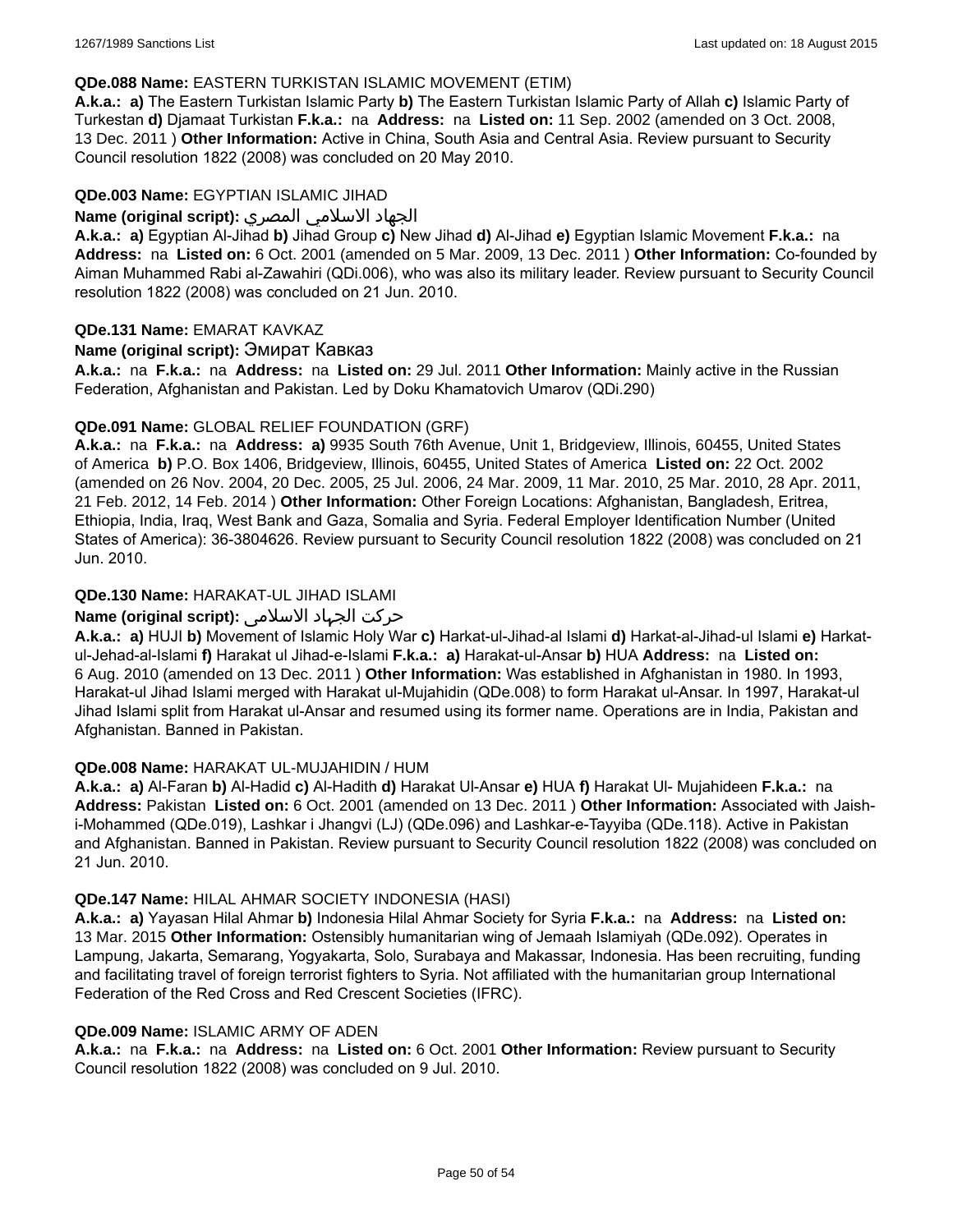### **QDe.099 Name:** ISLAMIC INTERNATIONAL BRIGADE (IIB)

**A.k.a.: a)** The Islamic Peacekeeping Brigade **b)** The Islamic Peacekeeping Army **c)** The International Brigade **d)** Islamic Peacekeeping Battalion **e)** International Battalion **f)** Islamic Peacekeeping International Brigade **F.k.a.:** na **Address:** na **Listed on:** 4 Mar. 2003 (amended on 13 Dec. 2011 ) **Other Information:** Linked to the Riyadus-Salikhin Reconnaissance and Sabotage Battalion of Chechen Martyrs (RSRSBCM) (QDe.100) and the Special Purpose Islamic Regiment (SPIR) (QDe.101). Review pursuant to Security Council resolution 1822 (2008) was concluded on 17 May 2010.

## **QDe.119 Name:** ISLAMIC JIHAD GROUP

**A.k.a.: a)** Jama'at al-Jihad **b)** Libyan Society **c)** Kazakh Jama'at **d)** Jamaat Mojahedin **e)** Jamiyat **f)** Jamiat al-Jihad al-Islami **g)** Dzhamaat Modzhakhedov **h)** Islamic Jihad Group of Uzbekistan **i)** al-Djihad al-Islami **j)** Zamaat Modzhakhedov Tsentralnoy Asii **k)** Islamic Jihad Union **F.k.a.:** na **Address:** na **Listed on:** 1 Jun. 2005 (amended on 19 Apr. 2006, 20 Feb. 2008, 13 Dec. 2011 ) **Other Information:** Founded and led by Najmiddin Kamolitdinovich Jalolov (deceased) and Suhayl Fatilloevich Buranov (deceased). Associated with the Islamic Movement of Uzbekistan (QDe.010) and Emarat Kavkaz (QDe.131). Active in the Afghanistan/Pakistan border area, Central Asia, South Asia region and some European States. Review pursuant to Security Council resolution 1822 (2008) was concluded on 20 May 2010.

#### **QDe.010 Name:** ISLAMIC MOVEMENT OF UZBEKISTAN

**A.k.a.:** IMU **F.k.a.:** na **Address:** na **Listed on:** 6 Oct. 2001 (amended on 13 Dec. 2011 ) **Other Information:** Associated with the Eastern Turkistan Islamic Movement (QDe.088), Islamic Jihad Group (QDe.119) and Emarat Kavkaz (QDe.131). Active in the Afghanistan/Pakistan border area, northern Afghanistan and Central Asia. Review pursuant to Security Council resolution 1822 (2008) was concluded on 21 Jun. 2010.

#### **QDe.019 Name:** JAISH-I-MOHAMMED

**A.k.a.:** Army of Mohammed **F.k.a.:** na **Address:** Pakistan **Listed on:** 17 Oct. 2001 (amended on 13 Dec. 2011 ) **Other Information:** Based in Peshawar and Muzaffarabad, Pakistan Associated with Harakat ul-Mujahidin / HUM (QDe.008), Lashkar-e-Tayyiba (QDe.118), Al-Akhtar Trust International (QDe.121), and Harakat-ul Jihad Islami (QDe.130). Banned in Pakistan. Review pursuant to Security Council resolution 1822 (2008) was concluded on 21 Jun. 2010.

#### **QDe.138 Name:** JAMA'ATU AHLIS SUNNA LIDDA'AWATI WAL-JIHAD

**A.k.a.: a)** Jama'atu Ahlus-Sunnah Lidda'Awati Wal Jihad **b)** Jama'atu Ahlus-Sunna Lidda'Awati Wal Jihad **c)** جماعة والجهاد للدعوة السنة أهل **d)** Boko Haram **e)** Western Education is a Sin **F.k.a.:** na **Address:** Nigeria **Listed on:** 22 May 2014 **Other Information:** Affiliate of Al-Qaida (QDe.004), and the Organization of Al-Qaida in the Islamic Maghreb (AQIM) (QDe.014). Associated with Jama'atu Ansarul Muslimina Fi Biladis-Sudan (Ansaru). The leader is Abubakar Shekau.

## **QDe.020 Name:** JAM'YAH TA'AWUN AL-ISLAMIA

**A.k.a.: a)** Society of Islamic Cooperation **b)** Jam'iyat Al Ta'awun Al Islamiyya **c)** Jit **F.k.a.:** na **Address:** Kandahar City, Afghanistan **Listed on:** 17 Oct. 2001 (amended on 13 Dec. 2011 ) **Other Information:** Founded by Usama Mohammad Awad bin Laden (deceased) in 2001. Review pursuant to Security Council resolution 1822 (2008) was concluded on 21 Jun. 2010.

#### **QDe.092 Name:** JEMAAH ISLAMIYAH

**A.k.a.: a)** Jema'ah Islamiyah **b)** Jemaah Islamiya **c)** Jemaah Islamiah **d)** Jamaah Islamiyah **e)** Jama'ah Islamiyah **F.k.a.:** na **Address:** na **Listed on:** 25 Oct. 2002 (amended on 13 Dec. 2011 ) **Other Information:** Operates in Southeast Asia, including Indonesia, Malaysia and the Philippines. Associated with the Abu Sayyaf Group (QDe.001). Review pursuant to Security Council resolution 1822 (2008) was concluded on 25 May 2010.

#### **QDe.133 Name:** JEMMAH ANSHORUT TAUHID (JAT)

**A.k.a.: a)** Jemaah Anshorut Tauhid **b)** Jemmah Ansharut Tauhid **c)** Jem'mah Ansharut Tauhid **d)** Jamaah Ansharut Tauhid **e)** Jama'ah Ansharut Tauhid **f)** Laskar 99 **F.k.a.:** na **Address:** (Jl. Semenromo number 58, 04/XV Ngruki, Cemani, Grogol, Sukoharjo, Jawa Tengah, Indonesia, Telephone: 0271-2167285, Email: info@ansharuttauhid.com) **Listed on:** 12 Mar. 2012 **Other Information:** Founded and led by Abu Bakar Ba'asyir (QDi.217). Established on 27 Jul. 2008 in Solo, Indonesia. Associated with Jemmah Islamiya (JI) (QDe.092). Website: http:/ansharuttauhid.com/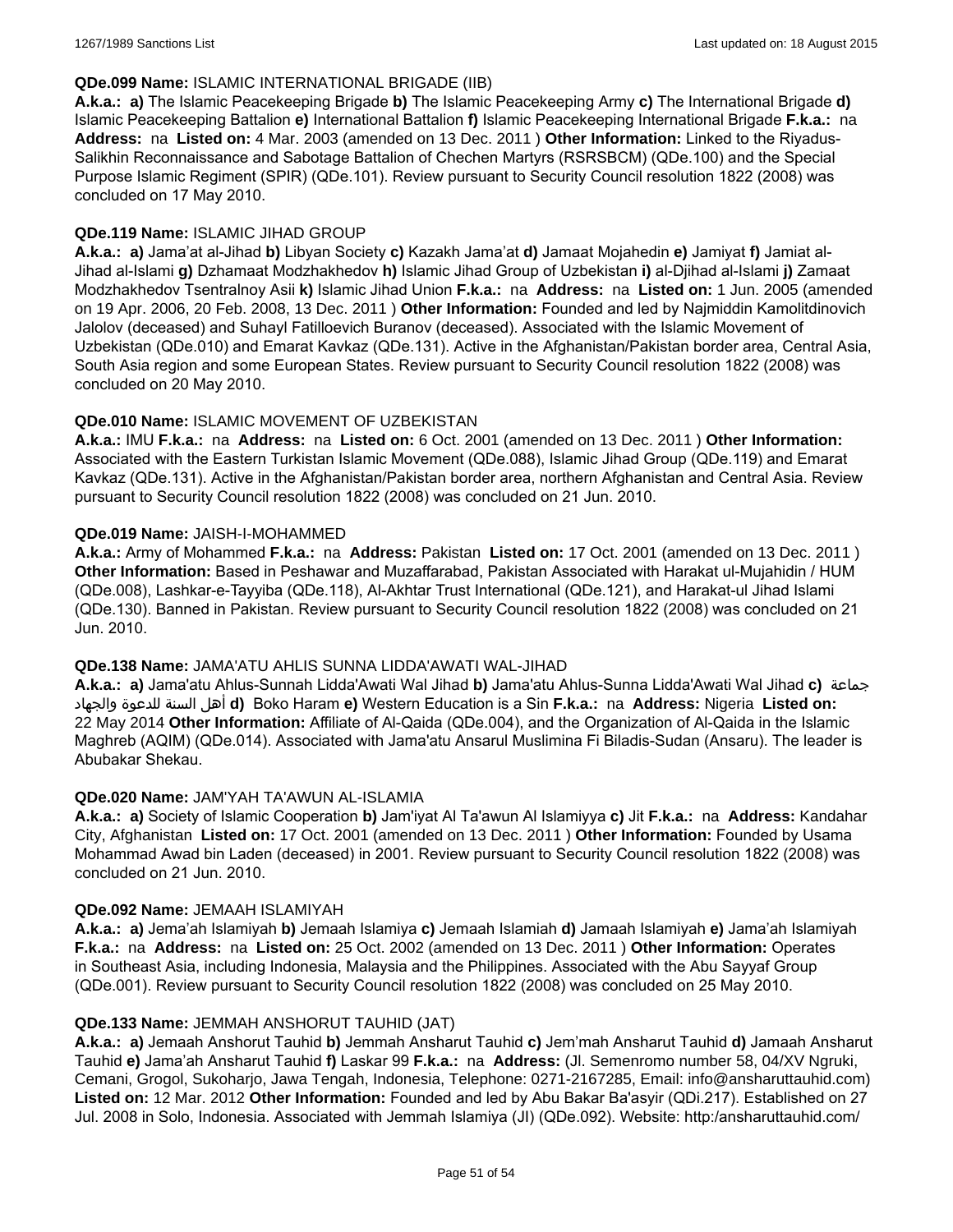### **QDe.118 Name:** LASHKAR-E-TAYYIBA

**A.k.a.: a)** Lashkar-e-Toiba **b)** Lashkar-i-Taiba **c)** al Mansoorian **d)** al Mansooreen **e)** Army of the Pure **f)** Army of the Righteous **g)** Army of the Pure and Righteous **h)** Paasban-e-Kashmir **i)** Paasban-i-Ahle-Hadith **j)** Pasbane-Kashmir **k)** Pasban-e-Ahle-Hadith **l)** Paasban-e-Ahle-Hadis **m)** Pashan-e-ahle Hadis **n)** Lashkar e Tayyaba **o)** LET **p)** Jamaat-ud-Dawa **q)** JUD **r)** Jama'at al-Dawa **s)** Jamaat ud-Daawa **t)** Jamaat ul-Dawah **u)** Jamaat-ul-Dawa **v)** Jama'at-i-Dawat **w)** Jamaiat-ud-Dawa **x)** Jama'at-ud-Da'awah **y)** Jama'at-ud-Da'awa **z)** Jamaati-ud-Dawa **aa)** Falah-i-Insaniat Foundation (FIF) **F.k.a.:** na **Address:** na **Listed on:** 2 May 2005 (amended on 3 Nov. 2005, 10 Dec. 2008, 14 Mar. 2012 ) **Other Information:** Associated with Hafiz Muhammad Saeed (QDi.263) who is the leader of Lashkar-e-Tayyiba. Review pursuant to Security Council resolution 1822 (2008) was concluded on 8 Jun. 2010.

#### **QDe.096 Name:** LASHKAR I JHANGVI (LJ)

**A.k.a.:** na **F.k.a.:** na **Address:** na **Listed on:** 3 Feb. 2003 (amended on 13 Dec. 2011 ) **Other Information:** Based primarily in Pakistan's Punjab region and in the city of Karachi. Active in Pakistan although banned as at 2010. Review pursuant to Security Council resolution 1822 (2008) was concluded on 21 Jun. 2010.

#### **QDe.011 Name:** LIBYAN ISLAMIC FIGHTING GROUP

الجماعة الاسلامية المقاتلة الليبية **:(script original (Name**

**A.k.a.:** LIFG **F.k.a.:** na **Address:** Libyan Arab Jamahiriya **Listed on:** 6 Oct. 2001 (amended on 5 Mar. 2009, 13 Dec. 2011 ) **Other Information:** Members in Afghanistan merged with Al-Qaida (QDe.004) in Nov. 2007. Review pursuant to Security Council resolution 1822 (2008) was concluded on 21 Jun. 2010.

#### **QDe.012 Name:** MAKHTAB AL-KHIDAMAT

#### **Name (original script):** الخدمات مكتب

**A.k.a.: a)** MAK **b)** Al Kifah **F.k.a.:** na **Address:** na **Listed on:** 6 Oct. 2001 (amended on 5 Mar. 2009, 13 Dec. 2011 ) **Other Information:** Absorbed into Al-Qaida (QDe.004). Review pursuant to Security Council resolution 1822 (2008) was concluded on 21 Jun. 2010.

#### **QDe.089 Name:** MOROCCAN ISLAMIC COMBATANT GROUP

## الجماعة الاسلامية المغربية المقاتلة **:(script original (Name**

**A.k.a.: a)** Groupe Islamique Combattant Marocain **b)** GICM **F.k.a.:** na **Address:** Morocco **Listed on:** 10 Oct. 2002 (amended on 5 Mar. 2009 ) **Other Information:** Associated with the Organization of Al-Qaida in the Islamic Maghreb (QDe.014). Review pursuant to Security Council resolution 1822 (2008) was concluded on 20 May 2010.

#### **QDe.136 Name:** MUHAMMAD JAMAL NETWORK (MJN)

## شبكة محمد جمال **:(script original (Name**

**A.k.a.: a)** Muhammad Jamal Group **b)** Jamal Network **c)** Abu Ahmed Group **d)** Al-Qaida in Egypt (AQE) **F.k.a.:**  na **Address:** Operates in Egypt, Libya and Mali **Listed on:** 21 Oct. 2013 **Other Information:** Terrorist and paramilitary group established by Muhammad Jamal al Kashif (QDi.318) in 2011 and linked to Al-Qaida (QDe.004), Aiman al-Zawahiri (QDi.006), and the leadership of Al-Qaida in the Arabian Peninsula (AQAP) (QDe.129) and the Organization of Al-Qaida in the Islamic Maghreb (AQIM) (QDe.014). Funded and supported by AQAP. Multiple terrorist training camps in Egypt and Libya. Reportedly acquiring weapons, conducting training and establishing terrorist groups in the Sinai, Egypt. Training suicide bombers, foreign fighters and planning terrorist attacks in Egypt, Libya and elsewhere as of Sep. 2013. MJN members were reported to be involved in the attack on the United States Mission in Benghazi, Libya, on 11 Sep. 2012.

**QDe.134 Name:** Mouvement pour l'Unification et le Jihad en Afrique de l'Ouest (MUJAO)

#### حركة التوحيد والجهاد في غرب إفريقيا **:Name (original script)**

**A.k.a.:** na **F.k.a.:** na **Address: a)** Mali **b)** Algeria **Listed on:** 5 Dec. 2012 **Other Information:** Associated with The Organization of Al-Qaida in the Islamic Maghreb (QDe.014) and Mokhtar Belmokhtar (QDi.136). Active in the Sahel/Sahara region.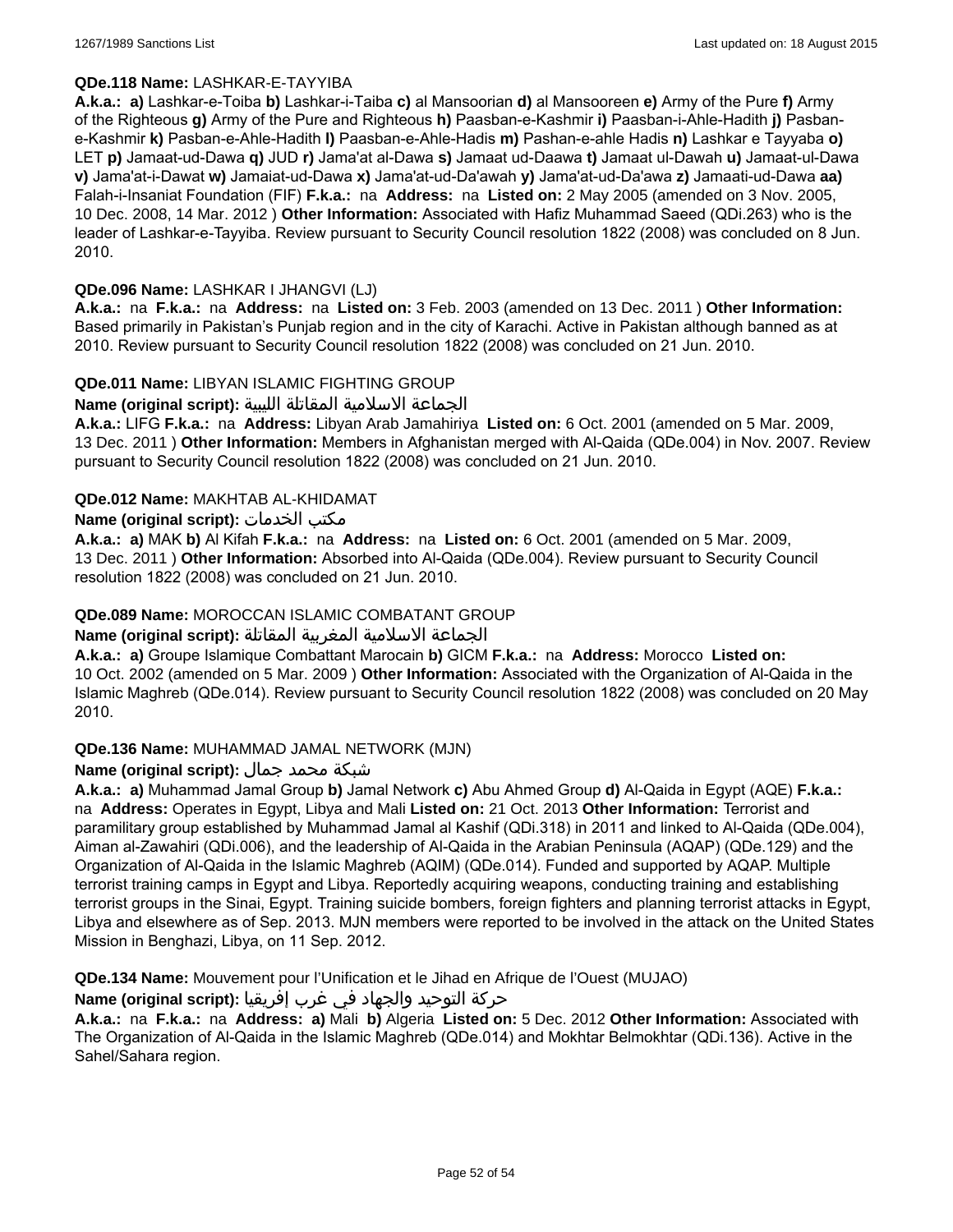#### **QDe.021 Name:** RABITA TRUST

**A.k.a.:** na **F.k.a.:** na **Address:** (a) Room 9a, 2nd Floor, Wahdat Road, Education Town, Lahore, Pakistan b) Wares Colony, Lahore, Pakistan (at time of listing)) **Listed on:** 17 Oct. 2001 (amended on 21 Mar. 2012, 18 Jun. 2015 ) **Other Information:** Banned in Pakistan. Review pursuant to Security Council resolution 1822 (2008) was concluded on 21 Jun. 2010.

#### **QDe.128 Name:** RAJAH SOLAIMAN MOVEMENT

**A.k.a.: a)** Rajah Solaiman Islamic Movement **b)** Rajah Solaiman Revolutionary Movement **F.k.a.:** na **Address: a)** Barangay Mal-Ong, Anda, Pangasinan Province, Philippines **b)** Sitio Dueg, Barangay Maasin, San Clemente, Tarlac Province, Philippines **c)** Number 50, Purdue Street, Cubao, Quezon City, Philippines **Listed on:** 4 Jun. 2008 (amended on 13 Dec. 2011 ) **Other Information:** Founded and headed by Hilarion Del Rosario Santos III (QDi.244). Associated with the Abu Sayyaf Group (QDe.001), Jemaah Islamiyah (QDe.092) and Khadafi Abubakar Janjalani (QDi.180). Review pursuant to Security Council resolution 1822 (2008) was concluded on 13 May 2010.

#### **QDe.070 Name:** REVIVAL OF ISLAMIC HERITAGE SOCIETY

## جمعية احياء التراث الاسلامي **:(script original (Name**

**A.k.a.: a)** Revival of Islamic Society Heritage on the African Continent **b)** Jamia Ihya ul Turath **c)** RIHS **d)** Jamiat Ihia Al-Turath Al-Islamiya **e)** Al-Furqan Foundation Welfare Trust **f)** Al-Furqan Welfare Foundation **F.k.a.:**  na **Address: a)** Pakistan **b)** Afghanistan **Listed on:** 11 Jan. 2002 (amended on 25 Jul. 2006, 5 Mar. 2009, 13 Dec. 2011, 15 Jun. 2015 ) **Other Information:** NOTE: Only the Pakistan and Afghanistan offices of this entity are designated. Associated with Abu Bakr al-Jaziri (QDi.058) and Afghan Support Committee (ASC) (QDi.069). Review pursuant to Security Council resolution 1822 (2008) was concluded on 8 Jun. 2010.

### **QDe.100 Name:** RIYADUS-SALIKHIN RECONNAISSANCE AND SABOTAGE BATTALION OF CHECHEN MARTYRS (RSRSBCM)

**A.k.a.: a)** Riyadus-Salikhin Reconnaissance and Sabotage Battalion **b)** Riyadh-as-Saliheen **c)** The Sabotage and Military Surveillance Group of the Riyadh al-Salihin Martyrs **d)** Firqat al-Takhrib wa al-Istitla al-Askariyah li Shuhada Riyadh al-Salihin **e)** Riyadus-Salikhin Reconnaissance and Sabotage battalion of Shahids (martyrs) **F.k.a.:** na **Address:** na **Listed on:** 4 Mar. 2003 (amended on 25 Jul. 2006, 13 Dec. 2011 ) **Other Information:** Associated with the Islamic International Brigade (IIB) (QDe.099), the Special Purpose Islamic Regiment (SPIR) (QDe.101) and Emarat Kavkaz (QDe.131). Review pursuant to Security Council resolution 1822 (2008) was concluded on 17 May 2010.

#### **QDe.101 Name:** SPECIAL PURPOSE ISLAMIC REGIMENT (SPIR)

**A.k.a.: a)** The Islamic Special Purpose Regiment **b)** The al-Jihad-Fisi-Sabililah Special Islamic Regiment **c)** Islamic Regiment of Special Meaning **F.k.a.:** na **Address:** na **Listed on:** 4 Mar. 2003 (amended on 25 Jul. 2006, 13 Dec. 2011 ) **Other Information:** Linked to the Islamic International Brigade (IIB) (QDe.099) and the Riyadus-Salikhin Reconnaissance and Sabotage Battalion of Chechen Martyrs (RSRSBCM) (QDe.100). Review pursuant to Security Council resolution 1822 (2008) was concluded on 17 May 2010.

#### **QDe.108 Name:** TAIBAH INTERNATIONAL-BOSNIA OFFICES

**A.k.a.: a)** Taibah International Aid Agency **b)** Taibah International Aid Association **c)** Al Taibah, Intl. **d)** Taibah International Aide Association **F.k.a.:** na **Address: a)** 6 Avde Smajlovica Street, Novo Sarajevo, Bosnia and Herzegovina **b)** 26 Tabhanska Street, Visoko, Bosnia and Herzegovina **c)** 3 Velika Cilna Ulica, Visoko, Bosnia and Herzegovina **d)** 26 Tabhanska Street, Visoko, Bosnia and Herzegovina **Listed on:** 11 May 2004 (amended on 24 Mar. 2009 ) **Other Information:** In 2002-2004, Taibah International – Bosnia offices used premises of the Culture Home in Hadzici, Sarajevo, Bosnia and Herzegovina. The organization was officially registered in Bosnia and Herzegovina as a branch of Taibah International Aid Association under registry number 7. Taibah International – Bosnia offices ceased its work by decision of the Ministry of Justice of the Bosnia and Herzegovina Federation (decision on cessation of operation number 03-05-2-70/03). Review pursuant to Security Council resolution 1822 (2008) was concluded on 21 Jun. 2010.